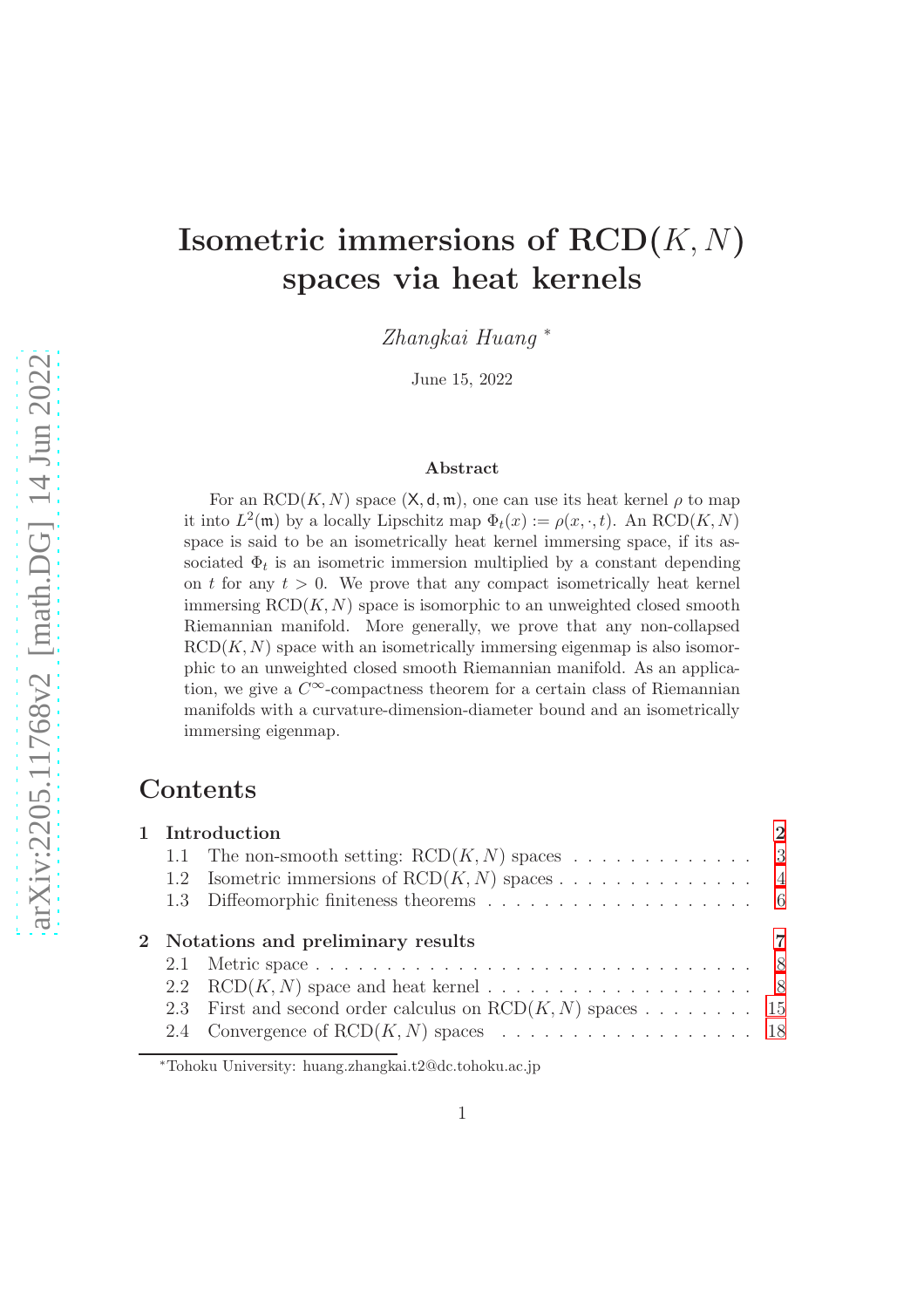| 3 The isometric immersion into $L^2$ space via heat kernel                                         | 22 |
|----------------------------------------------------------------------------------------------------|----|
| 3.1 The pullback metric $\ldots \ldots \ldots \ldots \ldots \ldots \ldots \ldots \ldots \ldots 23$ |    |
|                                                                                                    |    |
| 3.3 The isometric immersion of non-compact $RCD(0, n)$ spaces  33                                  |    |
| 4 The Isometric immersion into Euclidean space                                                     | 39 |
| 5 Diffeomorphic finiteness theorems                                                                | 49 |
| 6 Examples                                                                                         | 55 |

## <span id="page-1-0"></span>1 Introduction

Let  $(M^n, g)$  be an *n*-dimensional homogeneous and irreducible compact Riemannian manifold. For any non-zero eigenvalue  $\lambda$  of  $-\Delta$ , let  $V_{\lambda}$  be its corresponding eigenspace. By taking  $\phi_1^{\lambda}, \ldots, \phi_m^{\lambda}$  to be an  $L^2(\text{vol}_g)$ -orthonormal basis of  $V_{\lambda}$  $(m = \dim(V_\lambda))$ , it then follows from Takahashi's theorem [\[Ta66\]](#page-61-0) that the map

$$
F_{\lambda}: M^{n} \longrightarrow \mathbb{R}^{m}
$$
  

$$
p \longmapsto \left(\frac{\mathrm{vol}_{g}(M)}{m\lambda}\right)^{\frac{1}{2}}(\phi_{1}^{\lambda}(p), \dots, \phi_{m}^{\lambda}(p)),
$$

is not only an isometric immersion into  $\mathbb{R}^m$ , but also a minimal isometric immersion into the sphere  $\mathbb{S}^{m-1}(\lambda/n)$ .

On the other hand, for a compact *n*-dimensional Riemannian manifold  $(M^n, g)$ , Bérard-Besson-Gallot [\[BBG94,](#page-57-0) [B85\]](#page-57-1) prove that the map

$$
\Phi_t: M^n \longrightarrow L^2(\text{vol}_g)
$$
  

$$
x \longmapsto (y \longmapsto \rho(x, y, t)),
$$

is a smooth embedding, where  $\rho(x, y, t)$ :  $M^n \times M^n \times (0, \infty) \rightarrow (0, \infty)$  is the (minimal) heat kernel of  $(M^n, g)$ . Accordingly,  $\Phi_t$  induces a natural pull back metric  $g_t := \Phi_t^* (g_{L^2(\text{vol}_g)})$  of the flat metric  $g_{L^2(\text{vol}_g)}$  on  $L^2(\text{vol}_g)$ . More precisely, for any  $x \in M^n$  and any  $V, W \in T_xM^n$ ,  $g_t(V, W)(x)$  is defined as

<span id="page-1-2"></span>
$$
g_t(V, W)(x) = \int_{M^n} \langle V, \nabla_x \rho(\cdot, y, t) \rangle(x) \langle W, \nabla_x \rho(\cdot, y, t) \rangle(x) \, \text{dvol}_g(y). \tag{1.1}
$$

They also prove the following asymptotic behavior of  $g_t$  with respect to t:

<span id="page-1-1"></span>
$$
c(n)t^{\frac{n+2}{2}}g_t = g - \frac{2t}{3} \left( \text{Ric}_g - \frac{1}{2} \text{Scal}_g g \right) + O(t^2), \quad t \downarrow 0,
$$
 (1.2)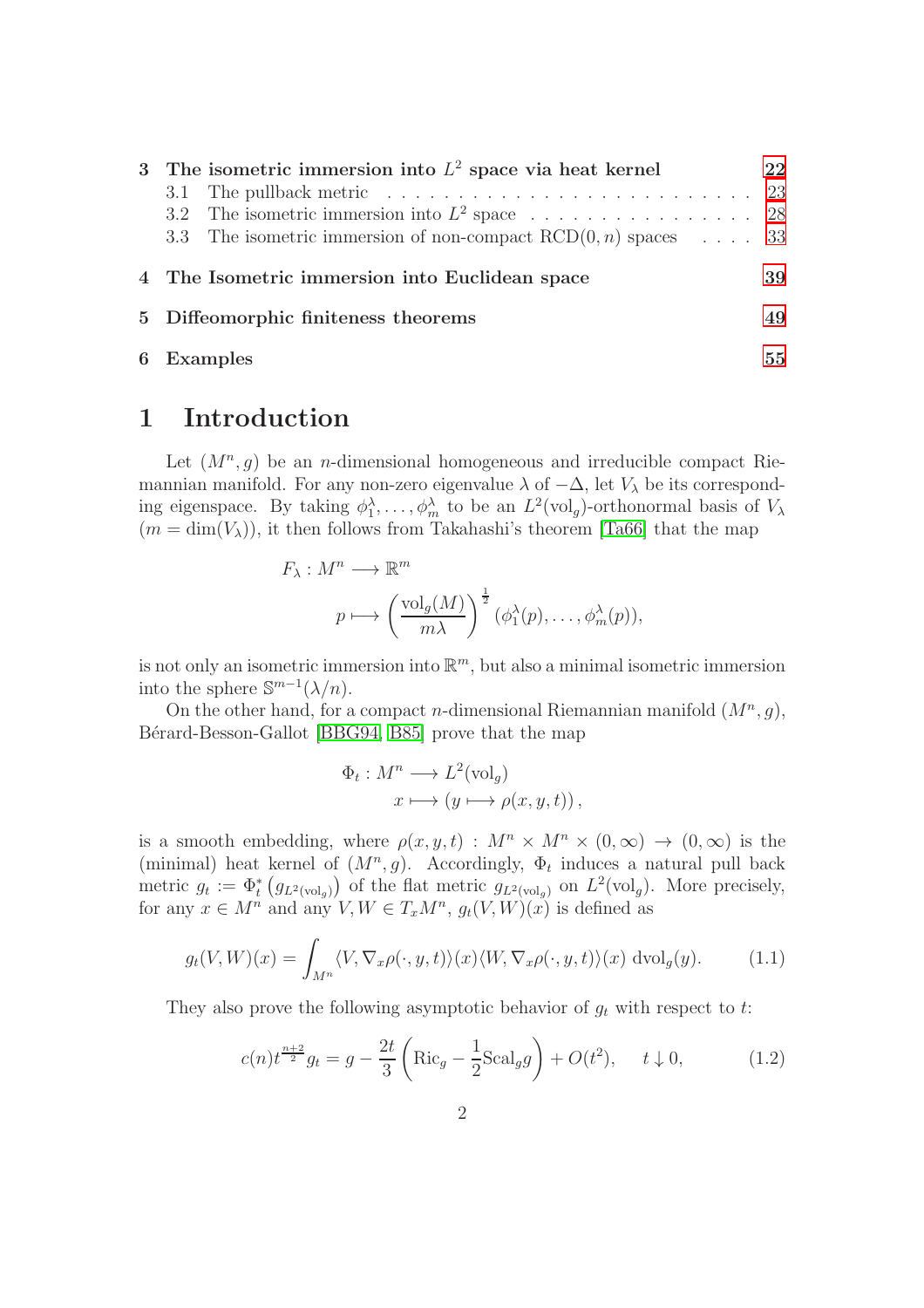where  $c(n)$  is the constant defined by

$$
c(n) := (4\pi)^n \left( \int_{\mathbb{R}^n} \left| \frac{\partial}{\partial x_1} e^{-|x|^2/4} \right|^2 dx \right)^{-1}.
$$

For any non-compact *n*-dimensional Riemannian manifold  $(M^n, g)$  with a lower Ricci curvature bound, by applying the classical Gaussian estimates, the function  $\Phi_t$  and the metric  $g_t$  are also well-defined on  $(M^n, g)$ .

#### <span id="page-2-0"></span>1.1 The non-smooth setting:  $RCD(K, N)$  spaces

In the first decade of this century, Sturm [\[St06a,](#page-61-1) [St06b\]](#page-61-2), Lott-Villani [\[LV09\]](#page-60-0) make a definition of a lower Ricci curvature bound  $K \in \mathbb{R}$  and an upper dimension bound  $N \in [1,\infty]$  for a metric measure space  $(\mathsf{X},\mathsf{d},\mathfrak{m})$  in a synthetic sense, which is named as the  $CD(K, N)$  condition. A metric measure space  $(X, d, m)$  is said to be an  $RCD(K, N)$  space if it satisfies the  $CD(K, N)$  condition, and its associated Sobolev space  $H^{1,2}(\mathsf{X},\mathsf{d},\mathfrak{m})$  is a Hilbert space. The details can be found in [\[AGS14b,](#page-57-2) [AMS19,](#page-57-3) [G13,](#page-58-0) [G15,](#page-59-0) [EKS15\]](#page-58-1)

Moreover, an RCD(K, N) space  $(X, d, m)$  is said to be non-collapsed if  $m =$  $\mathcal{H}^N$ , where  $\mathcal{H}^N$  is the N-dimensional Hausdorff measure. The definition of noncollapsed  $RCD(K, N)$  spaces is inspired by non-collapsed limit spaces of Riemannian manifolds with a lower Ricci curvature bound, and first introduced in [\[DG18\]](#page-58-2) by De Philippis-Gigli. The studies carried out by Antonelli-Bruè-Semola [\[ABS19\]](#page-56-0), De Philippis-Gigli [\[DG18\]](#page-58-2) and Kapovitch-Mondino [\[KM21\]](#page-60-1) show that non-collapsed  $\text{RCD}(K, N)$  spaces have better regularity properties than arbitrary  $RCD(K, N)$  spaces.

For any fixed RCD(K, N) space  $(X, d, m)$  and any  $k \in [1, N] \cap \mathbb{N}$ , the kdimensional regular set  $\mathcal{R}_k \subset \mathsf{X}$  is defined as the set of points  $x \in \mathsf{X}$  such that any tangent space of X at x is  $\mathbb{R}^k$  (see Definition [2.24](#page-19-0) for the precise definition). With the aid of the work of Bruè-Semola [\[BS20\]](#page-58-3), there is a unique  $n \in [1, N] \cap \mathbb{N}$ , which is called the essential dimension of  $(X, d, \mathfrak{m})$  and is denoted by  $n := \dim_{d,\mathfrak{m}}(X)$ , such that  $X \setminus \mathcal{R}_n$  is an m-null set.

Thanks to Sturm [\[St95,](#page-61-3) [St96\]](#page-61-4) and Jiang-Li-Zhang's [\[JLZ16\]](#page-60-2) work, the heat kernel  $\rho$  on a given RCD(K, N) space  $(X, d, \mathfrak{m})$  has a locally Lipschitz representation with Gaussian estimates. Then Ambrosio-Honda-Portegies-Tewodrose [\[AHPT21\]](#page-57-4) and Brena-Gigli-Honda-Zhu [\[BGHZ21\]](#page-58-4) give an analogous construction of  $\Phi_t$ ,  $g_t$ corresponding to  $(X, d, \mathfrak{m})$  by using these Gaussian estimates. To be precise,  $g_t$  is expressed in the following integral sense for any  $L^2(\mathfrak{m})$ -integrable vector fields V, W with bounded supports:

$$
\int_{\mathsf{X}} g_t(V, W) \mathrm{d}\mathfrak{m} = \int_{\mathsf{X}} \int_{\mathsf{X}} \langle \nabla_x \rho(\cdot, y, t), V \rangle(x) \langle \nabla_x \rho(\cdot, y, t), W \rangle(x) \mathrm{d}\mathfrak{m}(x) \mathrm{d}\mathfrak{m}(y).
$$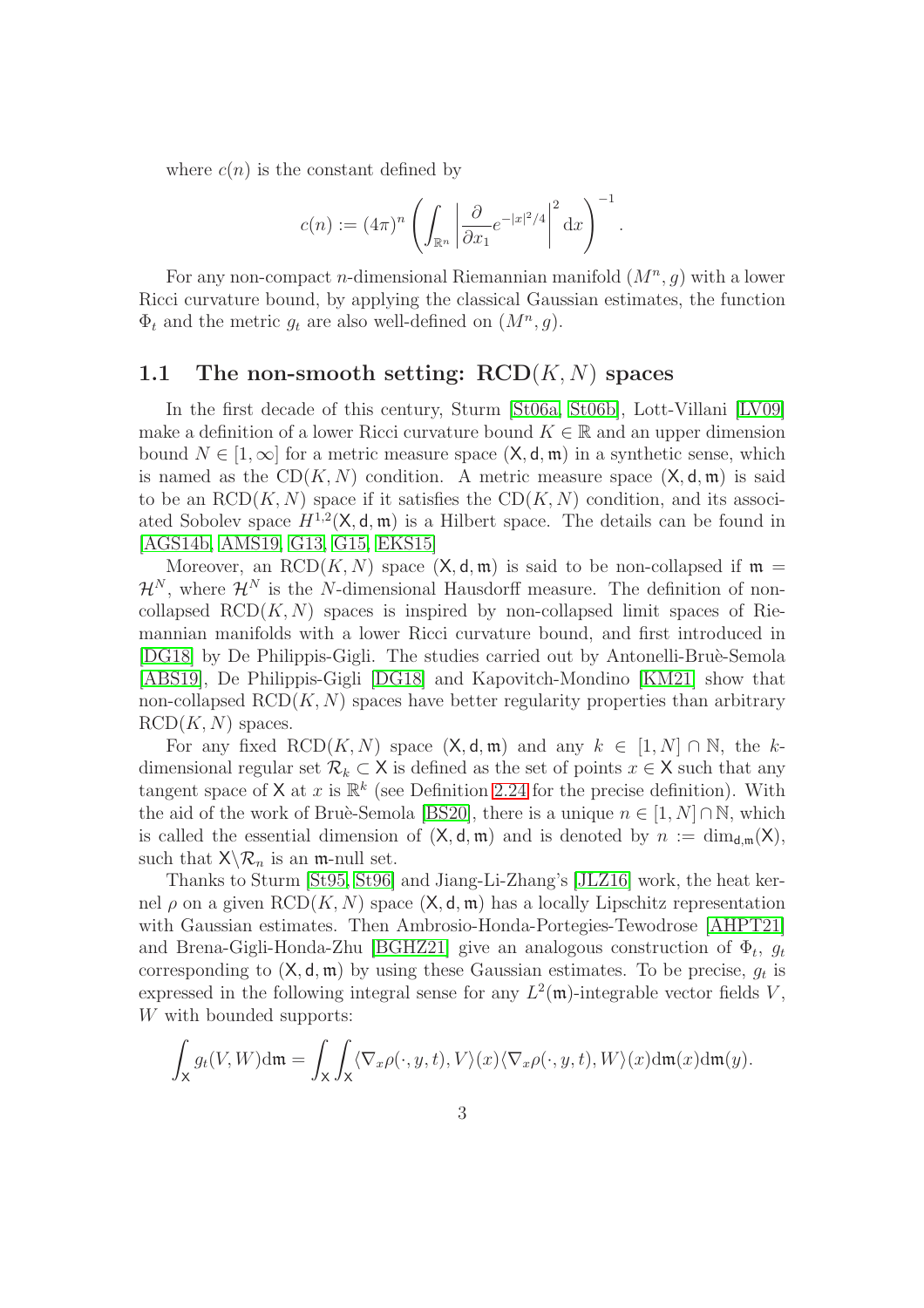Under the RCD condition, by letting  $q$  to be the canonical Riemannian metric of  $(X, d, m)$  (see Definition [2.27](#page-19-1) for the precise definition of g), it is possible to generalize the asymptotic behavior of  $g_t$  with respect to t as in [\(1.2\)](#page-1-1) to an  $L^p_{\text{loc}}$ loc convergence as follows.

<span id="page-3-1"></span>**Theorem 1.1.** Let  $(X, d, m)$  be an RCD $(K, N)$  space with  $\dim_{d,m}(X) = n$ . Then for any  $p \in [1, \infty)$ , the following convergence in  $L^p_{loc}(\mathfrak{m})$  holds:

$$
\left| t\mathfrak{m}(B_{\sqrt{t}}(\cdot))g_t - c'(n)g\right|_{\text{HS}} \to 0, \quad \text{as } t \downarrow 0,
$$

where  $|\cdot|_{\text{HS}}$  is the Hilbert-Schmidt norm, and  $c'(n)$  is a constant dependent on n.

When  $(X, d)$  is compact (resp. non-compact), Theorem [1.1](#page-3-1) is proved in [\[AHPT21,](#page-57-4) Theorem 5.10] (resp. [\[BGHZ21,](#page-58-4) Theorem 3.11]). The convergence of  $g_t$  in Theorem [1.1](#page-3-1) is essential to show the equivalence between weakly non-collapsed  $RCD(K, N)$ spaces and non-collapsed  $\text{RCD}(K, N)$  spaces in [\[BGHZ21\]](#page-58-4). Some details are explained at the beginning of Section [3.](#page-21-0)

## <span id="page-3-0"></span>1.2 Isometric immersions of  $\text{RCD}(K, N)$  spaces

In this paper, we study IHKI (Isometrically heat kernel immersing)  $RCD(K, N)$ spaces as in the following definition.

**Definition 1.2** (Isometrically heat kernel immersing  $RCD(K, N)$  spaces). An  $RCD(K, N)$  space  $(X, d, \mathfrak{m})$  is said to be an isometrically heat kernel immersing space, or briefly an IHKI space if for any  $t > 0$ , there exists a constant  $c(t) \geq 0$ , such that  $c(t)\Phi_t$  is an isometric immersion.

Irreducible homogeneous spaces are good examples of IHKI spaces [\[Ta66\]](#page-61-0). Our first main result is stated as follows, and is proved in Section [3.1.](#page-22-0)

<span id="page-3-2"></span>**Theorem 1.3.** Let  $(X, d, m)$  be an RCD $(K, N)$  space with  $\dim_{d,m}(X) = n \geq 1$ . Then the following statements are equivalent.

- (1) For a sequence  $\{t_i\} \subset (0,\infty)$  with  $t_i \to t_0 > 0$ , there exists a sequence  ${c(t_i)} \subset [0,\infty)$  such that  $c(t_i)\Phi_{t_i}$  is an isometric immersion.
- (2) The  $RCD(K, N)$  space  $(X, d, m)$  is IHKI.

Remark 1.4. Theorem [1.3](#page-3-2) is sharp since in Example [6.3,](#page-55-0) there is a compact non-IHKI Riemannian manifold  $(M^n, g)$  whose  $\Phi_t$  realizes an isometric immersion into  $L^2(\text{vol}_g)$  only for some  $t = t_0$ .

The following theorem about IHKI  $RCD(K, N)$  spaces is proved in Section [3.2.](#page-27-0)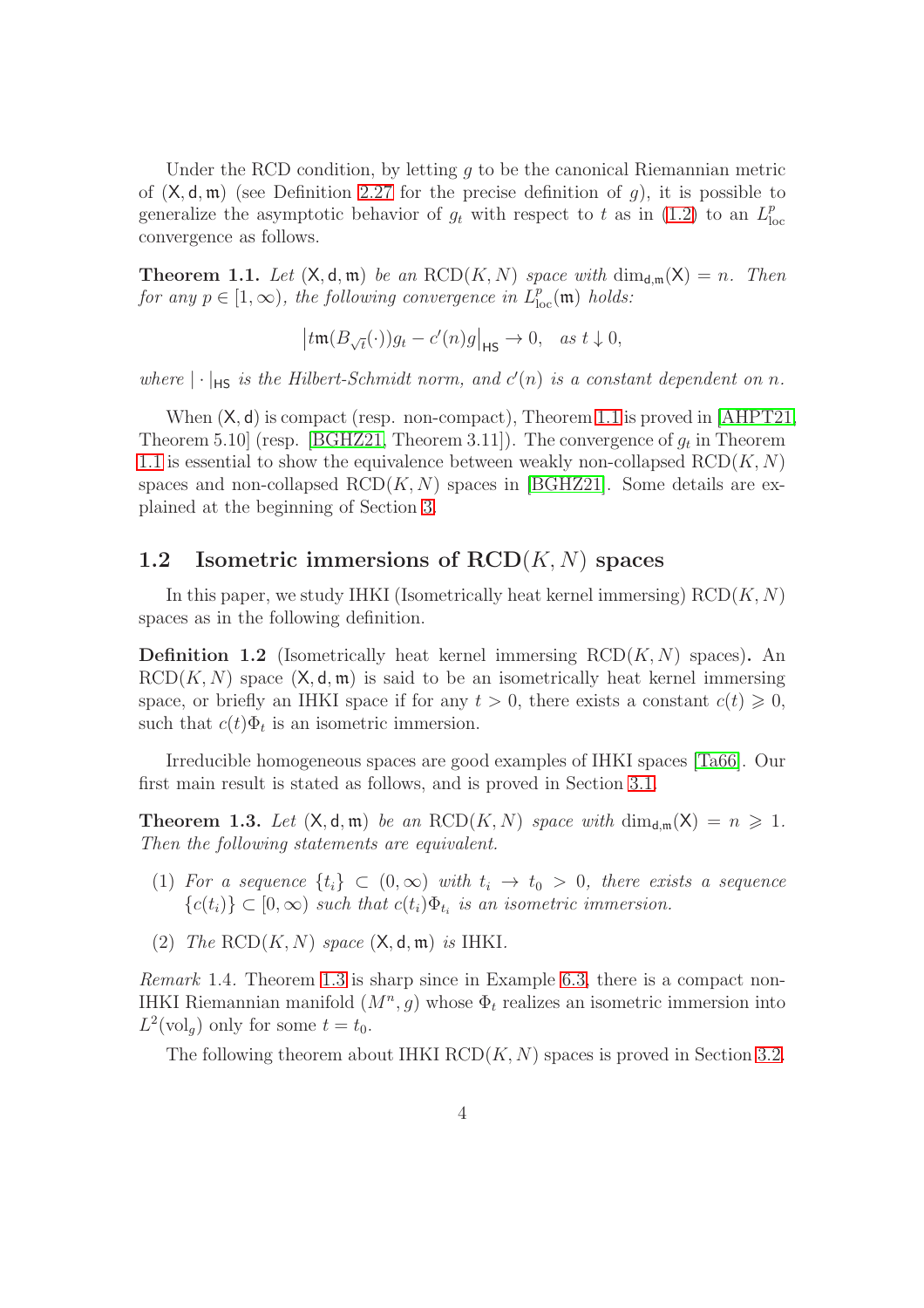<span id="page-4-1"></span>**Theorem 1.5.** Let  $(X, d, m)$  be an IHKI RCD $(K, N)$  space with  $\dim_{d,m}(X) = n \geq$ 1, then the following statements hold.

- (1) There exists  $c > 0$ , such that  $\mathfrak{m} = c\mathcal{H}^n$ . Moreover,  $(\mathsf{X}, \mathsf{d}, \mathcal{H}^n)$  is a non $collapsed$   $RCD(K, n)$  space;
- (2) Suppose that  $(X, d)$  is compact. For any non-zero eigenvalue  $\lambda$  of  $-\Delta$ , let  $E_{\lambda}$  be the eigenspace of  $\lambda$ . Then by taking  $\phi_1, \ldots, \phi_m$   $(m = \dim(E_{\lambda}))$  as an  $L^2(\mathfrak{m})$ -orthonormal basis of  $E_\lambda$ , the following function

$$
F_{\lambda}: X \longrightarrow \mathbb{R}^{m}
$$

$$
x \longmapsto \sqrt{\frac{\mathfrak{m}(X)}{m}}(\phi_{1}, \cdots, \phi_{m}),
$$

satisfies that

$$
F_{\lambda}(\mathsf{X}) \subset \mathbb{S}^{m-1}
$$
 and  $F_{\lambda}^* g_{\mathbb{R}^m} = \frac{\lambda}{n} g$ ,

where  $F_{\lambda}^* g_{\mathbb{R}^m}$  is the pull back metric of  $g_{\mathbb{R}^m}$  induced by  $F_{\lambda}$ .

In fact, according to our another main result (see Theorem [1.6](#page-4-0) below), any compact non-collapsed IHKI  $RCD(K, n)$  space is isometric to a smooth closed Riemannian manifold. Here the function  $F_{\lambda}$  defined in Theorem [1.5\(](#page-4-1)2) actually realizes a minimal isometric immersion into  $\mathbb{S}^{m-1}$  by Takahashi's theorem.

The following key theorem is proved in Section [4,](#page-38-0) which shows that if a noncollapsed  $\text{RCD}(K, N)$  admits an isometrically immersing eigenmap into some Euclidean space, then the eigenmap is a smooth locally bi-Lipschitz embedding. This is a new result for non-collapsed  $RCD(K, N)$  spaces and improves Honda's locally bi-Lipschitz regularity result [\[H21\]](#page-59-1) of such isometrically immersing eigenmaps.

<span id="page-4-0"></span>**Theorem 1.6.** Let  $(X, d, \mathcal{H}^n)$  be a compact non-collapsed  $RCD(K, n)$  space with  $n \geqslant 1$ . If its (canonical) Riemannian metric q can be written as

<span id="page-4-2"></span>
$$
g = \sum_{i=1}^{m} d\phi_i \otimes d\phi_i, \qquad (1.3)
$$

where  $\phi_i$  is an eigenfunction of  $-\Delta$   $(i = 1, \ldots, m)$ . Then  $(\mathsf{X}, \mathsf{d})$  is isometric to an n-dimensional smooth closed Riemannian manifold  $(M^n, g)$ .

Remark 1.7. The isometrically immersing eigenmap may not be an embedding in general, even for minimal isometric immersions of smooth Riemannian manifolds into spheres. See for instance Li's example [\[L81,](#page-60-3) Theorem 5].

As for non-compact IHKI  $RCD(0, N)$  spaces, the following rigidity result is proved in Section [3.3.](#page-32-0) See the beginning of Section [2.2](#page-7-1) for the definition of the isomorphism between metric measure spaces.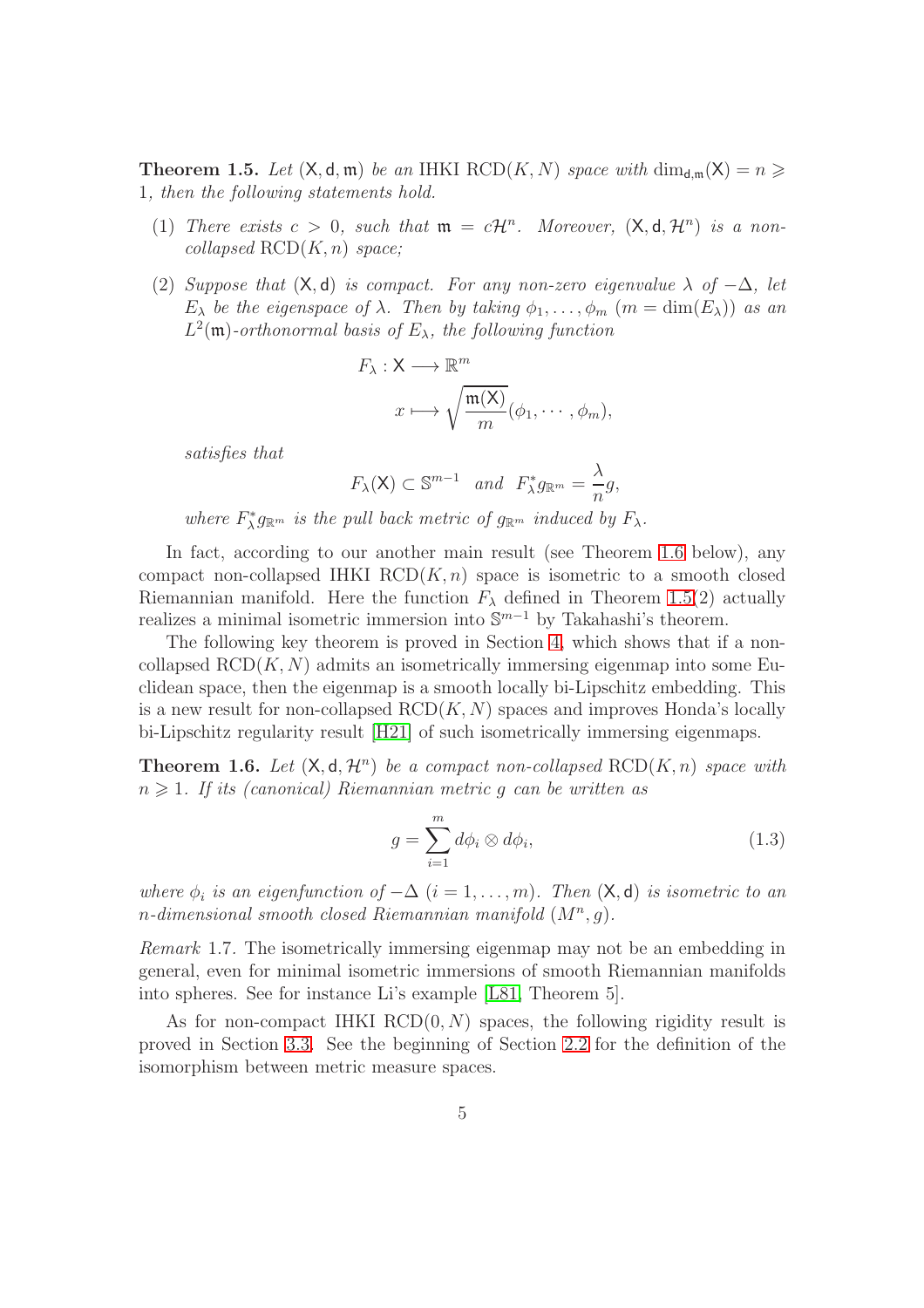<span id="page-5-1"></span>**Theorem 1.8.** Assume that  $(X, d, m)$  is a non-compact IHKI  $RCD(0, N)$  space with  $\dim_{d,m}(X) = n \geq 2$ . Then  $(X, d, m)$  is isomorphic to  $(\mathbb{R}^n, d_{\mathbb{R}^n}, c\mathcal{H}^n)$  for some  $c > 0$ .

#### <span id="page-5-0"></span>1.3 Diffeomorphic finiteness theorems

As an application of Theorem [1.6,](#page-4-0) we study some special isometric classes of Riemannian manifolds  $(M^n, g)$  with an (almost) isometrically immersing eigenmap into some Euclidean space.

Definition 1.9 (Eigenmap on Riemannian manifolds). For an *n*-dimensional Riemannian manifold  $(M^n, g)$ , a map  $F: M^n \to \mathbb{R}^m$  is said to be a  $\tau$ -eigenmap into  $\mathbb{R}^m$  if it can be written as

$$
F: M^n \longrightarrow \mathbb{R}^m
$$
  

$$
p \longmapsto (\phi_1(p), \dots, \phi_m(p)),
$$

where  $\phi_i$  is an eigenfunction of  $-\Delta$  such that  $\|\phi_i\|_{L^2(\text{vol}_g)} \geq \tau$  for some  $\tau > 0$  $(i = 1, \ldots, m).$ 

We first study the following family of closed manifolds in Section [5.](#page-48-0)

**Definition 1.10** (Isometric immersion via eigenmaps). For all  $K \in \mathbb{R}$ ,  $D, \tau > 0$ , denote by  $\mathcal{M}(K, n, D, \tau)$  the isometric class of *n*-dimensional closed Riemannian manifolds  $(M^n, g)$  with a lower Ricci curvature bound K, an upper diameter bound D, and a  $\tau$ -eigenmap  $F_{M^n}$  into  $\mathbb{R}^m$  such that  $F_{M^n}^*(g_{\mathbb{R}^m}) = g$  for some  $m \in \mathbb{N}$ .

The Cheeger-Gromov convergence theorem plays an essential role in introducing the topology of  $\mathcal{M}(K, n, D, \tau)$  in this paper. The convergence theorem is originally used to study the space  $S = \mathcal{S}(K, n, D, v)$ , which is the set of the isometric class of n-dimensional Riemannian manifolds with an upper diameter bound  $D > 0$ , a lower volume bound  $v > 0$ , and a two-sided sectional curvature bound  $K > 0$ . Gromov [\[G81\]](#page-58-5) proposes the precompactness of S in a Lipschitz topology, which is actually a  $C^{1,\alpha}$ -topology due to the works of Green-Wu [\[GW88\]](#page-59-2), Kasue [\[K89\]](#page-60-4) and Peters [\[P87\]](#page-60-5) by using harmonic coordinates. In [\[HH97\]](#page-59-3), by letting  $\mathcal{T} \subset \mathcal{S}$  be the isometric class of Riemannian manifolds whose higher order covariant derivative of Ricci curvature has a uniform bound, Hebey-Herzlish give an improvement from the  $C^{1,\alpha}$ -topology to a  $C^{\infty}$ -topology of  $\mathcal{T}$ .

The key point of the proof of Theorem [1.11](#page-6-1) in Section [5](#page-48-0) is that, for any  $(M^n, g) \in \mathcal{M}(K, n, D, \tau)$ , the estimate of higher order covariant derivative of g can be obtained by using the techniques in the proof of Theorem [1.6.](#page-4-0) These estimates ensure the validity to apply Hebey-Herzlish's theorem. It should be emphasized that in Theorem [1.11,](#page-6-1) the spaces belonging to  $\mathcal{M}(K, n, D, \tau)$  are not necessarily assumed to be non-collapsed with nice "curvature bound" as the study on  $\mathcal{T}$ .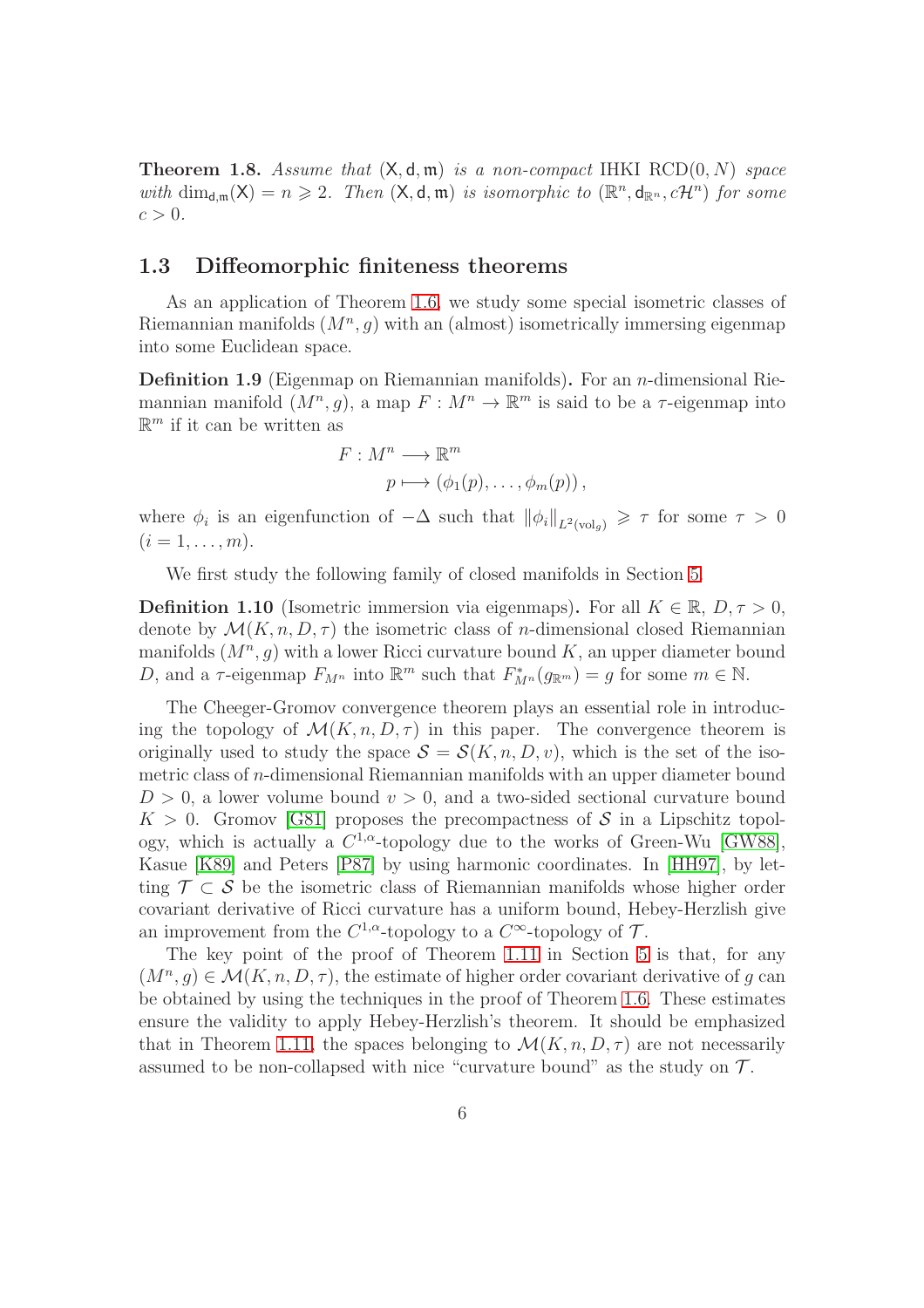<span id="page-6-1"></span>**Theorem 1.11.**  $\mathcal{M}(K, n, D, \tau)$  is compact in  $C^{\infty}$ -topology. In particular, for any sequence of Riemannian manifolds  $\{(M_i^n, g_i)\}\subset \mathcal{M}(K,n,D,\tau)$ , by taking a subsequence which is still denoted as  $\{(M_i^n, g_i)\}\$ if necessary, there exist a Riemannian manifold  $(M^n, g) \in \mathcal{M}(K, n, D, \tau)$  and diffeomorphisms  $\psi_i : M^n \to M_i^n$ , such that  $\{\psi_i^* g_i\}$  C<sup>k</sup>-converges to g on  $(M^n, g)$  for any  $k \in \mathbb{N}$ .

We also study the following weaker isometric class of closed Riemannian manifolds in Section [5,](#page-48-0) which is motivated by a topological finiteness theorem of Honda [\[H21,](#page-59-1) Theorem 7.6].

**Definition 1.12** (Almost isometric immersion via eigenmaps). For all  $K \in \mathbb{R}$ ,  $D, \epsilon, \tau > 0$ , denote by  $\mathcal{N}(K, n, D, \epsilon, \tau)$  the isometric class of *n*-dimensional closed Riemannian manifolds  $(M^n, g)$  with a lower Ricci curvature bound K, an upper diameter bound D, and a  $\tau$ -eigenmap  $F_{M^n}$  into  $\mathbb{R}^m$  such that

$$
\frac{1}{\text{vol}_g(M^n)} \int_{M^n} |F_{M^n}^* g_{\mathbb{R}^m} - g| \operatorname{dvol}_g \leqslant \epsilon
$$

for some  $m \in \mathbb{N}$ .

Combining the classical Reifenberg's method established in [\[ChCo1,](#page-58-6) Appendix A] by Cheeger-Colding, with Theorem [1.6](#page-4-0) gives us the following diffeomorphic finiteness theorem.

<span id="page-6-2"></span>**Theorem 1.13.** There exists  $\epsilon = \epsilon(K, n, D, \tau)$ , such that  $\mathcal{N}(K, n, D, \epsilon, \tau)$  has finitely many members up to diffeomorphism.

Acknowledgement. The author acknowledges the support of JST SPRING, Grant Number JPMJSP2114. He is grateful to his supervisor Professor Shouhei Honda for his advice and encouragement. He also thanks Yuanlin Peng and Zuyi Zhang for their comments on this paper.

## <span id="page-6-0"></span>2 Notations and preliminary results

Throughout this paper we will use standard notations in this topic. For example

• Denote by  $C(K_1, \ldots, K_n)$  a positive constant depending on  $K_1, \ldots, K_n$ , and  $\Psi = \Psi(\epsilon_1, \ldots, \epsilon_k | c_1, \ldots c_i)$  some nonnegative function determined by  $\epsilon_1, \ldots, \epsilon_k$ ,  $c_1, \ldots, c_j$  such that

$$
\lim_{\epsilon_1,\ldots,\epsilon_k\to 0}\Psi=0, \text{ for any fixed }c_1,\ldots c_j.
$$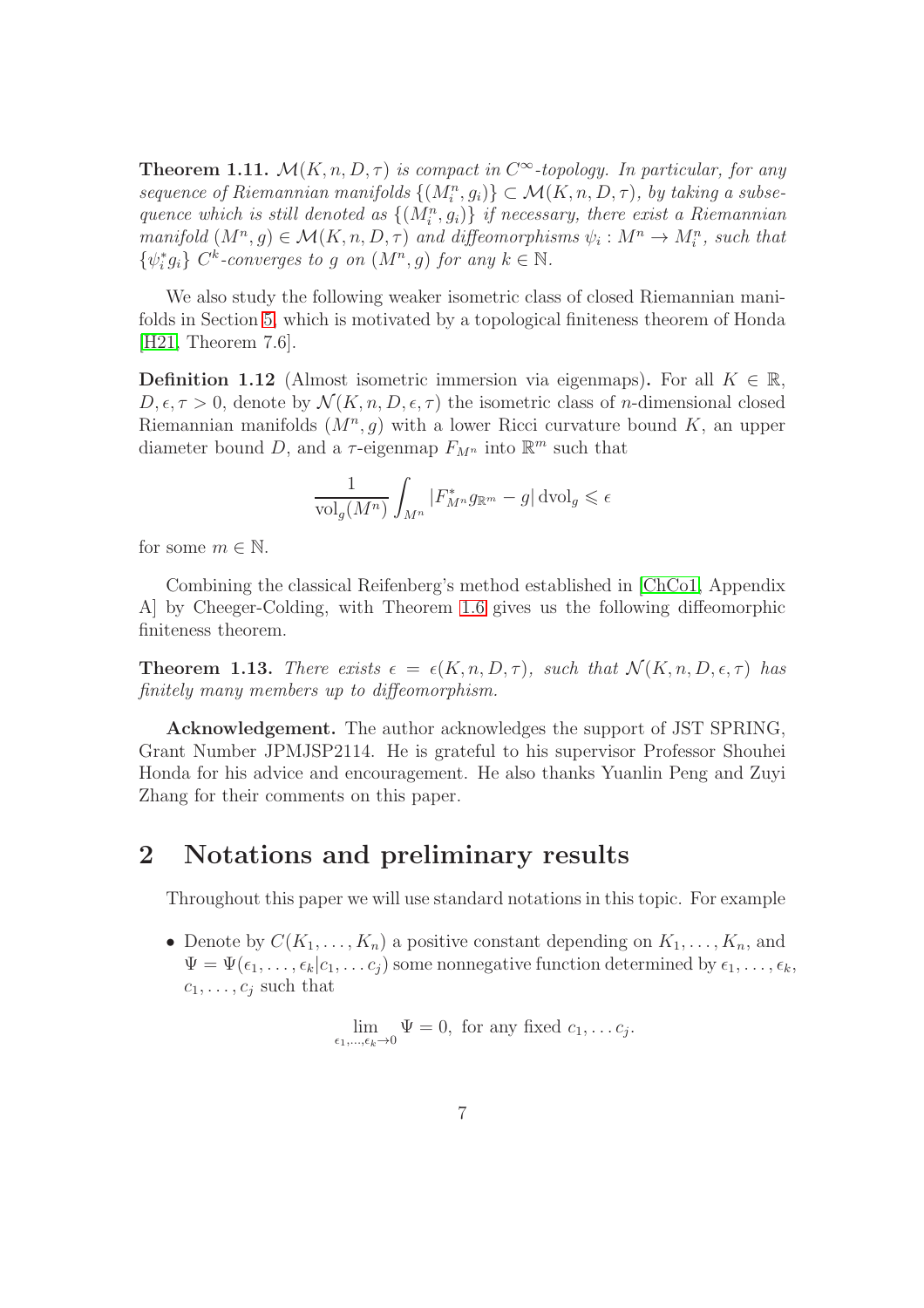• Denote by  $\omega_n$  the *n*-dimensional Hausdorff measure of the unit ball in  $\mathbb{R}^n$ which coincides with the usual volume of the unit ball in  $\mathbb{R}^n$ , and by  $\mathcal{L}^n$  the standard Lebesgue measure on  $\mathbb{R}^n$ .

We may use superscripts or subscripts when it is necessary to distinguish objects (for example, the Riemannian metrics, the gradients, etc.) on different spaces in this paper.

#### <span id="page-7-0"></span>2.1 Metric space

In order to make the presented paper more accessible, we fix some basic definitions and notations about metric spaces in this subsection. Let us fix a complete and separable metric space (X, d).

Denote by  $\text{Lip}(X, d)$  (resp.  $\text{Lip}_b(X, d)$ ,  $\text{Lip}_c(X, d)$ ,  $C_c(X)$ ) the set of all Lipschitz functions (resp. bounded Lipschitz functions, compactly supported Lipschitz functions, compactly supported continuous functions) on the metric space  $(X, d)$ .

For any  $f \in \text{Lip}(X, d)$ , the local Lipschitz constant of f at  $x \in X$  is defined by

lip 
$$
f(x) = \begin{cases} \limsup_{y \to x} \frac{|f(y) - f(x)|}{d(y, x)} & \text{if } x \in \mathsf{X} \text{ is not isolated,} \\ 0 & \text{otherwise.} \end{cases}
$$

If  $(X, d)$  is compact, then the diameter of X is defined by

$$
\mathrm{diam}(\mathsf{X},\mathsf{d}):=\sup_{x,y\in\mathsf{X}}\mathsf{d}(x,y).
$$

For a map  $f: X \to Y$  from  $(X, d)$  to another complete metric space  $(Y, d')$ , f is said to be C-bi-Lipschitz from X to  $f(X)$  for some  $C \geq 1$  if

$$
C^{-1} \mathsf{d}(x_1, x_2) \leq \mathsf{d}'(f(x_1), f(x_2)) \leq C \mathsf{d}(x_1, x_2), \ \forall x_1, x_2 \in \mathsf{X}.
$$

We also denote by  $B_R(x)$  the set  $\{y \in X : d(x,y) < R\}$ , and by  $B_{\epsilon}(A)$  the set  $\{x \in X : d(x, A) < \epsilon\}$  for any  $A \subset X$ ,  $\epsilon > 0$ . In particular, denote by  $B_r(0_n) := \{x \in \mathbb{R}^n : |x| < r\}$  for any  $r > 0$ .

### <span id="page-7-1"></span>2.2  $RCD(K, N)$  space and heat kernel

In this paper, when we say  $(X, d, m)$  is a metric measure space, we mean that  $(X, d)$  is a complete and separable metric space and  $m$  is a nonnegative Borel measure which is finite on any bounded subset of  $X$  such that supp $(m) = X$ . In addition, two metric measure spaces  $(X, d, \mathfrak{m})$ ,  $(X', d', \mathfrak{m}')$  are called isomorphic if there exists an isometry  $f: X \to X'$  such that  $f_{\sharp}(\mathfrak{m}) = \mathfrak{m}'$ , where  $f_{\sharp}(\mathfrak{m})$  is the push forward measure induced by  $f$ .

Now fix a metric measure space  $(X, d, m)$ .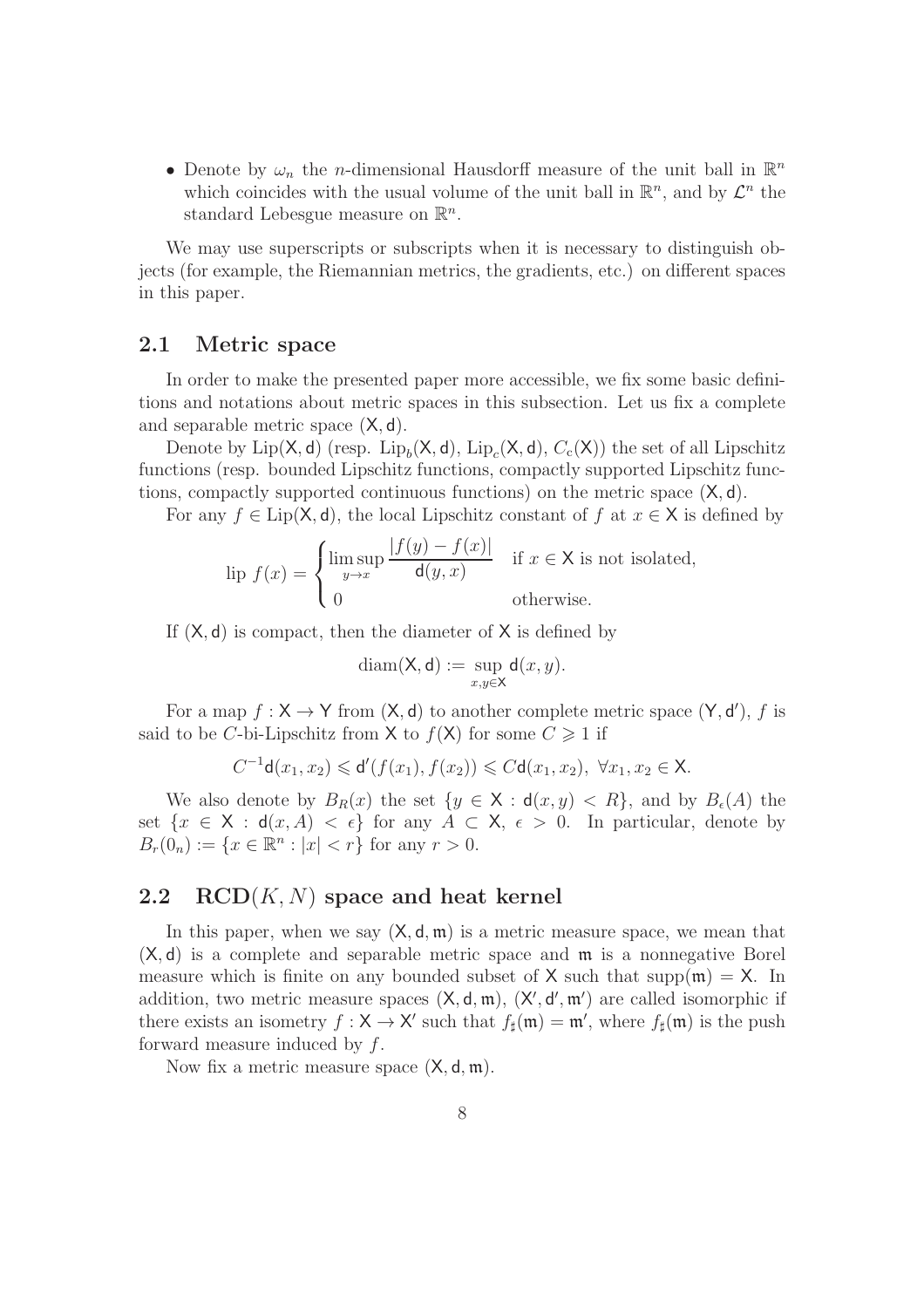**Definition 2.1** (Cheeger energy). The Cheeger energy Ch:  $L^2(\mathfrak{m}) \to [0, \infty]$  is defined by

$$
\operatorname{Ch}(f) := \inf_{\{f_i\}} \left\{ \liminf_{i \to \infty} \int_{\mathsf{X}} |\operatorname{lip} f_i|^2 d\mathfrak{m} \right\},\,
$$

where the infimum is taken among all sequences  $\{f_i\}$  satisfying  $f_i \in \text{Lip}_b(\mathsf{X}, \mathsf{d}) \cap$  $L^2(\mathfrak{m})$  and  $||f_i - f||_{L^2(\mathfrak{m})} \to 0.$ 

The domain of the Cheeger energy, denoted by D(Ch), is the set of all  $f \in L^2(\mathfrak{m})$ with  $\text{Ch}(f) \leq \infty$ . It is dense in  $L^2(\mathfrak{m})$ , and is a Banach space when equipped with the norm  $\sqrt{\text{Ch}(\cdot) + ||\cdot||_{L^2(\mathfrak{m})}^2}$ . This Banach space is the Sobolev space  $H^{1,2}(\mathsf{X}, \mathsf{d}, \mathfrak{m})$ . In addition, for any  $f \in H^{1,2}(\mathsf{X}, \mathsf{d}, \mathfrak{m})$ , it is known that there exists a  $|Df| \in L^2(\mathfrak{m})$ such that

$$
Ch(f) = \int_{\mathsf{X}} |Df|^2 d\mathfrak{m}.
$$

This  $|Df|$  is called the minimal relaxed slope of f and satisfies the locality. That is, for any other  $h \in H^{1,2}(\mathsf{X},\mathsf{d},\mathfrak{m}), |Df| = |Dh| \mathfrak{m}$ -a.e. on  $\{x \in \mathsf{X} : f = h\}.$ 

The metric measure space  $(X, d, m)$  is said to be infinitesimally Hilbertian if  $H^{1,2}(\mathsf{X},\mathsf{d},\mathfrak{m})$  is a Hilbert space. In this case, for any  $f, h \in H^{1,2}(\mathsf{X},\mathsf{d},\mathfrak{m})$ , the following  $L^1(\mathfrak{m})$  integrable function is well-defined [\[AGS14b\]](#page-57-2):

$$
\langle \nabla f, \nabla h \rangle := \lim_{\epsilon \to 0} \frac{|\mathcal{D}(f + \epsilon h)|^2 - |\mathcal{D}f|^2}{2\epsilon}.
$$

*Remark* 2.2. For any  $f \in H^{1,2}(\mathsf{X}, \mathsf{d}, \mathfrak{m})$ , it holds that

$$
|\nabla f|^2:=\langle \nabla f,\nabla f\rangle=|\mathcal{D} f|^2, \text{ m-a.e.}
$$

**Definition 2.3** (The Laplacian [\[G15\]](#page-59-0)). Assume that  $(X, d, m)$  is infinitesimally Hilbertian. The domain of Laplacian, namely  $D(\Delta)$ , is defined as the set of all  $f \in H^{1,2}(\mathsf{X},\mathsf{d},\mathfrak{m})$  such that

$$
\int_{\mathsf{X}} \langle \nabla f, \nabla \varphi \rangle \mathrm{d}\mathfrak{m} = -\int_{\mathsf{X}} h \varphi \mathrm{d}\mathfrak{m}, \quad \forall \varphi \in H^{1,2}(\mathsf{X}, \mathsf{d}, \mathfrak{m}),
$$

for some  $h \in L^2(\mathfrak{m})$ . In particular, denote by  $\Delta f := h$  for any  $f \in D(\Delta)$  because h is unique if it exists.

We are now ready to introduce the definition of  $\text{RCD}(K, N)$  space. The following definition is equivalent to the definition of  $RCD(K, N)$  spaces proposed in [\[G15\]](#page-59-0), and the equivalence between them is proved in [\[EKS15,](#page-58-1) [AGS15\]](#page-57-5). See also [\[AMS19\]](#page-57-3).

**Definition 2.4.** For  $K \in \mathbb{R}$  and  $N \in [1, \infty]$ ,  $(X, d, m)$  is said to be an RCD $(K, N)$ space iff it satisfies the following conditions.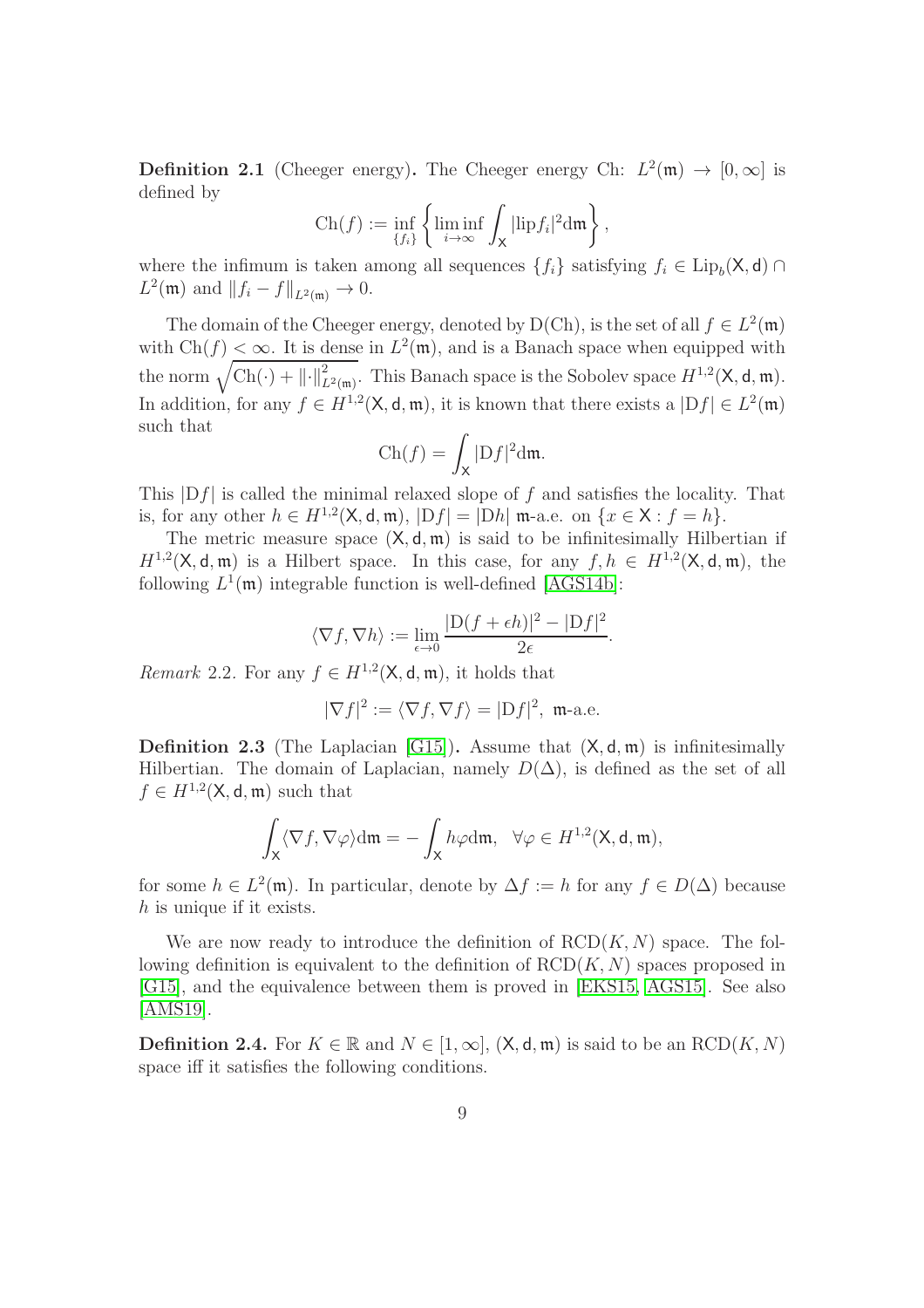- 1. The metric measure space  $(X, d, \mathfrak{m})$  is infinitesimally Hilbertian.
- 2. There exist  $x \in \mathsf{X}$  and  $C > 0$ , such that  $\mathfrak{m}(B_r(x)) \leqslant Ce^{Cr^2}$ .
- 3. (Sobolev to Lipschitz property) If  $f \in H^{1,2}(\mathsf{X}, \mathsf{d}, \mathfrak{m})$  with  $|Df| \leq 1$  m-a.e., then f has a 1-Lipschitz representation. That is, there exists  $h \in \text{Lip}(\mathsf{X}, \mathsf{d})$ , such that h is 1-Lipschitz function and  $h = f$  holds m-a.e.
- 4. (Bochner's inequality) For any  $f$  with  $f \in D(\Delta)$  and  $\Delta f \in H^{1,2}(\mathsf{X},\mathsf{d},\mathfrak{m})$ , the following holds for any  $\varphi \in \text{Test} F(X, \mathsf{d}, \mathfrak{m})$  with  $\varphi \geq 0$ ,

<span id="page-9-1"></span>
$$
\frac{1}{2} \int_{\mathsf{X}} |\nabla f|^2 \Delta \varphi \mathrm{d}\mathfrak{m} \ge \int_{\mathsf{X}} \varphi \left( \langle \nabla f, \nabla \Delta f \rangle + K |\nabla f|^2 + \frac{(\Delta f)^2}{N} \right) \mathrm{d}\mathfrak{m},\qquad(2.1)
$$

where  $TestF(X, d, m)$  is the class of test functions defined by

Test  $F(\mathsf{X}, \mathsf{d}, \mathfrak{m}) := \{ f \in \text{Lip}(\mathsf{X}, \mathsf{d}) \cap D(\Delta) \cap L^{\infty}(\mathfrak{m}) : \Delta f \in H^{1,2}(\mathsf{X}, \mathsf{d}, \mathfrak{m}) \cap L^{\infty}(\mathfrak{m}) \}.$ 

In particular, an  $RCD(K, N)$  space  $(X, d, m)$  is said to be a non-collapsed  $RCD(K, N)$  space, if in addition  $\mathfrak{m} = \mathcal{H}^{N}$ . From now on when mentioning  $RCD(K, N)$  spaces, we make the convention that  $K \in \mathbb{R}$  and  $N \in [1, \infty)$  unless otherwise stated.

For the class of test functions on an  $RCD(K, N)$  space  $(X, d, m)$ , by [\[S14\]](#page-60-6),

- 1.  $|\nabla f|^2 \in H^{1,2}(\mathsf{X}, \mathsf{d}, \mathfrak{m})$  for any  $f \in \text{Test} F(\mathsf{X}, \mathsf{d}, \mathfrak{m})$ ;
- 2. Set  $\text{Test } F_+(X, \mathsf{d}, \mathfrak{m}) := \{ f \in \text{Test } F(X, \mathsf{d}, \mathfrak{m}) : f \geq 0 \}$  and  $H_+^{1,2}(X, \mathsf{d}, \mathfrak{m}) :=$  ${f \in H^{1,2}(\mathsf{X},\mathsf{d},\mathfrak{m}) : f \geqslant 0 \text{ m-a.e.}}$ . Then  $\text{Test}F_+(\mathsf{X},\mathsf{d},\mathfrak{m})$  (resp.  $\text{Test}F(\mathsf{X},\mathsf{d},\mathfrak{m})$ ) is dense in  $H_+^{1,2}(\mathsf{X}, \mathsf{d}, \mathfrak{m})$  (resp.  $H^{1,2}(\mathsf{X}, \mathsf{d}, \mathfrak{m})$ ).

The following inequality is a generalization of the Bishop-Gromov inequality on Riemannian manifolds with Ricci curvature bounded from below.

<span id="page-9-0"></span>**Theorem 2.5** (Bishop-Gromov inequality [\[LV09,](#page-60-0) [St06b\]](#page-61-2)). Assume that  $(X, d, m)$ is an  $\text{RCD}(K, N)$  space. Then the following holds for any  $x \in X$ .

1. If 
$$
N > 1
$$
,  $K \neq 0$ ,  $r < R \leq \pi \sqrt{\frac{N-1}{K \vee 0}}$ , then  $\frac{\mathfrak{m}(B_R(x))}{\mathfrak{m}(B_r(x))} \leq \frac{\int_0^R V_{K,N} dt}{\int_0^r V_{K,N} dt}$ , with  

$$
V_{K,N}(t) := \begin{cases} \sin\left(t\sqrt{K/(N-1)}\right)^{N-1}, & \text{if } K > 0; \\ \sinh\left(t\sqrt{K/(N-1)}\right)^{N-1}, & \text{if } K < 0. \end{cases}
$$

2. If 
$$
N = 1
$$
 and  $K \le 0$ , or  $N \in (1, \infty)$  and  $K = 0$ , then  $\frac{\mathfrak{m}(B_R(x))}{\mathfrak{m}(B_r(x))} \le \left(\frac{R}{r}\right)^N$ .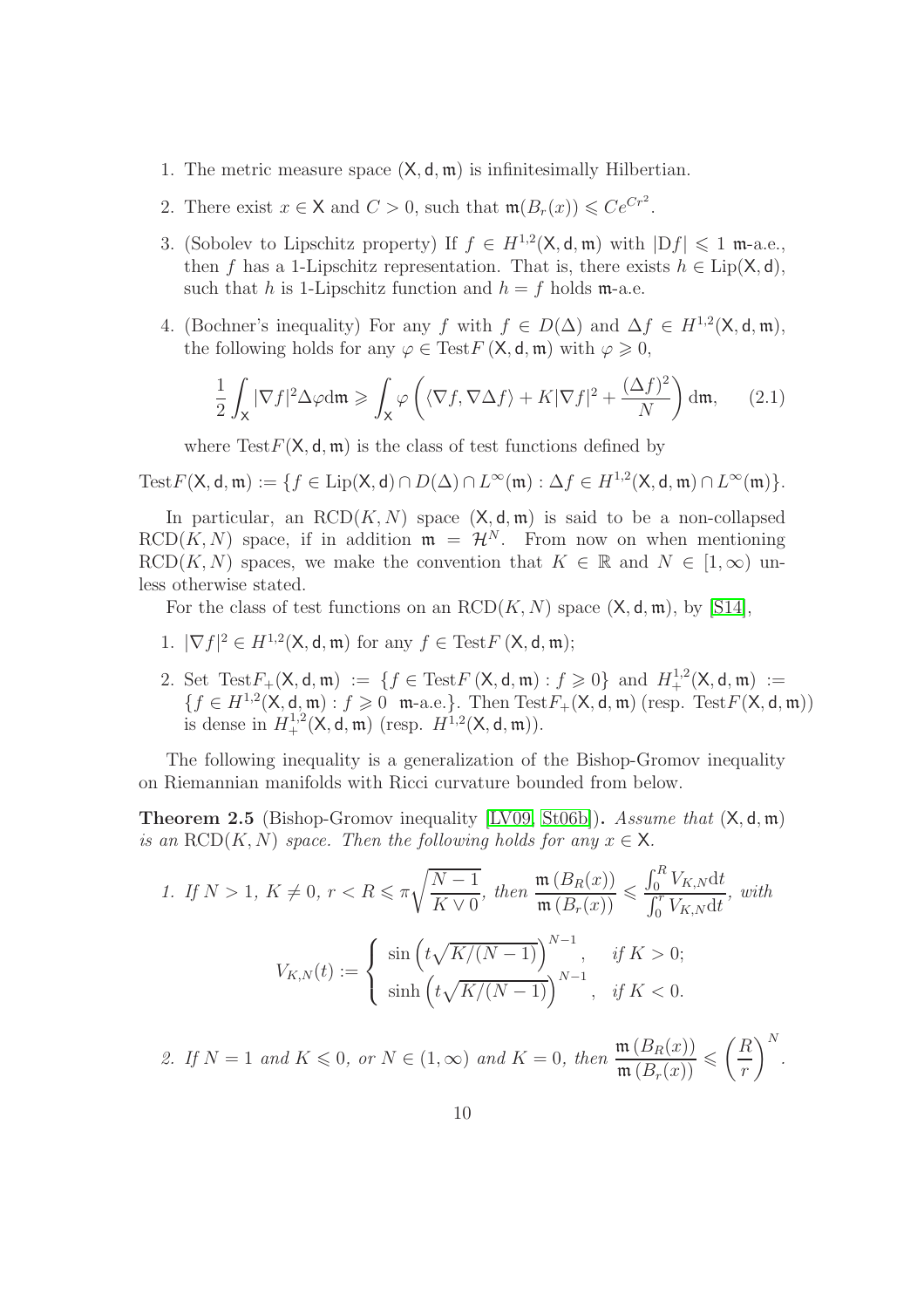*Remark* 2.6.  $(2.2)$  and  $(2.3)$  are direct consequences of Theorem [2.5,](#page-9-0) where  $(2.3)$ is a combination of [\(2.2\)](#page-10-0) and the fact that  $B_r(x) \subset B_{r+d(x,y)}(y)$ .

<span id="page-10-0"></span>
$$
\frac{\mathfrak{m}(B_R(x))}{\mathfrak{m}(B_r(x))} \leqslant C(K, N) \exp\left(C(K, N)\frac{R}{r}\right), \quad \forall x \in \mathsf{X}, \ \forall r < R; \tag{2.2}
$$

<span id="page-10-1"></span>
$$
\frac{\mathfrak{m}(B_r(x))}{\mathfrak{m}(B_r(y))} \leqslant C(K,N) \exp\left(C(K,N)\frac{\mathsf{d}(x,y)}{r}\right), \quad \forall x, y \in \mathsf{X}, \ \forall r > 0. \tag{2.3}
$$

For an  $RCD(K, N)$  space  $(X, d, m)$ , the heat flow associated with its Ch is defined as  $h_t: L^2(\mathfrak{m}) \to L^2(\mathfrak{m})$  such that for any  $f \in L^2(\mathfrak{m})$ ,  $\{h_t f\}_{t>0}$  satisfies the following properties.

- 1. (Solution to the heat equation)  $h_t f \in D(\Delta)$  and  $\frac{\partial}{\partial t} h_t(f) = \Delta f$  in  $L^2(\mathfrak{m})$ .
- 2. (Semigroup property) For any  $s, t > 0$ ,  $h_{t+s} f = h_t(h_s f)$ .
- 3. (Commutative with  $\Delta$ ) For any  $t > 0$ ,  $h_t(\Delta f) = \Delta(h_t f)$ .
- 4. (Contraction on  $L^2(\mathfrak{m})$ )  $\|\mathrm{h}_t f\|_{L^2(\mathfrak{m})} \leq \|f\|_{L^2(\mathfrak{m})}$ ,  $\forall t > 0$ .

For any  $p \in [1,\infty]$ ,  $\{h_t\}_{t>0}$  also acts on  $L^p(\mathfrak{m})$  as a linear family of contractions, namely

<span id="page-10-2"></span>
$$
\|\mathbf{h}_t\varphi\|_{L^p(\mathfrak{m})} \le \|\varphi\|_{L^p(\mathfrak{m})}, \quad \forall t > 0, \quad \forall \varphi \in L^p(\mathfrak{m}).\tag{2.4}
$$

Set  $\hat{1} \in L^{\infty}(\mathfrak{m})$  as (the equivalence class in  $\mathfrak{m}$ -a.e. sense of) the function on X identically equal to 1. It is now worth pointing out the stochastic completeness of  $RCD(K, N)$  spaces as follows:

$$
h_t(\hat{1}) \equiv \hat{1}, \quad \forall t > 0.
$$

Sturm's works [\[St95,](#page-61-3) [St96\]](#page-61-4) guarantee the existence of a locally Hölder continuous representation  $\rho$  on  $X \times X \times (0, \infty)$  of the heat kernel for  $(X, d, m)$ . More precisely, the solution to the heat equation can be expressed by using  $\rho$  as follows:

$$
h_t(f) = \int_X \rho(x, y, t) f(y) dm(y), \ \forall f \in L^2(\mathfrak{m}).
$$

*Remark* 2.7 (Rescaled RCD space). For a given  $RCD(K, N)$  space  $(X, d, m)$  and any  $a, b \in (0, \infty)$ , the rescaled space  $(X, ad, bm)$  is an  $RCD(a^{-1}K, N)$  space. The heat kernel  $\tilde{\rho}$  of  $(X, ad, bm)$  can be written as  $\tilde{\rho}(x, y, t) = b^{-1} \rho(x, y, a^{-2}t)$ .

The locally Hölder continuous regularity of the heat kernel on  $RCD(K, N)$ spaces is improved to be locally Lipschitz due to the following Jiang-Li-Zhang's [\[JLZ16\]](#page-60-2) estimates.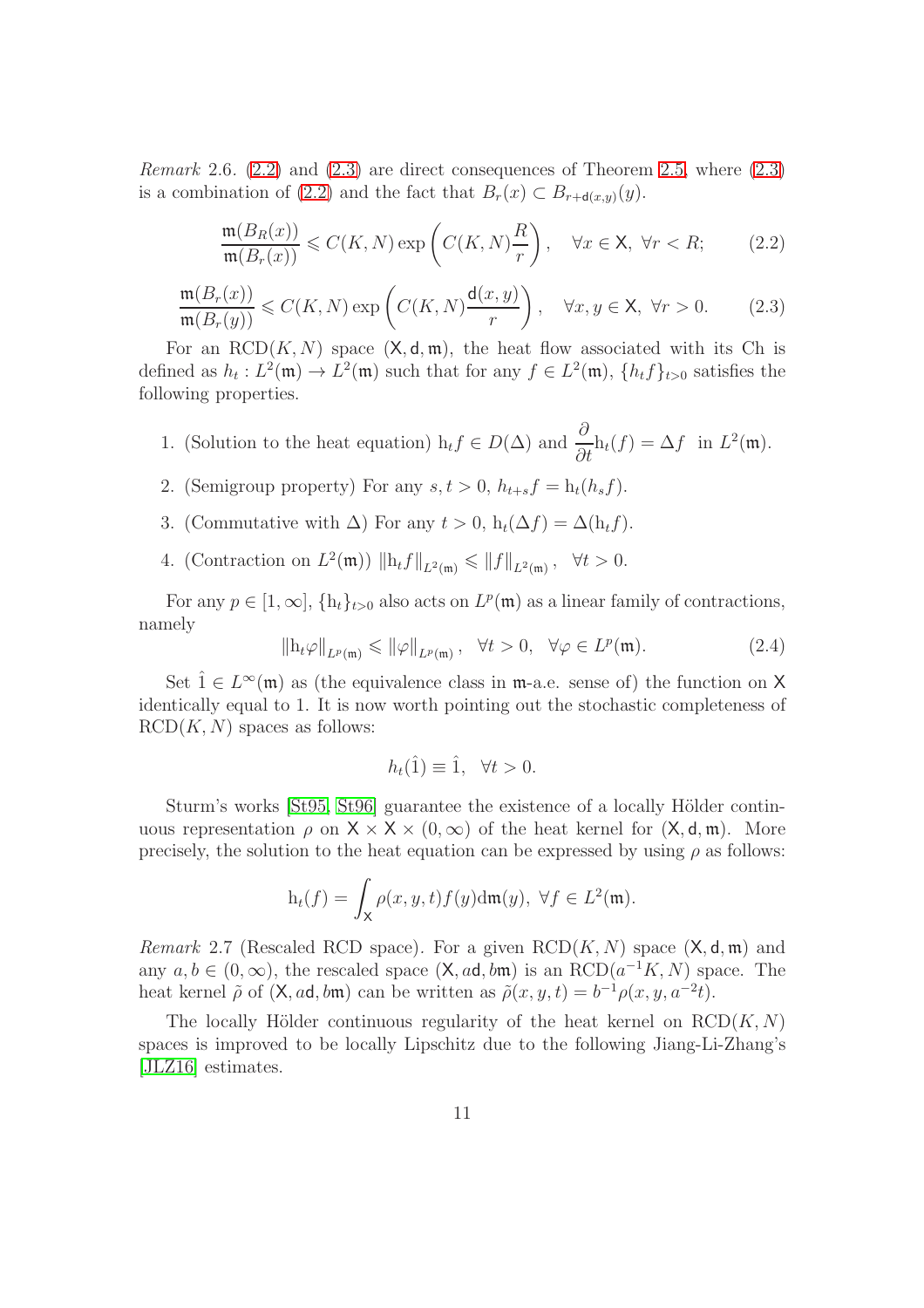<span id="page-11-2"></span>**Theorem 2.8.** Let  $(X, d, m)$  be an RCD $(K, N)$  space. Given any  $\epsilon > 0$ , there exist positive constants  $C_i = C_i(K, N, \epsilon)$ ,  $i = 1, 2, 3, 4$  such that the heat kernel  $\rho$  has the following estimates.

$$
\frac{1}{C_1} \exp \left(-\frac{\mathsf{d}^2(x,y)}{(4-\epsilon)t} - C_2 t\right) \leqslant \mathfrak{m}\left(B_{\sqrt{t}}(y)\right) \rho(x,y,t) \leqslant C_1 \exp \left(-\frac{\mathsf{d}^2(x,y)}{(4+\epsilon)t} + C_2 t\right)
$$

for all  $t > 0$ , and all  $x, y \in X$  and

$$
|\nabla_x \rho(x, y, t)| \leqslant \frac{C_3}{\sqrt{t} \pi \left(B_{\sqrt{t}}(x)\right)} \exp\left(-\frac{\mathrm{d}^2(x, y)}{(4 + \epsilon)t} + C_4 t\right)
$$

holds for all  $t > 0$  and  $\mathfrak{m}$ -a.e.  $x, y \in \mathsf{X}$ .

For a compact  $RCD(K, N)$  space  $(X, d, \mathfrak{m})$ , by [\[J14,](#page-60-7) [JLZ16\]](#page-60-2), its heat kernel  $\rho$ can be expressed as follows. See also [\[AHPT21,](#page-57-4) Appendix].

$$
\rho(x, y, t) = \sum_{i=0}^{\infty} e^{-\mu_i t} \phi_i(x) \phi_i(y) \qquad (2.5)
$$

where eigenvalues of  $-\Delta$  counted with multiplicities and the corresponding eigenfunctions are set as follows.

<span id="page-11-0"></span>
$$
\begin{cases}\n0 = \mu_0 < \mu_1 \leq \mu_2 \leq \cdots \to +\infty, \\
-\Delta \phi_i = \mu_i \phi_i, \\
\{\phi_i\}_{i \in \mathbb{N}} : \text{an orthonormal basis of } L^2(\mathfrak{m}).\n\end{cases} \tag{2.6}
$$

We may use  $(2.6)$  in Proposition [2.9,](#page-11-1) Proposition [2.12](#page-12-0) without explanation.

The following estimates can be obtained by the Gaussian estimates of the heat kernel (Theorem [2.8\)](#page-11-2) and is useful in this paper. See [\[AHPT21,](#page-57-4) Appendix] and [\[ZZ19\]](#page-61-5).

<span id="page-11-1"></span>**Proposition 2.9.** Let  $(X, d, m)$  be a compact  $RCD(K, N)$  space with  $m(X) = 1$ , then there exist  $C_j = C_j(K, N, \text{diam}(X, d))$   $(j = 5, 6)$ , such that for any  $i \geq 1$ ,

$$
\|\phi_i\|_{L^{\infty}(\mathfrak{m})} \leq C_5 \mu_i^{N/4}, \qquad |||\nabla \phi_i|||_{L^{\infty}(\mathfrak{m})} \leq C_5 \mu_i^{(N+2)/4}, \qquad C_6 i^{2/N} \leq \mu_i \leq C_5 i^2.
$$

The rest of this subsection is based on [\[GH18,](#page-59-4) [GR20\]](#page-59-5). We first introduce some basic knowledge of Euclidean cone over metric measure spaces. Then the background of product space of metric measure spaces follows.

**Definition 2.10** (Euclidean cone as a metric measure space). Let  $(X, d, m)$  be an  $RCD(N-2, N-1)$  space with  $N \ge 2$ . We define the Euclidean cone over  $(X, d, m)$ to be the metric measure space  $(C(X), d_{C(X)}, m_{C(X)})$  as follows.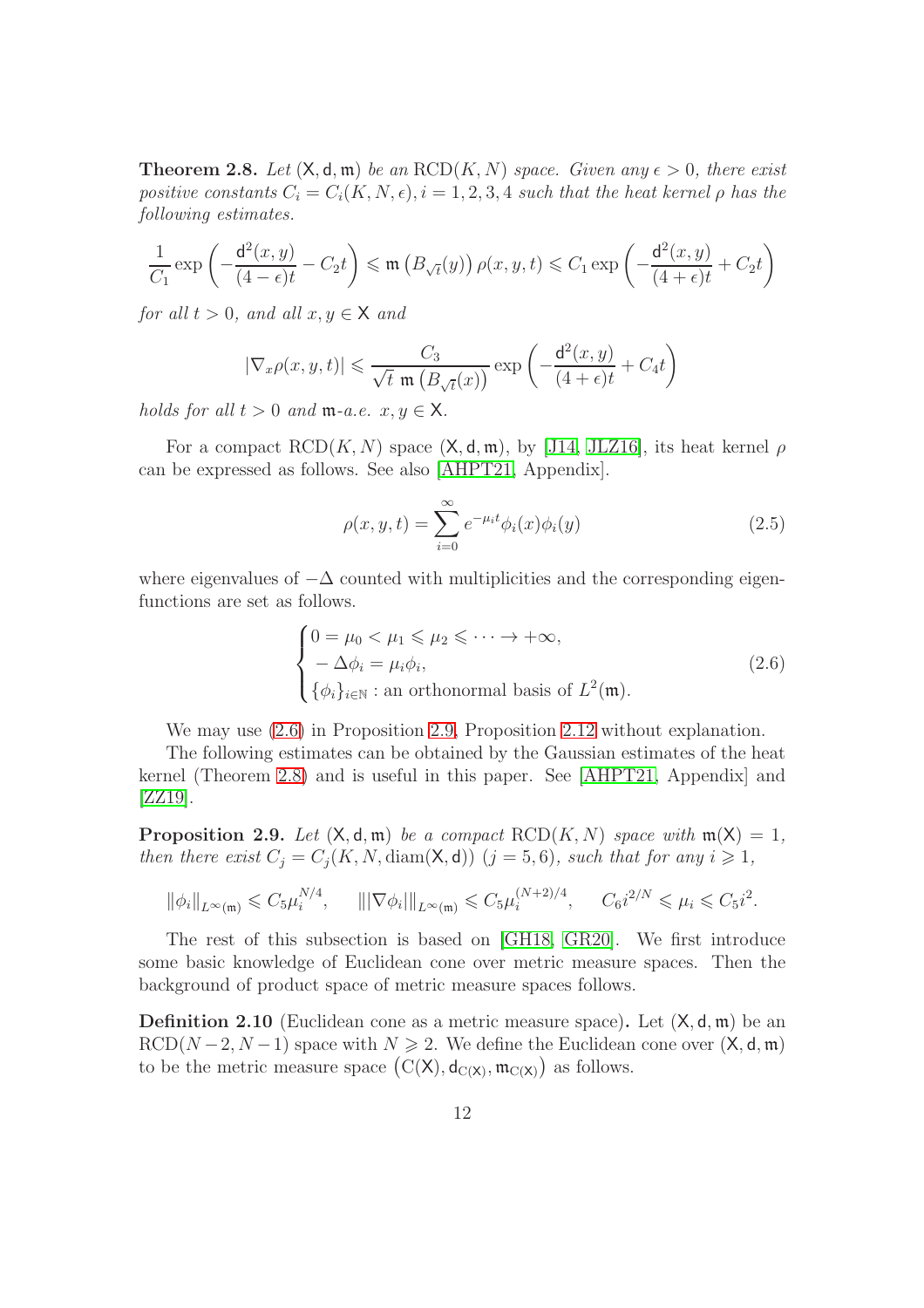- 1. The space  $C(X)$  is defined as  $C(X) := [0, \infty) \times X / (\{0\} \times X)$ . The origin is denoted by  $o^*$ .
- 2. For any  $(r, x)$  and  $(s, y)$  in  $[0, \infty) \times X$ , the distance between them is defined as

$$
\mathsf{d}_{C(\mathsf{X})}\left((r,x),(s,y)\right) := \sqrt{r^2 + s^2 - 2rs\cos\left(\mathsf{d}(x,y)\right)}.
$$

3. The measure of C(X) is defined as  $\mathfrak{m}_{C(X)}(r, x) = r^N dr \otimes dm(x)$ .

<span id="page-12-2"></span>Remark 2.11. If  $(X, d, m)$  is an RCD $(N-2, N-1)$  space, it has an upper diameter bound  $\pi$  due to [\[O07\]](#page-60-8). In addition, by [\[K15a,](#page-60-9) Theorem 1.1],  $(C(X), d_{C(X)}, m_{C(X)})$ is an RCD(0, N) space iff  $(X, d, \mathfrak{m})$  is an RCD( $N - 2, N - 1$ ) space.

By [\[GH18,](#page-59-4) Definition 3.8, Proposition 3.12], for any  $f \in H^{1,2} (C(X), \mathsf{d}_{C(X)}, \mathfrak{m}_{C(X)})$ , it holds that

$$
(f^{(x)}: r \longmapsto f(r,x)) \in H^{1,2}(\mathbb{R}, \mathsf{d}_{\mathbb{R}}, r^N \mathcal{L}^1), \quad \mathfrak{m} \text{-a.e. } x \in \mathsf{X};
$$

$$
(f^{(r)}: x \longmapsto f(r,x)) \in H^{1,2}(\mathsf{X}, \mathsf{d}, \mathfrak{m}), \qquad r^N \mathcal{L}^1 \text{-a.e. } r \in \mathbb{R},
$$

and  $|\nabla f|_{C(\mathsf{X})}^2$  can be written as

$$
\left|\nabla f\right|_{C(X)}^2(r,x) = \left|\nabla f^{(x)}\right|_{\mathbb{R}}^2(r) + \frac{1}{r^2} \left|\nabla f^{(r)}\right|_X^2(x) \, \mathfrak{m}_{C(X)}\text{-a.e. } (r,x) \in C(X).
$$

Thus for any  $f_1, f_2 \in H^{1,2} (C(X), \mathsf{d}_{C(X)}, \mathfrak{m}_{C(X)})$ , it can be readily checked that for  $\mathfrak{m}_{C(X)}$ -a.e.  $(r, x) \in C(X)$ ,

<span id="page-12-3"></span>
$$
\left\langle \nabla f_1, \nabla f_2 \right\rangle_{C(\mathsf{X})} (r, x) = \left\langle \nabla f_1^{(x)}, \nabla f_2^{(x)} \right\rangle_{\mathbb{R}} (r) + \frac{1}{r^2} \left\langle \nabla f_1^{(r)}, \nabla f_2^{(r)} \right\rangle_{\mathsf{X}} (x). \tag{2.7}
$$

In addition, the heat kernel  $\rho^{C(X)}$  on  $(C(X), d_{C(X)}, \mathfrak{m}_{C(X)})$  has the following explicit expression as in [\[D02\]](#page-58-7).

<span id="page-12-0"></span>**Proposition 2.12.** Let  $(X, d, m)$  be a compact  $RCD(N - 2, N - 1)$  space with  $N \geq 3$ . Let  $\alpha = (2 - N)/2$ ,  $\nu_j = \sqrt{\alpha^2 + \mu_j}$  for any  $j \in \mathbb{N}$ . Then  $\rho^{C(X)}$  can be written as follows:

<span id="page-12-1"></span>
$$
\rho^{C(X)}((r_1, x_1), (r_2, x_2), t) = (r_1 r_2)^{\alpha} \sum_{j=0}^{\infty} \frac{1}{2t} \exp\left(-\frac{r_1^2 + r_2^2}{4t}\right) I_{\nu_j}\left(\frac{r_1 r_2}{2t}\right) \phi_j(x_1) \phi_j(x_2).
$$
\n(2.8)

Here  $I_{\nu}$  is a modified Bessel function defined by

$$
I_{\nu}(z) = \sum_{k=0}^{\infty} \frac{1}{k! \Gamma(\nu + k + 1)} \left(\frac{z}{2}\right)^{2k+\nu}.
$$
 (2.9)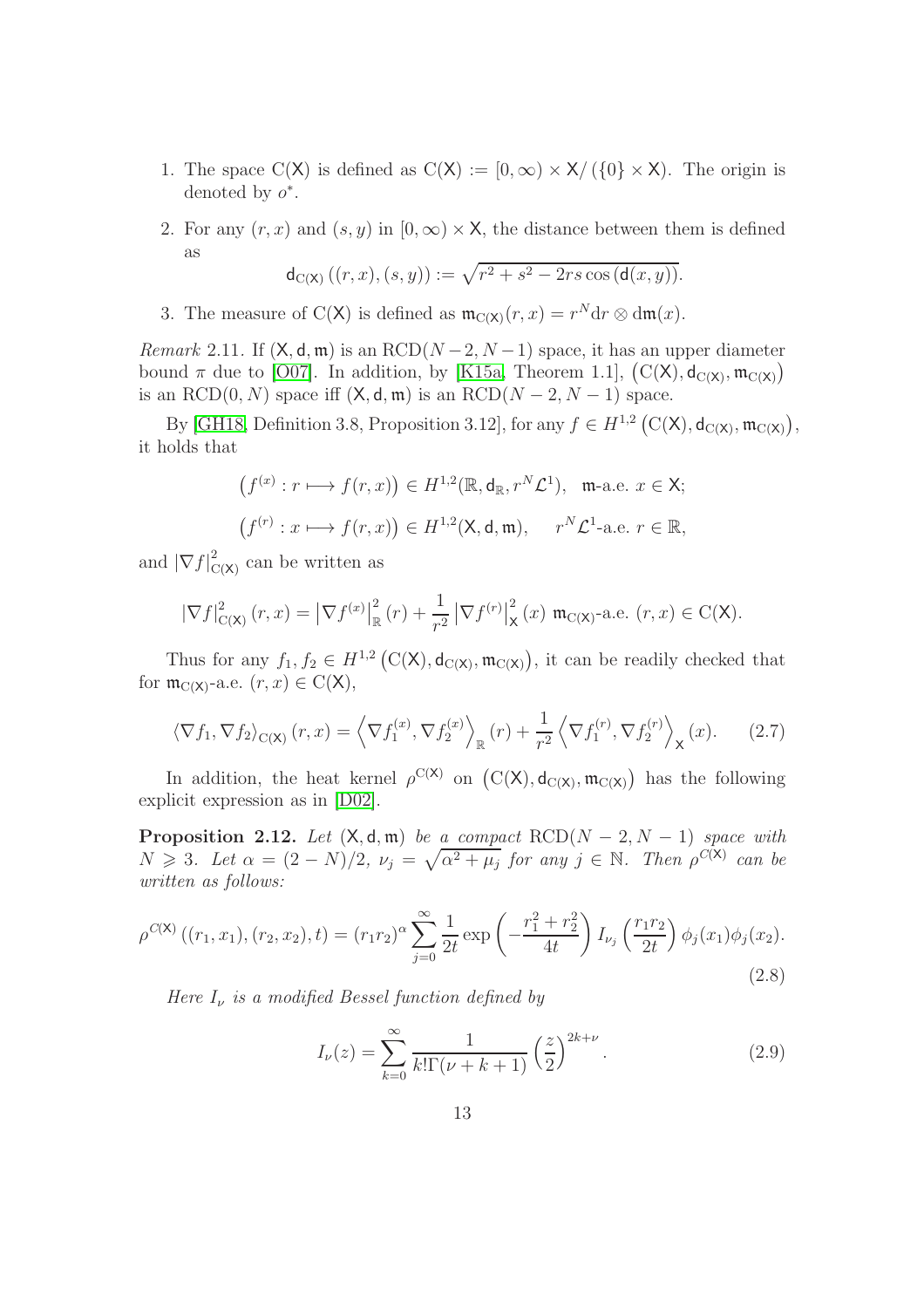*Proof.* We claim that for any  $f \in C_c(C(X))$ , by using  $\rho^{C(X)}$  defined in [\(2.8\)](#page-12-1),  $h_t f$ can be expressed as follows.

<span id="page-13-0"></span>
$$
h_t f = \int_{C(X)} \rho^{C(X)}((r_1, x_1), (r_2, x_2), t) f(r_2, x_2) dm_{C(X)}(r_2, x_2).
$$
 (2.10)

Then we are done by combining [\(2.4\)](#page-10-2) and the fact that  $C_c(C(X))$  is dense in  $L^2 \left( \mathfrak{m}_{C(X)} \right)$ .

To show [\(2.10\)](#page-13-0), we take any  $f \in C_c(C(X))$  and set  $u_i(r) = \int_X f(r, x) \phi_i(x) dm(x)$  $(i = 0, 1, \dots)$ . For any  $r \in (0, \infty)$ , since  $f^{(r)}$  is continuous, by Parseval's identity we have

$$
\sum_{i=0}^{\infty} u_i^2(r) = \int_{\mathsf{X}} \sum_{i=0}^{\infty} u_i^2(r) \phi_i^2(x) \mathrm{d}\mathfrak{m}(x) = \int_{\mathsf{X}} f^2(r, x) \mathrm{d}\mathfrak{m}(x), \ \forall r > 0.
$$

Setting  $f_k(r) := \sum_{k=1}^{k}$  $i=0$  $r^{N-1}u_i^2(r)$ , and using the dominated convergence theorem, we get

$$
\lim_{k \to \infty} \int_{(0,\infty)} f_k(r) dr = \int_{(0,\infty)} \int_X r^{N-1} f^2(r,x) dm(x) dr.
$$

This yields that

$$
\lim_{k \to \infty} \int_{C(X)} \left( f(r, x) - \sum_{i=0}^k u_i(r) \phi_i(x) \right)^2 d\mathfrak{m}_{C(X)}(r, x)
$$
  
= 
$$
\lim_{k \to \infty} \left( \int_{(0,\infty)} \int_X r^{N-1} f^2(r, x) d\mathfrak{m}(x) dr - \int_{(0,\infty)} f_k(r) dr \right) = 0.
$$

Therefore  $f(r, x) = \sum_{n=0}^{\infty}$  $i=0$  $u_i(r)\phi_i(x)$  in  $\mathfrak{m}_{C(X)}$ -a.e. in  $C(X)$ . Applying the separation of variables in classical ways like [\[Ta96,](#page-61-6) Chapter 8], we complete the proof of  $(2.10).$  $(2.10).$ 

 $\Box$ 

Definition 2.13 (Cartesian product as a metric measure space). For two metric measure spaces  $(X, d_X, m_X)$ ,  $(Y, d_Y, m_Y)$ . Their product space  $(X \times Y, d_{X \times Y}, m_{X \times Y})$ is defined as the product space  $X \times Y$  equipped with the distance

$$
\mathsf{d}_{\mathsf{X}\times\mathsf{Y}}\left((x_1,y_1),(x_2,y_2)\right)=\sqrt{\mathsf{d}_{\mathsf{X}}^2(x_1,x_2)+\mathsf{d}_{\mathsf{Y}}^2(y_1,y_2)},\ \ \forall (x_1,y_1),(x_2,y_2)\in\mathsf{X}\times\mathsf{Y},
$$

and the measure  $\mathfrak{m}_{X\times Y} := \mathfrak{m}_X \otimes \mathfrak{m}_Y$ .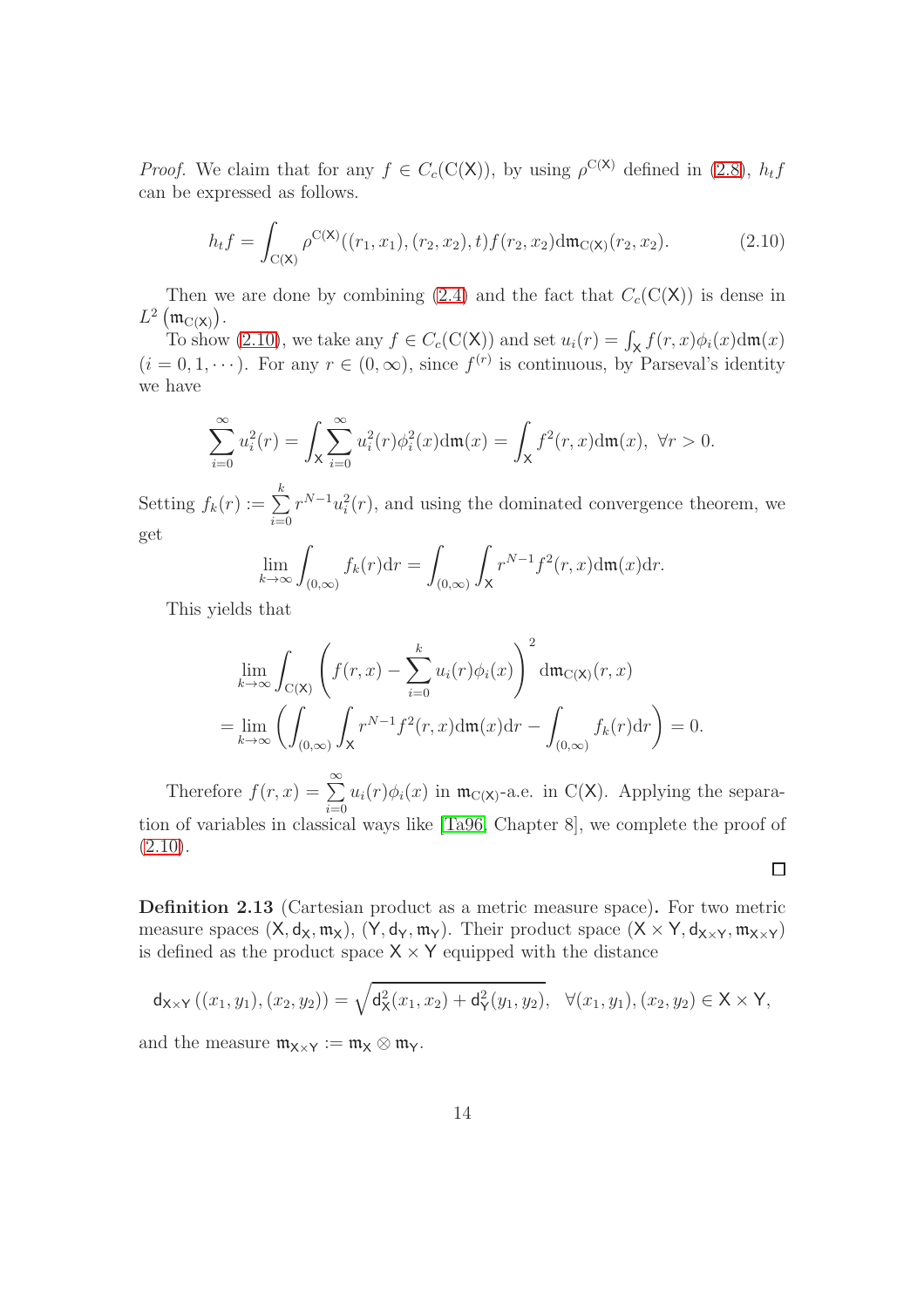By [\[GR20,](#page-59-5) Proposition 4.1], for any  $f \in H^{1,2}$  ( $\mathsf{X} \times \mathsf{Y}$ ,  $\mathsf{d}_{\mathsf{X} \times \mathsf{Y}}$ ,  $\mathfrak{m}_{\mathsf{X} \times \mathsf{Y}}$ ), it holds that

$$
(f^{(x)}: y \longmapsto f(x, y)) \in H^{1,2}(\mathsf{Y}, \mathsf{d}_{\mathsf{Y}}, \mathfrak{m}_{\mathsf{Y}}), \ \mathfrak{m}_{\mathsf{X}}\text{-a.e. } x \in \mathsf{X};
$$

 $(f^{(y)}: x \longmapsto f(x, y)) \in H^{1,2}(\mathsf{X}, \mathsf{d}_{\mathsf{X}}, \mathfrak{m}_{\mathsf{X}}), \ \mathfrak{m}_{\mathsf{Y}}\text{-a.e. } y \in \mathsf{Y};$ 

and  $|\nabla f|_{\mathsf{X}\times\mathsf{Y}}^2$  can be expressed as

<span id="page-14-4"></span>
$$
\left|\nabla f\right|_{\mathsf{X}\times\mathsf{Y}}^2(x,y) = \left|\nabla f^{(y)}\right|_{\mathsf{X}}^2(x) + \left|\nabla f^{(x)}\right|_{\mathsf{Y}}^2(y), \ \mathfrak{m}_{\mathsf{X}\times\mathsf{Y}}\text{-a.e. } (x,y) \in \mathsf{X} \times \mathsf{Y}. \tag{2.11}
$$

Thus for any  $f_1, f_2 \in H^{1,2} \times Y, d_{\mathsf{X} \times \mathsf{Y}}, \mathfrak{m}_{\mathsf{X} \times \mathsf{Y}}$ , we have the following for  $m_{X\times Y}$ -a.e.  $(x, y) \in X \times Y$ :

<span id="page-14-2"></span>
$$
\langle \nabla f_1, \nabla f_2 \rangle_{\mathbf{X} \times \mathbf{Y}} (x, y) = \left\langle \nabla f_1^{(y)}, \nabla f_2^{(y)} \right\rangle_{\mathbf{X}} (x) + \left\langle \nabla f_1^{(x)}, \nabla f_2^{(x)} \right\rangle_{\mathbf{Y}} (y). \tag{2.12}
$$

It also follows from [\[GR20,](#page-59-5) Corollary 4.2] that for any  $f \in L^2(\mathfrak{m}_{\mathsf{X}\times\mathsf{Y}})$ ,

$$
\mathbf{h}_t^{\mathsf{X} \times \mathsf{Y}} f = \mathbf{h}_t^{\mathsf{X}} \left( \mathbf{h}_t^{\mathsf{Y}} f^{(x)} \right) = \mathbf{h}_t^{\mathsf{Y}} \left( \mathbf{h}_t^{\mathsf{X}} f^{(y)} \right).
$$

As a result,  $\rho^{X \times Y}$  has an explicit expression as follows.

<span id="page-14-3"></span>
$$
\rho^{X \times Y}((x_1, y_1), (x_2, y_2), t) = \rho^{X}(x_1, x_2, t)\rho^{Y}(y_1, y_2, t), \forall (x_i, y_i) \in (X \times Y), \ i = 1, 2.
$$
\n(2.13)

#### <span id="page-14-0"></span>2.3 First and second order calculus on  $RCD(K, N)$  spaces

In this section, we assume that  $(X, d, \mathfrak{m})$  is an  $RCD(K, N)$  space. To introduce tensor fields and vector fields on  $(X, d, m)$ , it is necessary to review some basic knowledge about the first and second order differential structure on  $RCD(K, N)$ spaces from [\[G18\]](#page-59-6).

<span id="page-14-1"></span>**Definition 2.14** ( $L^p$ -normed  $L^\infty$ -module). For any  $p \in [1,\infty]$ , a quadruplet  $(\mathcal{M}, \|\cdot\|_{\mathcal{M}}, \cdot, |\cdot|)$  is said to be an  $L^p$ -normed  $L^{\infty}$ -module if it satisfies the following conditions.

- 1. The normed vector space  $(\mathcal{M}, \|\cdot\|_{\mathcal{M}})$  is a Banach space.
- 2. The multiplication by  $L^{\infty}$ -functions  $\cdot : L^{\infty}(\mathfrak{m}) \times \mathcal{M} \to \mathcal{M}$  is a bilinear map such that for every  $f, h \in L^{\infty}(\mathfrak{m})$  and  $v \in \mathcal{M}$

$$
f \cdot (h \cdot v) = (fh) \cdot v, \quad \hat{1} \cdot v = v.
$$

3. The pointwise norm  $|\cdot| : \mathcal{M} \to L^p(\mathfrak{m})$  satisfies that for every  $f \in L^{\infty}(\mathfrak{m})$ and  $v \in \mathcal{M}$ , it holds that

$$
|v|\geqslant 0, \ |f\cdot v|=|f\|v| \ \ \text{m-a.e., and} \ \ \|v\|_{\mathcal{M}}=\||v|\|_{L^p(\mathfrak{m})}\,.
$$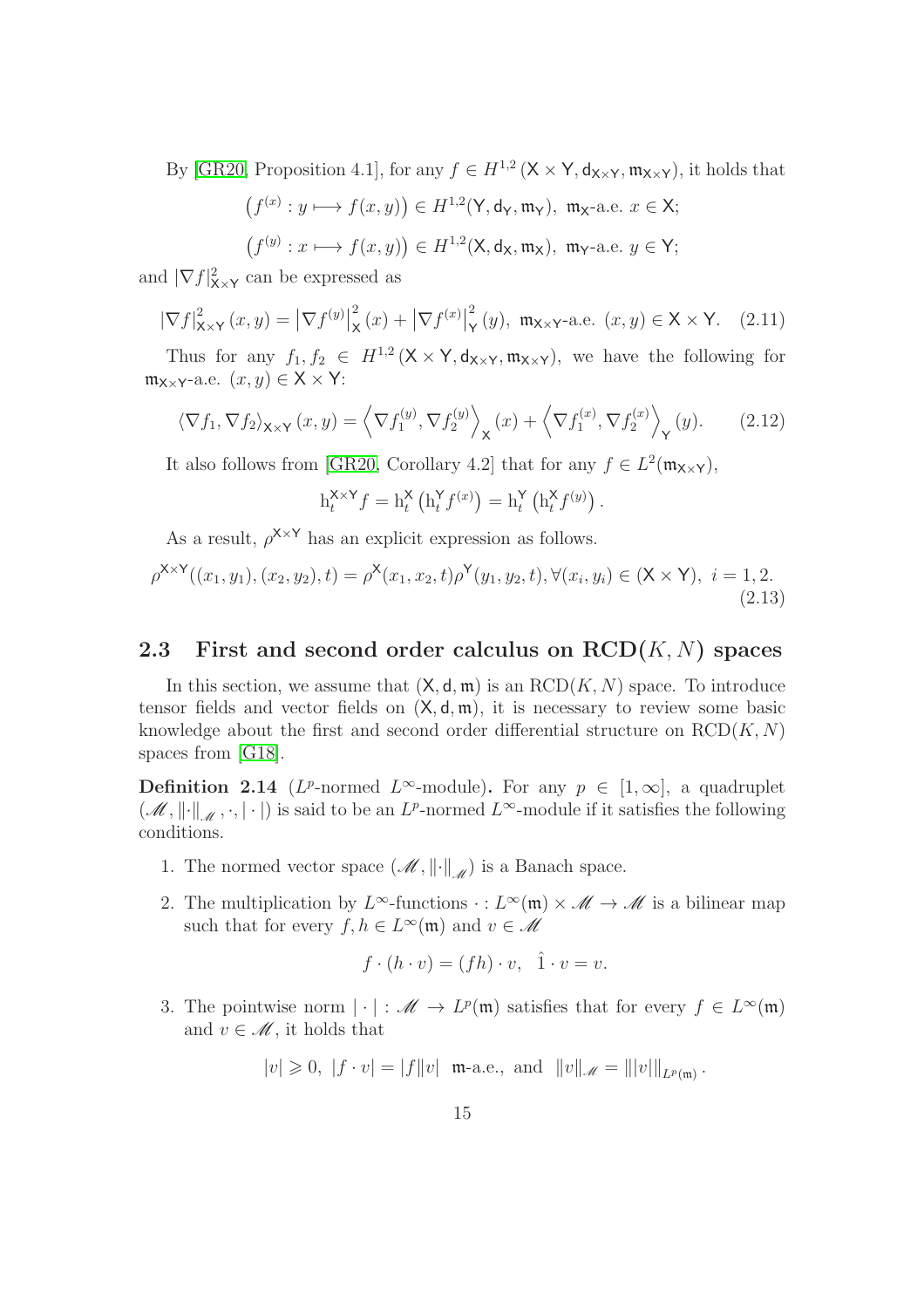In particular,  $(M, \|\cdot\|_{M}, \cdot, |\cdot|)$  is said briefly to be a module when  $p = 2$ .

*Remark* 2.15. The homogeneity and subadditivity of  $|\cdot|$  follows directly from Definition [2.14.](#page-14-1) Write  $fv$  instead of  $f \cdot v$  later on for simplicity.

To construct the cotangent module, the first step is to define a pre-cotangent module Pcm. Elements of Pcm are of the form  $\{(E_i, f_i)\}_{i=1}^n$  where  $\{E_i\}_{i=1}^n$  is some Borel partition of X and  $\{f_i\}_{i=1}^n \subset H^{1,2}(\mathsf{X},\mathsf{d},\mathfrak{m})$ . Secondly, define an equivalence relation on Pcm as follows.

$$
\{(E_i, f_i)\}_{i=1}^n \sim \{(F_i, h_i)\}_{j=1}^m \text{ iff for any } i, j, |Df_i| = |Dh_j| \text{ holds } \mathfrak{m}\text{-a.e. on } E_i \cap F_j.
$$

Denote by  $[E_i, f_i]_i$  the equivalence class of  $\{(E_i, f_i)\}_{i=1}^n$  and by  $\chi_E$  the characteristic function of E for any Borel set  $E \subset X$ .

With the help of the locality of minimal relaxed slope, the following operations on the quotient  $\text{Pcm}/\sim$  are well-defined:

$$
[E_i, f_i]_i + [F_j, g_j]_j := [E_i \cap F_j, f_i + g_j]_{i,j},
$$
  
\n
$$
\alpha [E_i, f_i]_i := [E_i, \alpha f_i]_i,
$$
  
\n
$$
\left(\sum_j \alpha_j \chi_{F_j}\right) \cdot [E_i, f_i]_i := [E_i \cap F_j, \alpha_j f_i]_{i,j},
$$
  
\n
$$
|[E_i, f_i]_i| := \sum_i \chi_{E_i} |Df_i| \text{ m-a.e. in X,}
$$
  
\n
$$
\| [E_i, f_i]_i \| := \| [E_i, f_i]_i \|_{L^2(\mathfrak{m})} = \left(\sum_i \int_{E_i} |Df_i|^2 d\mathfrak{m}\right)^{\frac{1}{2}}.
$$

Let  $(L^2(T^*(\mathsf{X},\mathsf{d},\mathfrak{m})),\Vert \cdot \Vert_{L^2(T^*(\mathsf{X},\mathsf{d},\mathfrak{m}))})$  be the completion of  $(\mathsf{Pcm}/\sim, \Vert \cdot \Vert)$ , the multiplication  $\cdot$  and the pointwise norm  $|\cdot|$  in Definition [2.14](#page-14-1) can be continuously extended to

$$
\cdot: L^{\infty}(\mathfrak{m}) \times L^{2}(T^{*}(\mathsf{X},\mathsf{d},\mathfrak{m})) \to L^{2}(T^{*}(\mathsf{X},\mathsf{d},\mathfrak{m})),
$$
  

$$
|\cdot|: L^{2}(T^{*}(\mathsf{X},\mathsf{d},\mathfrak{m})) \to L^{2}(\mathfrak{m}).
$$

Then the construction of the module  $(L^2(T^*(\mathsf{X},\mathsf{d},\mathfrak{m})),\lVert \cdot \rVert_{L^2(T^*(\mathsf{X},\mathsf{d},\mathfrak{m}))},\cdot,\lvert \cdot \rvert)$  is completed.

**Theorem 2.16** (Uniqueness of cotangent module). There is a unique couple  $(L^2(T^*(X, d, m)), d)$ , where  $L^2(T^*(X, d, m))$  is a module and  $d : H^{1,2}(X, d, m) \rightarrow$  $L^2(T^*(X, \mathsf{d}, \mathfrak{m}))$  is a linear operator such that  $|df| = |Df|$  holds  $\mathfrak{m}$ -a.e. for every  $f \in H^{1,2}(\mathsf{X}, \mathsf{d}, \mathfrak{m})$ . Uniqueness is intended up to unique isomorphism: if another couple  $(\mathcal{M}, d')$  satisfies the same properties, then there exists a unique module isomorphism  $\zeta : L^2(T^*(\mathsf{X}, \mathsf{d}, \mathfrak{m})) \to \mathscr{M}$  such that  $\zeta \circ d = d'$ .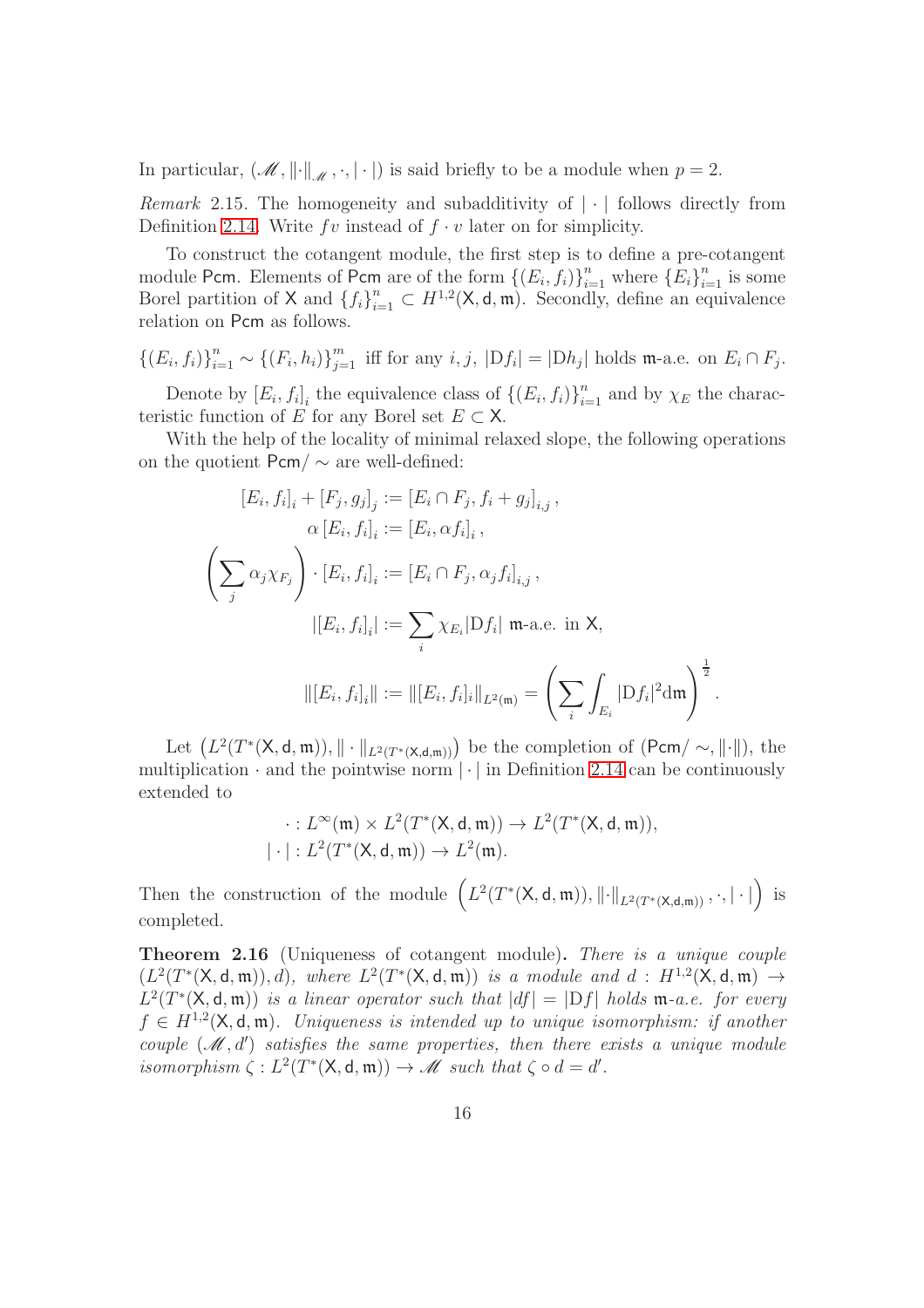In this paper,  $L^2(T^*(X, d, \mathfrak{m}))$  and d are called the cotangent module and the differential respectively. Elements of  $L^2(T^*(X, d, m))$  are called 1-forms.

Likewise, the tangent module  $L^2(T(\mathsf{X}, \mathsf{d}, \mathfrak{m}))$  can be defined as a module generated by  $\{\nabla f: f \in H^{1,2}(\mathsf{X}, \mathsf{d}, \mathfrak{m})\}\,$ , where  $\nabla f$  satisfies that

$$
dh(\nabla f) = \langle \nabla h, \nabla f \rangle \quad \text{m-a.e.,} \quad \forall \ h \in H^{1,2}(\mathsf{X}, \mathsf{d}, \mathfrak{m}).
$$

 $L^2(T(\mathsf{X},\mathsf{d},\mathfrak{m}))$  is the dual module of  $L^2(T^*(\mathsf{X},\mathsf{d},\mathfrak{m}))$ , and its elements are called vector fields.

Let us recall the construction of the tensor product of  $L^2(T^*(\mathsf{X},\mathsf{d},\mathfrak{m}))$  with itself in [\[G18\]](#page-59-6).

For any  $f \in L^{\infty}(\mathfrak{m}), f_1, f_2 \in \text{Test } F(\mathsf{X}, \mathsf{d}, \mathfrak{m}),$  the tensor  $f df_1 \otimes df_2$  is defined as

$$
fdf_1 \otimes df_2(\eta_1, \eta_2) := fdf_1(\eta_1)df_2(\eta_2), \ \forall \eta_1, \eta_2 \in L^2(T(\mathsf{X}, \mathsf{d}, \mathfrak{m})).
$$

Set

$$
\mathrm{Test}(T^*)^{\otimes 2}(\mathsf{X},\mathsf{d},\mathfrak{m}):=\left\{\sum_{i=1}^k f_{1,i}df_{2,i}\otimes df_{3,i}:~k\in\mathbb{N}, f_{j,i}\in \mathrm{Test} F\left(\mathsf{X},\mathsf{d},\mathfrak{m}\right)\right\}.
$$

and define the  $L^{\infty}(\mathfrak{m})$ -bilinear norm

$$
\langle \cdot, \cdot \rangle : \text{Test}(T^*)^{\otimes 2}(\mathsf{X}, \mathsf{d}, \mathfrak{m}) \times \text{Test}(T^*)^{\otimes 2}(\mathsf{X}, \mathsf{d}, \mathfrak{m}) \to L^2(\mathfrak{m})
$$

as

$$
\langle df_1 \otimes df_2, df_3 \otimes df_4 \rangle := \langle \nabla f_1, \nabla f_3 \rangle \langle \nabla f_2, \nabla f_4 \rangle, \ \forall f_i \in \text{Test} F \, (\mathsf{X}, \mathsf{d}, \mathfrak{m}) \ \ (i = 1, 2, 3, 4).
$$

The pointwise Hilbert-Schmidt norm  $|\cdot|_{\mathsf{HS}}$ : Test $(T^*)^{\otimes 2}(\mathsf{X},\mathsf{d},\mathfrak{m}) \to L^2(\mathfrak{m})$  is defined as  $|A|_{\mathsf{HS}} := \sqrt{\langle A, A \rangle}.$ 

For any  $p \in [1,\infty]$ , adapting a similar continuous extension procedure of Test(T<sup>\*</sup>)<sup> $\otimes$ 2</sup>(X, d, m) with respect to the norm  $\|\cdot\|_{HS}\|_{L^p(\mathfrak{m})}$  gives a construction of the  $L^p$ -normed  $L^{\infty}$ -module  $L^p((T^*)^{\otimes 2}(\mathsf{X},\mathsf{d},\mathfrak{m})).$ 

In addition, denote by  $L_{\text{loc}}^p(T^*(\mathsf{X},\mathsf{d},\mathfrak{m}))$  the collection of 1-forms  $\omega$  with  $|\omega| \in$  $L_{\text{loc}}^p(\mathfrak{m})$ . Here  $L_{\text{loc}}^p(\mathfrak{m})$  is the set of all functions f such that  $f \in L^p(B_R(x), \mathfrak{m})$  for any  $B_R(x) \subset X$ . Similarly for other vector fields and other tensors.

The following Cauchy-Schwarz inequality is frequently used in this paper.

Proposition 2.17 (Cauchy-Schwarz inequality for 1-forms and vector fields). For any  $\omega_1, \omega_2 \in L^2_{loc}((T^*)^{\otimes 2}(\mathsf{X}, \mathsf{d}, \mathfrak{m}))$  (resp. any  $V, W \in L^2_{loc}(T(\mathsf{X}, \mathsf{d}, \mathfrak{m})))$ , it holds that

$$
|\langle \omega_1, \omega_2 \rangle| \leqslant |\omega_1|_{\text{HS}} |\omega_2|_{\text{HS}} \ (resp. \ |\langle V, W \rangle|^2 \leqslant \langle V, V \rangle \langle W, W \rangle) \ \mathfrak{m}\text{-}a.e.
$$

Moreover, if the above equality holds  $\mathfrak{m}$ -a.e. on some measurable set  $\Omega \subset X$ , then there exists  $c_1, c_2 \in \mathbb{R}$ , such that  $c_1\omega_1 = c_2\omega_2$  (resp.  $c_1V = c_2W$ ) m-a.e. on  $\Omega$ .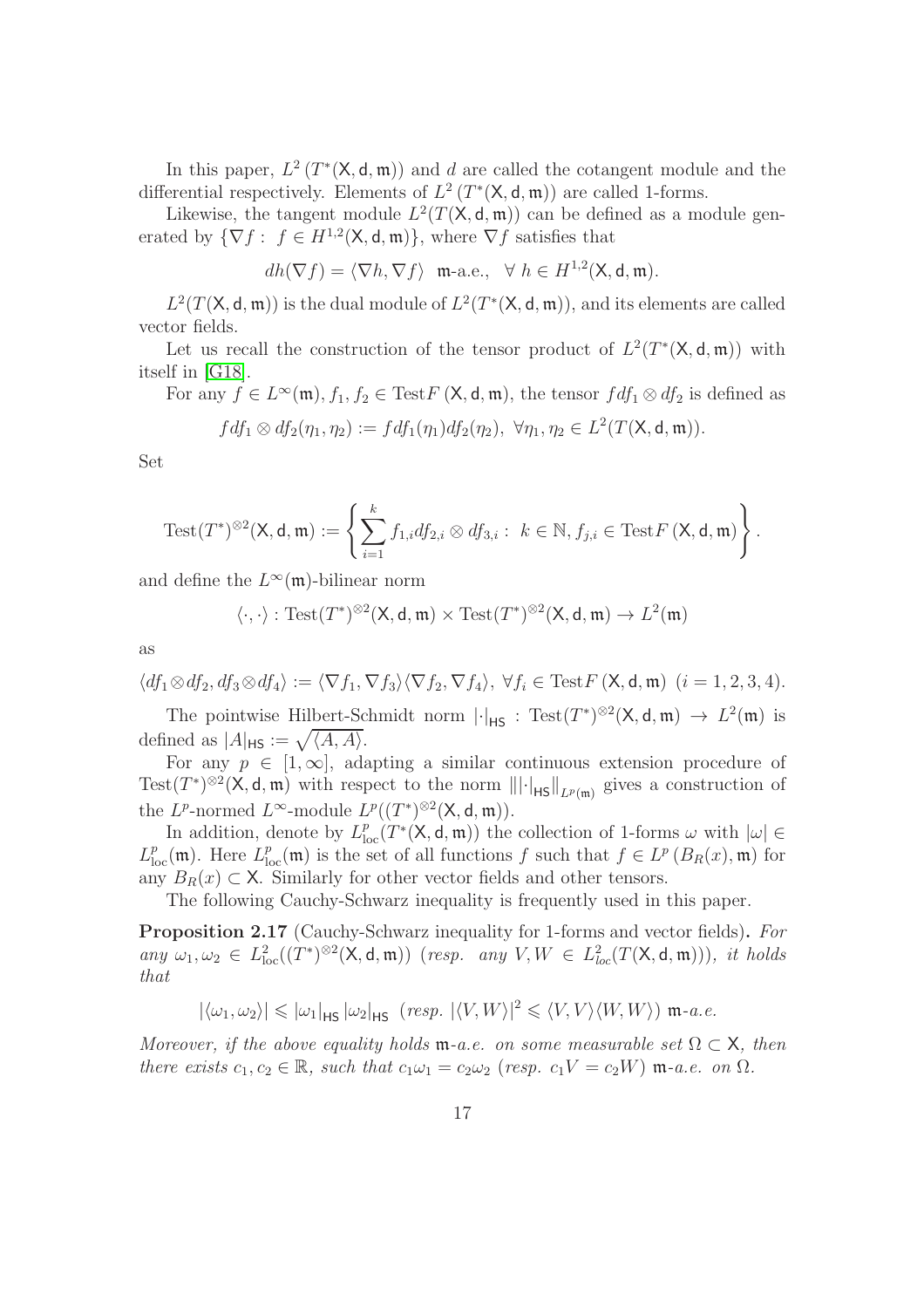The end of this subsection is aimed to recall definitions of two kinds of tensor fields.

**Theorem 2.18** (The Hessian [\[G18\]](#page-59-6)). For any  $f \in TestF(X, d, m)$ , there exists a unique  $T \in L^2((T^*)^{\otimes 2}(\mathsf{X},\mathsf{d},\mathfrak{m}))$ , called the Hessian of f, denoted by Hess f, such that for all  $f_i \in TestF(X, d, \mathfrak{m})$   $(i = 1, 2)$ ,

$$
2\langle T, \nabla f_1, \nabla f_2 \rangle = (\langle \nabla f_1, \nabla \langle \nabla f_2, \nabla f \rangle \rangle + \langle \nabla f_2, \nabla \langle \nabla f_1, \nabla f \rangle \rangle - \langle \nabla f, \nabla \langle \nabla f_1, \nabla f_2 \rangle \rangle)
$$
\n(2.14)

holds for  $\mathfrak{m}$ -a.e.  $x \in \mathsf{X}$ . Moreover, the following holds for any  $f \in \text{Test} F(\mathsf{X}, \mathsf{d}, \mathfrak{m})$ ,  $\varphi \in \text{Test}F_{+}(\mathsf{X}, \mathsf{d}, \mathfrak{m}).$ 

<span id="page-17-1"></span>
$$
\frac{1}{2} \int_{\mathsf{X}} \Delta \varphi \cdot |\nabla f|^2 \geqslant \int_{\mathsf{X}} \varphi \left( |\operatorname{Hess} f|_{\mathsf{HS}}^2 + \langle \nabla \Delta f, \nabla f \rangle + K |\nabla f|^2 \right) \mathrm{d}\mathfrak{m}.\tag{2.15}
$$

Since Test  $F(\mathsf{X}, \mathsf{d}, \mathfrak{m})$  is dense in  $D(\Delta)$ , Hess  $f \in L^2((T^*)^{\otimes 2}(\mathsf{X}, \mathsf{d}, \mathfrak{m}))$  is welldefined for any  $f \in D(\Delta)$ . In addition, if  $f_i \in TestF(X, d, \mathfrak{m})$   $(i = 1, 2)$ , then  $\langle \nabla f_1, \nabla f_2 \rangle \in H^{1,2}(\mathsf{X}, \mathsf{d}, \mathfrak{m})$ , and the following holds for any  $\varphi \in H^{1,2}(\mathsf{X}, \mathsf{d}, \mathfrak{m})$ .

<span id="page-17-2"></span>
$$
\langle \nabla \varphi, \nabla \langle \nabla f_1, \nabla f_2 \rangle \rangle = \text{Hess } f_1 \left( \nabla f_2, \nabla \varphi \right) + \text{Hess } f_2 \left( \nabla f_1, \nabla \varphi \right) \text{ m-a.e.} \qquad (2.16)
$$

**Definition 2.19** (The Riemannian metric). A tensor field  $\bar{g} \in L^{\infty}_{loc}((T^*)^{\otimes 2}(\mathsf{X},\mathsf{d},\mathfrak{m}))$ is said to be a (resp. semi) Riemannian metric on  $(X, d, \mathfrak{m})$  if it satisfies the following properties.

- 1. (Symmetry)  $\bar{g}(V, W) = \bar{g}(W, V)$  m-a.e. for any  $V, W \in L^2(T(\mathsf{X}, \mathsf{d}, \mathfrak{m}))$ .
- 2. (Non (resp. semi) degeneracy) for any  $V \in L^2(T(\mathsf{X}, \mathsf{d}, \mathfrak{m}))$ , it holds that

$$
\bar{g}\left(V,V\right)>0\text{ }\left(\text{resp. }\bar{g}\left(V,V\right)\geqslant0\right)\text{ } \text{ $${\mathfrak{m}$-a.e. on }\left\{\left|V\right|>0\right\}$.}
$$

#### <span id="page-17-0"></span>2.4 Convergence of  $\text{RCD}(K, N)$  spaces

For a sequence of pointed RCD $(K, N)$  spaces  $(\mathsf{X}_i, \mathsf{d}_i, \mathfrak{m}_i, x_i)$ , the equivalence between the pointed measured Gromov Hausdorff (pmGH) convergence and pointed measured Gromov (pmG) convergence is established in [\[GMS13\]](#page-59-7). We only introduce the definition of pmGH convergence and a precompactness theorem of a sequence of pointed  $\text{RCD}(K, N)$  spaces. It is remarkable that for compact metric measure spaces there is a more convenient convergence named measured Gromov-Hausdorff (mGH) convergence (see [\[F87\]](#page-58-8)).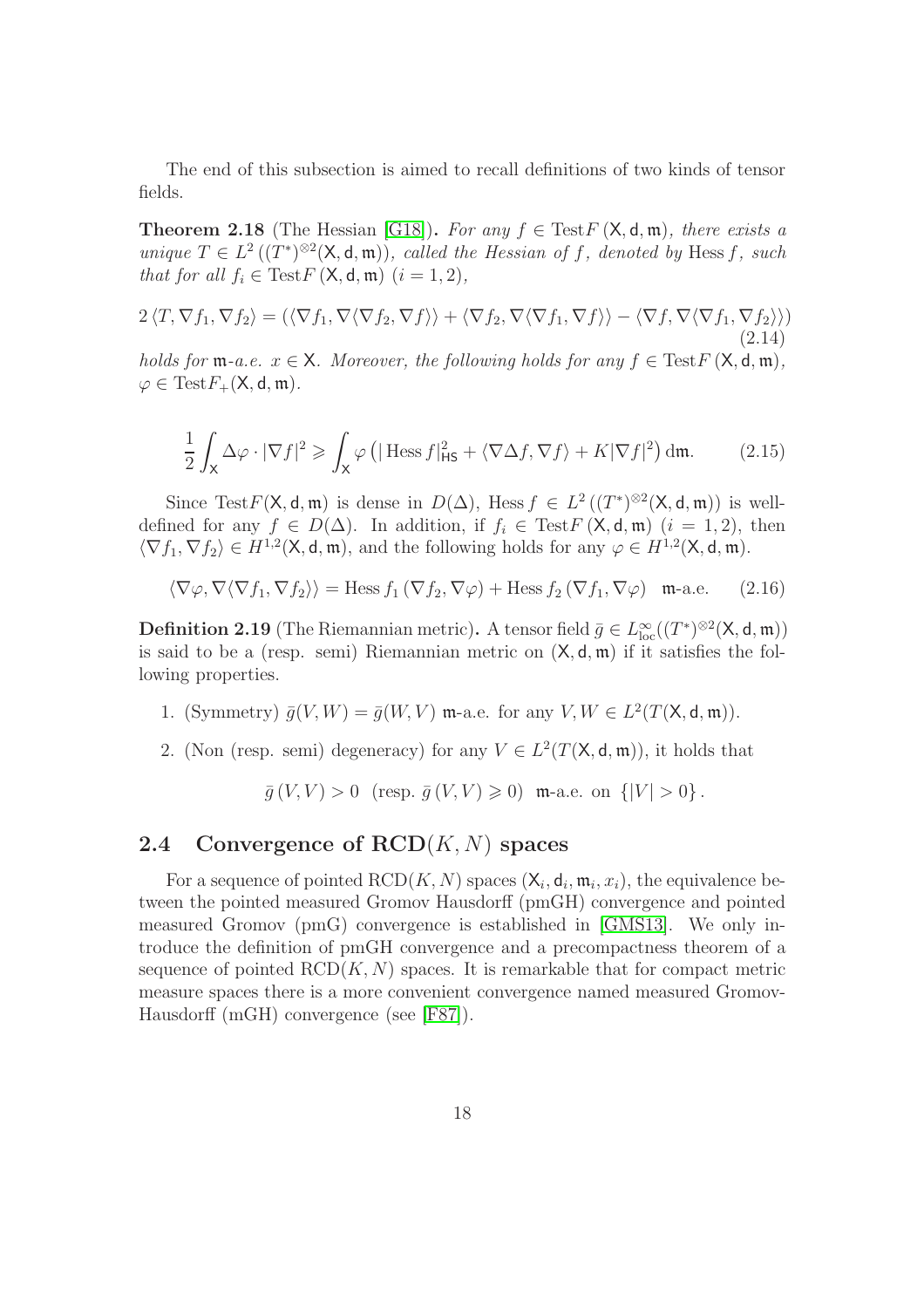<span id="page-18-0"></span>Definition 2.20 (Pointed measured Gromov-Hausdorff (pmGH) convergence). A sequence of pointed metric measure spaces  $\{(\mathsf{X}_i, \mathsf{d}_i, \mathfrak{m}_i, x_i)\}$  is said to be convergent to a pointed metric measure space  $(X_{\infty}, d_{\infty}, m_{\infty}, x_{\infty})$  in the pointed measured Gromov-Hausdorff (pmGH) sense, if there exists a complete and separable metric space  $(Y, d_Y)$  and a sequence of isometric embeddings  $\{\iota_i: X_i \to Y\}_{i \in \mathbb{N} \cup \{\infty\}}$ , such that

- 1.  $d_Y(\iota_i(x_i), \iota_\infty(x_\infty)) \to 0$ :
- 2. for any  $R > 0, \epsilon > 0$ , there exists  $N > 0$ , such that for any  $i > N$ , we have  $\iota_{\infty}\left(B_{R}^{\mathsf{X}_{\infty}}(x_{\infty})\right) \subset B_{\epsilon}^{\mathsf{Y}}\left(\iota_{i}\left(B_{R}^{\mathsf{X}_{i}}\right)\right)$  $\binom{\mathsf{X}_i}{R}(x_i)$ ) and  $\iota_{\infty}$   $\left(B_R^{\mathsf{X}_i}\right)$  $B_R^{\mathsf{X}_i}(x_i)$   $\subset B_{\epsilon}^{\mathsf{Y}}\left(\iota_i\left(B_R^{\mathsf{X}_{\infty}}(x_{\infty})\right)\right);$
- 3. for every  $f \in C_c(\mathsf{X})$ ,  $\lim_{i \to \infty}$  $\int_{\mathsf{Y}} f \mathrm{d} \left( (\iota_i)_{\sharp} \mathfrak{m}_i \right) = \int_{\mathsf{Y}} f \mathrm{d} \left( (\iota_\infty)_{\sharp} \mathfrak{m}_\infty \right).$

In particular, we say that  $X_i \ni x'_i \to x'_{\infty} \in X_{\infty}$  if  $d_Y(\iota_i(x'_i), \iota_{\infty}(x'_{\infty})) \to 0$ .

It is known that mGH convergence is equivalent to pmGH convergence for a convergent sequence of compact metric measure spaces with a uniform upper diameter bound.

**Definition 2.21** (Measured Gromov-Hausdorff convergence). Let  $\{(\mathsf{X}_i, \mathsf{d}_i, \mathfrak{m}_i)\}$  be a sequence of compact metric measure spaces with  $\sup_i \text{diam}(\mathsf{X}_i, \mathsf{d}_i) \leq D$  for some  $D > 0$ . Then  $\{(\mathsf{X}_i, \mathsf{d}_i, \mathfrak{m}_i)\}\$ is said to be convergent to a metric measure space  $(X_{\infty}, d_{\infty}, \mathfrak{m}_{\infty})$  in the measured Gromov-Hausdorff (mGH) sense if there exists a sequence of points  $\{x_i \in \mathsf{X}_i\}_{i \in \mathbb{N} \cup \{\infty\}}$ , such that

$$
(\mathsf{X}_i,\mathsf{d}_i,\mathfrak{m}_i,x_i)\xrightarrow{\mathrm{pmGH}} (\mathsf{X}_{\infty},\mathsf{d}_{\infty},\mathfrak{m}_{\infty},x_{\infty}).
$$

**Theorem 2.22** (Precompactness of pointed  $RCD(K, N)$  spaces under pmGH convergence [\[GMS13\]](#page-59-7)). Let  $\{ (X_i, d_i, m_i, x_i) \}$  be a sequence of pointed  $RCD(K, N)$ spaces such that

$$
0<\liminf_{i\to\infty}\mathfrak{m}_i\left(B_1^{X_i}(x_i)\right)<\limsup_{i\to\infty}\mathfrak{m}_i\left(B_1^{X_i}(x_i)\right)<\infty.
$$

Then there exists a subsequence  $\{(\mathsf{X}_{i(j)}, \mathsf{d}_{i(j)}, \mathfrak{m}_{i(j)}, x_{i(j)})\}$ , such that it pmGH converges to a pointed  $\text{RCD}(K, N)$  space  $(\mathsf{X}_{\infty}, \mathsf{d}_{\infty}, \mathfrak{m}_{\infty}, x_{\infty})$ .

Especially, pmGH convergent sequences in non-collapsed  $RCD(K, N)$  spaces preserve the Hausdorff measure.

<span id="page-18-1"></span>**Theorem 2.23** (Continuity of Hausdorff measure [\[DG18,](#page-58-2) Theorem 1.3]). If a sequence of pointed non-collapsed RCD(K, N) spaces  $\{(\mathsf{X}_i, \mathsf{d}_i, \mathcal{H}^N, x_i)\}$  pmGH converges to a pointed RCD(K, N) space  $(X_\infty, d_\infty, m_\infty, x_\infty)$  and  $\inf_i \mathcal{H}^{N'}(B_1^{X_i}(x_i)) > 0$ , then  $\mathfrak{m}_{\infty} = \mathcal{H}^N$ .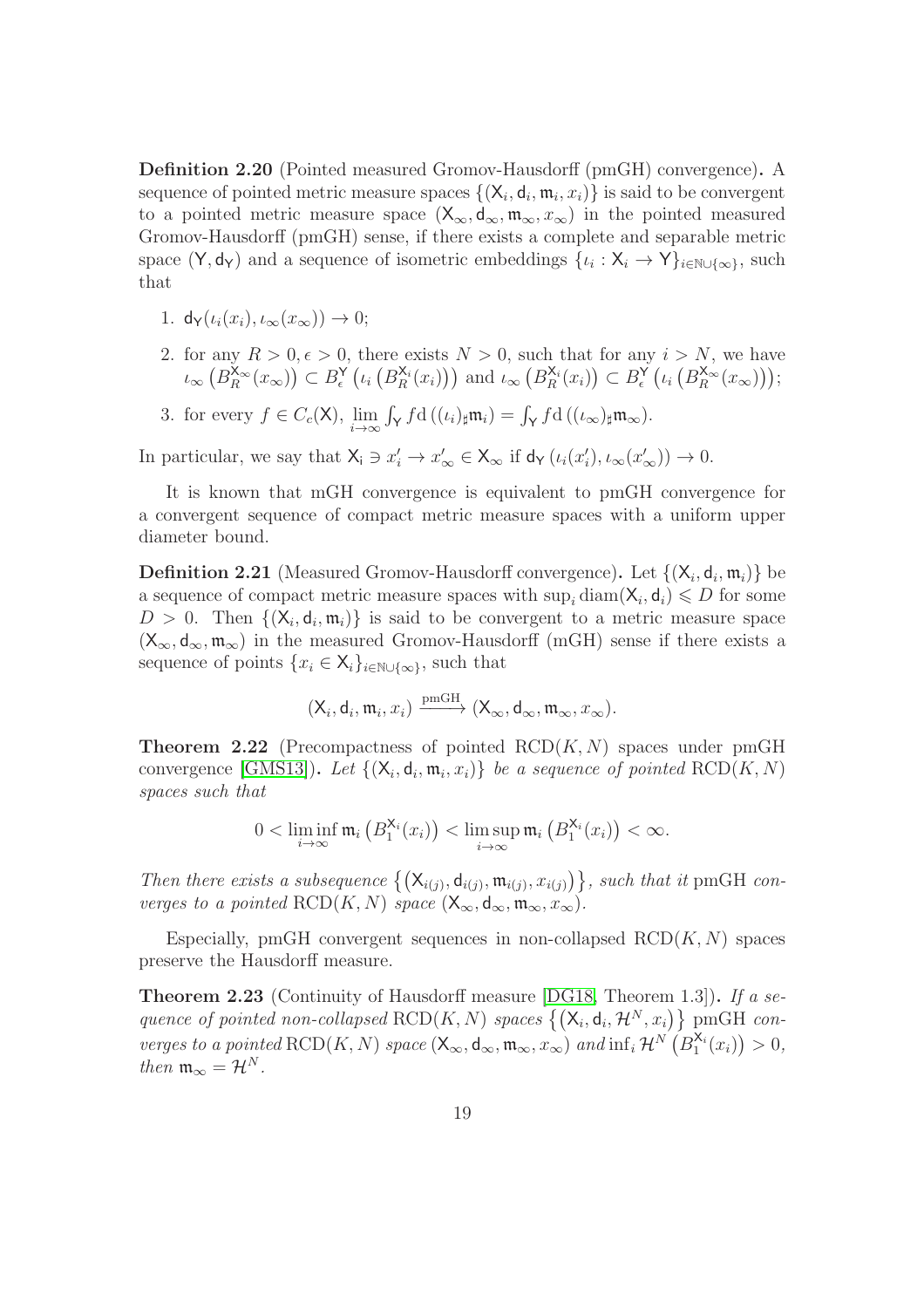It is also worth recalling the following definition.

<span id="page-19-0"></span>**Definition 2.24** (Regular set). Let  $(X, d, m)$  be an  $RCD(K, N)$  space. Given any integer  $k \in [1, N]$ , the k-dimensional regular set  $\mathcal{R}_k := \mathcal{R}_k(\mathsf{X})$  of X is defined as the set of all points of  $x$  such that

$$
\left(\mathsf{X},\frac{1}{r_i}\mathsf{d},\frac{\mathfrak{m}}{\mathfrak{m}(B_{r_i}(x))},x\right)\xrightarrow{\text{pmGH}}\left(\mathbb{R}^k,\mathsf{d}_{\mathbb{R}^k},\frac{1}{\omega_k}\mathcal{L}^k,0_k\right)\quad\forall\{r_i\}\subset(0,\infty)\text{ with }r_i\to 0.
$$

We are now ready to introduce the definition of the essential dimension of RCD spaces. Compare [\[CN12\]](#page-58-9).

**Theorem 2.25** (Essential dimension [\[BS20\]](#page-58-3)). Let  $(X, d, m)$  be an  $RCD(K, N)$ space. Then there exists a unique  $n \in \mathbb{N} \cap [1, N]$  such that  $\mathfrak{m}(X \setminus \mathcal{R}_n) = 0$ . The essential dimension  $\dim_{\mathsf{d},\mathfrak{m}}(\mathsf{X})$  of  $(\mathsf{X},\mathsf{d},\mathfrak{m})$  is defined as this n.

For  $n \in \mathbb{N}_+$ , define the Bishop-Gromov density as

$$
\vartheta_n(\mathsf{X},\mathsf{d},\mathfrak{m})(x) := \lim_{r \to 0} \frac{\mathfrak{m}(B_r(x))}{\omega_n r^n}.
$$

The measure **m** then can be represented as  $\vartheta_n(\mathsf{X}, \mathsf{d}, \mathfrak{m})(x) \mathcal{H}^n \mathcal{R}_n$ . Moreover,  $\mathfrak{m}(\mathcal{R}_n \setminus \mathcal{R}_n^*) = 0$ , where  $\mathcal{R}_n^* := \{x \in \mathcal{R}_n : \vartheta_n(\mathsf{X}, \mathsf{d}, \mathfrak{m}) \in (0, \infty)\}\.$  See [\[AHT18\]](#page-57-6).

In particular, for non-collapsed  $RCD(K, N)$  spaces, the following statement holds.

<span id="page-19-2"></span>**Theorem 2.26** (Bishop inequality [\[DG18,](#page-58-2) Corollary 1.7]). Let  $(X, d, \mathcal{H}^N)$  be a noncollapsed RCD(K, N) space. Then  $\dim_{d,\mathcal{H}^N}(X) = N \in \mathbb{N}$ , and  $\vartheta_N(\mathsf{X},\mathsf{d},\mathcal{H}^N) \leq 1$ holds for any  $x \in \mathsf{X}$ . Moreover, the equality holds iff  $x \in \mathcal{R}_N$ .

Given an RCD(K, N) space  $(X, d, m)$ , since its local dimension equals to its essential dimension, there is a canonical Riemannian metric g corresponding to it. The details can be found in [\[GP16\]](#page-59-8).

<span id="page-19-1"></span>Theorem 2.27 (The canonical Riemannian metric). There exists a unique Riemannian metric g such that for any  $f_1, f_2 \in H^{1,2}(\mathsf{X}, \mathsf{d}, \mathfrak{m})$ , it holds that

$$
g\left(\nabla f_1, \nabla f_2\right) = \langle \nabla f_1, \nabla f_2 \rangle \quad \text{m-a.e. in } X.
$$

Moreover,  $|g|_{\text{HS}} = \sqrt{\dim_{\mathsf{d},\mathfrak{m}}(X)}$  m-a.e. in X.

Let us use this canonical Riemannian metric to define the trace for any  $T \in$  $L^2_{\text{loc}}((T^*)^{\otimes 2}(\mathsf{X},\mathsf{d},\mathfrak{m}))$  by

$$
\mathrm{Tr}(T) := \langle T, g \rangle \in L^2_{\mathrm{loc}} \left( (T^*)^{\otimes 2} (\mathsf{X}, \mathsf{d}, \mathfrak{m}) \right).
$$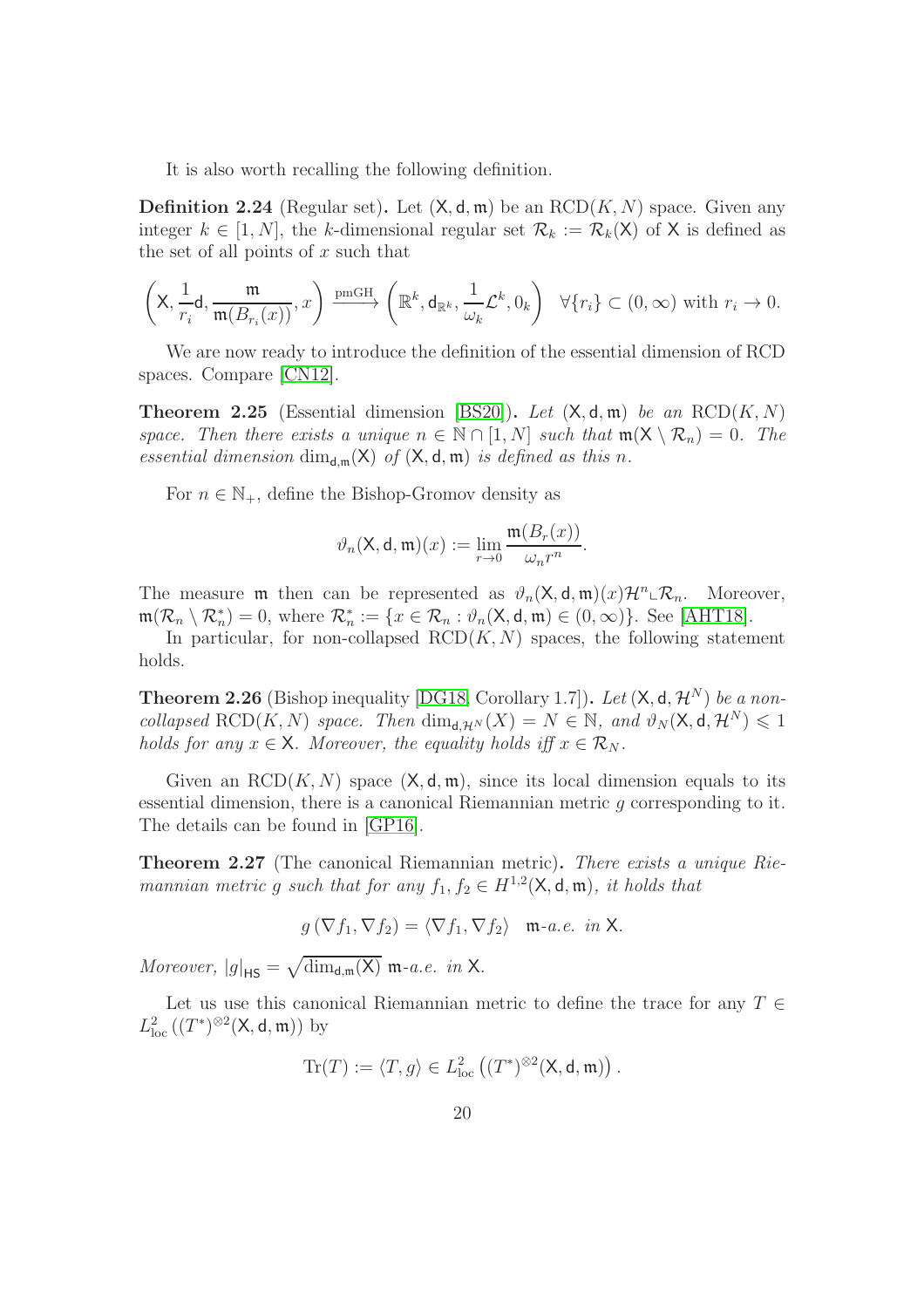Due to the pmGH convergence of pointed  $RCD(K, N)$  spaces, the convergence of functions and tensor fields on varying spaces are also well-defined as in [\[GMS13\]](#page-59-7), [\[H15,](#page-59-9) Definition 1.1] and [\[AH17,](#page-57-7) [AST16\]](#page-57-8). In the rest of this subsection, we assume that  $(X_i, d_i, m_i, x_i) \xrightarrow{\text{pmGH}} (X_\infty, d_\infty, m_\infty, x_\infty)$ , and use the notations in Definition [2.20.](#page-18-0)

**Definition 2.28** ( $L^2$ -convergence of functions defined on varying spaces). A sequence  $\{f_i: X_i \to \mathbb{R}\}\$ is said to be  $L^2$ -weakly convergent to  $f_\infty \in L^2(\mathfrak{m}_{\infty})$  if

$$
\begin{cases} \sup_{i} \|f_{i}\|_{L^{2}(\mathfrak{m}_{i})} < \infty; \\ \lim_{i \to \infty} \int_{\mathsf{Y}} h f_{i} d(\iota_{i})_{\sharp} \mathfrak{m}_{i} = \int_{\mathsf{Y}} h f_{\infty} d(\iota_{\infty})_{\sharp} \mathfrak{m}_{\infty}, \ \ \forall h \in C_{c}(\mathsf{Y}). \end{cases}
$$

If moreover  $\{f_i\}$  satisfies  $\limsup_{i\to\infty} ||f_i||_{L^2(\mathfrak{m}_i)} \le ||f||_{L^2(\mathfrak{m}_\infty)}$ , then  $\{f_i\}$  is said to be  $L^2$ -strongly convergent to f.

**Definition 2.29** ( $H^{1,2}$ -convergence of functions defined on varying spaces). A sequence  $\{f_i: X_i \to \mathbb{R}\}$  is said to be  $H^{1,2}$ -weakly convergent to  $f_\infty \in H^{1,2}(\mathsf{X}_\infty,\mathsf{d}_\infty,\mathfrak{m}_\infty)$ if

$$
f_i \xrightarrow{L^2\text{-weakly}} f
$$
 and  $\sup_i \text{Ch}^{\mathsf{X}_i}(f_i) < \infty$ .

If moreover,  $\{f_i\}$  satisfies

$$
\limsup_{i\to\infty}||f_i||_{L^2(\mathfrak{m}_i)} \leq ||f||_{L^2(\mathfrak{m}_{\infty})} \text{ and } \limsup_{i\to\infty} \text{Ch}^{\mathsf{X}_i}(f_i) = \text{Ch}^{\mathsf{X}_{\infty}}(f_{\infty}),
$$

then  $\{f_i\}$  is said to be  $H^{1,2}$ -strongly convergent to f.

Definition 2.30 (Convergence of tensor fields defined on varying spaces). Assume  $T_i \in L^p_{loc}((T^*)^{\otimes 2}(\mathsf{X}_i,\mathsf{d}_i,\mathfrak{m}_i)), i \in \mathbb{N}$ . For any  $R > 0$ ,  $\{T_i\}$  is said to be  $L^2$ -weakly convergent to  $T_{\infty} \in L^2((T^*)^{\otimes 2}(B_R^{\mathbf{X}_{\infty}}(x_{\infty}), \mathsf{d}_{\infty}, \mathfrak{m}_{\infty}))$  on  $B_R^{\mathbf{X}_{\infty}}(x_{\infty})$  if it satisfies the following conditions.

- 1. (Uniform  $L^2$  upper bound)  $\sup_i |||T_i|_{\text{HS}}||_{L^2(B_R^{\chi_i}(x_i), \mathfrak{m}_i)} < \infty$ .
- 2. Take  $f_{j,i} \in \text{Test}F(\mathsf{X}_i, \mathsf{d}_i, \mathfrak{m}_i)$   $(i \in \mathbb{N}, j = 1, 2)$ . If  $\{f_{j,i}\}\ L^2$ -strongly converges to  $f_{i,\infty} \in \text{Test} F(\mathsf{X}_{\infty}, \mathsf{d}_{\infty}, \mathfrak{m}_{\infty})$   $(j = 1, 2)$  with

$$
\sup_{i,j} (||f_{j,i}||_{L^{\infty}(\mathfrak{m}_{i})} + |||\nabla^{X_{i}} f_{j,i}|||_{L^{\infty}(\mathfrak{m}_{i})} + ||\Delta^{X_{i}} f_{j,i}||_{L^{\infty}(\mathfrak{m}_{i})}) < \infty,
$$

then  $\{\langle T_i, df_{1,i} \otimes df_{2,i}\rangle\} L^2$ -weakly converges to  $\langle T, df_{1,\infty} \otimes df_{2,\infty}\rangle$  on  $B_R^{\mathsf{X}_{\infty}}(x_{\infty})$ .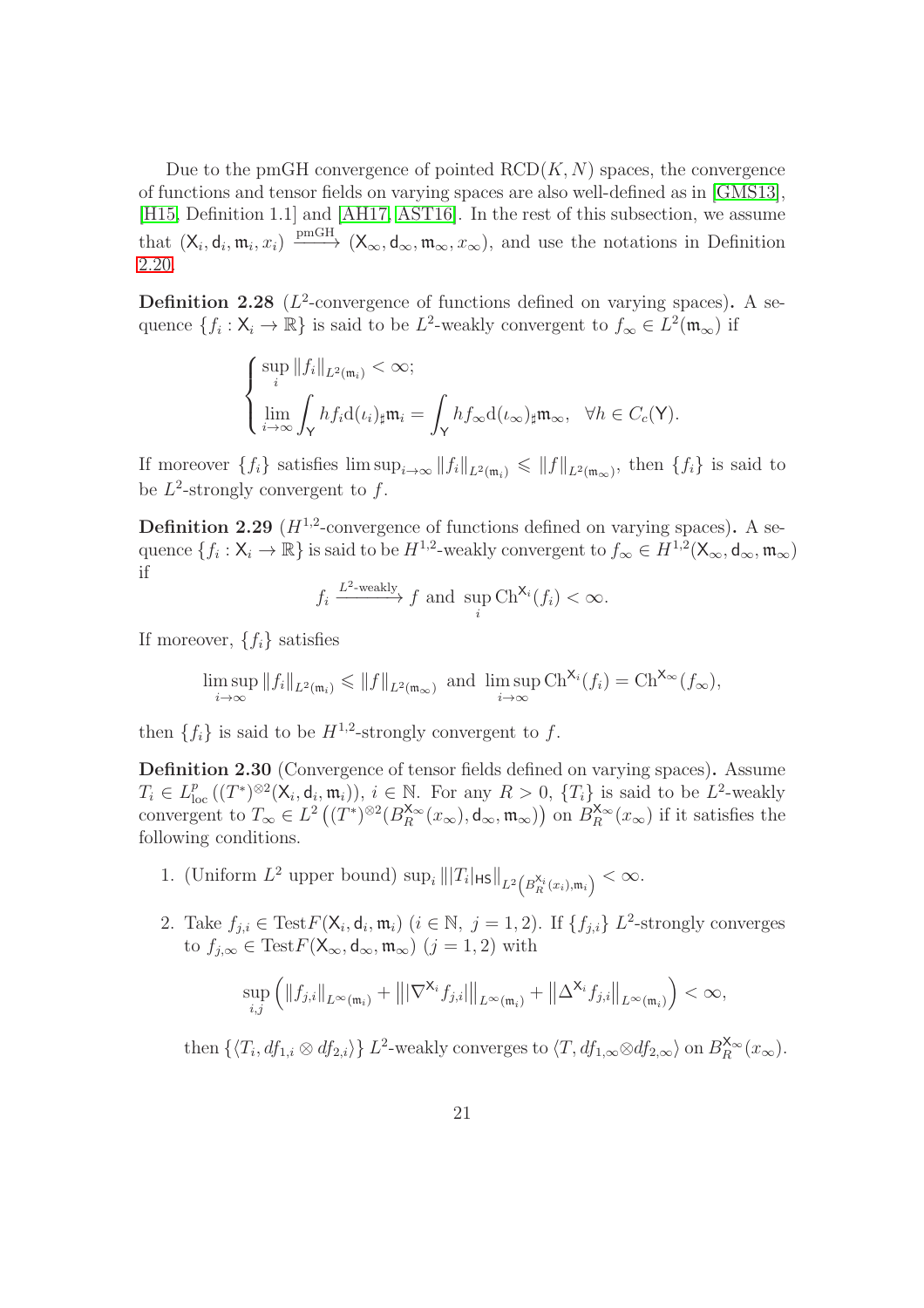If moreover,  $\limsup_{i\to\infty} |||T_i|$ <sub>HS</sub> $||_{L^2(B_R^{X_i}(x_i), \mathfrak{m}_i)} \leq |||T|$ <sub>HS</sub> $||_{L^2(B_R^{X_{\infty}}(x_{\infty}), \mathfrak{m}_{\infty})}$ , then  $\{T_i\}$ is said to be  $L^2$ -strongly convergent to  $T_\infty$  on  $B_R^{\mathsf{X}_\infty}(x_\infty)$ .

Let us recall two convergences to end this section.

<span id="page-21-4"></span>**Theorem 2.31** ( $H^{1,2}$ -strong convergence of heat kernels [\[AHPT21,](#page-57-4) Theorem 2.19]). For all  $\{t_i\} \subset (0,\infty)$  with  $t_i \to t_0 \in (0,\infty)$  and  $\{y_i\}$  with  $X_i \ni y_i \to y_\infty \in$  $\mathsf{X}_{\infty}$ ,  $\left\{\rho^{\mathsf{X}_{i}}(\cdot,y_{i},t_{i})\right\} H^{1,2}$ -strongly converges to  $\rho^{\mathsf{X}_{\infty}}(\cdot,y,t) \in H^{1,2}(\mathsf{X}_{\infty},\mathsf{d}_{\infty},\mathfrak{m}_{\infty})$ .

<span id="page-21-3"></span>Theorem 2.32 (Lower semicontinuity of essential dimension [\[K19,](#page-60-10) Theorem 1.5]).

lim inf  $\min_{i\to\infty} \dim_{\mathsf{d}_i,\mathfrak{m}_i}(\mathsf{X}_i) \leqslant \dim_{\mathsf{d}_\infty,\mathfrak{m}_\infty}(\mathsf{X}_\infty).$ 

# <span id="page-21-0"></span>3 The isometric immersion into  $L^2$  space via heat kernel

Recently the equivalence between weakly non-collapsed RCD spaces and noncollapsed spaces is proved in [\[BGHZ21,](#page-58-4) Theorem 1.3], which states as follows.

<span id="page-21-1"></span>**Theorem 3.1.** Assume that  $(X, d, m)$  is an  $RCD(K, N)$  space. If

$$
\mathfrak{m}\left(\left\{x \in \mathsf{X}: \limsup_{r \to 0^+} \frac{\mathfrak{m}(B_r(x))}{r^N} < \infty\right\}\right) > 0,
$$

then  $\mathfrak{m} = c\mathcal{H}^N$  for some  $c > 0$ . Therefore,  $(\mathsf{X}, \mathsf{d}, c^{-1}\mathfrak{m})$  is a non-collapsed  $\text{RCD}(K, N)$ space.

The key theorem to prove Theorem [3.1](#page-21-1) is Theorem [3.2.](#page-21-2) In fact, the asymptotic behavior of  $g_t$  with respect to t (Theorem [1.1\)](#page-3-1) plays an important role in the proof of Theorem [3.2,](#page-21-2) and the precise definition of  $g_t$  shall be given in Theorem [3.3.](#page-22-1)

<span id="page-21-2"></span>**Theorem 3.2** ([\[BGHZ21,](#page-58-4) Theorem 1.5, Theorem 2.22]). Assume that  $(X, d, \mathcal{H}^n)$ is an RCD(K, N) space with  $\dim_{d,m}(X) = n$  and U is a connected open subset of X such that for any compact subset  $A \subset U$ ,

$$
\inf_{r \in (0,1), x \in A} \frac{\mathcal{H}^n(B_r(x))}{r^n} > 0.
$$
\n(3.1)

Then for any  $f \in \text{Test}F(\mathsf{X},\mathsf{d},\mathcal{H}^n)$ , any  $\varphi \in D(\Delta)$  with  $\varphi \geq 0$ ,  $supp(\varphi) \subset U$  and  $\Delta \varphi \in L^{\infty}(\mathcal{H}^n)$ , it holds that

$$
\frac{1}{2} \int_U |\nabla f|^2 \Delta \varphi \, d\mathcal{H}^n \ge \int_U \varphi \left( \langle \nabla f, \nabla \Delta f \rangle + K |\nabla f|^2 + \frac{(\Delta f)^2}{n} \right) d\mathcal{H}^n.
$$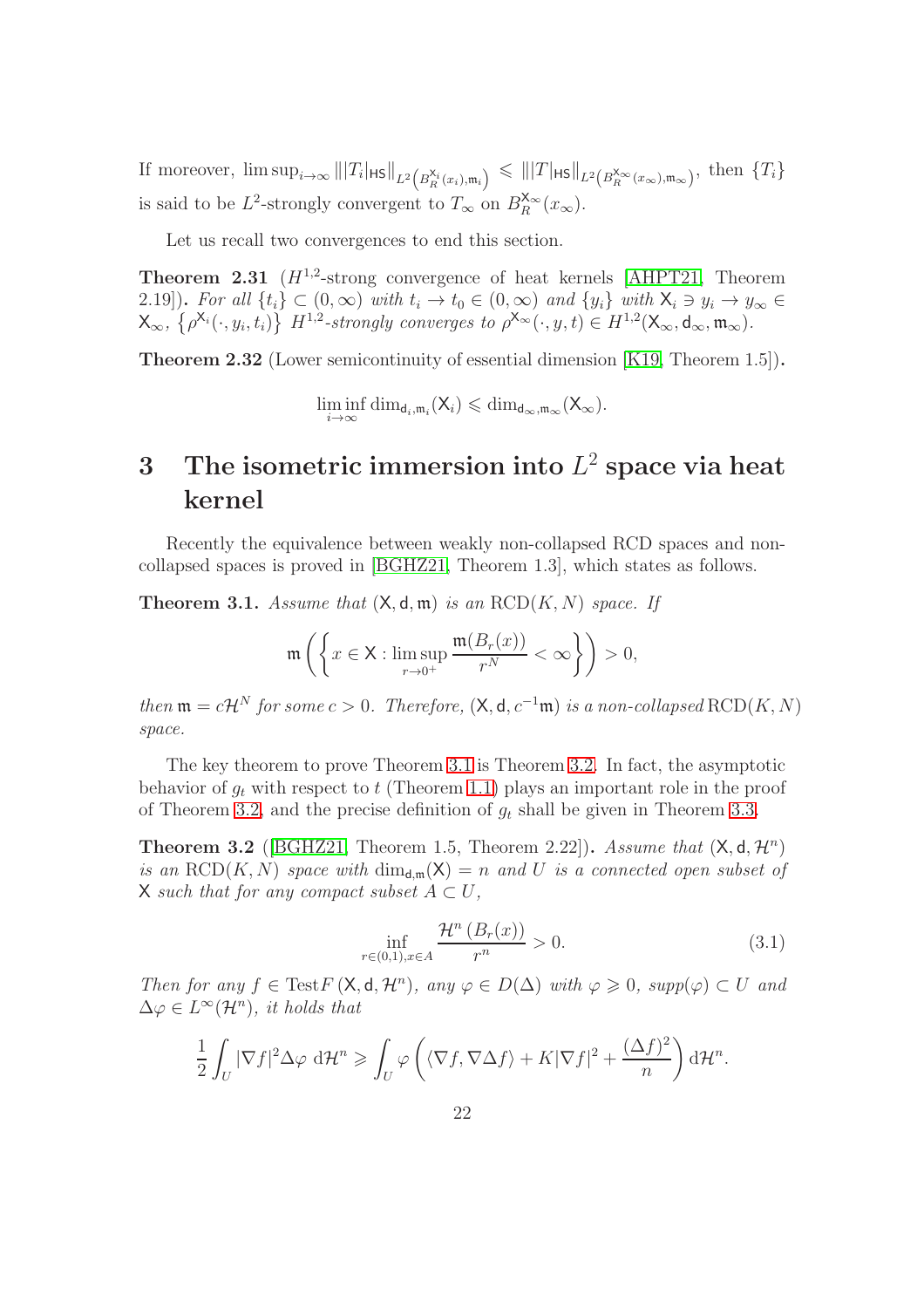In addition, for a weakly non-collapsed (and is now non-collapsed)  $RCD(K, n)$ space  $(X, d, \mathcal{H}^n)$ , it follows from [\[DG18,](#page-58-2) Theorem 1.12] that

$$
\Delta f = \langle \text{Hess}\, f, g \rangle \quad \text{m-a.e.,}\, \, \forall f \in \mathcal{D}(\Delta).
$$

Let us fix the notation in this section as follows.

Let  $(X, d, m)$  be an RCD $(K, N)$  space and  $f_i : X \times X \to \mathbb{R}$  be measurable functions  $(i = 1, 2)$ . Assume  $f_i^{(y)}$  $i_j^{(y)}: x \mapsto f_i(x, y)$  is locally Lipschitz for any  $y \in X$  $(i = 1, 2)$ . Define

$$
\langle \nabla_x f_1(\cdot, y), \nabla_x f_2(\cdot, y) \rangle (x) := \langle \nabla f_1^{(y)}, \nabla f_2^{(y)} \rangle (x);
$$
  

$$
\langle d_x f_1(\cdot, y), d_x f_2(\cdot, y) \rangle (x) := \langle df_1^{(y)}, df_2^{(y)} \rangle (x).
$$

#### <span id="page-22-0"></span>3.1 The pullback metric

For  $\mathbb{R}^n$ , recalling the very definition [\(1.1\)](#page-1-2), it is obvious that

$$
g_t^{\mathbb{R}^n} = \frac{c_1^{\mathbb{R}^n}}{t^{\frac{n+2}{2}}} g_{\mathbb{R}^n}, \quad \text{with } c_1^{\mathbb{R}^n} = \int_{\mathbb{R}^n} \left( \frac{\partial}{\partial x_1} \rho^{\mathbb{R}^n}(x, y, t) \right)^2 d\mathcal{L}^n(y). \tag{3.2}
$$

In [\[Ta66\]](#page-61-0), Takahashi proves that any compact homogeneous irreducible manifold  $(M^n, g)$  is IHKI, which is even true provided that  $(M^n, g)$  is a non-compact homogeneous irreducible manifold.

To generalize such isometric immersions to  $RCD(K, N)$  spaces, it is necessary to introduce the following locally Lipschitz map from an  $RCD(K, N)$  space  $(X, d, m)$ to  $L^2(\mathfrak{m})$  by using its heat kernel  $\rho$  analogously:

$$
\Phi_t: \mathsf{X} \longrightarrow L^2(\mathfrak{m})
$$
  

$$
x \longmapsto (y \mapsto \rho(x, y, t)),
$$

which is well-defined due to the estimates in Theorem [2.8.](#page-11-2)

The natural pull-back semi-Riemannian metric of the flat metric of  $L^2(\mathfrak{m})$ , namely  $g_t := (\Phi_t)^*(g_{L^2(\mathfrak{m})})$ , is defined as follows, see [\[AHPT21,](#page-57-4) Proposition 4.7], [\[BGHZ21,](#page-58-4) Proposition 3.7].

<span id="page-22-1"></span>**Theorem 3.3** (The pull-back semi-Riemannian metrics). For all  $t > 0$ , there is a unique semi-Riemannian metric  $g_t \in L^{\infty}_{loc}((T^*)^{\otimes 2}(\mathsf{X},\mathsf{d},\mathfrak{m}))$  such that

1. For any  $\eta_i \in L^2(T^*(\mathsf{X},\mathsf{d},\mathfrak{m}))$  with bounded support  $(i = 1,2)$ ,

$$
\int_{\mathsf{X}} \langle g_t, \eta_1 \otimes \eta_2 \rangle \, \mathrm{d}\mathfrak{m} = \int_{\mathsf{X}} \int_{\mathsf{X}} \langle d_x \rho(\cdot, y, t), \eta_1 \rangle(x) \, \langle d_x \rho(\cdot, y, t), \eta_2 \rangle(x) \mathrm{d}\mathfrak{m}(x) \mathrm{d}\mathfrak{m}(y).
$$

In particular, if  $(X, d, m)$  is compact, then  $g_t = \sum^{\infty}$  $i=1$  $e^{-2\mu_i t}d\phi_i\otimes d\phi_i.$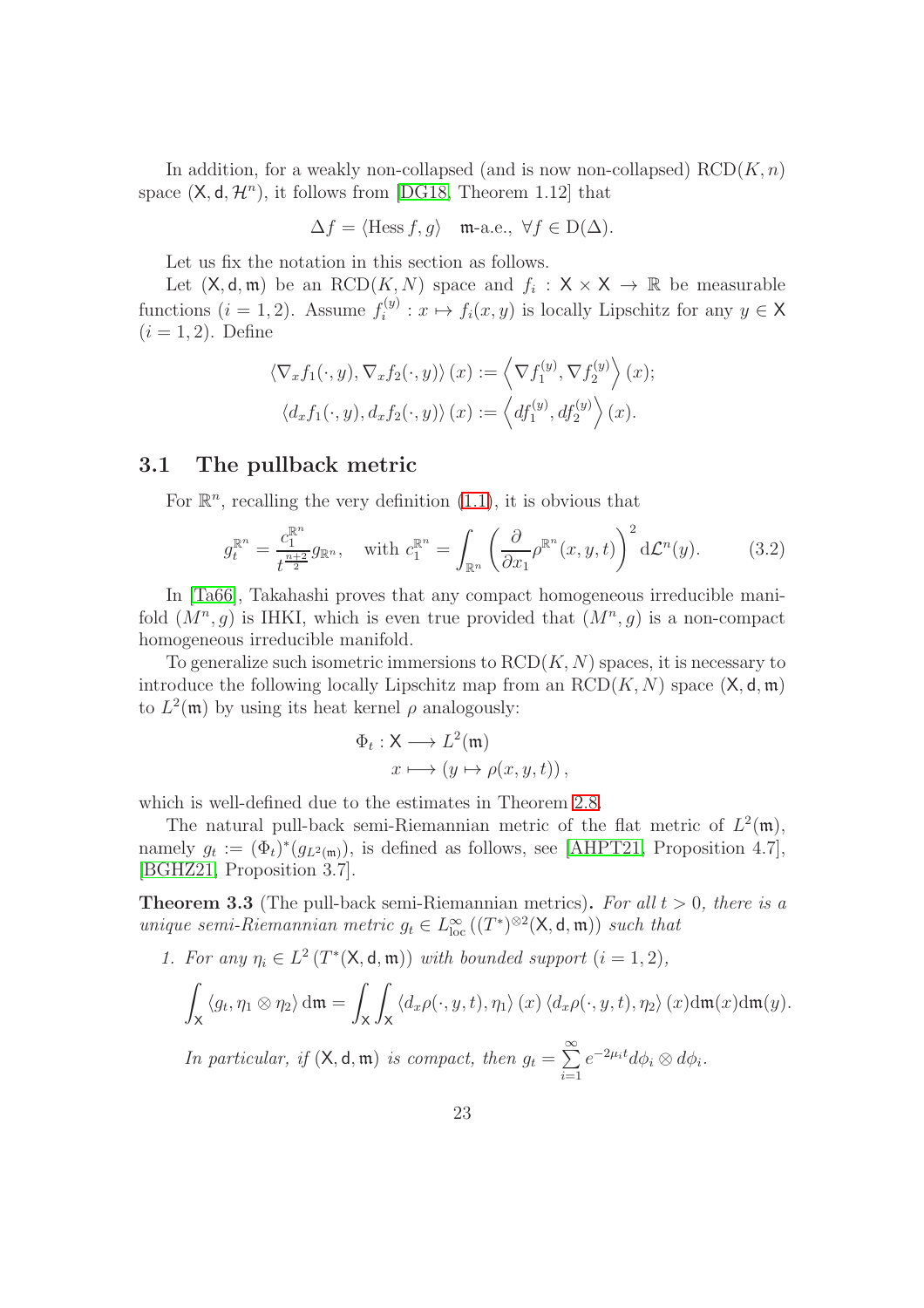2. For any  $t \in (0,1)$ , the rescaled semi-Riemannian metric  $\text{tm}(B_{\sqrt{t}}(\cdot))g_t$  satisfies

<span id="page-23-0"></span>
$$
tm(B_{\sqrt{t}}(\cdot))g_t \leqslant C(K,N)g,\tag{3.3}
$$

which means that for any  $\eta \in L^2(T^*(\mathsf{X}, \mathsf{d}, \mathfrak{m}))$ , it holds that

$$
t\mathfrak{m}(B_{\sqrt{t}}(x))\langle g_t,\eta\otimes \eta\rangle (x)\leqslant C(K,N)|\eta|^2(x)\quad \mathfrak{m}\text{-}a.e. \ \ x\in \mathsf{X}.
$$

*Remark* 3.4. When  $(X, d, m)$  is an RCD $(0, N)$  space, by [\[JLZ16,](#page-60-2) Corollary 1.1] and Lemma [3.7,](#page-24-0) [\(3.3\)](#page-23-0) becomes

<span id="page-23-2"></span>
$$
tm(B_{\sqrt{t}}(\cdot))g_t \leqslant C(N)g, \ \forall t > 0. \tag{3.4}
$$

The following operator  $\nabla^*$  is used to provide an explicit computation of the covariant derivative of  $g_t$  in Proposition [3.6.](#page-23-1) See [\[BGHZ21,](#page-58-4) Lemma 3.8, Theorem 3.10].

**Definition 3.5** (Adjoint operator  $\nabla^*$ ). Denote by  $D(\nabla^*)$  (resp.  $D_{\text{loc}}(\nabla^*)$ ) the set of all  $T \in L^2((T^*)^{\otimes 2}(\mathsf{X},\mathsf{d},\mathfrak{m}))$  (resp.  $T \in L^2_{loc}((T^*)^{\otimes 2}(\mathsf{X},\mathsf{d},\mathfrak{m}))$ ) for which there exists  $\eta \in L^2(T^*(\mathsf{X},\mathsf{d},\mathfrak{m}))$  (resp.  $\eta \in L^2_{\text{loc}}(T^*(\mathsf{X},\mathsf{d},\mathfrak{m}))$ ) such that the following holds

$$
\int_{\mathsf{X}} \langle T, df \otimes dh + f \operatorname{Hess} h \rangle \, d\mathfrak{m} = \int_{\mathsf{X}} \langle \eta, f dh \rangle \, d\mathfrak{m}, \ \forall f \in \operatorname{Lip}_{c}(\mathsf{X}, \mathsf{d}), \forall h \in D(\Delta).
$$

In particular, there is a unique  $\eta$  which is denoted by  $\nabla^*T := \eta$  since 1-forms of the form  $f dh$  is dense in  $L^2(T^*(X, d, m))$ .

<span id="page-23-1"></span>**Proposition 3.6.** Let  $(X, d, m)$  be an RCD $(K, N)$  space and set

$$
\rho_t: \mathsf{X} \longrightarrow \mathbb{R}
$$

$$
x \longmapsto \rho(x, x, t).
$$

Then the following statements hold.

1. For any  $t > 0$ ,  $\rho_{2t} \in D_{loc}(\Delta)$  and  $\Delta \rho_{2t} \in H^{1,2}_{loc}(\mathsf{X}, \mathsf{d}, \mathfrak{m})$ . This means that for any  $\varphi \in \text{Lip}_c(\mathsf{X}, \mathsf{d})$  the following holds

$$
\int_{\mathsf{X}} \langle \nabla \rho_{2t}, \nabla \varphi \rangle \mathrm{d}\mathfrak{m} = \int_{\mathsf{X}} \varphi \Delta \rho_{2t} \mathrm{d}\mathfrak{m},
$$

with  $\Delta \rho_{2t}$ ,  $|d\Delta \rho_{2t}| \in L^2_{loc}(\mathfrak{m})$ .

2. For every  $t > 0$ ,  $g_t \in D_{loc}(\nabla^*)$  with  $\nabla^* g_t = -$ 1  $\frac{1}{4}d\Delta \rho_{2t}$ .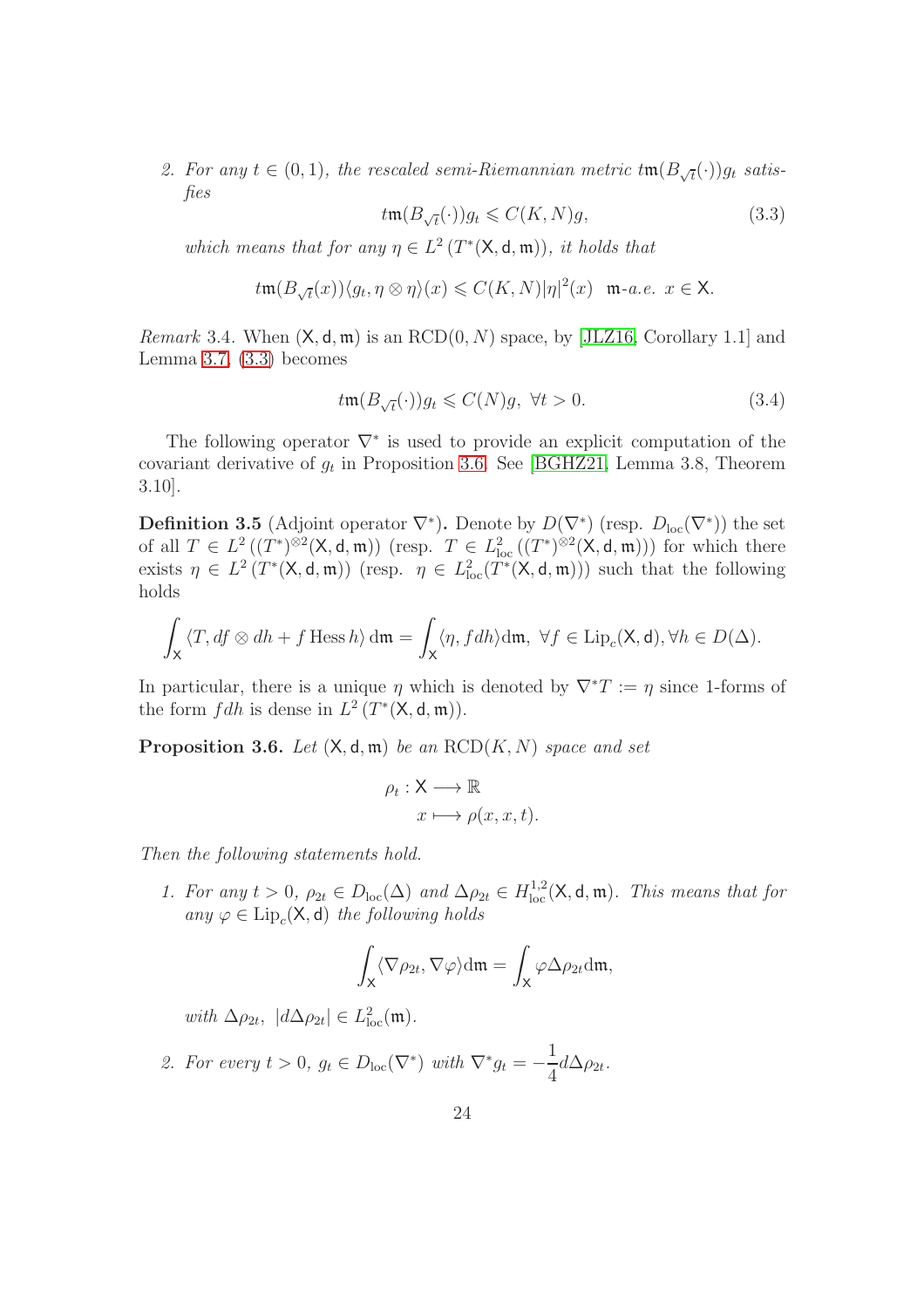The rest part of this subsection proves Theorem [1.3.](#page-3-2) The following inequality is needed. See for instance [\[BGHZ21,](#page-58-4) Lemma 2.7], [\[AHPT21,](#page-57-4) Lemma 2.3].

<span id="page-24-0"></span>**Lemma 3.7.** Let  $(X, d, m)$  be an  $RCD(K, N)$  space. Then for any  $\alpha \in \mathbb{R}, \beta > 0$ and any  $x \in \mathsf{X}$ , it holds that

$$
\int_{\mathsf{X}} \mathfrak{m}\left(B_{\sqrt{t}}(y)\right)^{\alpha} \exp\left(-\frac{\beta \mathsf{d}^{2}(x, y)}{t}\right) \mathrm{d}\mathfrak{m}(y) \leqslant C\left(K, N, \alpha, \beta\right) \mathfrak{m}\left(B_{\sqrt{t}}(y)\right)^{\alpha+1}.\tag{3.5}
$$

Jiang's gradient estimate [\[J14,](#page-60-7) Theorem 3.1] is also important in this paper, which states as follows.

<span id="page-24-1"></span>**Theorem 3.8.** Let  $(X, d, m)$  be an RCD $(K, N)$  space and  $\Omega$  be its open subset. If for some  $u \in D(\Delta) \cap L^{\infty}(\Omega, \mathfrak{m}), \Delta u \in L^{\infty}(\Omega, \mathfrak{m}),$  then for every  $B_R(x)$  with  $R \leq 1$ and  $B_{8R}(x) \in \Omega$ , it holds that

$$
\|\nabla u\|\|_{L^{\infty}(B_R(x), \mathfrak{m})} \leq C(K, N) \left( \frac{1}{R} \|u\|_{L^{\infty}(B_{8R}(x), \mathfrak{m})} + R \|\Delta u\|_{L^{\infty}(B_{8R}(x), \mathfrak{m})} \right). \tag{3.6}
$$

*Proof of Theorem [1.3.](#page-3-2)* For any fixed  $B_R(x_0) \subset X$ , set

<span id="page-24-2"></span>
$$
f:(0,\infty)\longrightarrow [0,\infty)
$$
  

$$
t\longmapsto \int_{B_R(x_0)} (\langle g_t,g_t\rangle\langle g,g\rangle - \langle g,g_t\rangle^2) \,d\mathfrak{m}.
$$

Since we can rescale the space, it suffices to show that  $f$  is analytic at any  $t \in (0, 1).$ 

The theories of  $[$ D97 $]$  are also applicable to the heat kernel of the RCD $(K, N)$ space. In particular, for any  $x, y \in X$ , the function  $t \mapsto \rho(x, y, t)$  is analytic. Moreover, for any  $n \geq 1$ ,  $t \in (0,1)$ , and  $x, y \in \mathsf{X}$ , by the Bishop-Gromov inequality [\(2.2\)](#page-10-0), Theorem [2.8](#page-11-2) and [\[D97,](#page-58-10) Theorem 4],

$$
\left|\frac{\partial^n}{\partial t^n}\rho(x,y,t)\right| \leqslant \frac{C(K,N)n!}{t^n} \left(\mathfrak{m}(B_{\sqrt{t}}(x))\mathfrak{m}(B_{\sqrt{t}}(y))\right)^{-\frac{1}{2}} \exp\left(-\frac{\mathsf{d}^2(x,y)}{100t}\right). \tag{3.7}
$$

For any  $n \geq 1$ , the commutativity of  $\frac{\partial}{\partial t}$  and  $\Delta$  allows us to fix any  $y \in \mathsf{X}$  and apply Theorem [3.8](#page-24-1) on  $B_{8\sqrt{t}}(x)$  for  $u: z \mapsto$  $\partial^n$  $\frac{\partial}{\partial t^n} \rho(z, y, t)$ . [\(3.7\)](#page-24-2) then implies

$$
\||\nabla u|\|_{L^\infty(B_{\sqrt{t}}(x),\mathfrak{m})} \leqslant \frac{C(K,N)n!}{t^{n+\frac{1}{2}}}\sup_{z\in B_{8\sqrt{t}}(x)}\left(\mathfrak{m}(B_{\sqrt{t}}(z))\mathfrak{m}(B_{\sqrt{t}}(y))\right)^{-\frac{1}{2}}\exp\left(-\frac{\mathsf{d}^2(x,y)}{100t}\right).
$$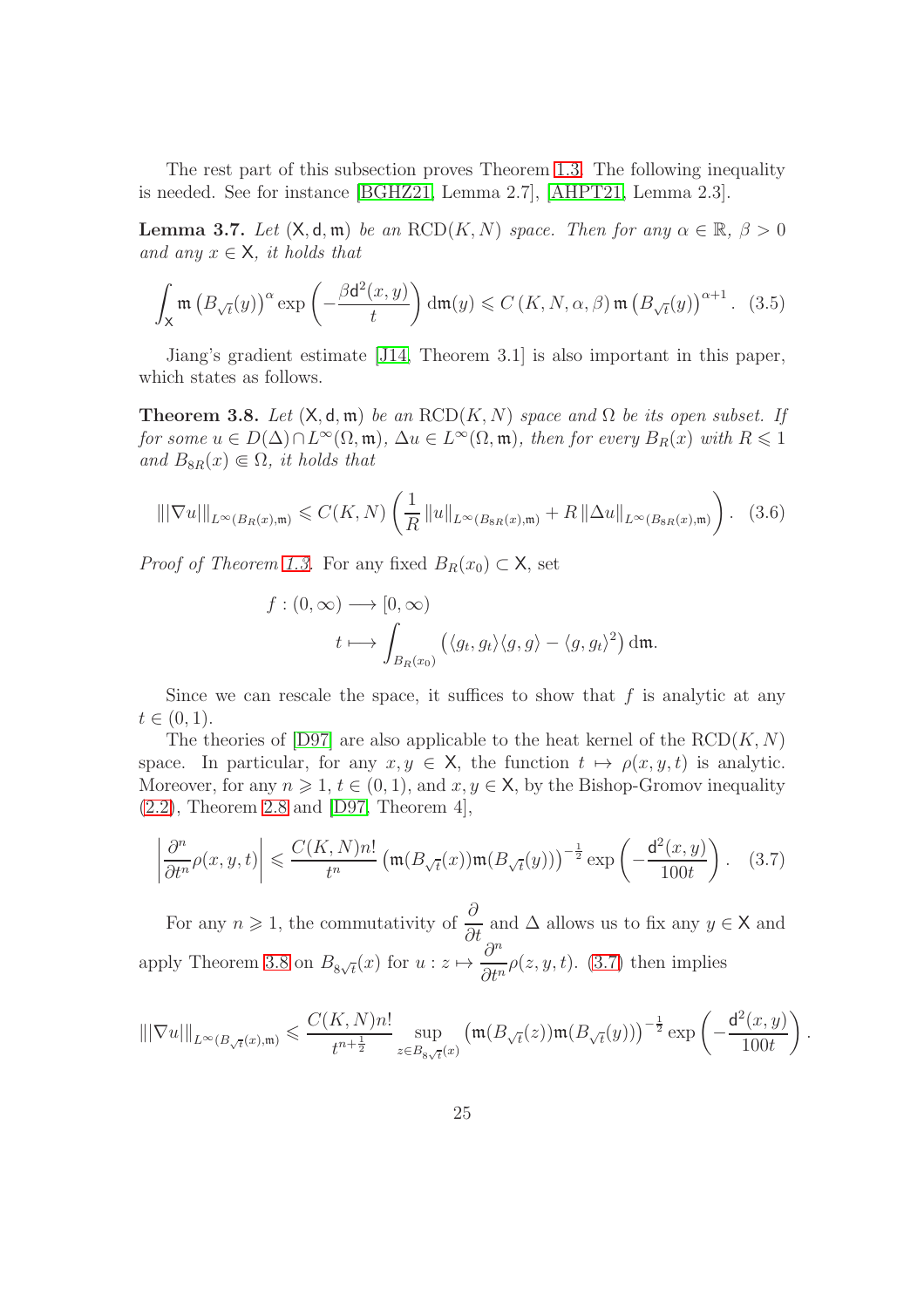Using [\(2.3\)](#page-10-1), for any  $z \in B_{8\sqrt{t}}(x)$ , we know

$$
\frac{\mathfrak{m}\left(B_{\sqrt{t}}(x)\right)}{\mathfrak{m}\left(B_{\sqrt{t}}(z)\right)} \leqslant C(K,N) \exp\left(\frac{\sqrt{t}+\mathsf{d}(x,z)}{\sqrt{t}}\right) \leqslant C(K,N),
$$

which implies that for  $m$ -a.e.  $x \in X$ ,

<span id="page-25-1"></span>
$$
\left|\nabla_x \frac{\partial^n}{\partial t^n} \rho(\cdot, y, t)\right| (x) \leqslant \frac{C(K, N) n!}{t^{n + \frac{1}{2}}} \left(\mathfrak{m}(B_{\sqrt{t}}(x)) \mathfrak{m}(B_{\sqrt{t}}(y))\right)^{-\frac{1}{2}} \exp\left(-\frac{\mathsf{d}^2(x, y)}{100t}\right). \tag{3.8}
$$

Let  $f = f_1 - f_2$ , with  $f_1(t) = \int_{B_R(x_0)} \langle g_t, g_t \rangle \langle g, g \rangle d\mathfrak{m}$ . We only give a proof of the analyticity of  $f_2$ , since the analyticity of  $f_1$  will follow from similar arguments. Rewrite  $f_2$  as

$$
f_2(t) = \int_{B_R(x_0)} \int_{\mathsf{X}} \int_{\mathsf{X}} \langle \nabla_x \rho(\cdot, y, t), \nabla_x \rho(\cdot, z, t) \rangle^2(x) d\mathfrak{m}(z) d\mathfrak{m}(y) d\mathfrak{m}(x).
$$

It is enough to estimate derivatives of each order of  $f_2$  at any fixed  $t \in (0,1)$ . We first show that  $f_2$  is differentiable.

For any sufficiently small s,  $\frac{f_2(t+s)-f_2(t)}{s}$ s can be written as the sum of the integrals of functions like

<span id="page-25-2"></span>
$$
\left\langle \nabla_x \frac{\rho(\cdot, y, t+s) - \rho(\cdot, y, t)}{s}, \nabla_x \rho(\cdot, z, t) \right\rangle (x) \left\langle \nabla_x \rho(\cdot, y, t+s), \nabla_x \rho(\cdot, z, t+s) \right\rangle (x)
$$
\n(3.9)

on  $B_R(x_0) \times \mathsf{X} \times \mathsf{X}$ .

In order to use the dominated convergence theorem, we need estimates of  $\begin{array}{|c|c|} \hline \multicolumn{1}{|c|}{3} & \multicolumn{1}{|c|}{4} \multicolumn{1}{|c|}{5} \multicolumn{1}{|c|}{6} \multicolumn{1}{|c|}{6} \multicolumn{1}{|c|}{6} \multicolumn{1}{|c|}{6} \multicolumn{1}{|c|}{6} \multicolumn{1}{|c|}{6} \multicolumn{1}{|c|}{6} \multicolumn{1}{|c|}{6} \multicolumn{1}{|c|}{6} \multicolumn{1}{|c|}{6} \multicolumn{1}{|c|}{6} \multicolumn{1}{|c|}{6} \multicolumn{1}{|c|$  $V_x$  $\rho(\cdot, y, t + s) - \rho(\cdot, y, t)$ s (x) and  $|\nabla_x \rho(\cdot, y, t + s)|(x)$  for any sufficiently small s. By Theorem [2.8](#page-11-2) and the Bishop-Gromov inequality, for  $m$ -a.e.  $x \in X$ ,

<span id="page-25-0"></span>
$$
|\nabla_x \rho(\cdot, y, t + s)|(x) \le \frac{C(K, N)}{\sqrt{t + s} \mathfrak{m}\left(B_{\sqrt{t+s}}(x)\right)} \exp\left(-\frac{\mathsf{d}^2(x, y)}{100(t + s)}\right)
$$
  

$$
\le \frac{C(K, N)}{\sqrt{t} \mathfrak{m}\left(B_{\sqrt{t}}(x)\right)} \frac{\mathfrak{m}\left(B_{\sqrt{t}}(x)\right)}{\mathfrak{m}\left(B_{\sqrt{t+s}}(x)\right)} \exp\left(-\frac{\mathsf{d}^2(x, y)}{200t}\right) \quad (3.10)
$$
  

$$
\le \frac{C(K, N)}{\sqrt{t} \mathfrak{m}\left(B_{\sqrt{t}}(x)\right)} \exp\left(-\frac{\mathsf{d}^2(x, y)}{200t}\right).
$$

The last inequality of  $(3.10)$  is obvious when  $s > 0$ , and is guaranteed by the Bishop-Gromov inequality when  $s < 0$ .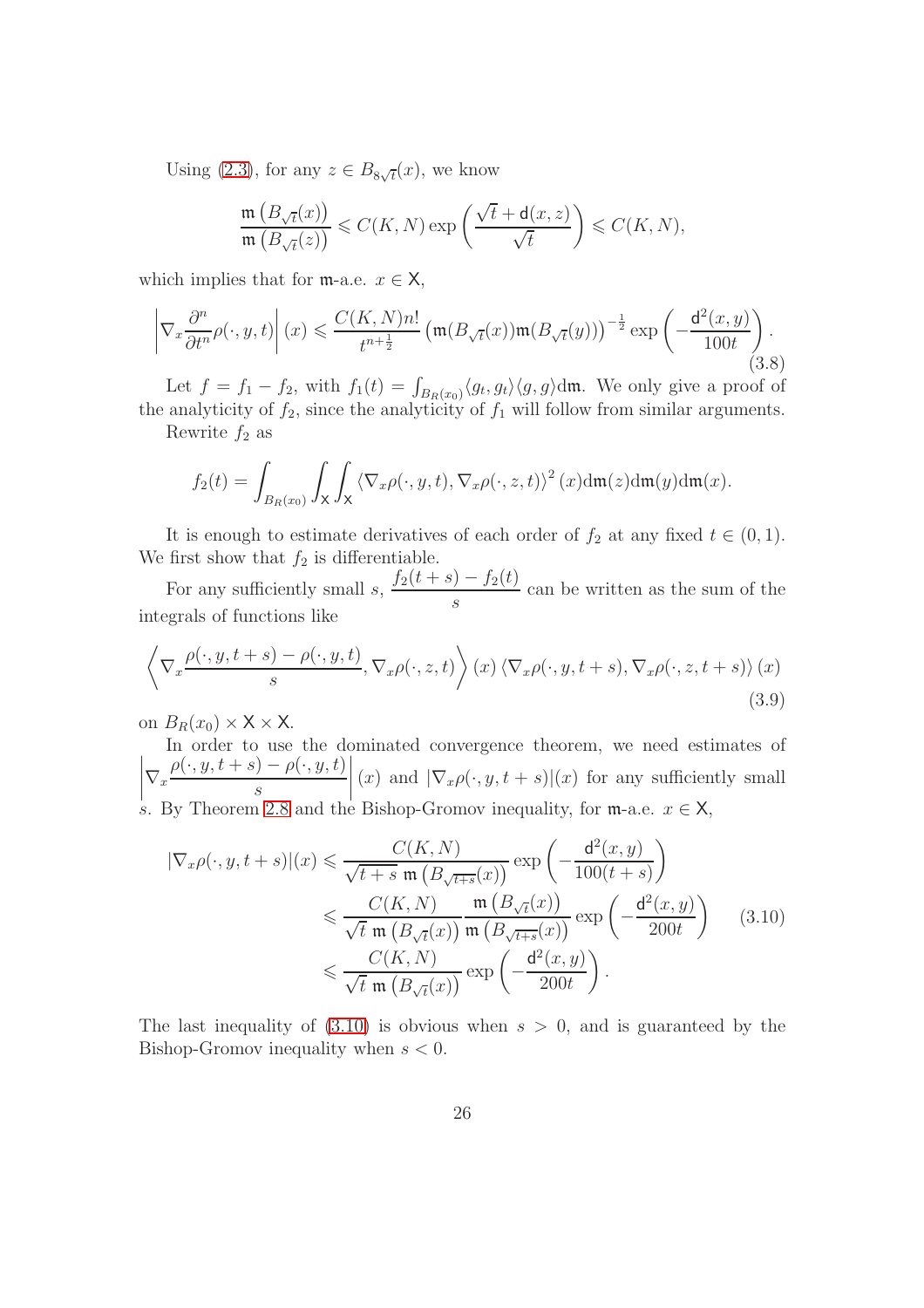Applying [\(3.8\)](#page-25-1), Theorem [3.8](#page-24-1) and the Lagrange mean value theorem, the estimate of  $\begin{array}{c} \begin{array}{c} \begin{array}{c} \end{array} \\ \begin{array}{c} \end{array} \end{array} \end{array}$  $V_x$  $\int \rho(\cdot, y, t + s) - \rho(\cdot, y, t)$  $\frac{1}{s}$  – ∂  $\frac{\partial}{\partial t}\rho(\cdot,y,t)$  $\bigg) \bigg|$  $(x)$  can also be obtained as in [\(3.10\)](#page-25-0):

<span id="page-26-0"></span>
$$
\left| \nabla_x \left( \frac{\rho(\cdot, y, t + s) - \rho(\cdot, y, t)}{s} - \frac{\partial}{\partial t} \rho(\cdot, y, t) \right) \right| (x)
$$
\n
$$
\leqslant \frac{C(K, N)2!|s|}{t^{\frac{5}{2}}} \left( \mathfrak{m} \left( B_{\sqrt{t}}(x) \right) \mathfrak{m} \left( B_{\sqrt{t}}(y) \right) \right)^{-\frac{1}{2}} \exp \left( -\frac{\mathsf{d}^2(x, y)}{100t} \right). \tag{3.11}
$$

Therefore the  $L^1(\mathfrak{m} \otimes \mathfrak{m} \otimes \mathfrak{m})$  convergence of [\(3.9\)](#page-25-2) as  $s \to 0$  can be verified by [\(3.10\)](#page-25-0), [\(3.11\)](#page-26-0) and Lemma [3.7.](#page-24-0) The limit of [\(3.9\)](#page-25-2) as  $s \to 0$  is actually

$$
\int_{B_R(x_0)\times \mathsf{X}\times \mathsf{X}} \left\langle \nabla_x \frac{\partial}{\partial t} \rho(\cdot, y, t), \nabla_x \rho(\cdot, z, t) \right\rangle(x) \left\langle \nabla_x \rho(\cdot, y, t), \nabla_x \rho(\cdot, z, t) \right\rangle(x) d\mathfrak{m}(z) d\mathfrak{m}(y) d\mathfrak{m}(x).
$$

The proof of any higher order differentiability of  $f_2$  can follow from a similar argument as above.

On the other hand, the higher order derivatives of  $f_2$  shall be written as

$$
f^{(n)}(t) = \sum_{k=0}^{n} \sum_{i=0}^{k} \sum_{j=0}^{n-k} \int_{B_R(x_0)} \int_{\mathsf{X}} \int_{\mathsf{X}} I_{k,i} I_{n-k,j} d\mathfrak{m}(z) d\mathfrak{m}(y) d\mathfrak{m}(x),
$$

where

$$
I_{k,i} = \left\langle \nabla_x \frac{\partial^i}{\partial t^i} \rho(\cdot, y, t), \nabla_x \frac{\partial^{k-i}}{\partial t^{k-i}} \rho(\cdot, z, t) \right\rangle(x).
$$

Using the Cauchy-Schwarz inequality, we have

$$
|I_{k,i}I_{n-k,j}| \leqslant I_iI_jJ_{k-i}J_{n-k-j},
$$

where

$$
I_i = \left| \nabla_x \frac{\partial^i}{\partial t^i} \rho(\cdot, y, t) \right| (x), \quad J_i = \left| \nabla_x \frac{\partial^i}{\partial t^i} \rho(\cdot, z, t) \right| (x).
$$

Finally Theorem [2.8,](#page-11-2) Lemma [3.7](#page-24-0) and [\(3.8\)](#page-25-1) yield that

$$
\left| \int_{\mathsf{X}} I_i I_j \mathrm{d}\mathfrak{m}(y) \right| \leqslant C(K, N) \frac{i! j!}{t^{i+j+1}};
$$

$$
\left| \int_{\mathsf{X}} J_{k-i} J_{k-n-j} \mathrm{d}\mathfrak{m}(z) \right| \leqslant C(K, N) \frac{(k-i)!(n-k-j)!}{t^{n-i-j+1}}.
$$

Thus  $|f^{(n)}(t)| \leq \mathfrak{m}(B_R(x_0))C(K,N)n!t^{-(n+2)}$ . This completes the proof.

 $\Box$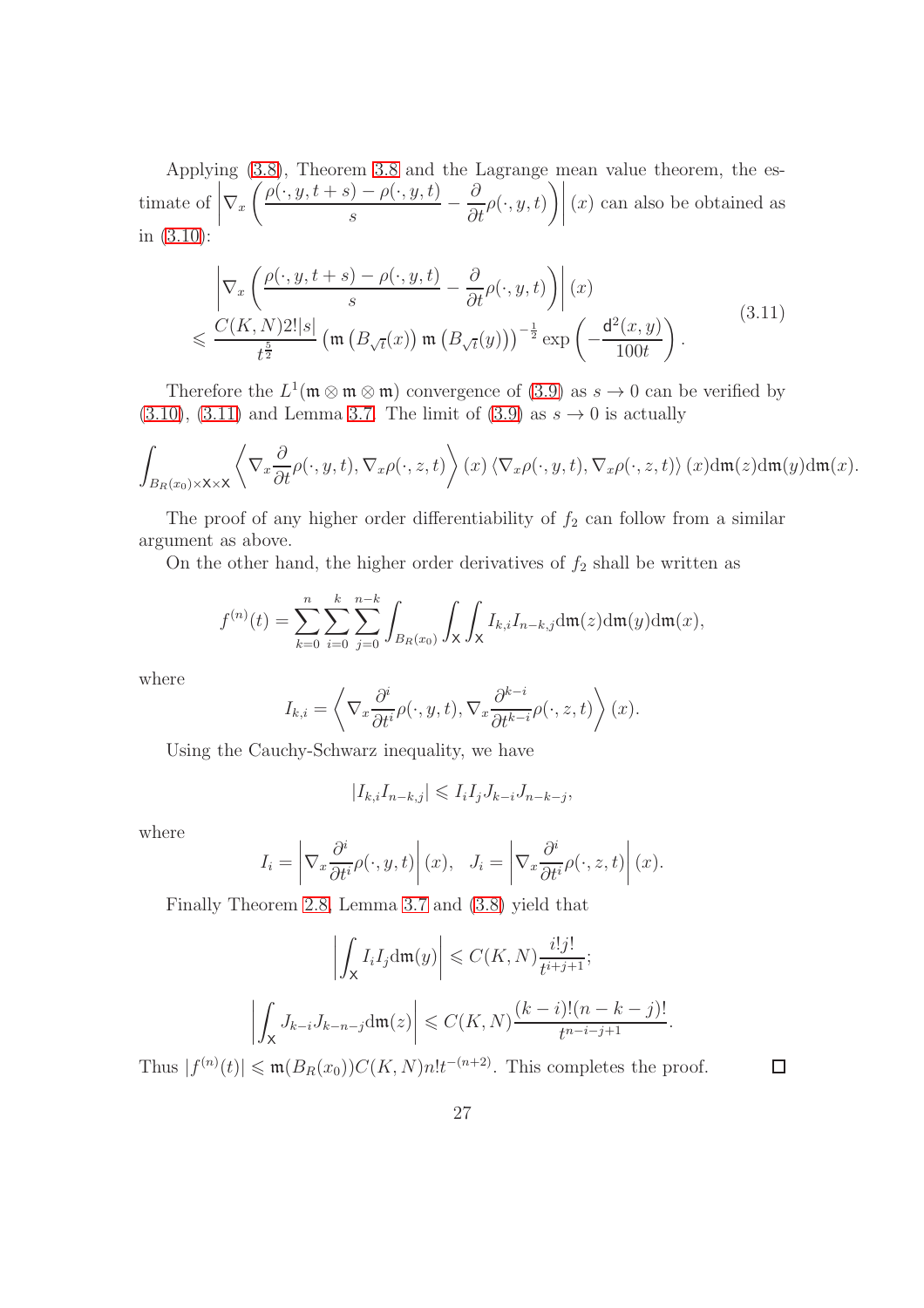# <span id="page-27-0"></span>3.2 The isometric immersion into  $L^2$  space

Fix an IHKI RCD $(K, N)$  space  $(X, d, \mathfrak{m})$  which is not a single point. We make a convention that on  $(X, d, \mathfrak{m})$ , for any  $t > 0$ , there exists  $c_t \geq 0$ , such that  $g_t = c_t g$ in the rest of this section. We start with the following proposition.

<span id="page-27-1"></span>**Proposition 3.9.** Suppose that  $(X, d, m)$  is an  $RCD(K, N)$  space which is not a single point. Then for any  $t > 0$ ,

$$
\mathfrak{m}\left(\{x \in \mathsf{X} : |g_t|_{\mathsf{HS}}>0\}\right) > 0.
$$

*Proof.* Assume the contrary, i.e. there exists  $t_0 > 0$ , such that  $\mathfrak{m}(\lbrace x \in X : |g_{t_0}|_{\text{HS}} >$  $(0)$ ) = 0,  $|\nabla_x \rho(\cdot, y, t_0)|(x) = 0$  for m-a.e.  $x, y \in \mathsf{X}$ . For any fixed  $x \in \mathsf{X}$ , the locally Lipschitz continuity of  $y \mapsto \rho(x, y, t_0)$  as well as the Sobolev to Lipschitz property of RCD(K, N) spaces then yields that  $\Phi_{t_0} \equiv c\hat{1}$  for some constant c. Therefore, it follows from the stochastic completeness of  $RCD(K, N)$  spaces that  $\mathfrak{m}(X)$  <  $\infty$ . Without loss of generality, assume that  $m(X) = 1$ . Notice that  $\Phi_{2t_0}(x) =$  $h_{t_0}(\Phi_{t_0}(x)) \equiv 1$ , which implies  $\rho(x, y, t) = 1$  for any  $(x, y, t) \in \mathsf{X} \times \mathsf{X} \times [t_0, 2t_0]$  by  $(2.4).$  $(2.4).$ 

As a consequence, for any  $f \in L^{\infty}(\mathfrak{m}), t \in (t_0, 2t_0)$ , we have

$$
\Delta f = \frac{\partial}{\partial t} \int_{\mathsf{X}} \rho(x, y, t) f(y) \mathrm{d}\mathfrak{m}(y) = 0,
$$

which shows that

$$
\int_{\mathsf{X}} |\nabla f|^2 \mathrm{d}\mathfrak{m} = -\int_{\mathsf{X}} f \Delta f \mathrm{d}\mathfrak{m} = 0.
$$

Therefore  $|Df| = 0$  m-a.e. In other words, f is a constant function, which is enough to conclude that X is a single point. A contradiction. П

*Remark* 3.10. It can be immediately checked that  $c_t > 0$  for any  $t > 0$ . Moreover, for any  $t \in (0, 1]$ , it holds that

$$
\sup_{x \in \mathsf{X}} \mathfrak{m}\left(B_{\sqrt{t}}(x)\right) \leqslant \frac{C(K, N)}{tc_t}.
$$

The following statement is trivial for the pmGH convergence of geodesic spaces, which is frequently used in the proof of Theorem  $1.5(1)$ . We shall call no extra attention to this well-known fact in this paper.

Fact 3.11. Assume that  $(X, d, m)$  is an  $RCD(K, N)$  space. Then for any sequence of points  $\{x_i\} \subset X$ , and any  $\{r_i\}$  with  $r_i \to 0$ , by extracting a subsequence which is still denoted as  $\{x_i\}$  and  $\{r_i\}$  if necessary, the pmGH limit of  $\left\{ \left( \mathsf{x}_{i},\right. \right.$ 1 ri  $\mathsf{d}_i$ m  $\frac{m}{\mathfrak{m}(B_{r_i}(x_i))}, x_i$  $\{\}$  is not a single point.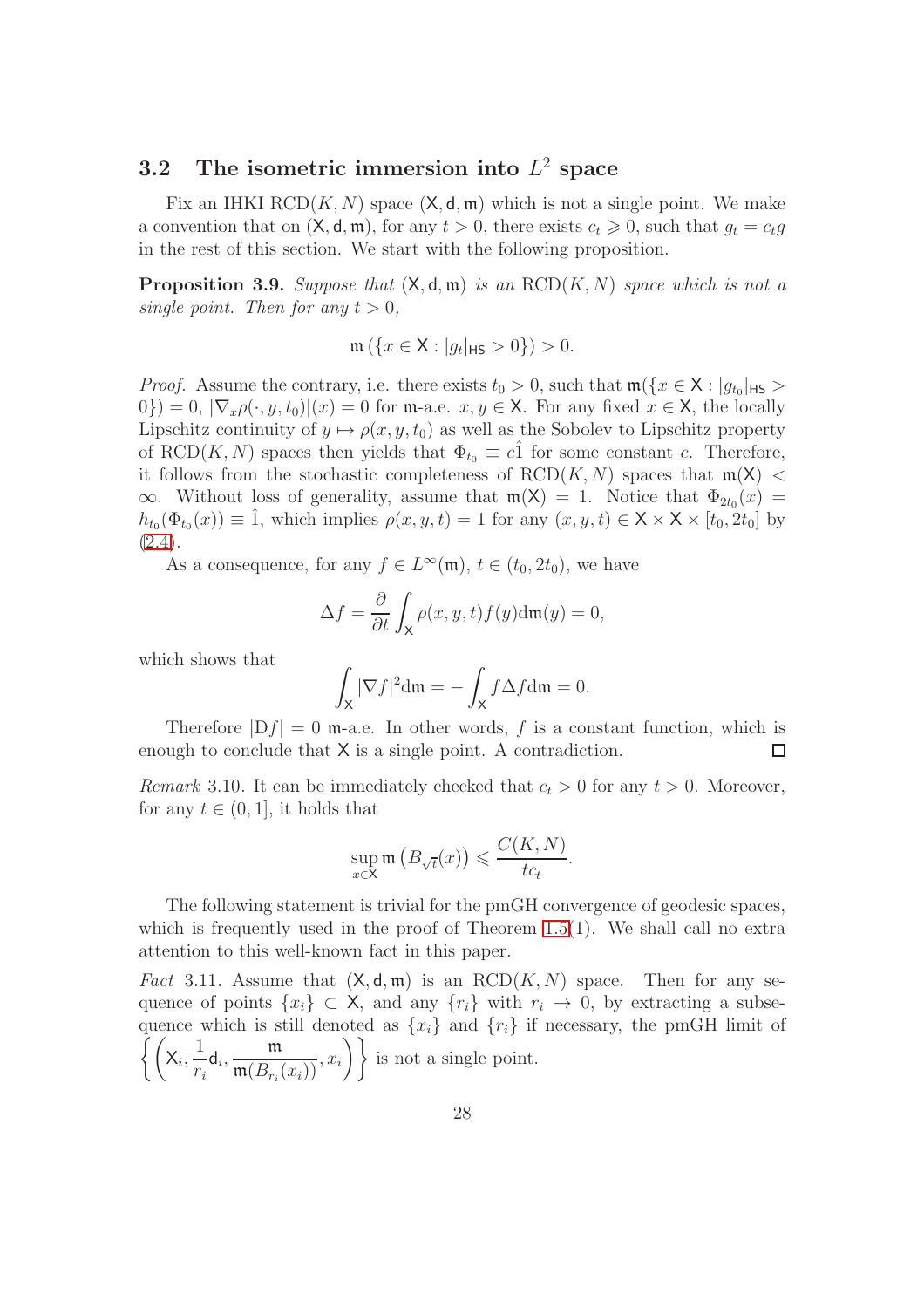*Proof of Theorem [1.5](#page-4-1)(1).* The proof consists of three steps.

**Step 1** There exists  $c > 0$ , such that

<span id="page-28-1"></span>
$$
\lim_{r \to 0} \frac{\mathfrak{m}(B_r(x))}{r^n} = c, \quad \forall x \in \mathcal{R}_n^*,
$$
\n(3.12)

and  $c_t$  has the following asymptotic behavior with respect to  $t$ .

<span id="page-28-2"></span>
$$
\lim_{t \to 0} t^{n+2} c_{t^2} = c^{-1} \omega_n c_1^{\mathbb{R}^n}.
$$
\n(3.13)

Fix  $x \in \mathcal{R}_n^*$ . From the very definition of  $\mathcal{R}_n^*$ ,  $\lim_{r \to 0} r^{-n} \mathfrak{m}(B_r(x)) = c$  for some  $c = c(x) > 0$ . For any  $\{r_i\}$  with  $r_i \to 0$ , we have

$$
(\mathsf{X}_i,\mathsf{d}_i,\mathfrak{m}_i,x):=\left(\mathsf{X},\frac{1}{r_i}\mathsf{d},\frac{\mathfrak{m}}{\mathfrak{m}(B_{r_i}(x))},x\right)\xrightarrow{\text{pmGH}}(\mathbb{R}^n,\mathsf{d}_{\mathbb{R}^n},\frac{1}{\omega_n}\mathcal{L}^n,0_n).
$$
 (3.14)

On each  $X_i$ ,  $g_t^{X_i} = r_i^2 \mathfrak{m}(B_{r_i}(x)) c_{r_i^2 t} g_{X_i}$ . According to [\[BGHZ21,](#page-58-4) Theorem 3.11],  ${g_t^{\chi_i}}$  L<sup>2</sup>-strongly converges to  $\omega_n g_t^{\mathbb{R}^n}$  $t^{n}$  on any  $B_{R}(0_{n}) \subset \mathbb{R}^{n}$ , from which we know

$$
\lim_{i \to \infty} r_i^2 \mathfrak{m}(B_{r_i}(x)) c_{r_i^2 t} = \omega_n c_t^{\mathbb{R}^n}.
$$

Since the above limit does not depend on the choice of the sequence  $\{r_i\}$ , we have

<span id="page-28-0"></span>
$$
\lim_{r \to 0} r^2 \mathfrak{m}(B_r(x)) c_{r^2 t} = \lim_{r \to 0} \frac{\mathfrak{m}(B_r(x))}{r^n} r^{n+2} c_{r^2 t} = \omega_n c_t^{\mathbb{R}^n}.
$$
 (3.15)

As a result,  $\lim_{r \to 0} r^{n+2} c_{r^2} = c^{-1} \omega_n c_1^{\mathbb{R}^n}$  $\frac{\mathbb{R}^n}{1}$ . Observe that the limit in [\(3.15\)](#page-28-0) also does not depend on the choice of  $x \in \mathcal{R}_n^*$ , which suffices to show [\(3.12\)](#page-28-1).

**Step 2** m =  $c\mathcal{H}^n$ , for the constant c obtained in Step 1.

Reprising the same arguments as in Step 1, we know that  $\mathcal{R}_n = \mathcal{R}_n^*$  (In fact,  $L^2$ -strong convergence of  $\{g_t^{\mathsf{X}_i}\}\$  on any  $B_R(0_n)$  ⊂  $\mathbb{R}^n$  is also valid when  $x \in \mathcal{R}_n$  by [\[BGHZ21,](#page-58-4) Theorem 3.11]). This implies  $\mathfrak{m} = c\mathcal{H}^n \mathcal{L} \mathcal{R}_n$ . To complete the proof of Step 2, we need nothing but  $\mathcal{H}^n \ll \mathfrak{m}$ .

For any  $x \in X \setminus \mathcal{R}_n$ , and any sequence  $\{r_i\}$  with  $r_i \to 0$ , there exists a subsequence of  $\{r_i\}$  which is still denoted as  $\{r_i\}$  and a pointed  $RCD(0, N)$  space  $(X_\infty, d_\infty, \mathfrak{m}_\infty, x_\infty)$ , such that

$$
({\sf X}_i, {\sf d}_i, {\frak m}_i, x):=\left({\sf X}, \frac{1}{r_i}{\sf d}, \frac{{\frak m}}{{\frak m}(B_{r_i}(x))}, x\right) \xrightarrow{\operatorname{pmGH}} ({\sf X}_\infty, {\sf d}_\infty, {\frak m}_\infty, x_\infty).
$$

Again  $g_t^{\chi_i} = r_i^2 \mathfrak{m}(B_{r_i}(x)) c_{r_i^2 t} g_{\chi_i}$  on  $\chi_i$ , and  $r_i^2 \mathfrak{m}(B_{r_i}(x)) c_{r_i^2 t} \leqslant C(K, N)$  for any sufficiently large *i*. Using Theorem [2.32,](#page-21-3) Proposition [3.9](#page-27-1) and  $(3.13)$ , we see that

$$
\lim_{i \to \infty} \frac{\mathfrak{m}(B_{r_i}(x))}{r_i^n} \in (0, C(K, N)).
$$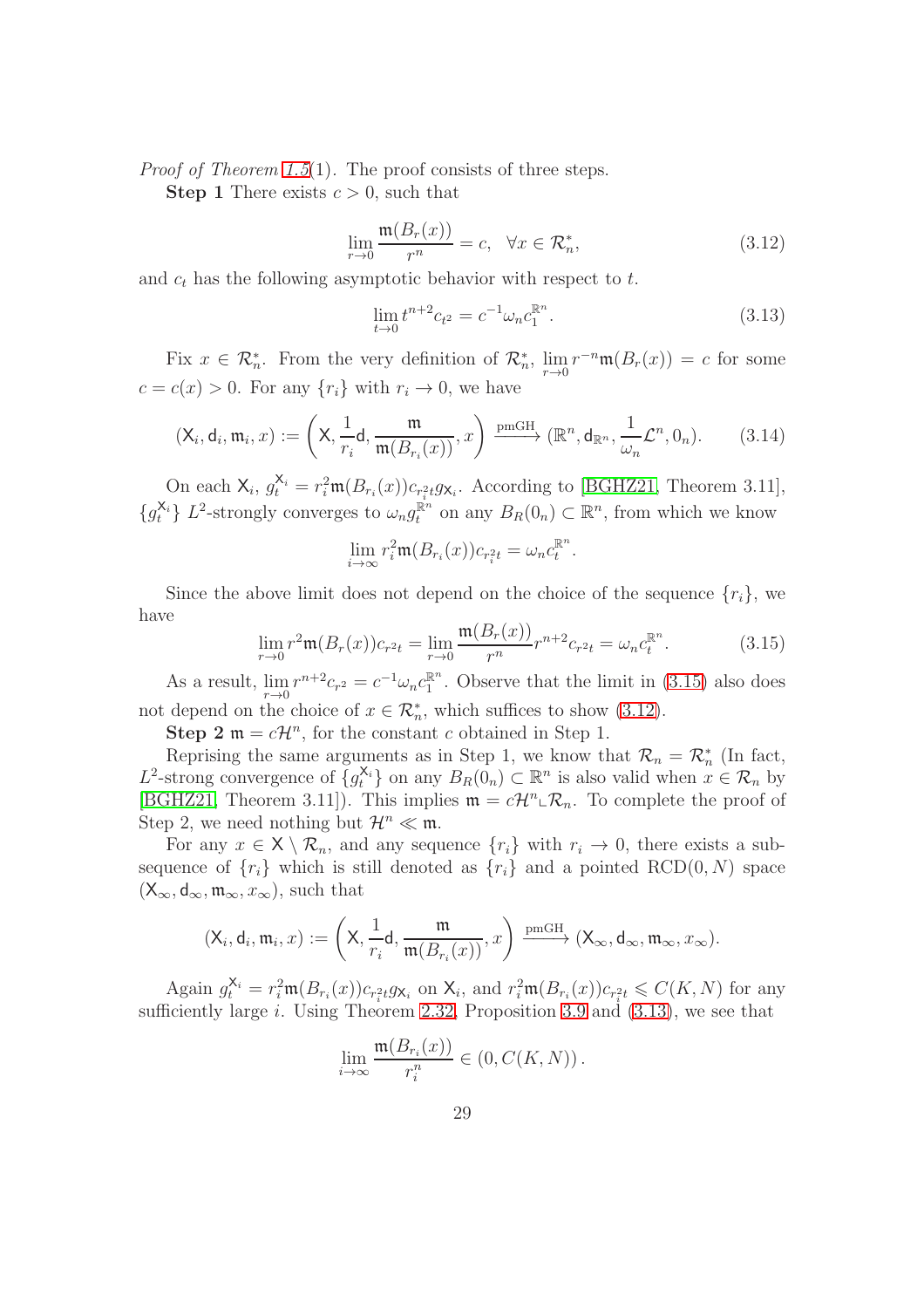In particular,

<span id="page-29-0"></span>
$$
C(K, N) \geqslant \limsup_{r \to 0} \frac{\mathfrak{m}(B_r(x))}{r^n} \geqslant \liminf_{r \to 0} \frac{\mathfrak{m}(B_r(x))}{r^n} > 0.
$$
 (3.16)

Set

$$
\mathsf{X}_{\tau} := \left\{ x \in \mathsf{X} : \liminf_{r \to 0} \frac{\mathfrak{m}(B_r(x))}{r^n} \geqslant \tau \right\},\,
$$

and notice that  $X = \bigcup_{\tau>0} X_{\tau}$  by [\(3.16\)](#page-29-0). Applying [\[AT04,](#page-57-9) Theorem 2.4.3], we know

$$
\mathcal{H}^n\llcorner X_\tau\ll\mathfrak{m}\llcorner X_\tau,~\forall\tau>0,
$$

from which we conclude.

**Step 3**  $(X, d, \mathcal{H}^n)$  is an  $RCD(K, n)$  space.

Without loss of generality, assume  $\mathfrak{m} = \mathcal{H}^n$ . We first treat the case that  $({\mathsf{X}},{\mathsf{d}},{\mathcal{H}}^n)$  is compact. By Theorem [3.2,](#page-21-2) it suffices to show

<span id="page-29-1"></span>
$$
\inf_{x \in \mathsf{X}} \inf_{s \in (0,1)} \frac{\mathcal{H}^n(B_s(x))}{s^n} > 0.
$$
\n(3.17)

Assume on the contrary that [\(3.17\)](#page-29-1) does not hold, then for any  $\epsilon > 0$ , there exists  $x_{\epsilon} \in \mathsf{X}$ , such that  $\inf_{s \in (0,1)}$  $s^{-n} \mathcal{H}^n(B_s(x_\epsilon)) < \epsilon$ . By [\(2.2\)](#page-10-0),

$$
\frac{\mathcal{H}^n(B_r(x_\epsilon))}{r^n} < \epsilon, \quad \text{for some } r = r(\epsilon) \leqslant \Psi\left(\epsilon | K, N, \text{diam}(X, \mathsf{d}), \mathcal{H}^n(X)\right).
$$

As a consequence, there exist a sequence  $\{x_i\} \subset \mathsf{X}$ , a sequence  $\{r_i\} \subset (0,\infty)$ with  $r_i \to 0$  and a pointed RCD(0,N) space  $(X_\infty, d_\infty, m_\infty, x_\infty)$ , such that

<span id="page-29-2"></span>
$$
\lim_{i \to \infty} \frac{\mathcal{H}^n(B_{r_i}(x_i))}{r_i^n} = 0,
$$
\n(3.18)

and

$$
(\mathsf{X}_i,\mathsf{d}_i,\mathfrak{m}_i,x_i):=\left(\mathsf{X}_i,\frac{1}{r_i}\mathsf{d},\frac{\mathfrak{m}}{\mathfrak{m}\left(B_{r_i}(x_i)\right)},x_i\right)\xrightarrow{\mathrm{pmGH}}(\mathsf{X}_{\infty},\mathsf{d}_{\infty},\mathfrak{m}_{\infty},x_{\infty}).
$$

Again  $g_t^{\chi_i} = r_i^2 \mathfrak{m}(B_{r_i}(x_i)) c_{r_i^2 t} g_{\chi_i}$  on  $\chi_i$ , and  $\{g_t^{\chi_i}\}\ L^2$ -strongly converges to 0 on any  $B_R(0_n) \subset \mathbb{R}^n$  by [\(3.18\)](#page-29-2), which leads to a contradiction due to Proposition [3.9.](#page-27-1)

As for the non-compact case, it suffices to repeat Step 1-3 and apply Theorem [3.2](#page-21-2) again on any  $B_R(x) \subset \mathsf{X}$ .

 $\Box$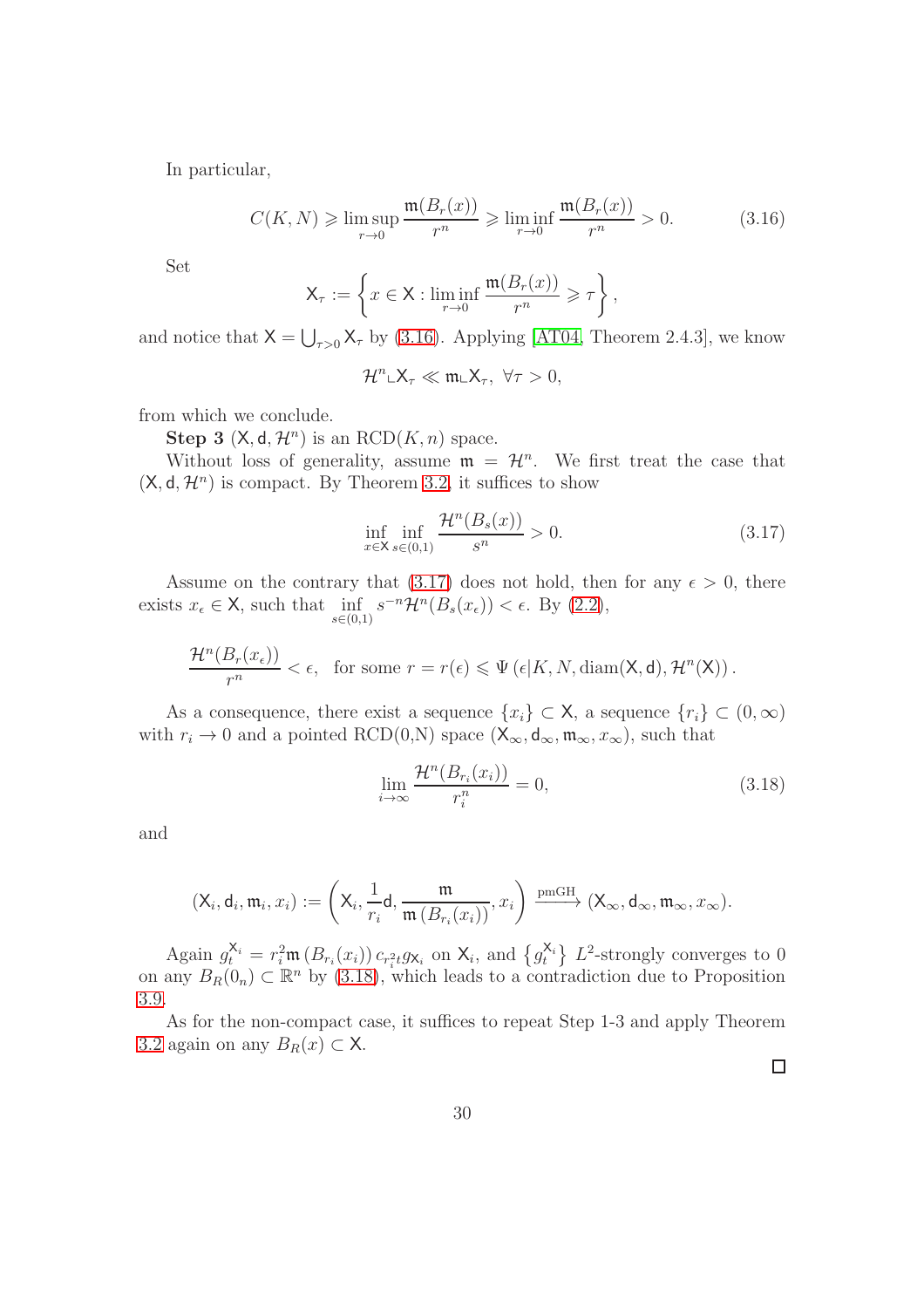Remark 3.12. According to [\[HS21,](#page-59-10) Theorem 1.1], if  $(X, d, \mathcal{H}^n)$  is a compact noncollapsed IHKI RCD(K, n) space, then for any  $\epsilon \in (0,1)$ , there exists  $t = t(\epsilon) \in$  $(0, 1)$ , such that  $\Phi_s^{\mathsf{X}}$  is a locally  $(1 + \epsilon)$ -bi-Lipschitz embedding for any  $s \in (0, t)$ .

Proof of Theorem [1.5](#page-4-1) (2). Among lines in the proof, each limit process and each convergence of the series are guaranteed by Proposition [2.9,](#page-11-1) which can be checked via similar estimates in Lemma [3.14.](#page-32-1)

First calculate that

<span id="page-30-0"></span>
$$
c_t n = c_t \langle g, g \rangle = \langle g_t, g \rangle = \sum_{i=1}^{\infty} e^{-2\mu_i t} |\nabla \phi_i|^2.
$$
 (3.19)

Integrating  $(3.19)$  on X, we have

$$
c_t = \frac{1}{n} \sum_{i=1}^{\infty} e^{-2\mu_i t} \mu_i.
$$

Let  $\phi_1, \ldots, \phi_m$  be the  $L^2(\mathfrak{m})$ -orthonormal basis of the eigenspace corresponding to the first eigenvalue  $\mu_1$ . Then

<span id="page-30-1"></span>
$$
\left| \sum_{i=1}^{m} d\phi_i \otimes d\phi_i - e^{2\mu_1 t} c_t g \right|_{\text{HS}} \leq \sum_{i=m+1}^{\infty} e^{2\mu_1 t - 2\mu_i t} \left| d\phi_i \otimes d\phi_i \right|_{\text{HS}} = \sum_{i=m+1}^{\infty} e^{2\mu_1 t - 2\mu_i t} \left| \nabla \phi_i \right|^2.
$$
\n(3.20)

Again the integration of [\(3.20\)](#page-30-1) on X gives

<span id="page-30-2"></span>
$$
\int_{\mathsf{X}} \left| \sum_{i=1}^{m} d\phi_i \otimes d\phi_i - e^{2\mu_1 t} c_t g \right|_{\mathsf{HS}} \mathrm{d}\mathfrak{m} \leqslant \sum_{i=m+1}^{\infty} e^{2\mu_1 t - 2\mu_i t} \mu_i. \tag{3.21}
$$

Since

$$
\lim_{t \to \infty} e^{2\mu_1 t} c_t = \frac{\mu_1}{n} + \lim_{t \to \infty} \frac{1}{n} \sum_{i=2}^{\infty} e^{2\mu_1 t - 2\mu_i t} \mu_i = \frac{\mu_1}{n},
$$

[\(3.21\)](#page-30-2) implies that

$$
\int_{\mathsf{X}} \left| \sum_{i=1}^{m} d\phi_i \otimes d\phi_i - \frac{\mu_1}{n} g \right|_{\mathsf{HS}} \mathrm{d}\mathfrak{m} = 0.
$$

In other words,

$$
\sum_{i=1}^{m} d\phi_i \otimes d\phi_i = \frac{\mu_1}{n}g.
$$

For other eigenspaces, it suffices to use the proof by induction to conclude.  $\Box$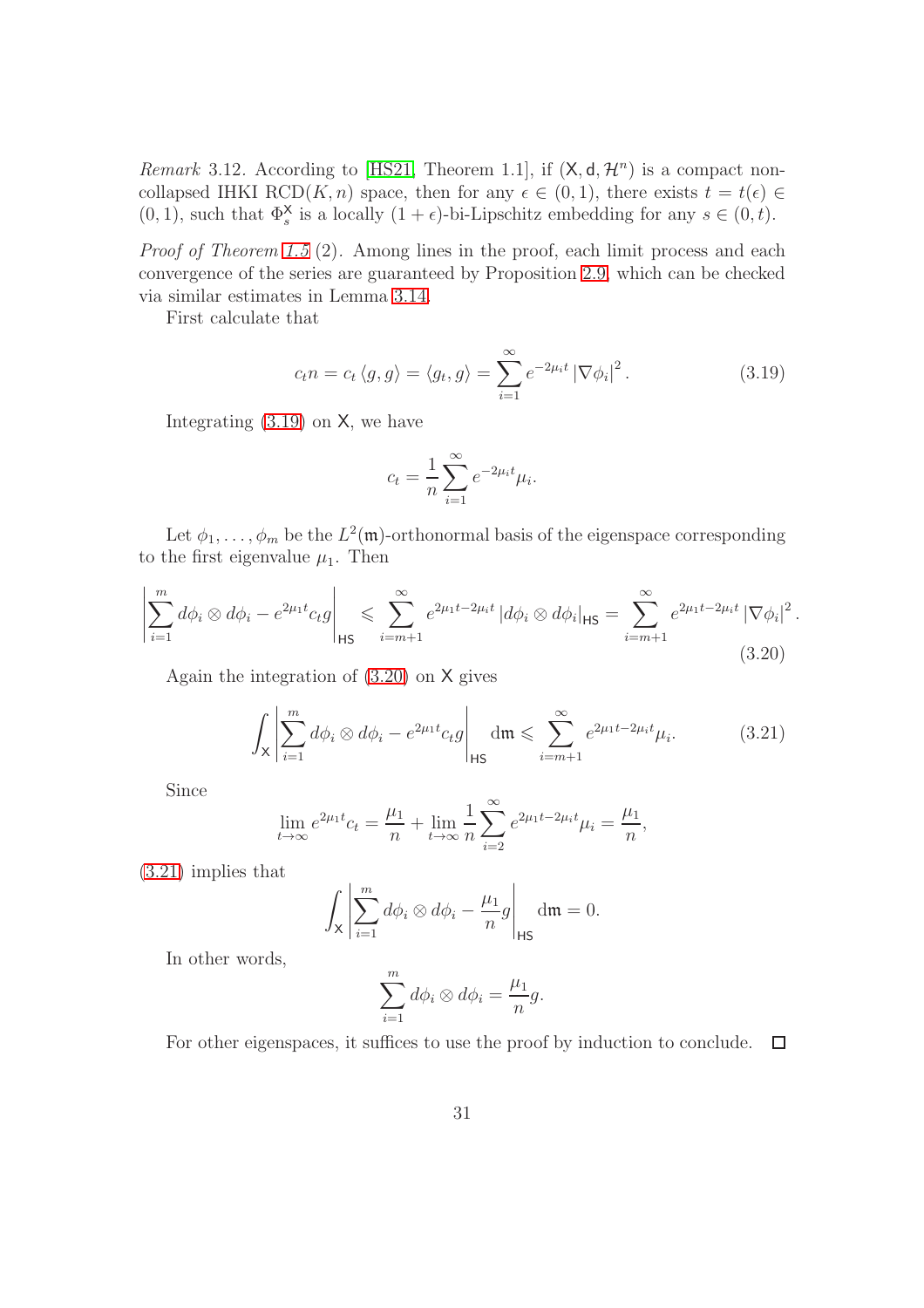<span id="page-31-1"></span>Corollary 3.13. Let  $(X, d, \mathcal{H}^n)$  be a compact non-collapsed IHKI  $RCD(K, n)$  space. Then for any  $t > 0$ ,  $\rho_t$  is a constant function.

*Proof.* By Theorem [3.6,](#page-23-1) for any  $t > 0$ ,  $f \in Lip(X, d)$ ,  $h \in D(\Delta)$ , we have

$$
\int_{\mathsf{X}} f \langle \nabla h, \nabla \Delta \rho_{2t} \rangle d\mathcal{H}^{n} = - 4 \int_{\mathsf{X}} \langle \nabla^{*} g_{t}, f dh \rangle d\mathcal{H}^{n}
$$
  
=  $- 4 \int_{\mathsf{X}} \langle g_{t}, df \otimes dh + f \operatorname{Hess} h \rangle d\mathcal{H}^{n}$   
=  $- 4c_{t} \int_{\mathsf{X}} \langle g, df \otimes dh + f \operatorname{Hess} h \rangle d\mathcal{H}^{n} = 0,$ 

which implies that

$$
\int_{\mathsf{X}} f \Delta \rho_{2t} \Delta h \mathrm{d} \mathcal{H}^{n} - \int_{\mathsf{X}} \Delta \rho_{2t} \langle \nabla f, \nabla h \rangle \mathrm{d} \mathcal{H}^{n}
$$
\n
$$
= \int_{\mathsf{X}} \langle \nabla h, \nabla (f \Delta \rho_{2t}) \rangle \mathrm{d} \mathcal{H}^{n} - \int_{\mathsf{X}} \Delta \rho_{2t} \langle \nabla f, \nabla h \rangle \mathrm{d} \mathcal{H}^{n}
$$
\n
$$
= \int_{\mathsf{X}} f \langle \nabla h, \nabla \Delta \rho_{2t} \rangle \mathrm{d} \mathcal{H}^{n} = 0.
$$

According to [\[BGHZ21,](#page-58-4) Lemma 4.2],  $\Delta \rho_{2t}$  must be a constant function, namely,

 $\Delta \rho_{2t} = e_t \hat{1}$ , for some  $e_t \in \mathbb{R}$ ,  $\forall t > 0$ .

Now fix a  $t > 0$  and set

$$
\varphi : (0, \infty) \times \mathsf{X} \longrightarrow \mathbb{R}
$$

$$
(s, x) \longmapsto h_s(\rho_{2t})(x).
$$

Notice that for any  $x \in \mathsf{X}$ ,

<span id="page-31-0"></span>
$$
\frac{\partial}{\partial s}\varphi(s,x) = \Delta_x \varphi(s,x) = h_s(\Delta \rho_{2t})(x) = e_t,
$$
\n(3.22)

since  $h_s$  is commutative with  $\Delta$ . Claim that  $e_t = 0$ . Since the Bishop-Gromov inequality implies that

$$
\inf_{x \in \mathsf{X}} \mathcal{H}^n\left(B_{\sqrt{2t}}(x)\right) > 0,\tag{3.23}
$$

and then [\(3.22\)](#page-31-0) as well as the Gaussian estimate (Theorem [2.8\)](#page-11-2) yields that

$$
\|\varphi(s,\cdot)\|_{L^{\infty}(\mathcal{H}^n)} \leqslant \|\rho_{2t}\|_{L^{\infty}(\mathcal{H}^n)} < \infty, \ \forall s > 0.
$$

Therefore  $e_t$  is nothing but 0. Finally, letting  $s \to 0^+$  in [\(3.22\)](#page-31-0), we see that  $\rho_{2t}$  is a harmonic function for any  $t > 0$ . We complete the proof by applying for example [\[GR19,](#page-59-11) Theorem 2.3].

 $\Box$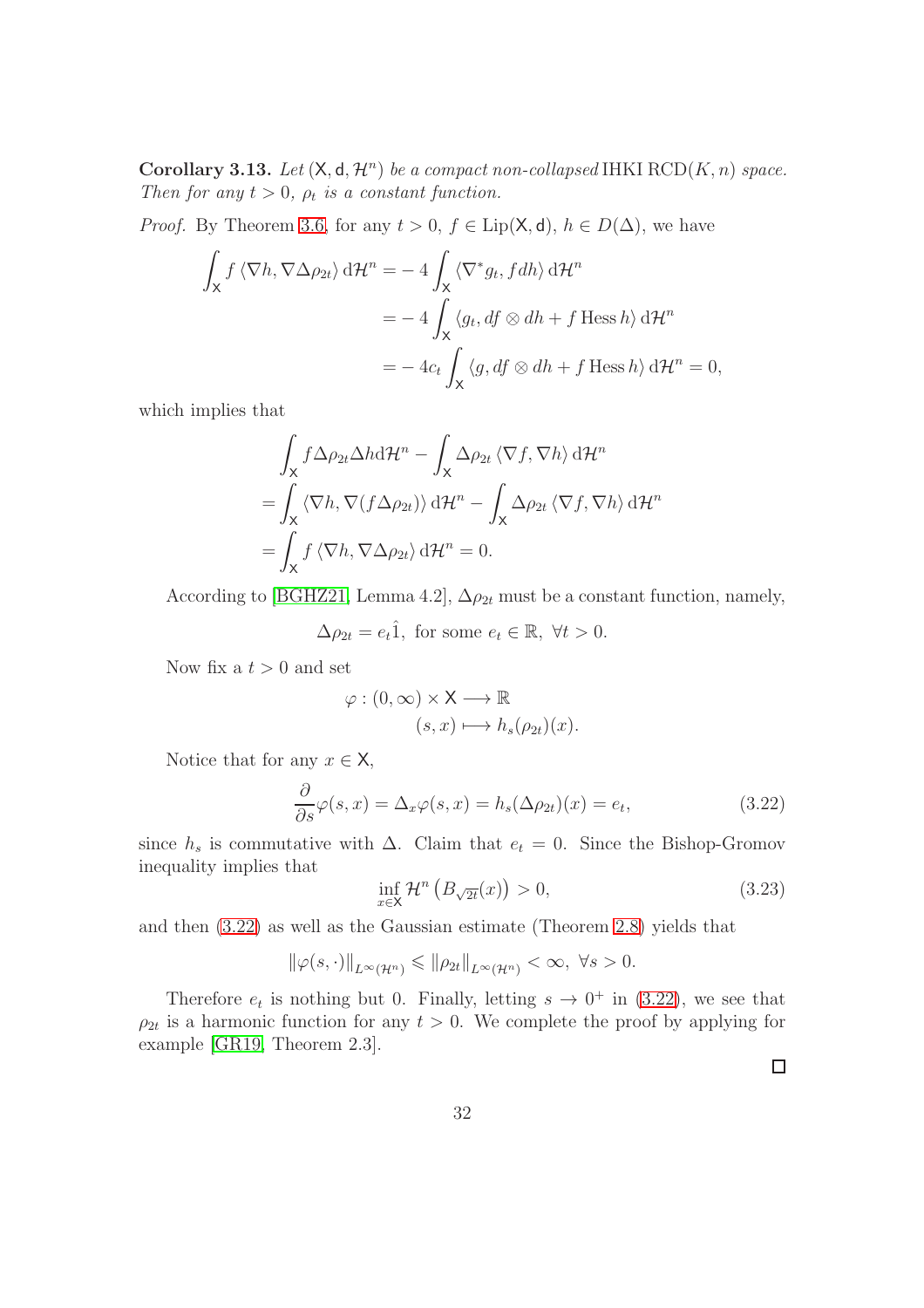# <span id="page-32-0"></span>3.3 The isometric immersion of non-compact  $\mathsf{RCD}(0,n)$ spaces

Let  $(X, d, \mathcal{H}^{n-1})$  be a fixed non-collapsed  $\text{RCD}(n-2, n-1)$  space with  $n \in \mathbb{N} \cap$ [2,  $\infty$ ). By Remark [2.11,](#page-12-2) the Euclidean cone  $(C(X), d_{C(X)}, \mathfrak{m}_{C(X)})$  is an RCD $(0, n)$ space. In addition, by applying Theorem [2.26,](#page-19-2) Theorem [3.1](#page-21-1) and the splitting theorem for RCD $(0, n)$  spaces (see [\[G13,](#page-58-0) Theorem 1.4], [\[G14\]](#page-58-11)),  $(C(X), d_{C(X)}, m_{C(X)})$ is also a non-collapsed RCD $(0, n)$  space, which means that  $\mathfrak{m}_{C(X)} = \mathcal{H}^n$ .

To fix notations, we use [\(2.6\)](#page-11-0), and set  $\alpha = (2 - n)/2$ ,  $\nu_j = \sqrt{\alpha^2 + \mu_j}$  for any  $j \in \mathbb{N}$ . It is notable that  $\mu_1 \geq n$  by [\[K15b,](#page-60-11) Corollary 1.3].

The validity of limit processes in the proof of Theorem [3.17](#page-34-0) can be verified by the following estimates. We check one of them for reader's convenience.

<span id="page-32-2"></span><span id="page-32-1"></span>**Lemma 3.14.** For  $(X, d, \mathcal{H}^{n-1})$ , there exists  $C = C(n, \text{diam}(X, d))$ , such that the following estimates hold.

1. 
$$
\sup_{x \in X} \sum_{j=k}^{\infty} I_{\nu_j}(r) \phi_j^2(x) \leq C \left(\frac{r}{2}\right)^{k^{\frac{1}{2(n-1)}}}, \forall r \in (0,1), \forall k \in \mathbb{N}_+.
$$
  
\n2. 
$$
I_{\nu_j}(r) \mu_j \leq C(n) j^2 \left(\frac{r}{2}\right)^{\nu_j} \leq C j^2 \left(\frac{r}{2}\right)^{j^{\frac{1}{n-1}}}, \forall r \in (0,1), \forall j \in \mathbb{N}.
$$
  
\n3. 
$$
\sum_{j=k}^{\infty} I_{\nu_j}(r) \mu_j \leq C \left(\frac{r}{2}\right)^{k^{\frac{1}{2(n-1)}}}, \forall r \in (0,1), \forall k \in \mathbb{N}_+.
$$

*Proof.* Proof of [1.](#page-32-2) According to Proposition [2.9,](#page-11-1) there exists  $C = C(n, \text{diam}(\mathsf{X}, \mathsf{d}))$ , such that for any  $x \in \mathsf{X}$ ,

$$
\sum_{j=k}^{\infty} I_{\nu_j}(r) \phi_j^2(x) \leq C \sum_{j=k}^{\infty} I_{\nu_j}(r) j^{n-1}
$$
\n
$$
= C \sum_{j=k}^{\infty} j^{n-1} \sum_{l=0}^{\infty} \frac{1}{l! \Gamma(\nu_j + l + 1)} \left(\frac{r}{2}\right)^{2l + \nu_j}
$$
\n
$$
\leq C \sum_{j=k}^{\infty} j^{n-1} \left(\frac{r}{2}\right)^{\nu_j} \exp\left(\frac{r^2}{4}\right)
$$
\n
$$
\leq C \sum_{j=k}^{\infty} j^{n-1} \left(\frac{r}{2}\right)^{j^{\frac{1}{n-1}}}
$$
\n
$$
\leq C \left(\frac{r}{2}\right)^{k^{\frac{1}{2(n-1)}}} \sum_{j=k}^{\infty} j^{n-1} \left(\frac{r}{2}\right)^{j^{\frac{1}{2(n-1)}}} \leq C \left(\frac{r}{2}\right)^{k^{\frac{1}{2(n-1)}}}
$$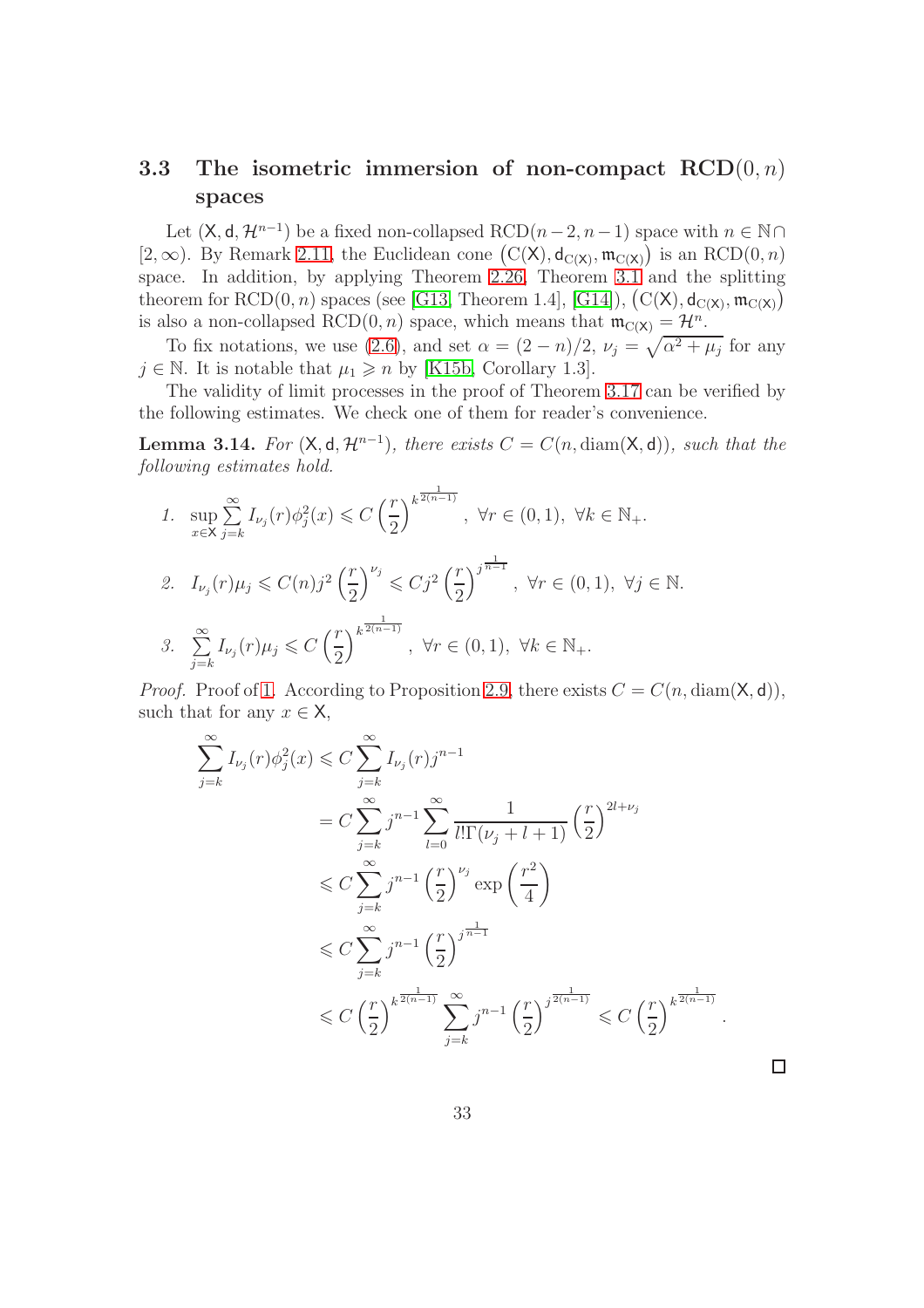Notice that  $(C(X), d_{C(X)}, \mathcal{H}^n)$  has a maximal volume growth, and its blow down is itself. Applying the large time behavior of the heat kernel [\[JLZ16,](#page-60-2) Theorem 1.3] shows

<span id="page-33-1"></span>
$$
\rho_t^{\mathcal{C}(\mathsf{X})} \equiv \frac{n\omega_n}{\mathcal{H}^{n-1}(\mathsf{X})} (4\pi t)^{-\frac{n}{2}}, \ \ \forall t > 0.
$$
\n(3.24)

Lemma [3.15](#page-33-0) and Lemma [3.16](#page-34-1) are also useful in the proof of Theorem [3.17.](#page-34-0)

<span id="page-33-0"></span>**Lemma 3.15.** Let  $(X, d_X, m_X)$ ,  $(Y, d_Y, m_Y)$  be two  $RCD(K, N)$  spaces such that  $\rho_{2i}^{\mathsf{X}}$  $X_{2t}$ ,  $\rho_{2t}^{Y}$  $Y_{2t}$  are constant functions for some  $t > 0$ . Then on  $X \times Y$ ,

$$
g_t^{\mathsf{X} \times \mathsf{Y}}(x, y) = \rho_{2t}^{\mathsf{X}}(x) g_t^{\mathsf{Y}}(y) + \rho_{2t}^{\mathsf{Y}}(y) g_t^{\mathsf{X}}(x).
$$

That is, for any  $f \in \text{Lip}_c(\mathsf{X} \times \mathsf{Y}, \mathsf{d}_{\mathsf{X} \times \mathsf{Y}})$ , denote by  $f^{(x)} : y \mapsto f(y, x)$  for any fixed  $x, \text{ and } f^{(y)}: x \mapsto f(y, x) \text{ for any fixed } y, \text{ it holds that}$ 

$$
g_t^{X\times Y} (\nabla^{X\times Y} f, \nabla^{X\times Y} f) (x, y)
$$
  
=  $\rho_{2t}^X(x) g_t^Y (\nabla^Y f^{(x)}, \nabla^Y f^{(x)}) (y) + \rho_{2t}^Y(y) g_t^X (\nabla^X f^{(y)}, \nabla^X f^{(y)}) (x),$ 

for  $m_{X\times Y}$ -a.e.  $(x, y)$  in  $X \times Y$ .

*Proof.* Recalling  $(2.12),(2.13)$  $(2.12),(2.13)$  and the definition of  $g_t^{X\times Y}$  in Theorem [3.3,](#page-22-1) we have

$$
g_t^{X\times Y}(x, y)
$$
  
= 
$$
\int_{X\times Y} (\rho^Y(y, y', t) d_x \rho^X(\cdot, x', t)(x) + \rho^X(x, x', t) d_y \rho^Y(\cdot, y', t)(y))
$$
  

$$
\otimes (\rho^Y(y, y', t) d_x \rho^X(\cdot, x', t)(x) + \rho^X(x, x', t) d_y \rho^Y(\cdot, y', t)(y)) d\mathfrak{m}_X(x') d\mathfrak{m}_Y(y')
$$
  
= 
$$
\rho_{2t}^X(x) g_t^Y(y) + \rho_{2t}^Y(y) g_t^X(x) + I_1(x, y) + I_2(x, y),
$$

where

$$
I_1(x,y) = \frac{1}{4} \int_{\mathsf{X} \times \mathsf{Y}} d_x \left( \rho^{\mathsf{X}}(\cdot, x', t) \right)^2(x) \otimes d_y \left( \rho^{\mathsf{Y}}(\cdot, y', t) \right)^2(y) d\mathfrak{m}_{\mathsf{X}}(x') d\mathfrak{m}_{\mathsf{Y}}(y'),
$$
  

$$
I_2(x,y) = \frac{1}{4} \int_{\mathsf{X} \times \mathsf{Y}} d_y \left( \rho^{\mathsf{Y}}(\cdot, y', t) \right)^2(y) \otimes d_x \left( \rho^{\mathsf{X}}(\cdot, x', t) \right)^2(x) d\mathfrak{m}_{\mathsf{X}}(x') d\mathfrak{m}_{\mathsf{Y}}(y').
$$

By our assumption,

$$
d_x \int_{\mathsf{X}} \left( \rho^{\mathsf{X}}(\cdot, x', t) \right)^2 d\mathfrak{m}_{\mathsf{X}}(x') = 0 \text{ in } L^2(T^*(\mathsf{X}, \mathsf{d}_{\mathsf{X}}, \mathfrak{m}_{\mathsf{X}})), \ \forall x \in \mathsf{X};
$$

$$
d_y \int_{\mathsf{X}} \left( \rho^{\mathsf{Y}}(\cdot, y', t) \right)^2 d\mathfrak{m}_{\mathsf{Y}}(y') = 0 \text{ in } L^2(T^*(\mathsf{Y}, \mathsf{d}_{\mathsf{Y}}, \mathfrak{m}_{\mathsf{Y}})), \ \forall y \in \mathsf{Y}.
$$

Therefore  $I_1(x, y) = 0$  and  $I_2(x, y) = 0$  follow from the local Hille's theorem (see [\[BGHZ21,](#page-58-4) Proposition 3.4]).

 $\Box$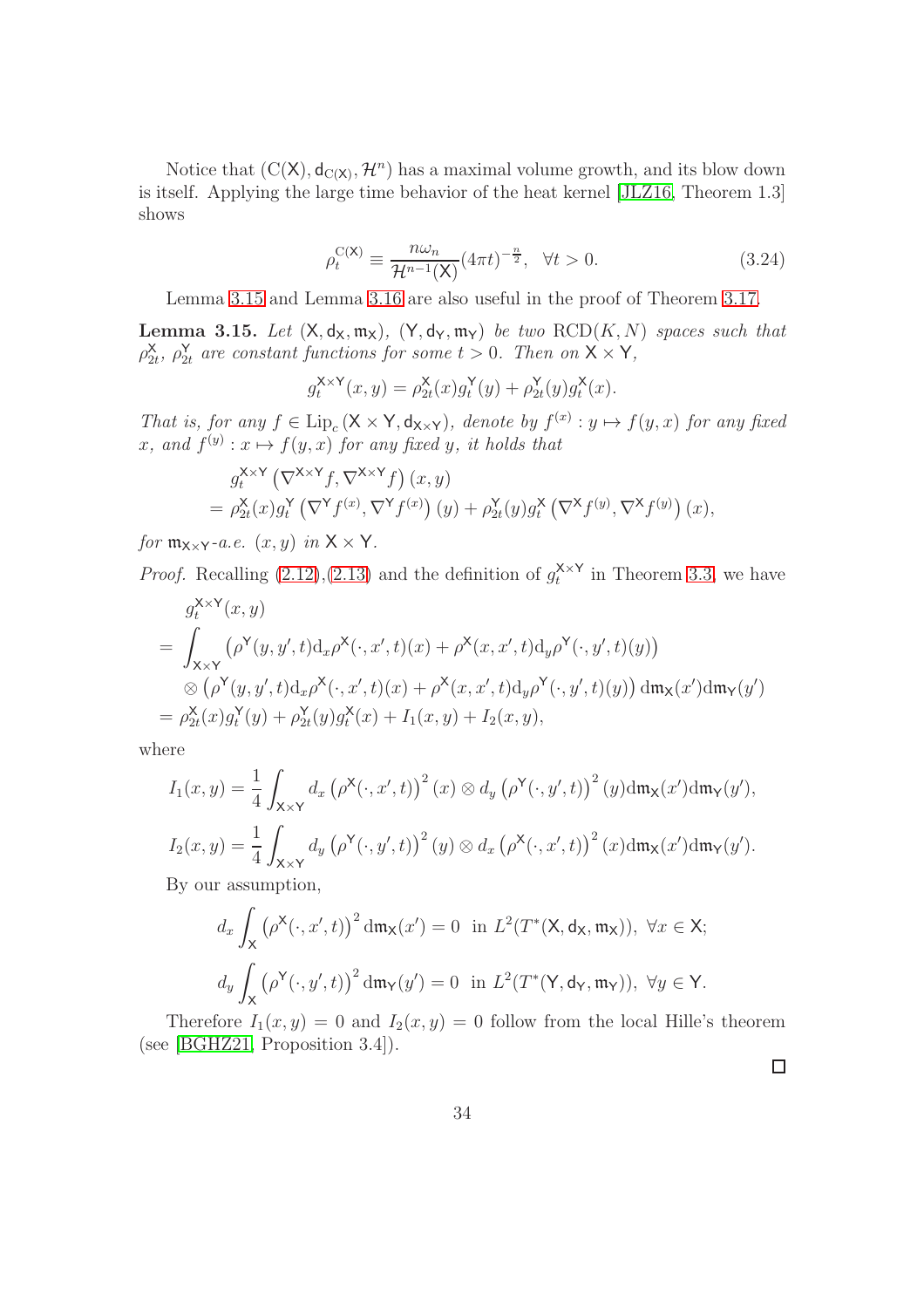<span id="page-34-1"></span>Lemma 3.16. Under the assumption of Lemma [3.15,](#page-33-0) if moreover there exist  $c_1, c_2 > 0$ , such that  $g_t^{\mathsf{X}} = c_1 g_{\mathsf{X}}$  and

$$
g_t^{X\times Y} \ge c_2 g_{X\times Y}
$$
 (resp.  $g_t^{X\times Y} = c_2 g_{X\times Y}$ ).

Then there exists  $c_3 > 0$ , such that

$$
g_t^{\mathsf{Y}} \geq c_3 g_{\mathsf{Y}} \ (resp. \ g_t^{\mathsf{Y}} = c_3 g_{\mathsf{Y}})
$$

Proof. Since the proof of both cases are almost the space, we only give the proof of the case that  $g_t^{\chi_{\times}\chi} \geq c_2 g_{\chi_{\times}\chi}$ .

Fix a ball  $B_R^{\chi}(x_0) \subset X$ , by [\[MN19,](#page-60-12) Lemma 3.1], there exists a cut-off function  $\phi \in \text{Lip}_c(\mathsf{X}, \mathsf{d}_{\mathsf{X}})$  such that

$$
\phi|_{B_R^{\mathsf{X}}(x_0)} \equiv 1, \ \phi|_{\mathsf{X} \setminus B_{2R}^{\mathsf{X}}(x_0)} \equiv 0.
$$

Now for any  $\varphi \in H^{1,2}(\mathsf{Y},\mathsf{d}_{\mathsf{Y}},\mathfrak{m}_{\mathsf{Y}})$ , set  $f : (x,y) \mapsto \phi(x)\varphi(y)$ . Then it follows from [\(2.11\)](#page-14-4) and Lemma [3.15](#page-33-0) that for  $m_{\mathsf{X}\times\mathsf{Y}}$ -a.e.  $(x, y)$  in  $B_R^{\mathsf{X}}(x_0) \times \mathsf{Y}$ ,

$$
\rho_{2t}^{\mathbf{X}}(x)g_{t}^{\mathbf{Y}}(\nabla^{\mathbf{Y}}\varphi, \nabla^{\mathbf{Y}}\varphi) (y)
$$
\n
$$
= \phi^{2}(x)\rho_{2t}^{\mathbf{X}}(x)g_{t}^{\mathbf{Y}}(\nabla^{\mathbf{Y}}\varphi, \nabla^{\mathbf{Y}}\varphi) (y) + c_{1}\varphi^{2}(y)\rho_{2t}^{\mathbf{Y}}(y) |\nabla\phi|^{2}(x)
$$
\n
$$
= \rho_{2t}^{\mathbf{X}}(x)g_{t}^{\mathbf{Y}}(\nabla^{\mathbf{Y}}f^{(x)}, \nabla^{\mathbf{Y}}f^{(x)}) (y) + \rho_{2t}^{\mathbf{Y}}(y)g_{t}^{\mathbf{X}}(\nabla^{\mathbf{X}}f^{(y)}, \nabla^{\mathbf{X}}f^{(y)}) (x)
$$
\n
$$
= g_{t}^{\mathbf{X}\times\mathbf{Y}}(\nabla^{\mathbf{X}\times\mathbf{Y}}f, \nabla^{\mathbf{X}\times\mathbf{Y}}f) (x, y)
$$
\n
$$
\geq c_{2}g_{\mathbf{X}\times\mathbf{Y}}(\nabla^{\mathbf{X}\times\mathbf{Y}}f, \nabla^{\mathbf{X}\times\mathbf{Y}}f) (x, y) = c_{2}|\nabla^{\mathbf{Y}}\varphi|^{2}(y).
$$

In particular,

$$
\rho_{2t}^{\mathsf{X}}(x)g_{t}^{\mathsf{Y}}\left(\nabla^{\mathsf{Y}}\varphi,\nabla^{\mathsf{Y}}\varphi\right)(y) \geqslant c_{2}|\nabla^{\mathsf{Y}}\varphi|^{2}(y), \quad \mathfrak{m}_{\mathsf{Y}}\text{-a.e. } y \in \mathsf{Y}.
$$

Since  $\varphi \in H^{1,2}(\mathsf{Y},\mathsf{d}_{\mathsf{Y}},\mathfrak{m}_{\mathsf{Y}})$  is taken to be arbitrary, it suffices to complete the proof by setting  $c_3 := c_2(\rho_{2i}^{\mathsf{X}})$  $_{2t}^{\mathsf{X}}$ )<sup>-1</sup>.  $\Box$ 

We are now in a position to prove the following theorem.

<span id="page-34-0"></span>**Theorem 3.17.** Suppose  $(X, d, \mathcal{H}^{n-1})$  is a non-collapsed  $\text{RCD}(n-2, n-1)$  space with  $n \geq 2$ . If  $g_1^{\overline{C(X)}} \geq c g_{C(X)}$  for some  $c > 0$ , then  $(X,d)$  is isometric to  $(\mathbb{S}^{n-1},\mathsf{d}_{S^{n-1}}).$ 

*Proof.* We start by considering the case that  $n \geq 3$ .

For any fixed  $(r_0, x_0) \in C(X)$  and any  $\varphi \in \text{Lip}(X, d)$ , take  $f \in C^{\infty}((0, \infty))$ such that supp $f \in (r_0/4, 3r_0)$  and  $f \equiv 1$  on  $(r_0/2, 2r_0)$ . Then  $(2.7)$  yields that for  $\mathcal{H}^n$ -a.e.  $(r, x) \in B_{r_0/2}^{\mathcal{C}(\mathsf{X})}$  $\frac{C(x)}{r_0/2}(r_0, x_0),$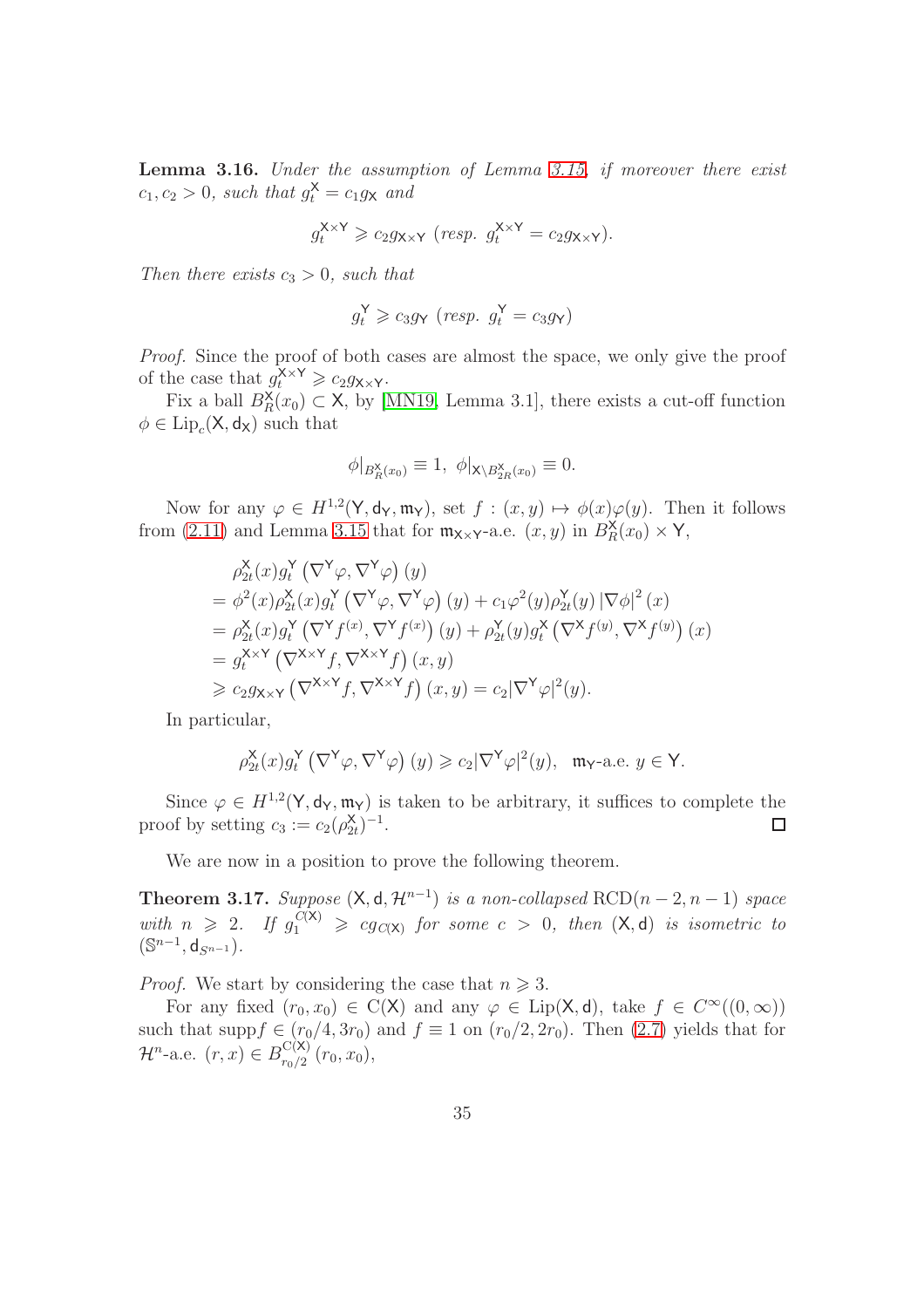<span id="page-35-0"></span>
$$
cr^{-2} |\nabla \varphi|_{\mathbf{x}}^{2}(x) = c |\nabla (f\varphi)|_{\mathcal{C}(\mathbf{X})}^{2}(r, x)
$$
  
\n
$$
\leq g_{1}^{\mathcal{C}(\mathbf{X})} (\nabla (f\varphi), \nabla (f\varphi)) (r, x)
$$
  
\n
$$
= \frac{1}{4} r^{2\alpha} \sum_{j=1}^{\infty} \int_{0}^{\infty} s \exp\left(-\frac{r^{2} + s^{2}}{2}\right) I_{\nu_{j}}\left(\frac{rs}{2}\right)^{2} ds \langle \nabla (f\varphi), \nabla \phi_{j} \rangle_{\mathcal{C}(\mathbf{X})}^{2}(r, x)
$$
  
\n
$$
= \frac{1}{4} r^{2\alpha - 4} \sum_{j=1}^{\infty} \int_{0}^{\infty} s \exp\left(-\frac{r^{2} + s^{2}}{2}\right) I_{\nu_{j}}\left(\frac{rs}{2}\right)^{2} ds \langle \nabla \varphi, \nabla \phi_{j} \rangle_{\mathbf{x}}^{2}(x)
$$
  
\n
$$
= \frac{1}{2} r^{2\alpha - 4} \sum_{j=1}^{\infty} \exp\left(-\frac{r^{2}}{2}\right) I_{\nu_{j}}\left(\frac{r^{2}}{2}\right) \langle \nabla \varphi, \nabla \phi_{j} \rangle_{\mathbf{x}}^{2}(x),
$$
  
\n(3.25)

where the last equality follows from the semigroup property of  $\{h_t^{C(X)}\}_{t>0}$ .

In the remaining part of the proof, we just denote by  $|\cdot|$  the pointwise norm on  $L^2(T^*(\mathsf{X},\mathsf{d},\mathcal{H}^{n-1}))$  for notation convenience.

Applying the Cauchy-Schwarz inequality to the last equality of [\(3.25\)](#page-35-0) implies

$$
c |\nabla \varphi|^2 \leq \frac{1}{2} r^{-n} \sum_{j=1}^{\infty} \exp\left(-\frac{r^2}{2}\right) I_{\nu_j}\left(\frac{r^2}{2}\right) |\nabla \varphi|^2 |\nabla \phi_j|^2 \mathcal{H}^n
$$
-a.e.  $(r, x) \in B_{r_0/2}^{C(X)}(r_0, x_0)$ .

In particular, taking  $\varphi = \mathsf{d}(x_0, \cdot)$  which satisfies that  $|\nabla \varphi| \equiv 1$ , we have

<span id="page-35-1"></span>
$$
c \leq \frac{1}{2} r^{-n} \exp\left(-\frac{r^2}{2}\right) \sum_{j=1}^{\infty} I_{\nu_j} \left(\frac{r^2}{2}\right) |\nabla \phi_j|^2 \mathcal{H}^n
$$
-a.e.  $(r, x) \in B_{r_0/2}^{C(\mathsf{X})}(r_0, x_0)$ . (3.26)

Integration of [\(3.26\)](#page-35-1) on X gives

<span id="page-35-2"></span>
$$
c\mathcal{H}^{n-1}(\mathsf{X}) \leq \frac{1}{2}r^{-n}\exp\left(-\frac{r^2}{2}\right)\sum_{j=1}^{\infty}I_{\nu_j}\left(\frac{r^2}{2}\right)\mu_j \quad \mathcal{L}^1\text{-a.e. } r \in (r_0/2, 2r_0). \tag{3.27}
$$

In fact, [\(3.27\)](#page-35-2) holds for any  $r > 0$  due to the arbitrarity of  $r_0 > 0$ , which is still denoted as [\(3.27\)](#page-35-2).

If  $n \geq 4$ , then  $\mu_1 > n-1$  and thus  $\nu_j \geq \nu_1 > n/2$ , for any  $j \in \mathbb{N}_+$ . However, Lemma [3.14](#page-32-1) implies that the right hand side of [\(3.27\)](#page-35-2) vanishes as  $r \to 0$ . Thus a contradiction occurs. Therefore  $\mu_1 = n - 1$ .

By Theorem [3.1](#page-21-1) and the Obata's first eigenvalue rigidity theorem for  $\text{RCD}(n-\text{C})$  $2, n-1$ ) spaces [\[K15b,](#page-60-11) Theorem1.2], there exists a non-collapsed RCD $(n-3, n-2)$ space  $(X', d_{X'}, \mathcal{H}^{n-2})$ , such that  $C(X)$  is isometric to  $\mathbb{R} \times C(X')$ .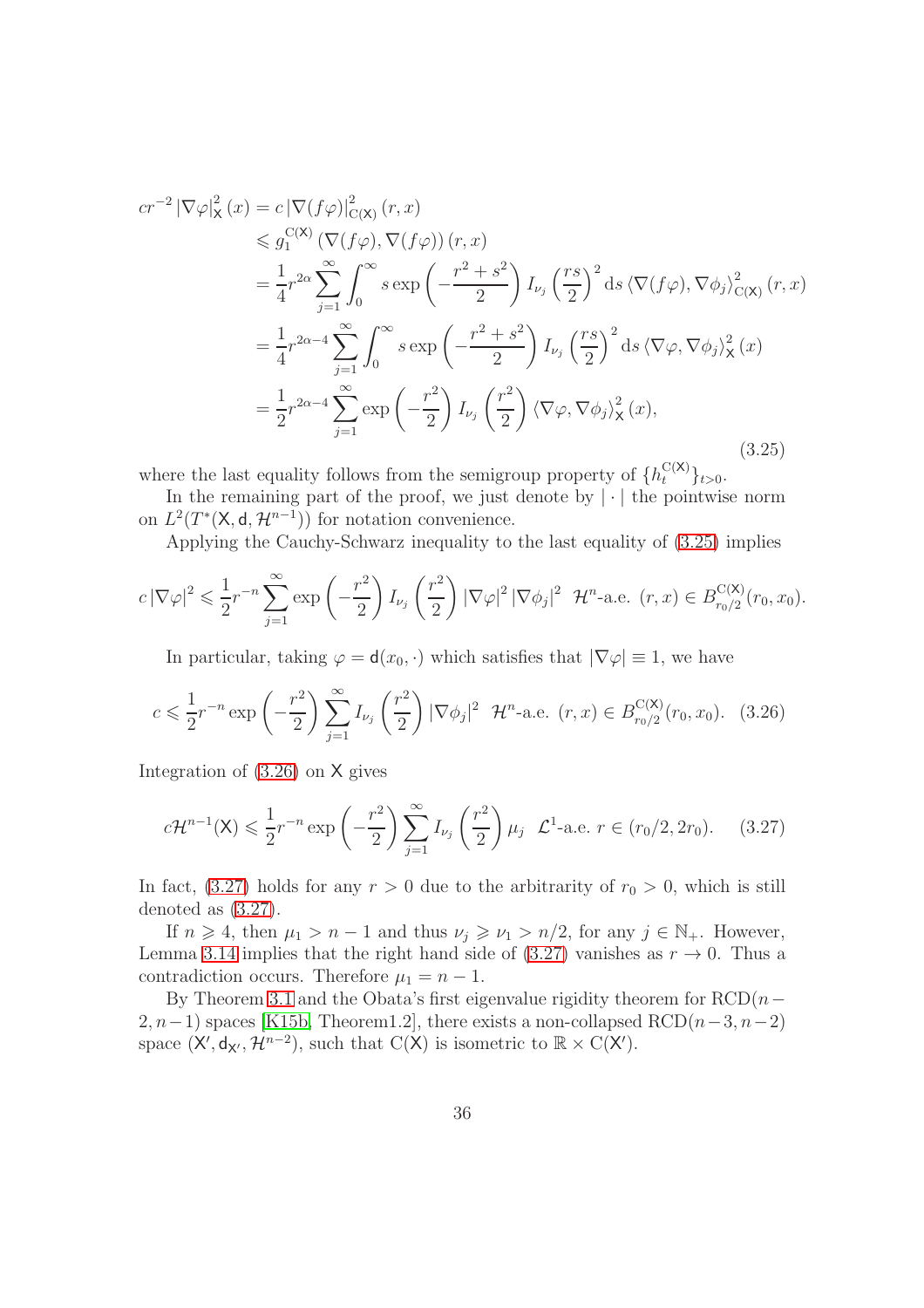From  $(2.13)$  and  $(3.24)$ , we know

$$
\rho_t^{\mathcal{C}(\mathsf{X}')} \equiv \frac{n\omega_n}{\mathcal{H}^{n-1}(\mathsf{X})} (4\pi t)^{\frac{n-1}{2}}.
$$

Using Lemma [3.15](#page-33-0) and Lemma [3.16,](#page-34-1) we see that  $g_1^{\mathcal{C}(X')} \geq c' g_{\mathcal{C}(X')}$  for some  $c' > 0$ . It is now sufficient to deal with the case that  $n = 3$ .

Repeating the previous arguments, we have  $\mu_1 = 2$ . Now claim that  $\mu_2 = 2$ . If  $\mu_2 > 2$ , then the integration of [\(3.26\)](#page-35-1) on any measurable set  $\Omega \subset X$  yields

$$
c\mathcal{H}^{2}(\Omega) \leqslant Cr^{-2} \sum_{j=1}^{\infty} I_{\nu_{j}}\left(\frac{r^{2}}{2t}\right) \int_{\Omega} |\nabla \phi_{j}|^{2} d\mathcal{H}^{2}
$$
  

$$
\leqslant Cr^{-2} I_{\nu_{1}}\left(\frac{r^{2}}{2t}\right) \int_{\Omega} |\nabla \phi_{1}|^{2} d\mathcal{H}^{2} + r^{-2} \sum_{j=2}^{\infty} I_{\nu_{j}}\left(\frac{r^{2}}{2t}\right) \int_{X} |\nabla \phi_{j}|^{2} d\mathcal{H}^{2}
$$
  

$$
\to C \int_{\Omega} |\nabla \phi_{1}|^{2} d\mathcal{H}^{2} \text{ as } r \to 0.
$$

for some  $C = C(n, \text{diam}(\mathsf{X}, \mathsf{d}))$ . The arbitrarity of  $\Omega$ , together with the Lebesgue differentiation theorem shows that  $|\nabla \phi_1|^2 \geq c_0 := c^{-1}C > 0$ ,  $\mathcal{H}^2$ -a.e.

Consider the Laplacian of  $\phi_1^{\alpha}$  for any even integer  $\alpha$ , and calculate as follows:

$$
\Delta \phi_1^{\alpha} = \alpha(\alpha - 1) |\nabla \phi_1|^2 \phi_1^{\alpha - 2} + \alpha \phi_1^{\alpha - 1} \Delta \phi_1
$$
  
\n
$$
= \alpha(\alpha - 1) |\nabla \phi_1|^2 \phi_1^{\alpha - 2} - \alpha \phi_1^{\alpha - 1} (n - 1) \phi_1
$$
  
\n
$$
= \alpha \phi_1^{\alpha - 2} ((\alpha - 1) |\nabla \phi_1|^2 - (n - 1) \phi_1^2)
$$
  
\n
$$
\geq \alpha \phi_1^{\alpha - 2} ((\alpha - 1)c_0 - C'(n, \text{diam}(X, d))), \mathcal{H}^2-\text{a.e.}
$$

As a result, the integer  $\alpha$  can be chosen to be sufficiently large such that  $\phi_1^{\alpha}$  is superharmonic. However, any superharmonic function on a compact RCD spaces must be a constant function (see like [\[GR19,](#page-59-11) Theorem 2.3]). A contradiction. Therefore  $\mu_2 = 2$ .

According to [\[K15b,](#page-60-11) Theorem 1.4],  $(X, d)$  must be isometric to either  $(\mathbb{S}^2, d_{\mathbb{S}^2})$  or  $\left(\mathbb{S}^2_+,\mathsf{d}_{\mathbb{S}^2_+}\right)$ ). Thus  $(C(X), d_{C(X)})$  must be isometric to either  $(\mathbb{R}^3, d_{\mathbb{R}^3})$  or  $(\mathbb{R}^3_+, d_{\mathbb{R}^3_+})$  . Notice that on  $\mathbb{R}^n_+ := \{(x_1, \dots, x_n) \in \mathbb{R}^n : x_n > 0\},\$ 

$$
g_t^{\mathbb{R}_+^n} \left( \frac{\partial}{\partial x_n}, \frac{\partial}{\partial x_n} \right) (x_1, \dots, x_n) = c_n t^{-\frac{n+2}{2}} \left( \frac{1 - \exp\left(-\frac{x_n^2}{2t}\right)}{2} + \frac{x_n^2}{4t} \exp\left(-\frac{x_n^2}{2t}\right) \right).
$$

It is clear that

$$
\lim_{x_3 \to 0^+} g_t^{\mathbb{R}^3_+} \left( \frac{\partial}{\partial x_3}, \frac{\partial}{\partial x_3} \right) (x_1, x_2, x_3) = 0,
$$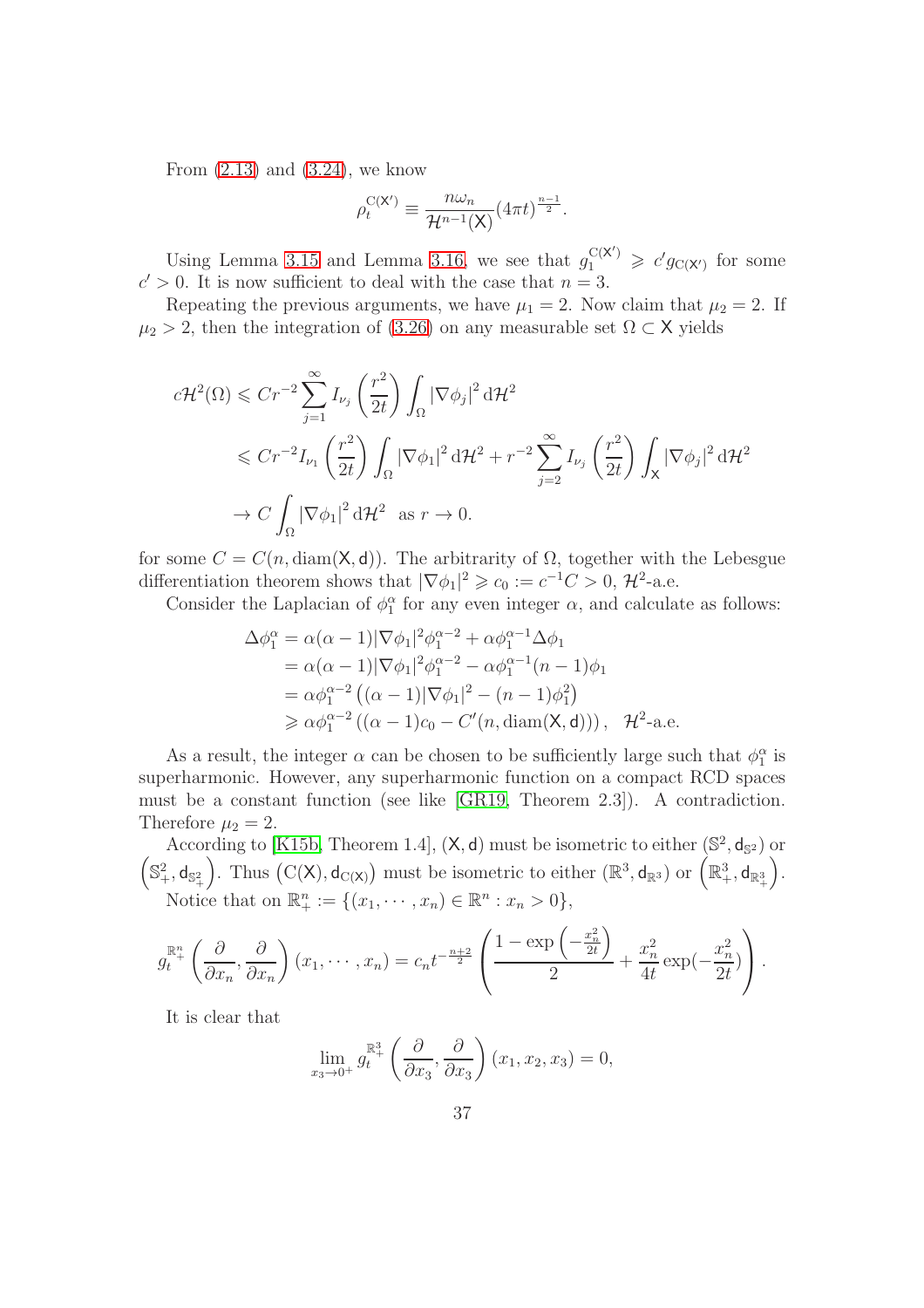which contradicts our assumption.

When  $n = 2$ , set  $Y = C(X) \times \mathbb{R}$ , and notice that  $g_1^{\mathbf{Y}} \geqslant c' g_{\mathbf{Y}}$  for some  $c' > 0$  by [\(3.24\)](#page-33-1), Lemma [3.15](#page-33-0) and Lemma [3.16,](#page-34-1) which shall be verified in the same way as previous arguments. Thus  $(Y, d_Y)$  must be isometric to  $(\mathbb{R}^3, d_{\mathbb{R}^3})$  and  $(C(X), d_{C(X)})$ must be isometric to  $(\mathbb{R}^2, \mathsf{d}_{\mathbb{R}^2})$ .

As an application of Theorem [3.17,](#page-34-0) we prove Theorem [1.8.](#page-5-1)

*Proof of Theorem [1.8.](#page-5-1)* It follows from Theorem [1.5\(](#page-4-1)1) that  $\mathfrak{m} = c\mathcal{H}^n$  for some  $c > 0$ , and  $(X, d, \mathcal{H}^n)$  is an RCD $(0, n)$  space. Without loss of generality, we may assume that  $\mathfrak{m} = \mathcal{H}^n$ .

The subsequent pmGH arguments in this proof are almost the same as in the proof of Theorem [1.5\(](#page-4-1)1), and we omit the details.

Take  $\{r_i\}$  with  $r_i \to \infty$ , and a pointed RCD(0, n) space  $(\mathsf{X}_{\infty}, \mathsf{d}_{\infty}, \mathfrak{m}_{\infty}, x_{\infty})$  such that

$$
({\sf X}_i, {\sf d}_i, {\frak m}_i, x):= \left({\sf X}, \frac{1}{r_i}{\sf d}, \frac{{\frak m}}{{\frak m}\left(B_{r_i}(x)\right)}, x\right) \xrightarrow{\operatorname{pmGH}} ({\sf X}_\infty, {\sf d}_\infty, {\frak m}_\infty, x_\infty).
$$

Again on each  $\mathsf{X}_i$ ,  $g_t^{\mathsf{X}_i} = r_i^2 \mathfrak{m}(B_{r_i}(x_i)) c_{r_i^2} g_{\mathsf{X}_i}$ . Applying [\(3.4\)](#page-23-2) and Proposition [3.9](#page-27-1) implies that

$$
\liminf_{i \to \infty} \frac{\mathfrak{m}(B_{r_i}(x))}{r_i^n} = a, \text{ for some } a > 0,
$$
\n(3.28)

and

<span id="page-37-0"></span>
$$
\lim_{i \to \infty} r_i^{n+2} c_{r_i^2} = c', \text{ for some } c' > 0.
$$
\n(3.29)

By Theorem [2.23,](#page-18-1) there exist a subsequence of  $\{r_i\}$  which is still denoted as  ${r_i}$  and a pointed RCD(0, n) space  $(\mathsf{Y}_{\infty}, \mathsf{d}_{\infty}', \mathcal{H}^n, y_{\infty})$  such that

$$
\lim_{i \to \infty} \frac{\mathfrak{m}(B_{r_i}(x))}{r_i^n} = a,
$$

and

$$
(\mathsf{Y}_i,\mathsf{d}_i',\mathcal{H}^n,y):=\left(\mathsf{X},\frac{1}{r_i}\mathsf{d},\frac{1}{r_i^n}\mathfrak{m},x\right)\xrightarrow{\mathrm{pmGH}}(\mathsf{Y}_\infty,\mathsf{d}_\infty',\mathcal{H}^n,y_\infty).
$$

Combining [\[DG16,](#page-58-12) Theorem 1.1] with [\(3.29\)](#page-37-0) yields that  $(Y_{\infty}, d'_{\infty}, \mathcal{H}^n, y_{\infty})$  is an Euclidean cone with  $g_1^{\mathsf{Y}_{\infty}} = c' g^{\mathsf{Y}_{\infty}}$ .

Therefore Theorem [3.17](#page-34-0) implies that  $(Y_{\infty}, d'_{\infty})$  must be isometric to  $(\mathbb{R}^n, d_{\mathbb{R}^n})$ . Finally, it suffices to use the volume rigidity theorem for non-collapsed almost  $RCD(0, n)$  spaces [\[DG18,](#page-58-2) Theorem 1.6] to conclude.  $\Box$ 

The following corollary can be proved by using similar arguments as in the proof of Theorem [1.8.](#page-5-1)

 $\Box$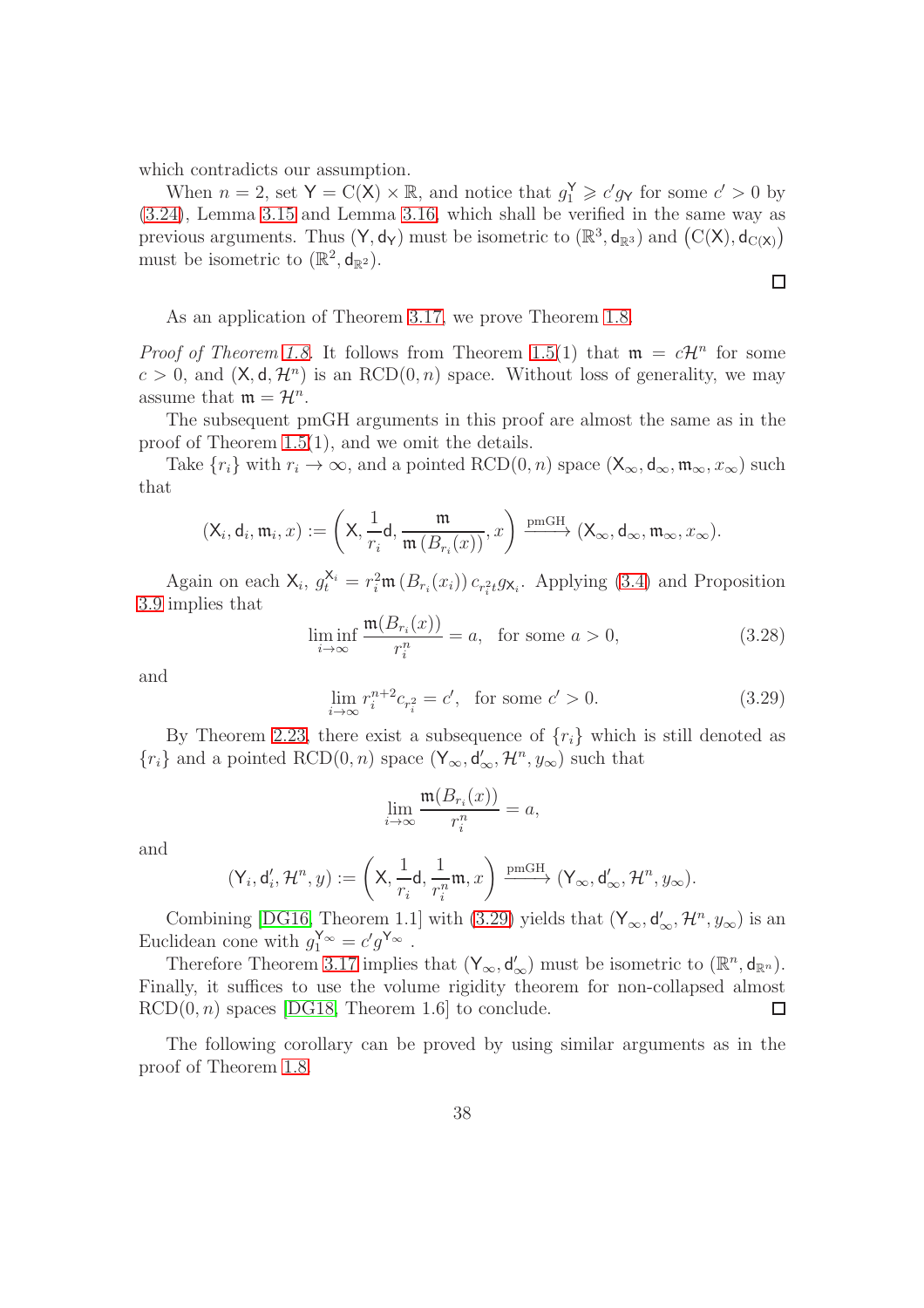<span id="page-38-2"></span>Corollary 3.18. Let  $(X, d, \mathcal{H}^n)$  be a non-collapsed  $RCD(0, n)$  space. If for any  $t > 0$ , there exists  $c_t > 0$  such that

$$
1. \, g_t \geqslant c_t g,
$$

2. 
$$
\liminf_{r \to \infty} r^{n+2} c_{r^2} > 0.
$$

Then  $(X, d)$  is isometric to  $(\mathbb{R}^n, d_{\mathbb{R}^n})$ .

## <span id="page-38-0"></span>4 The Isometric immersion into Euclidean space

The main purpose of this section is to prove Theorem [1.6.](#page-4-0) Without loss of generality, assume that  $\phi_i$  is a non-constant eigenfunction of  $-\Delta$  with the eigenvalue  $\mu_i$   $(i = 1, \ldots, m)$ .

To begin with, let us recall a useful result (Theorem [4.3\)](#page-38-1) in [\[H21\]](#page-59-1), which plays a important role in this section.

**Definition 4.1** (Regular map). Let  $(X, d, m)$  be an  $RCD(K, N)$  space. Then a map  $F := (\varphi_1, \ldots, \varphi_k) : \mathsf{X} \to \mathbb{R}^k$  is said to be regular if each  $\varphi_i$  is in  $D(\Delta)$  with  $\Delta\varphi_i \in L^\infty(\mathfrak{m}).$ 

Definition 4.2 (Locally uniformly  $\delta$ -isometric immersion). Let  $(X, d, m)$  be an  $RCD(K, N)$  space and  $F := (\varphi_1, \ldots, \varphi_k) : \mathsf{X} \to \mathbb{R}^k$  be a locally Lipschitz map. F is said to be a locally uniformly  $\delta$ -isometric immersion on the ball  $B_r(x_0) \subset X$  if  $B_r(x_0) \in B_{2r}(x_0) \subset \mathsf{X}$  and for any  $x \in B_r(x_0)$  it holds that

$$
\frac{1}{\mathfrak{m}(B_s(x))} \int_{B_{\delta^{-1}s}(x)} |F^* g_{\mathbb{R}^k} - g_{\mathsf{X}}| \mathrm{d}\mathfrak{m} < \delta, \quad \forall x \in B_r(x_0), \ \forall s \in (0, r).
$$

<span id="page-38-1"></span>**Theorem 4.3** ([\[H21,](#page-59-1) Theorem 3.4]). Let  $(X, d, m)$  be an  $RCD(K, N)$  space with  $\dim_{\mathbf{d},\mathfrak{m}}(\mathsf{X})=n$  and let  $F:=(\varphi_1,\ldots,\varphi_k): \mathsf{X}\to\mathbb{R}^k$  be a regular map with

$$
\sum_{i=1}^k \|\nabla \varphi_i\|_{L^\infty(\mathfrak{m})} \leqslant C.
$$

If F is a locally uniformly  $\delta$ -isometric immersion on some ball  $B_{4r}(x_0) \subset X$ . Then the following statement holds.

- 1. For any  $s \in (0, r)$ ,  $d_{GH}(B_s(x_0), B_s(0_n)) \leq \Psi(\delta | K, N, k, C)$ s, where  $d_{GH}$  is the Gromov-Hausdorff distance.
- 2.  $F|_{B_r(x_0)}$  is  $(1+\Psi(\delta|K, N, k, C))$ -bi-Lipschitz from  $B_r(x_0)$  to  $F(B_r(x_0)) \subset \mathbb{R}^k$ .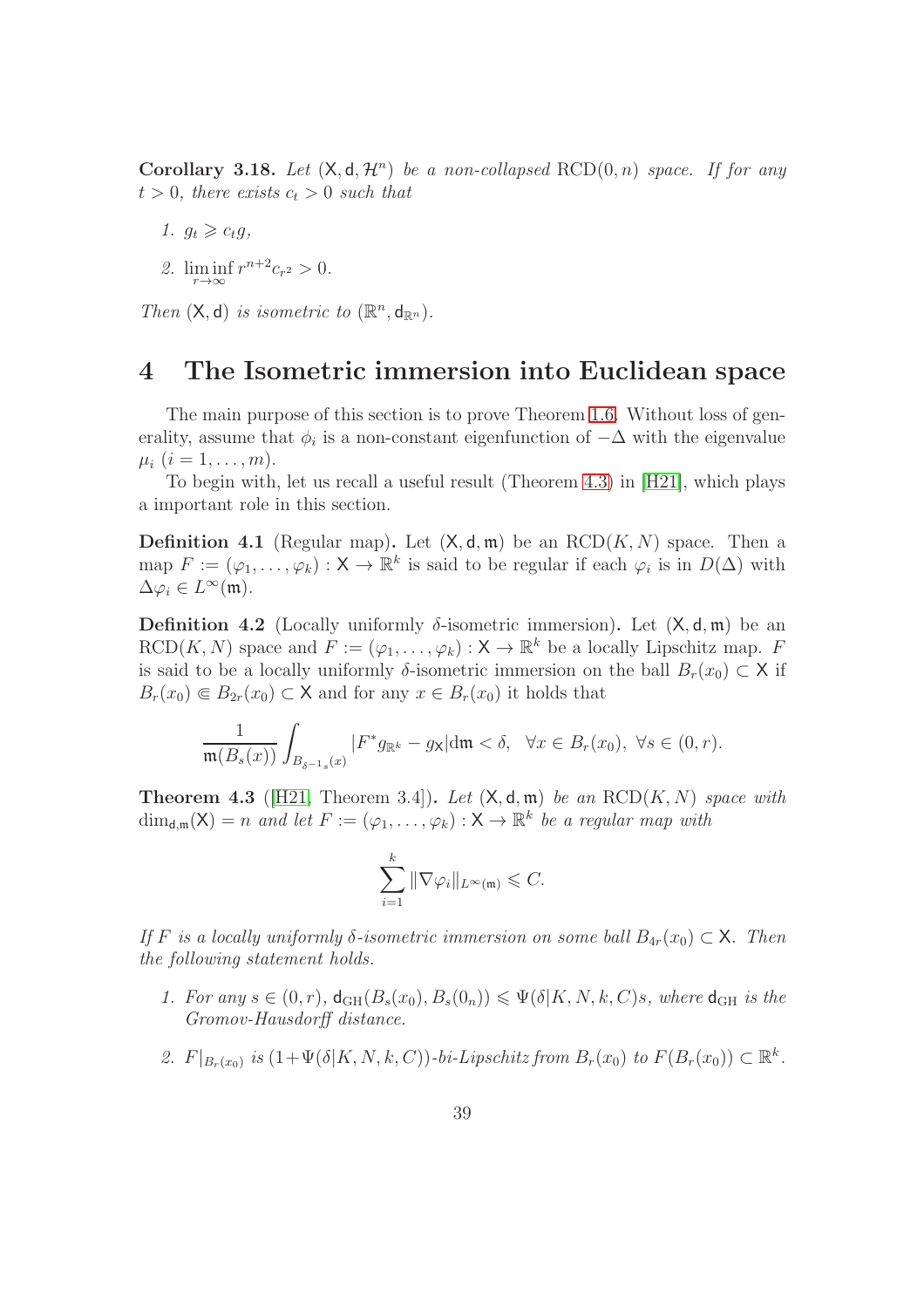Lemma [4.4-](#page-39-0)[4.7](#page-45-0) are under the assumption of Theorem [1.6.](#page-4-0) To fix notations, denote by  $C$  a constant with

$$
C=C\left(K,m,n,\mathrm{diam}(X,d),\mathcal{H}^n(X),\mu_1,\ldots,\mu_m,\|\phi_1\|_{L^2(\mathcal{H}^n)},\ldots,\|\phi_m\|_{L^2(\mathcal{H}^n)}\right),
$$

which may vary from lines to lines, and by  $M_{n \times n}(\mathbb{R})$  the set of all  $n \times n$  real matrices equipped with the Euclidean metric on  $\mathbb{R}^{n^2}$ , and by  $I_n$  the  $n \times n$  identity matrix.

<span id="page-39-0"></span>**Lemma 4.4.** Each  $\langle \nabla \phi_i, \nabla \phi_j \rangle$  is a Lipschitz function  $(i, j = 1, ..., m)$ . In particular,

$$
\sum_{i,j=1}^{m} \|\nabla \langle \nabla \phi_i, \nabla \phi_j \rangle\|_{L^{\infty}(\mathcal{H}^n)} \leq C.
$$
\n(4.1)

*Proof.* We first show that  $|\nabla \phi_1|^2 \in \text{Lip}(\mathsf{X}, \mathsf{d})$ . Taking trace of [\(1.3\)](#page-4-2) gives

<span id="page-39-1"></span>
$$
\sum_{i=1}^{m} |\nabla \phi_i|^2 = \langle g, g \rangle = n.
$$
 (4.2)

Using the Bochner's inequality [\(2.1\)](#page-9-1), for any  $\varphi \in TestF_{+}(\mathsf{X}, \mathsf{d}, \mathcal{H}^{n})$ , we get

<span id="page-39-2"></span>
$$
\int_{\mathsf{X}} |\nabla \phi_1|^2 \, \Delta \varphi \, \mathrm{d} \mathcal{H}^n \geq 2 \int_{\mathsf{X}} \varphi \left( (K - \mu_1) \left| \nabla \phi_1 \right|^2 + \frac{1}{n} \mu_1^2 \phi_1^2 \right) \mathrm{d} \mathcal{H}^n \geq -C \int_{\mathsf{X}} \varphi \, \mathrm{d} \mathcal{H}^n,\tag{4.3}
$$

where the last inequality comes from Proposition [2.9.](#page-11-1) Owing to  $(4.2)$  and  $(4.3)$ ,

<span id="page-39-3"></span>
$$
\int_{\mathsf{X}} |\nabla \phi_1|^2 \Delta \varphi \mathrm{d} \mathcal{H}^n = -\sum_{j=2}^m \int_{\mathsf{X}} |\nabla \phi_j|^2 \Delta \varphi \mathrm{d} \mathcal{H}^n \leq C \int_{\mathsf{X}} \varphi \mathrm{d} \mathcal{H}^n. \tag{4.4}
$$

Since  $\text{Test}F_{+}(\mathsf{X}, \mathsf{d}, \mathcal{H}^n)$  is dense in  $H_{+}^{1,2}(\mathsf{X}, \mathsf{d}, \mathcal{H}^n)$ , and  $\phi_1 \in \text{Test}F(\mathsf{X}, \mathsf{d}, \mathcal{H}^n)$ with  $|\nabla \phi|^2 \in H^{1,2}(\mathsf{X},\mathsf{d},\mathcal{H}^n)$ , the combination of there facts with [\(4.3\)](#page-39-2) and [\(4.4\)](#page-39-3) yields that for any  $\varphi \in H_+^{1,2}(\mathsf{X}, \mathsf{d}, \mathcal{H}^n)$ ,

<span id="page-39-4"></span>
$$
\left| \int_{\mathsf{X}} \langle \nabla |\nabla \phi_1|^2, \nabla \varphi \rangle d\mathcal{H}^n \right| = \left| \int_{\mathsf{X}} |\nabla \phi_1|^2 \Delta \varphi d\mathcal{H}^n \right| \leqslant C \int_{\mathsf{X}} |\varphi| d\mathcal{H}^n \leqslant C \mathcal{H}^n(\mathsf{X}) \left\| \varphi \right\|_{L^2(\mathcal{H}^n)}.
$$
\n(4.5)

Note that [\(4.5\)](#page-39-4) also holds for any  $\varphi \in \text{Lip}(X, d)$  because  $\varphi + |\varphi|, |\varphi| - \varphi \in$ Lip(X, d). Since  $TestF(X, d, H^n)$  is dense in  $H^{1,2}(X, d, H^n)$ , we have

$$
\left| \int_{\mathsf{X}} \langle \nabla |\nabla \phi_1|^2 , \nabla \varphi \rangle d\mathcal{H}^n \right| \leqslant C\mathcal{H}^n(\mathsf{X}) \left\| \varphi \right\|_{L^2(\mathcal{H}^n)}, \ \forall \varphi \in H^{1,2}(\mathsf{X},\mathsf{d},\mathcal{H}^n).
$$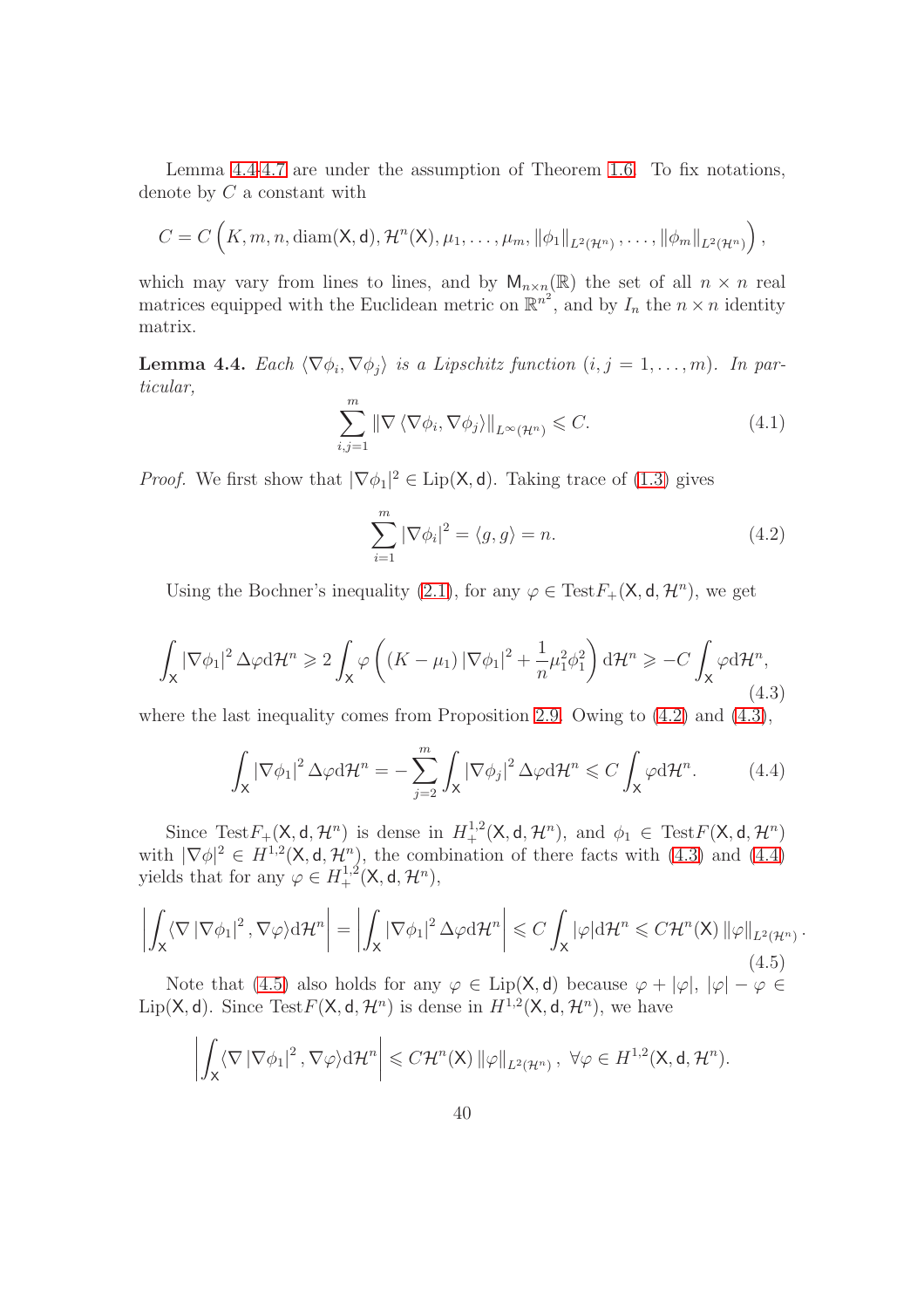Consequently, the linear functional

$$
T: H^{1,2}(\mathsf{X}, \mathsf{d}, \mathcal{H}^n) \longrightarrow \mathbb{R}
$$

$$
\varphi \longmapsto \int_{\mathsf{X}} \langle \nabla |\nabla \phi_1|^2, \nabla \varphi \rangle d\mathcal{H}^n
$$

can be continuously extended to a bounded linear functional on  $L^2(\mathcal{H}^n)$ . Applying the Riesz representation theorem, there exists a unique  $h \in L^2(\mathcal{H}^n)$ , such that

$$
T(\varphi) = \int_{\mathsf{X}} \varphi h \mathrm{d} \mathcal{H}^n, \ \ \forall \varphi \in L^2(\mathcal{H}^n).
$$

Therefore  $|\nabla \phi_1|^2 \in D(\Delta)$  with  $\Delta |\nabla \phi_1|^2 = h$  and  $||h||_{L^2(\mathcal{H}^n)} \leq C\mathcal{H}^n(\mathsf{X})$ . Using (4.[5\)](#page-39-4) again, and repeating the previous arguments, we have

$$
\left| \int_{\mathsf{X}} \Delta |\nabla \phi_1|^2 \, \varphi \mathrm{d} \mathcal{H}^n \right| \leqslant C \int_{\mathsf{X}} |\varphi| \mathrm{d} \mathcal{H}^n, \ \forall \varphi \in L^1(\mathcal{H}^n),
$$

because  $\text{Test}F(\mathsf{X}, \mathsf{d}, \mathcal{H}^n)$  is also dense in  $L^1(\mathcal{H}^n)$ . Thus  $\|\Delta |\nabla \phi_1|^2\|_{L^{\infty}(\mathcal{H}^n)} \leq C$ .

According to Theorem [3.8,](#page-24-1)  $\|\nabla |\nabla \phi_1|^2\|_{L^\infty(\mathcal{H}^n)} \leq C$ . For any other  $|\nabla \phi_i|^2$ , the estimates of  $\|\Delta |\nabla \phi_i|^2\|_{L^\infty(\mathcal{H}^n)}$  and  $\|\nabla |\nabla \phi_i|^2\|_{L^\infty(\mathcal{H}^n)}$  can be obtained in a similar way. Rewrite these estimates as

<span id="page-40-0"></span>
$$
\sum_{i=1}^{m} \left( \left\| \Delta |\nabla \phi_i|^2 \right\|_{L^\infty(\mathcal{H}^n)} + \left\| \nabla |\nabla \phi_i|^2 \right\|_{L^\infty(\mathcal{H}^n)} \right) \leqslant C. \tag{4.6}
$$

Applying [\(2.15\)](#page-17-1), [\(4.6\)](#page-40-0) and Proposition [2.9,](#page-11-1) we have

$$
\int_{\mathsf{X}} \varphi \, |\text{Hess}\,\phi_i|_{\text{HS}}^2 \, d\mathcal{H}^n \leqslant C \int_{\mathsf{X}} \varphi d\mathcal{H}^n, \quad \forall \varphi \in \text{Test}\, F_+(\mathsf{X},\mathsf{d},\mathcal{H}^n), \quad i=1,\ldots,m,
$$

which implies that

$$
\sum_{i=1}^{m} \left\| \left| \text{Hess } \phi_i \right|_{\text{HS}} \right\|_{L^\infty(\mathcal{H}^n)} \leqslant C. \tag{4.7}
$$

For any  $\langle \nabla \phi_i, \nabla \phi_j \rangle$   $(i, j = 1, ..., m)$ , from [\(2.16\)](#page-17-2) we obtain that

<span id="page-40-1"></span>
$$
|\langle \nabla \varphi, \nabla \langle \nabla \phi_i, \nabla \phi_j \rangle \rangle| = |\text{Hess } \phi_i(\nabla \phi_j, \nabla \varphi) + \text{Hess } \phi_j(\nabla \phi_i, \nabla \varphi)|
$$
  
\n
$$
\leq (|\text{Hess } \phi_i|_{\text{HS}} |\nabla \phi_j| + |\text{Hess } \phi_j|_{\text{HS}} |\nabla \phi_i|) |\nabla \varphi|
$$
  
\n
$$
\leq C |\nabla \varphi| \mathcal{H}^n \text{-a.e., } \forall \varphi \in H^{1,2}(\mathsf{X}, \mathsf{d}, \mathcal{H}^n).
$$
\n(4.8)

As a result,  $\langle \nabla \phi_i, \nabla \phi_j \rangle \in H^{1,2}(\mathsf{X}, \mathsf{d}, \mathcal{H}^n)$ . We complete the proof by letting  $\varphi = \langle \nabla \phi_i, \nabla \phi_j \rangle$  in [\(4.8\)](#page-40-1), which shows that

$$
\|\nabla \langle \nabla \phi_i, \nabla \phi_j \rangle\|_{L^\infty(\mathcal{H}^n)} \leq C. \tag{4.9}
$$

 $\Box$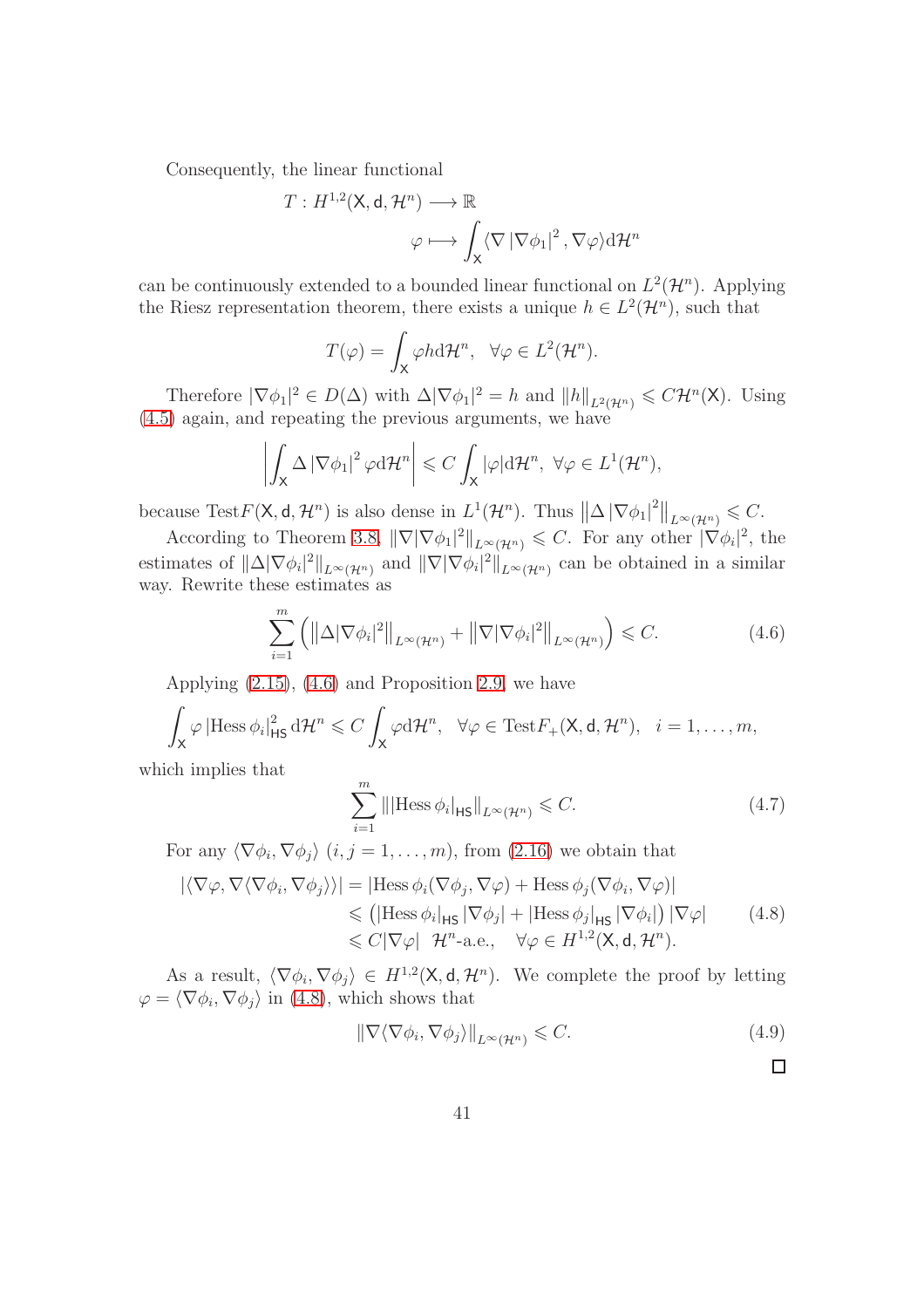<span id="page-41-3"></span>**Lemma 4.5.** For any  $\epsilon > 0$ , there exists  $0 < \delta \leq \Psi(\epsilon|C)$ , such that for any  $0 < r < \delta$  and any arbitrary but fixed  $x_0 \in \mathsf{X}$ , the following holds.

1. The map

<span id="page-41-1"></span>
$$
\mathbf{x}_0: B_r(x_0) \longrightarrow \mathbb{R}^n
$$
  

$$
x \longmapsto (u_1(x), \dots, u_n(x))
$$
 (4.10)

is  $(1+\epsilon)$ -bi-Lipschitz from  $B_r(x_0)$  to  $\mathbf{x}_0(B_r(x_0))$ , where each  $u_i$  is a linear combination of  $\phi_1, \ldots, \phi_m$  with coefficients only dependent on  $x_0$ .

<span id="page-41-2"></span>2. The matrix-valued function

$$
U: B_r(x_0) \longrightarrow \mathsf{M}_{n \times n}(\mathbb{R})
$$
  

$$
x \longmapsto (u^{ij}(x)) := (\langle \nabla u_i, \nabla u_j \rangle(x)),
$$

is Lipschitz on  $B_r(x_0)$  with  $(1 - \epsilon)I_n \leq U \leq (1 + \epsilon)I_n$  on  $B_r(x_0)$ . Moreover, there exists a matrix-valued Lipschitz function

$$
B: B_r(x_0) \longrightarrow \mathsf{M}_{n \times n}(\mathbb{R})
$$

$$
x \longmapsto (b_{ij}(x)),
$$

such that

$$
BUB^{T}(x) = I_n, \quad \forall y \in B_r(x_0).
$$

Proof. Consider the matrix-valued function

$$
E: \mathsf{X} \longrightarrow \mathsf{M}_{m \times m}(\mathbb{R})
$$

$$
x \longmapsto (\langle \nabla \phi_i, \nabla \phi_j \rangle(x)),
$$

which is Lipschitz continuous by Lemma [4.4.](#page-39-0) For any fixed  $x_0 \in X$ , since  $E(x_0)$  is a symmetric matrix of trace *n* and satisfies that  $E(x_0)^2 = E(x_0)$ , there exists an  $m \times m$  orthogonal matrix  $A = (a_{ij})$ , such that

$$
AE(x_0)A^T = \left(\begin{array}{cc} I_n & 0\\ 0 & 0 \end{array}\right).
$$

Letting  $u_i = \sum^m$  $j=1$  $a_{ij}\phi_j$ , g then can be written as  $g = \sum^m$  $\sum_{i=1} du_i \otimes du_i$  with  $\sum_{i=1}^{m}$  $\langle \nabla u_i, \nabla u_j \rangle^2 (x_0) = 0.$  (4.11)

In order to use Theorem [4.3,](#page-38-1) we shall check that

<span id="page-41-0"></span> $i,j=n+1$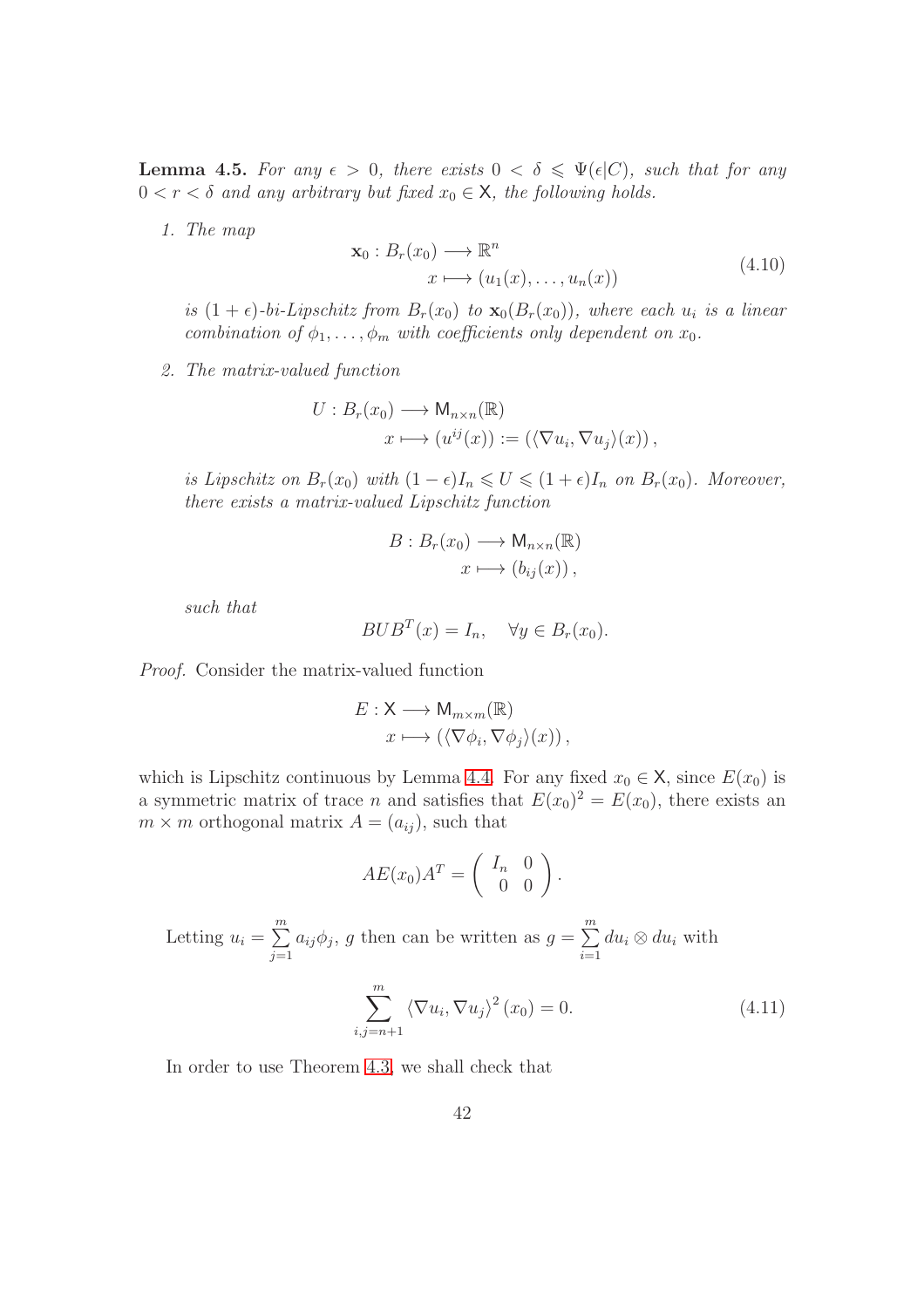<span id="page-42-0"></span>
$$
\sum_{i=1}^{m} \left\| |\nabla u_i|^2 \right\|_{L^{\infty}(\mathcal{H}^n)} + \sum_{i=1}^{m} \left\| \Delta u_i \right\|_{L^{\infty}(\mathcal{H}^n)} + \sum_{i,j=1}^{m} \left\| \nabla \left\langle \nabla u_i, \nabla u_j \right\rangle \right\|_{L^{\infty}(\mathcal{H}^n)} \leq C, \tag{4.12}
$$

which follows directly from the estimates in Lemma [4.4.](#page-39-0) We claim that for any  $\epsilon \in (0,1)$ , there exists  $0 < \delta \leq \Psi(\epsilon|C)$ , such that  $\mathbf{x}_0$  is a locally uniformly  $\epsilon$ isometric immersion on  $B_r(x_0)$  for any  $0 < r < \delta$ .

For any  $y_0 \in B_r(x_0)$ ,  $0 < s < r$ , we have

$$
\frac{1}{\mathcal{H}^{n}(B_{s}(y_{0}))}\int_{B_{\epsilon^{-1}s}(y_{0})}\left|g-\sum_{i=1}^{n}du_{i}\otimes du_{i}\right|_{\text{HS}}\text{d}\mathcal{H}^{n}
$$
\n
$$
\leq \frac{\mathcal{H}^{n}(B_{\epsilon^{-1}s}(y_{0}))}{\mathcal{H}^{n}(B_{s}(y_{0}))}\left(\int_{B_{\epsilon^{-1}s}(y_{0})}\left|g-\sum_{i=1}^{n}du_{i}\otimes du_{i}\right|_{\text{HS}}^{2}\text{d}\mathcal{H}^{n}\right)^{\frac{1}{2}}
$$
\n
$$
=\frac{\mathcal{H}^{n}(B_{\epsilon^{-1}s}(y_{0}))}{\mathcal{H}^{n}(B_{s}(y_{0}))}\left(\int_{B_{\epsilon^{-1}s}(y_{0})}\sum_{i,j=n+1}^{m}\left\langle\nabla u_{i},\nabla u_{j}\right\rangle^{2}\text{d}\mathcal{H}^{n}\right)^{\frac{1}{2}}\leq C\epsilon^{-1}\exp(C\epsilon^{-1})\delta^{2}.
$$
\n(4.13)

where the last inequality comes from  $(2.2)$ ,  $(4.11)$  and  $(4.12)$ .

Thus applying Theorem [4.3,](#page-38-1) there exists  $0 < \delta \leq \Psi(\epsilon|C)$ , such that for any  $0 < r < \delta$ , the function  $\mathbf{x}_0$  defined in [\(4.10\)](#page-41-1) is an  $(1 + \epsilon)$ -bi-Lipschitz map from  $B_r(x_0)$  to  $\mathbf{x}_0(B_r(x_0))$ . We may also require  $\delta$  to satisfy the condition [2,](#page-41-2) which is again due to [\(4.12\)](#page-42-0). Finally, the choice of the matrix  $B(x)$  follows from a standard congruent transformation of  $U(x)$ .

 $\Box$ 

### **Lemma 4.6.**  $X$  admits a  $C^{1,1}$  differentiable structure.

*Proof.* Since  $(X, d)$  is compact, by taking  $\epsilon = \frac{1}{2}$  $\frac{1}{2}$  in Lemma [4.5,](#page-41-3) there exists a finite index set Γ, such that the finite family of pairs  $\{(B_r(x_\gamma), \mathbf{x}_\gamma)\}_{\gamma \in \Gamma}$  satisfies the following properties.

- 1. It is a covering of X, i.e.  $X \subset \bigcup_{\gamma \in \Gamma} B_r(x_\gamma)$ .
- 2. For every  $\gamma \in \Gamma$ ,  $\mathbf{x}_{\gamma}$  is  $\frac{3}{2}$ -bi-Lipschitz from  $B_r(x_{\gamma})$  to  $\mathbf{x}_{\gamma}(B_r(x_{\gamma})) \subset \mathbb{R}^n$ , and each component of  $\mathbf{x}_{\gamma}$  is a linear combination of  $\phi_1, \ldots, \phi_m$  with coefficients only dependent on  $x_{\gamma}$ .

We only prove the  $C^{1,1}$  regularity of  $\phi_1, \ldots, \phi_m$  on  $(B_r(x_0), \mathbf{x}_0)$ , since the  $C^{1,1}$ regularity of  $\phi_1, \ldots, \phi_m$  on any other  $(B_r(x_\gamma), \mathbf{x}_\gamma)$  can be proved in a same way.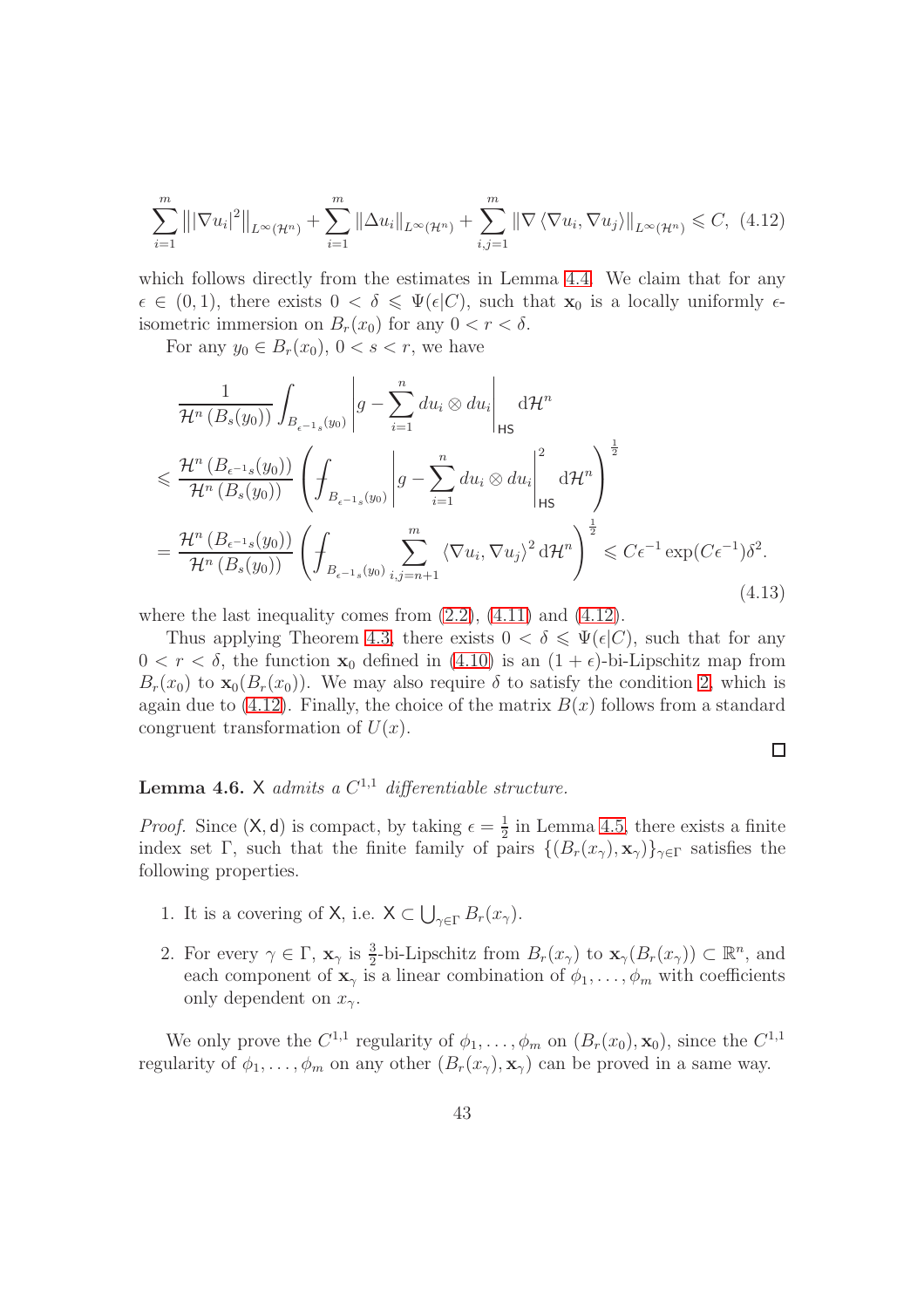For any  $y_0 \in B_r(x_0)$ , without loss of generality, assume that  $B_s(y_0) \subset B_r(x_0)$ for some  $s > 0$  and  $\mathbf{x}_0(y_0) = 0_n \in \mathbb{R}^n$ . Since  $\mathbf{x}_0$  is a  $\frac{3}{2}$ -bi-Lipschitz map (thus also a homeomorphism) from  $B_r(x_0)$  to  $\mathbf{x}_0(B_r(x_0))$ , for any sufficiently small  $t > 0$ , there exists a unique  $y_t \in B_r(x_0)$  such that  $\mathbf{x}_0(y_t) = (t, 0, \dots, 0)$ .

For  $i = 1, \ldots, n$ , set

<span id="page-43-4"></span>
$$
v_i: B_s(y_0) \longrightarrow \mathbb{R}
$$
  

$$
x \longmapsto \sum_{j=1}^n b_{ij}(y_0)u_j(x),
$$
 (4.14)

for  $B = (b_{ij})$  taken in Lemma [4.5.](#page-41-3) Then it can be immediately checked that  $\langle \nabla v_i, \nabla v_j \rangle(y_0) = \delta_{ij} \ (i, j = 1, \ldots, n).$ 

Notice that

<span id="page-43-1"></span>
$$
\int_{B_{\tau}(y_0)} \left| g - \sum_{i=1}^n dv_i \otimes dv_i \right|_{\text{HS}}^2 \mathrm{d} \mathcal{H}^n
$$
\n
$$
= \int_{B_{\tau}(y_0)} \left( n + \sum_{i,j=1}^n \langle \nabla v_i, \nabla v_j \rangle - 2 \sum_{i=1}^n |\nabla v_i|^2 \right) \mathrm{d} \mathcal{H}^n \to 0 \quad \text{as } \tau \to 0^+.
$$
\n(4.15)

Thus arguing as in the proof of Lemma [4.5](#page-41-3) and applying Theorem [4.3](#page-38-1) to  $B_{2d(y_0,y_t)}(y_0)$  for any sufficiently small  $t > 0$ , we know

<span id="page-43-0"></span>
$$
\sum_{i=1}^{n} \left( \frac{v_i(y_t) - v_i(y_0)}{\mathsf{d}(y_t, y_0)} \right)^2 \to 1, \text{ as } t \to 0^+.
$$
 (4.16)

Recall  $u_i(y_t) = u_i(y_0) = 0$   $(i = 2, \ldots, n)$ . This together with [\(4.16\)](#page-43-0) shows

<span id="page-43-3"></span>
$$
\sum_{i=1}^{n} b_{i1}^{2}(y_0) \lim_{t \to 0^{+}} \frac{t^2}{\mathsf{d}(y_t, y_0)^2} = 1.
$$
 (4.17)

Next is to calculate values of lim  $t\rightarrow 0^+$  $u_i(y_t) - u_i(y_0)$ t for  $i = n + 1, ..., m$ . For  $i = n + 1, \ldots, m$ , set

$$
f_i: B_s(y_0) \longrightarrow [0, \infty)
$$
  

$$
x \longmapsto u_i(x) - \sum_{j=1}^n \langle \nabla u_i, \nabla v_j \rangle (y_0) v_j(x).
$$

Observe that

<span id="page-43-2"></span>
$$
\lim_{x \to y_0} \langle \nabla f_i, \nabla v_k \rangle (x) = 0, \quad i = n+1, \dots, m, \quad k = 1, \dots, n. \tag{4.18}
$$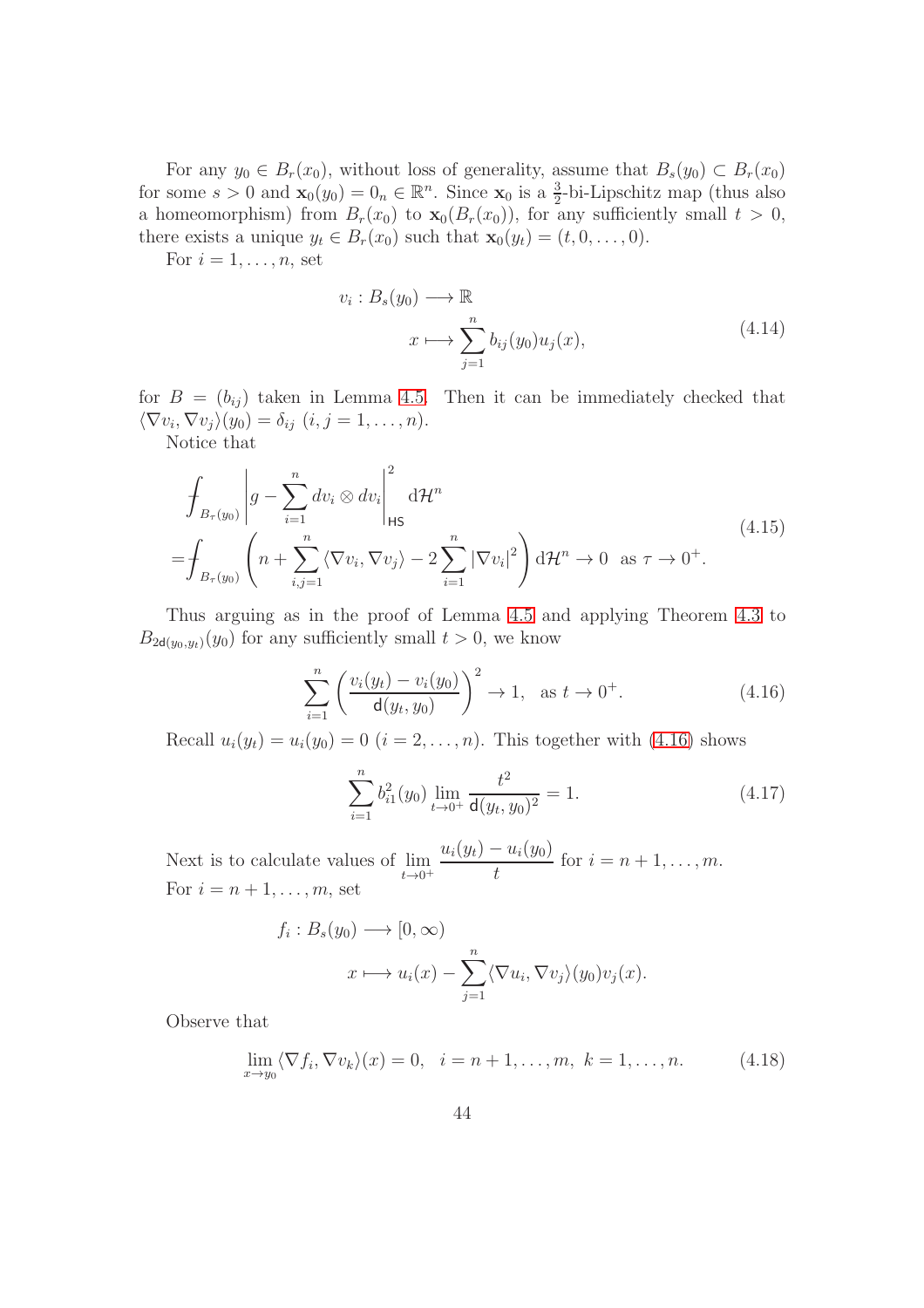Thus [\(4.15\)](#page-43-1) and [\(4.18\)](#page-43-2) yield that  $|\nabla f_i|(y_0) = 0$   $(i = n + 1, ..., m)$ . From the definition of the Lipschitz constant of an Lipschitz function, we get

$$
\frac{1}{\mathsf{d}(y_t, y_0)} \left( \left( u_i(y_t) - u_i(y_0) \right) - \sum_{j=1}^n \langle \nabla u_i, \nabla v_j \rangle(y_0) \left( v_j(y_t) - v_j(y_0) \right) \right) \to 0, \text{ as } t \to 0^+.
$$

Therefore

<span id="page-44-0"></span>
$$
\lim_{t \to 0^{+}} \frac{u_i(y_t) - u_i(y_0)}{\mathsf{d}(y_t, y_0)} = \sum_{j=1}^{n} \langle \nabla u_i, \nabla v_j \rangle (y_0) \lim_{t \to 0^{+}} \frac{v_j(y_t) - v_j(y_0)}{\mathsf{d}(y_t, y_0)}
$$
\n
$$
= \sum_{j=1}^{n} b_{j1}(y_0) \langle \nabla u_i, \nabla v_j \rangle (y_0) \lim_{t \to 0^{+}} \frac{u_1(y_t) - u_1(y_0)}{\mathsf{d}(y_t, y_0)} \qquad (4.19)
$$
\n
$$
= \sum_{j,k=1}^{n} b_{j1}(y_0) b_{jk}(y_0) \langle \nabla u_i, \nabla u_k \rangle (y_0) \lim_{t \to 0^{+}} \frac{t}{\mathsf{d}(y_t, y_0)}.
$$

As a result of [\(4.17\)](#page-43-3) and [\(4.19\)](#page-44-0),

$$
\lim_{t \to 0^+} \frac{u_i(y_t) - u_i(y_0)}{t} = \sum_{j,k=1}^n b_{j1}(y_0) b_{jk}(y_0) \langle \nabla u_i, \nabla u_k \rangle(y_0).
$$

Similarly,

$$
\lim_{t \to 0^-} \frac{u_i(y_t) - u_i(y_0)}{t} = \sum_{j,k=1}^n b_{j1}(y_0) b_{jk}(y_0) \langle \nabla u_i, \nabla u_k \rangle(y_0).
$$

Hence for  $i = n+1, \ldots, m, k = 1, \ldots, n$ , we get

<span id="page-44-1"></span>
$$
\frac{\partial u_i}{\partial u_k}(x) = \sum_{j,l=1}^n b_{jk}(x)b_{jl}(x)\langle \nabla u_i, \nabla u_l \rangle(x), \quad \forall x \in B_r(x_0). \tag{4.20}
$$

According to the fact that each  $\phi_i$  is a linear combination of  $u_1, \ldots, u_m$  with coefficients only dependent on  $x_0$ , each  $\frac{\partial \phi_i}{\partial x_0}$  $\partial u_j$ is Lipschitz continuous on  $B_r(x_0)$ and is also Lipschitz continuous on  $\mathbf{x}_0(B_r(x_0))$   $(i = 1, \ldots, m, j = 1, \ldots, n)$ . If  $B_r(x_{\gamma}) \cap B_r(x_0) \neq \emptyset$  for some  $\gamma' \in \Gamma \setminus \{0\}$ , since each component of the coordinate function  $\mathbf{x}_{\gamma'}$  is a linear combination of  $\phi_1, \ldots, \phi_m$ , the transition function from  $(B_r(x_0), \mathbf{x}_0)$  to  $(B_r(x_{\gamma'}), \mathbf{x}_{\gamma'})$  is  $C^{1,1}$  on  $(B_r(x_0) \cap B_r(x_{\gamma'}), \mathbf{x}_0)$ .

Therefore,  $\{(B_r(x_\gamma), \mathbf{x}_\gamma)\}_{\gamma \in \Gamma}$  gives a  $C^{1,1}$  differentiable structure of X.

 $\Box$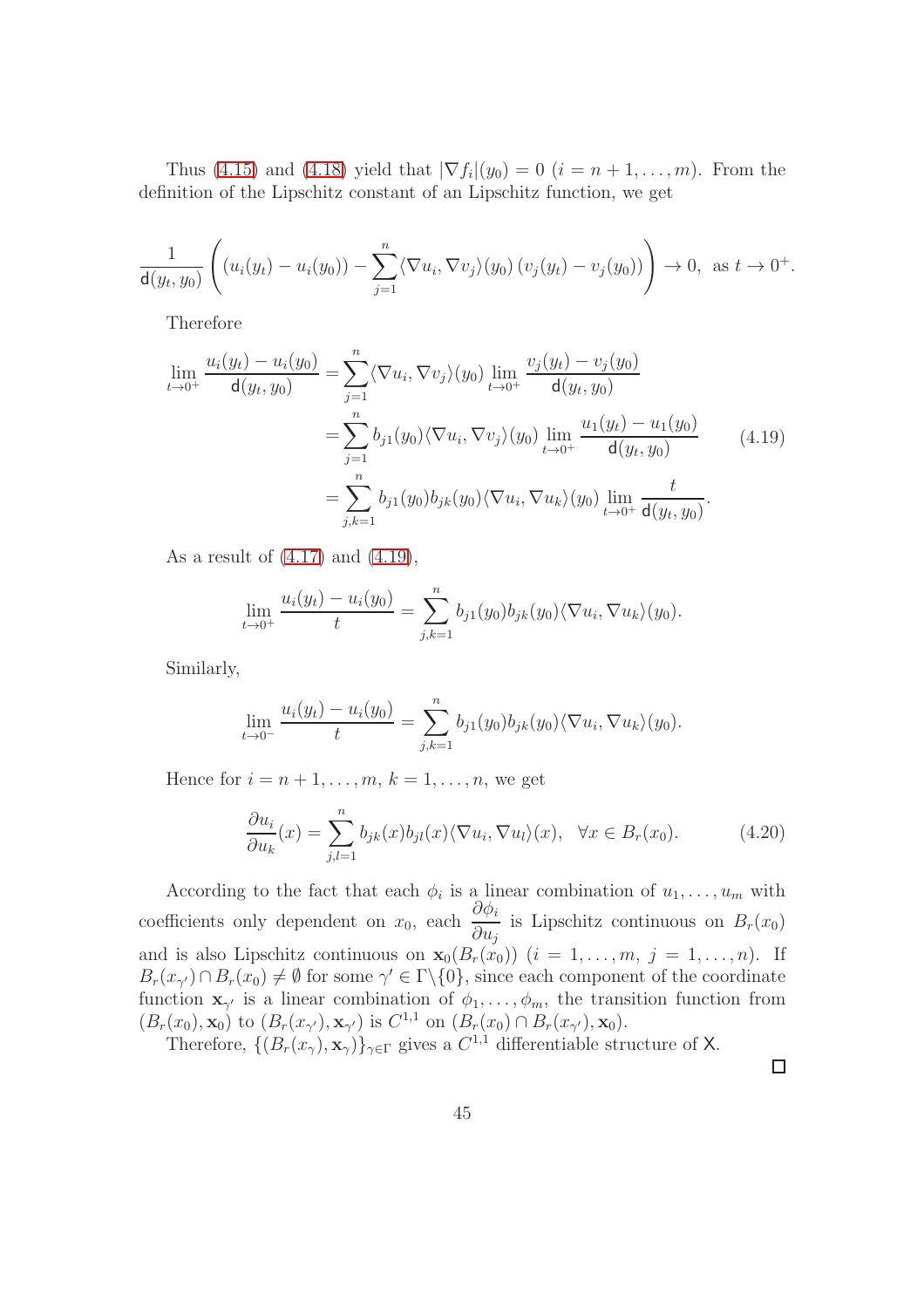<span id="page-45-1"></span><span id="page-45-0"></span>Lemma 4.7. For the sake of brevity, we only state the following assertions for  $(B_r(x_0), \mathbf{x}_0)$  by using the notations of Lemma [4.5.](#page-41-3)

1. For any  $f_1, f_2 \in C^1(\mathsf{X})$ , we have

$$
\langle \nabla f_1, \nabla f_2 \rangle = \sum_{j,k=1}^n u^{jk} \frac{\partial f_1}{\partial u_j} \frac{\partial f_2}{\partial u_k} \quad on \ B_r(x_0). \tag{4.21}
$$

<span id="page-45-2"></span>2. The pull back measure  $(\mathbf{x}_0)_\sharp (\mathcal{H}^n \llcorner B_r(x_0)) = (\det(U))^{-\frac{1}{2}} \mathcal{L}^n \llcorner \mathbf{x}_0 (B_r(x_0)).$ 

*Proof.* Statement [1](#page-45-1) is the direct consequence of the chain rule of  $\nabla$ . As for state-ment [2,](#page-45-2) according to the bi-Lipschitz property of  $x_0$ , there exists a Radon-Nikodym derivative h of  $(\mathbf{x}_0^{-1})_\sharp \left( \det(U)^{-\frac{1}{2}} \mathcal{L}^n \llcorner \mathbf{x}_0(B_r(x_0)) \right)$  with respect to  $\mathcal{H}^n \llcorner B_r(x_0)$ .

Again for any  $B_{2s}(y_0) \subset B_r(x_0)$ , we choose  $\{v_i\}_{i=1}^n$  as in [\(4.14\)](#page-43-4) and set

$$
\mathbf{y}_0: B_s(y_0) \longrightarrow \mathbb{R}^n
$$

$$
x \longmapsto (v_1(x), \dots, v_n(x)).
$$

By Theorem [4.3,](#page-38-1)

<span id="page-45-3"></span>
$$
\lim_{\tau \to 0^+} \frac{\mathcal{L}^n \left( \mathbf{y}_0 \left( B_\tau(y_0) \right) \right)}{\mathcal{H}^n(B_\tau(y_0))} = 1. \tag{4.22}
$$

Set  $\tilde{B} = B(y_0)$ . Then it follows from the choice of the matrix B that

<span id="page-45-4"></span>
$$
\det(\tilde{B})^2 \det\left(U(y_0)\right) = 1. \tag{4.23}
$$

Using the commutativity of the following diagram,

$$
B_s(y_0) \xrightarrow{\mathbf{y}_0} \mathbf{y}_0(B_s(y_0))
$$
  

$$
\begin{matrix} \downarrow \\ \downarrow \\ \mathbf{x}_0 \\ \mathbf{x}_0(B_s(y_0)) \end{matrix}
$$

for any  $0 < \tau \leqslant s$ , it holds that

<span id="page-45-5"></span>
$$
\int_{\mathbf{x}_0(B_\tau(y_0))} (\det(U))^{-\frac{1}{2}} d\mathcal{L}^n = \int_{\mathbf{y}_0(B_\tau(y_0))} \left( \det(U) \left( \tilde{B}^{-1}(x) \right) \right)^{-\frac{1}{2}} \det(\tilde{B})^{-1} d\mathcal{L}^n(x).
$$
\n(4.24)

Thus combining the continuity of  $det(U)$  with [\(4.22\)](#page-45-3), [\(4.23\)](#page-45-4) and [\(4.24\)](#page-45-5) implies

$$
\lim_{\tau \to 0^+} \frac{1}{\mathcal{H}^n(B_\tau(y_0))} \int_{\mathbf{x}_0(B_\tau(y_0))} (\det(U))^{-\frac{1}{2}} d\mathcal{L}^n = 1.
$$

Therefore,  $h = 1 \mathcal{H}^n$ -a.e. on  $B_r(x_0)$ , which suffices to conclude.

 $\Box$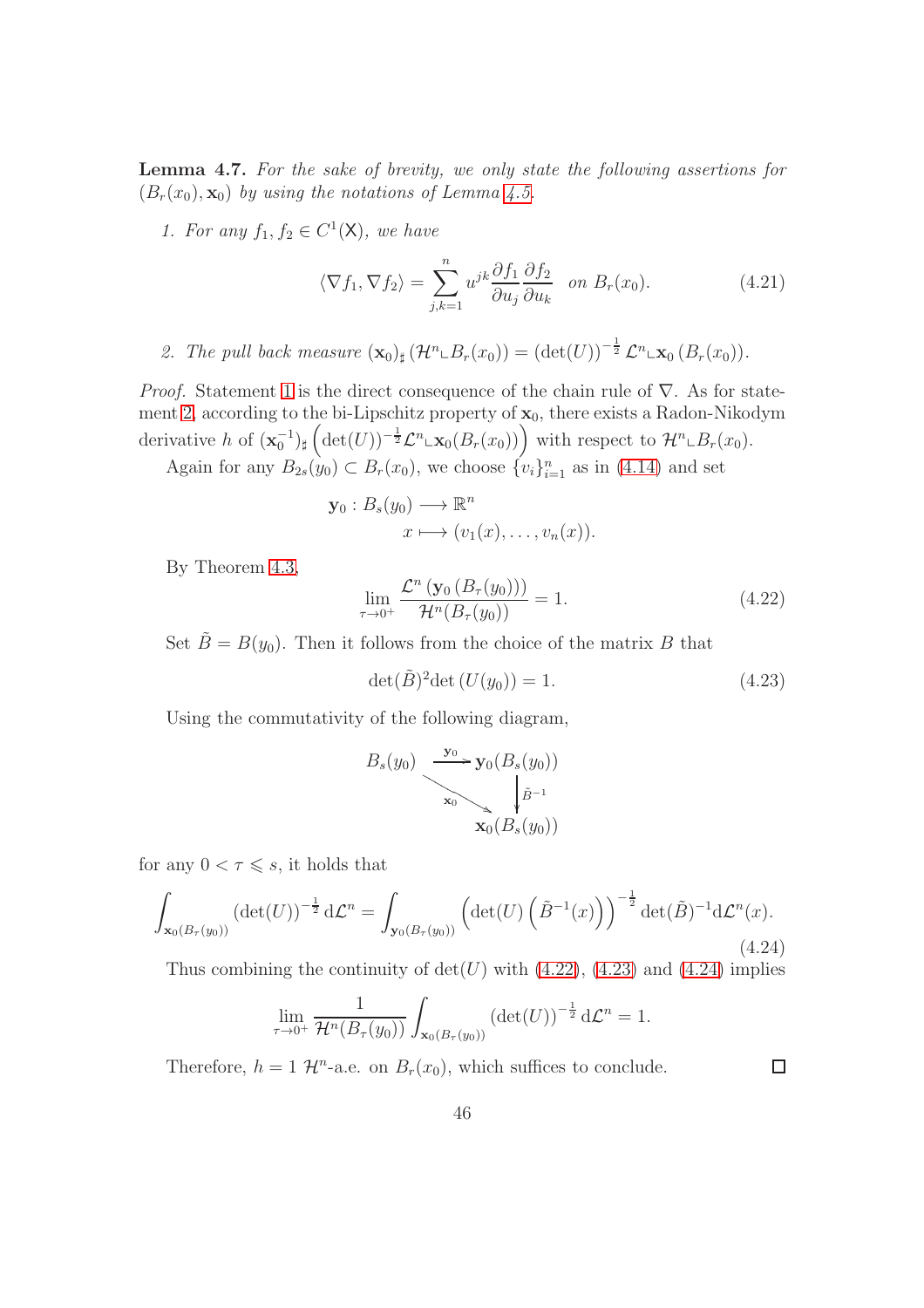*Proof of Theorem [1.6.](#page-4-0)* We start by improving the regularity of each  $\phi_i$  on each coordinate chart  $(B_r(x_\gamma), \mathbf{x}_\gamma)$ . It suffices to verify the case  $\gamma = 0$ .

We still use the notation in Lemma [4.5.](#page-41-3) For any fixed  $B_{2s}(y_0) \subset B_r(x_0)$ , without loss of generality, assume that  $\mathbf{x}_0(y_0) = 0_n$  and  $B_s(0_n) \subset \mathbf{x}_0 (B_{2s}(y_0))$ .

First claim that for  $j = 1, \ldots, n$ ,

<span id="page-46-0"></span>
$$
\sum_{k=1}^{n} \frac{\partial}{\partial u_k} \left( u^{jk} \det(U)^{-\frac{1}{2}} \right) = \Delta u_j \det(U)^{\frac{1}{2}} \mathcal{L}^n
$$
-a.e. in  $B_s(0_n)$ . (4.25)

Notice that for any  $\varphi \in C_c(B_s(0_n)) \cap C^1(\mathsf{X})$ , in view of Lemma [4.7,](#page-45-0) we have

$$
\int_{B_s(0_n)} \varphi \Delta u_j \det(U)^{-\frac{1}{2}} d\mathcal{L}^n = \int_{\mathbf{x}_0^{-1}(B_s(0_n))} \varphi \Delta u_j d\mathcal{H}^n
$$
  
= 
$$
- \int_{\mathbf{x}_0^{-1}(B_s(0_n))} \langle \nabla u_j, \nabla \varphi \rangle d\mathcal{H}^n
$$
  
= 
$$
- \int_{B_s(0_n)} \sum_{k=1}^n u^{jk} \frac{\partial \varphi}{\partial u_k} \det(U)^{-\frac{1}{2}} d\mathcal{L}^n,
$$

which suffices to show [\(4.25\)](#page-46-0) since each  $u^{jk}$  is Lipschitz continuous on  $B_s(0_n)$ . Similarly, for  $i = 1, ..., m$  and any  $\varphi \in C_c(B_s(0_n)) \cap C^1(\mathsf{X})$ , it holds that

<span id="page-46-1"></span>
$$
\int_{B_s(0_n)} \varphi \mu_i \phi_i \det(U)^{-\frac{1}{2}} d\mathcal{L}^n = \int_{B_s(0_n)} \sum_{j,k=1}^n u^{jk} \frac{\partial \phi_i}{\partial u_j} \frac{\partial \varphi}{\partial u_k} \det(U)^{-\frac{1}{2}} d\mathcal{L}^n.
$$
 (4.26)

Therefore the  $C^{1,1}$ -regularity of  $\phi_i$  as well as [\(4.25\)](#page-46-0), [\(4.26\)](#page-46-1) gives a PDE as follows.

<span id="page-46-2"></span>
$$
\sum_{j,k=1}^{n} u^{jk} \frac{\partial^2 \phi_i}{\partial u_j \partial u_k} + \sum_{j=1}^{n} \Delta u_j \frac{\partial \phi_i}{\partial u_j} + \mu_i \phi_i = 0 \quad \mathcal{L}^n
$$
-a.e. in  $B_s(0_n)$ . (4.27)

Since each  $\Delta u_j$  is some linear combination of  $\phi_1, \ldots, \phi_m$ , it is also  $C^{1,1}$  with respect to  $\{(B_r(x_\gamma), \mathbf{x}_\gamma)\}_{\gamma \in \Gamma}$ . From the classical PDE theory (see for instance [\[GT01,](#page-59-12) Theorem 6.13]),  $\phi_i \in C^{2,\alpha}(B_s(0_n))$  for any  $\alpha \in (0,1)$ . Hence, X admits a  $C^{2,\alpha}$  differentiable structure  $\{(B_r(x_\gamma), \mathbf{x}_\gamma)\}_{\gamma \in \Gamma}$ .

Let us use this differentiable structure to define the following  $(0, 2)$ -type symmetric tensor:

$$
\tilde{g} := \sum_{i=1}^m \tilde{d} \phi_i \otimes \tilde{d} \phi_i,
$$

which is  $C^{1,\alpha}$  with respect to  $\{(B_r(x_\gamma), \mathbf{x}_\gamma)\}_{\gamma \in \Gamma}$ . Claim that  $\tilde{g}$  is a Riemannian metric. Again it suffices to prove this statement on  $(B_r(x_0), \mathbf{x}_0)$ .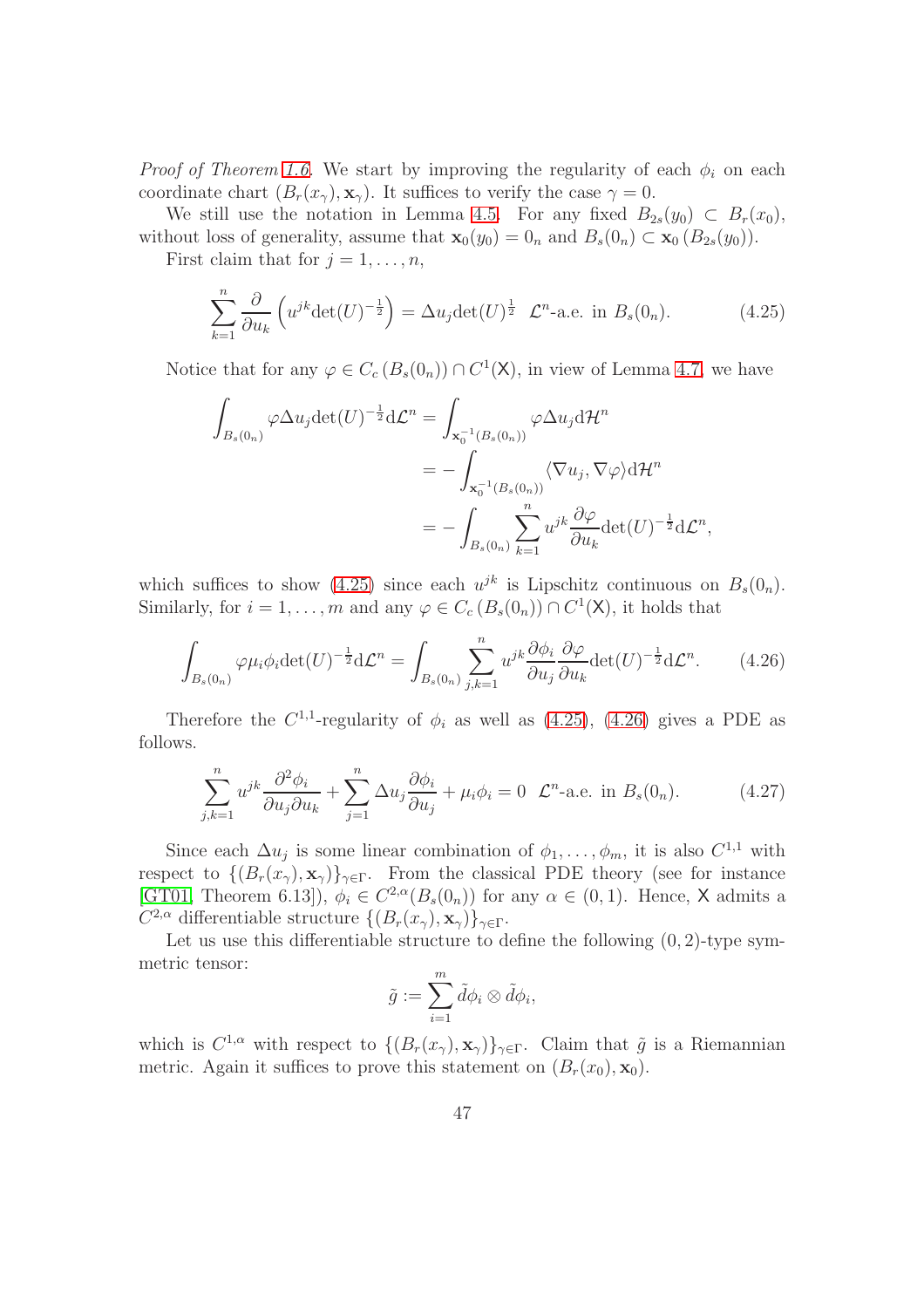$$
\mathcal{U}: \mathsf{X} \longrightarrow \mathsf{M}_{m \times m}(\mathbb{R})
$$

$$
x \longmapsto \left( \langle \nabla u_i, \nabla u_j \rangle \right),
$$

and rewrite  $U$  as the following block matrix

$$
\mathcal{U} := \begin{pmatrix} U(x) & U_1(x) \\ U_1^T(x) & U_2(x) \end{pmatrix}.
$$

The choice of  $u_i$  implies that  $\tilde{g}$  has a local expression as

$$
\tilde{g} = \sum_{i=1}^{m} \tilde{d}u_i \otimes \tilde{d}u_i = \sum_{i=1}^{n} \tilde{d}u_i \otimes \tilde{d}u_i + \sum_{i=n+1}^{m} \sum_{k,l=1}^{n} \frac{\partial u_i}{\partial u_k} \frac{\partial u_i}{\partial u_l} \tilde{d}u_k \otimes \tilde{d}u_l.
$$

By [\(4.20\)](#page-44-1), for  $i = n + 1, ..., m, l = 1, ..., n$  and any  $x \in B_r(x_0)$ , we have

$$
\frac{\partial u_i}{\partial u_l}(x) = \sum_{j,k=1}^n b_{jl}(x)b_{jk}(x)\langle \nabla u_i, \nabla u_k \rangle(x) = \left(B^T B U_1(x)\right)_{li} = \left(U^{-1} U_1(x)\right)_{li},
$$

which implies that

<span id="page-47-0"></span>
$$
\tilde{g}(x) = \sum_{i=1}^{n} \tilde{d}u_i \otimes \tilde{d}u_i + \sum_{k,l=1}^{n} \left( U^{-1} U_1 U_1^T U^{-1}(x) \right)_{kl} \tilde{d}u_k \otimes \tilde{d}u_l, \quad \forall x \in B_r(x_0). \tag{4.28}
$$

Since  $\mathcal{U}^2 - \mathcal{U} \equiv 0$  on  $B_r(x_0)$ ,  $U^2 + U_1 U_1^T - U \equiv 0$  on  $B_r(x_0)$ . By [\(4.28\)](#page-47-0),

<span id="page-47-1"></span>
$$
\tilde{g}(x) = \sum_{j,k=1}^{n} (U^{-1})_{jk} (x) \tilde{d}u_j \otimes \tilde{d}u_k, \text{ on } B_r(x_0), \tag{4.29}
$$

which is positive definie on  $B_r(x_0)$ . Moreover,  $u^{jk} \in C^{1,\alpha}(B_r(x_0))$   $(j, k = 1, ..., n)$ . Applying the regularity theorem for second order elliptic PDE (for example [\[GT01,](#page-59-12) Theorem 6.17]) to [\(4.27\)](#page-46-2), we see that  $\phi_i \in C^{3,\alpha}(B_r(x_0))$   $(i = 1, \ldots, m)$ . Thus the regularity of  $\tilde{g}$  can be improved to  $C^{2,\alpha}$ . Then [\(4.29\)](#page-47-1) shows that  $u^{jk} \in C^{2,\alpha}(B_r(x_0))$  $(j, k = 1, \ldots, n).$ 

Applying the proof by induction,  $\tilde{g} = g$  is actually a smooth Riemannian metric with respect to the smooth differentiable structure  $\{(B_r(x_\gamma), \mathbf{x}_\gamma)\}_{\gamma \in \Gamma}$ . This implies that  $(X, d)$  is isometric to a *n*-dimensional smooth Riemannian manifold  $(M^n, g)$ . To see that  $(M^n, g)$  is a closed Riemannian manifold, it suffices to use Theorem [4.3](#page-38-1) again to show that the tangent space at any point is not isometric to the upper plane  $\mathbb{R}^n_+$ . □

Set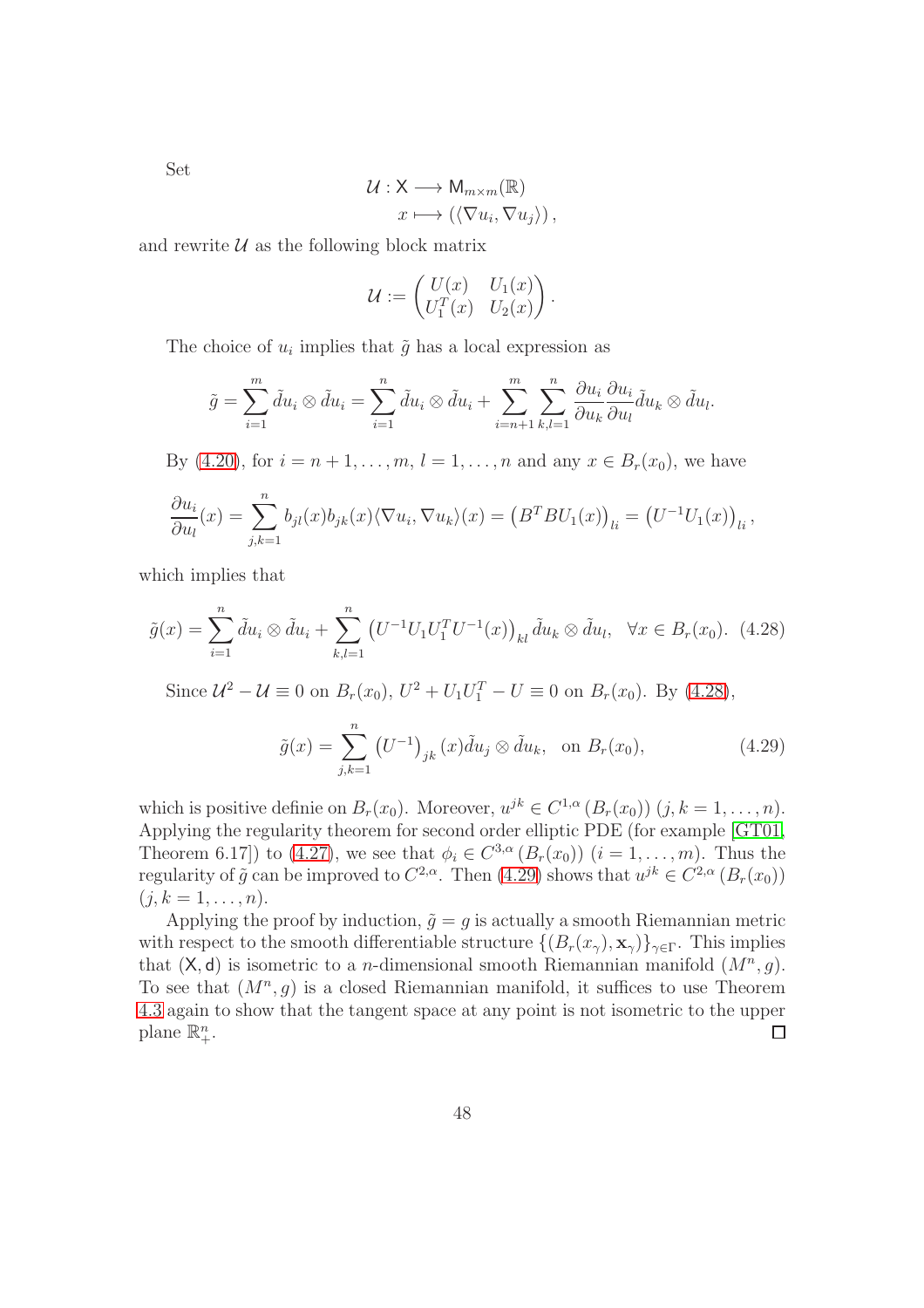## <span id="page-48-0"></span>5 Diffeomorphic finiteness theorems

This section is aimed to prove Theorem [1.11](#page-6-1) and Theorem [1.13.](#page-6-2) To fix the notation, for a Riemannian manifold  $(M^n, g)$ , denote by vol<sub>g</sub> its volume element, by  $K_g$  its sectional curvature, by Ric<sub>g</sub> its Ricci curvature tensor, by  $\text{inj}_g(p)$  the injectivity radius at p and by  $(\nabla^g)^k$ ,  $\Delta^g$  the k-th covariant derivative and the Laplacian with respect to g, by  $d<sub>g</sub>$  the distance function induced by g.

To begin with, let us recall some results about the convergence of Sobolev functions on varying spaces. See [\[AH18,](#page-57-10) [GMS13,](#page-59-7) [AST16\]](#page-57-8).

<span id="page-48-1"></span>**Theorem 5.1** (Compactness of Sobolev functions). Assume that  $(X_i, d_i, \mathcal{H}^n)$  are non-collapsed  $\text{RCD}(K, n)$  spaces with  $\sup_i (X_i, d_i) < D$  for some  $D > 0$  and

$$
({\mathsf{X}}_i, {\mathsf{d}}_i, {\mathcal{H}}^n) \xrightarrow{\operatorname{mGH}} ({\mathsf{X}}, {\mathsf{d}}, {\mathcal{H}}^n) \, .
$$

Let  $f_i \in H^{1,2}(\mathsf{X}_i,\mathsf{d}_i,\mathcal{H}^n)$  with  $\sup_i ||f||_{H^{1,2}(\mathsf{X}_i,\mathsf{d}_i,\mathcal{H}^n)} < \infty$ . Then there exists  $f \in$  $H^{1,2}(\mathsf{X},\mathsf{d},\mathcal{H}^n)$ , and a subsequence of  $\{f_i\}$  which is still denoted as  $\{f_i\}$  such that  ${f_i} L^2$ -strongly converges to f on X and

$$
\liminf_{i \to \infty} \int_{\mathsf{X}_i} \left| \nabla^{\mathsf{X}_i} f_i \right|^2 \mathrm{d} \mathcal{H}^n \geqslant \int_{\mathsf{X}} \left| \nabla^{\mathsf{X}} f \right|^2 \mathrm{d} \mathcal{H}^n.
$$

<span id="page-48-2"></span>**Theorem 5.2** (Stability of Laplacian). Assume that  $(X_i, d_i, \mathcal{H}^n)$ ,  $(X, d, \mathcal{H}^n)$  are non-collapsed  $\text{RCD}(K, n)$  spaces as in Theorem [5.1.](#page-48-1) Let  $f_i \in D(\Delta^{X_i})$  with

$$
\sup_{i}\left(\|f_{i}\|_{H^{1,2}\left(\mathsf{X}_{i},\mathsf{d}_{i},\mathcal{H}^{n}\right)}+\left\|\Delta^{\mathsf{X}_{i}}f_{i}\right\|_{L^{2}\left(\mathcal{H}^{n}\right)}\right)<\infty.
$$

If  $\{f_i\}$   $L^2$ -strongly converges to f on X (by Theorem [5.1](#page-48-1)  $f \in H^{1,2}(\mathsf{X},\mathsf{d},\mathcal{H}^n)$ ), then the following statements hold.

- 1.  $f \in D(\Delta^{\mathsf{X}})$ .
- 2.  $\{\Delta^{X_i} f_i\}$   $L^2$ -weakly converges to  $\Delta^X f$  on X.
- 3.  $\{|\nabla^{\mathsf{X}_i} f_i|\}$  L<sup>2</sup>-strongly converges to  $|\nabla^{\mathsf{X}} f|$  on any  $B_R(x) \subset \mathsf{X}$ .

We are now in the position to prove the following theorem.

<span id="page-48-3"></span>Theorem 5.3. For any measured Gromov-Hausdorff convergent sequence of Riemannian manifolds  $\{(M_i^n, g_i)\}\subset \mathcal{M}(K,n,D,\tau)$ , its limit space is also a smooth Riemannian manifold  $(M^n, g) \in \mathcal{M}(K, n, D, \tau)$ . In particular,  $\mathcal{M}(K, n, D, \tau)$  has finitely many members up to diffeomorphism.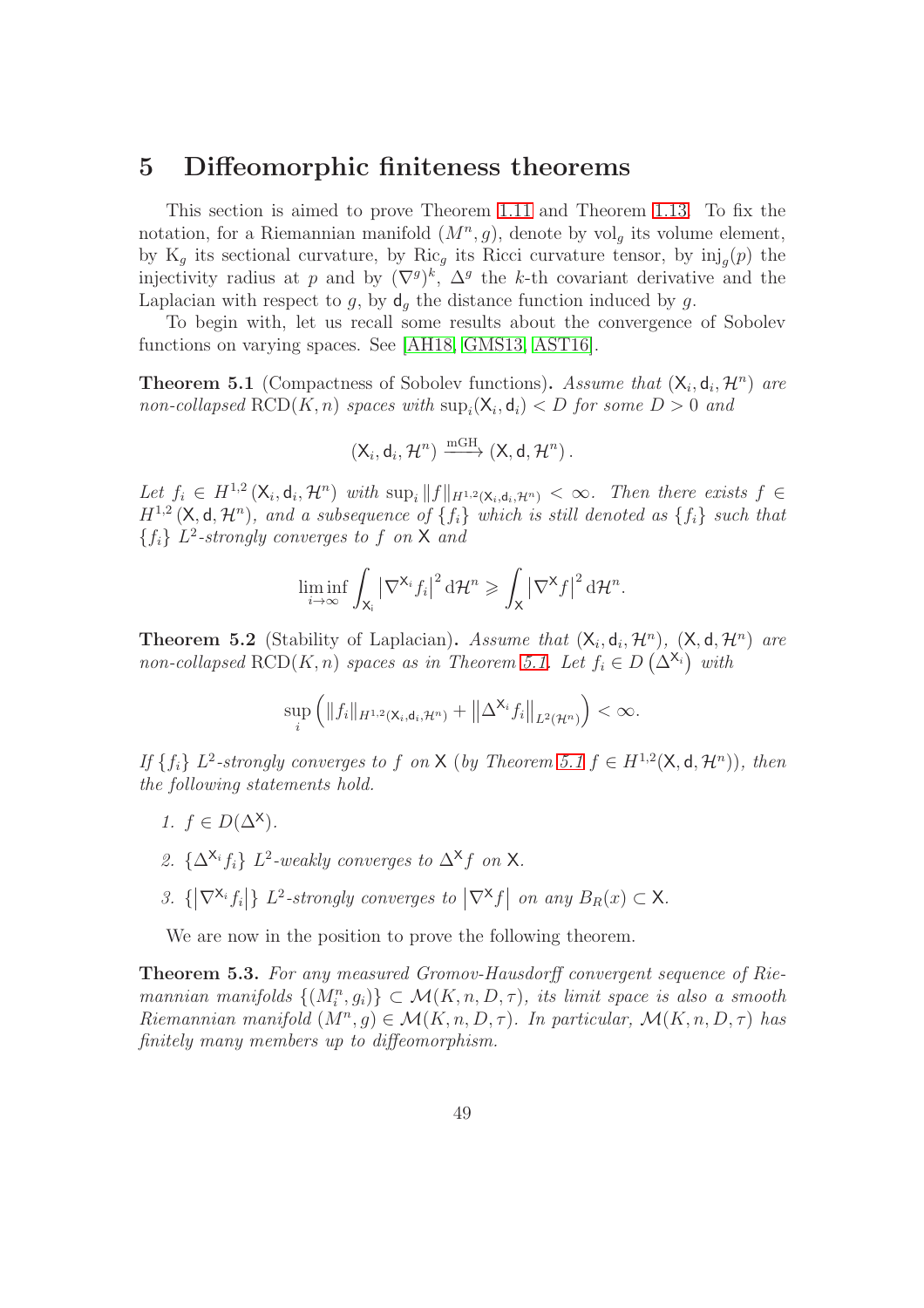Proof. Assume the contrary, i.e. there exists a sequence of Riemannian manifolds  $\{(M_i^n, g_i)\}\subset \mathcal{M}(K, n, D, \tau)$ , which are pairwise non-diffeomorphic.

On each  $(M_i^n, g_i)$ , there exists  $m_i \in \mathbb{N}$ , such that

<span id="page-49-0"></span>
$$
g_i = \sum_{j=1}^{m_i} d\phi_{i,j} \otimes d\phi_{i,j},
$$
\n(5.1)

where  $\phi_{i,j}$  is a non-constant eigenfunction of  $-\Delta^{g_i}$  with the eigenvalue  $\mu_{i,j}$  and satisfies that  $\|\phi_{i,j}\|_{L^2(\text{vol}_{g_i})} \geq \tau > 0$   $(i \in \mathbb{N}, j = 1, ..., m_i)$ . By taking trace of  $(5.1)$ with respect to  $g_i$ , we know

<span id="page-49-1"></span>
$$
n = \sum_{j=1}^{m_i} |\nabla^{g_i} \phi_{i,j}|^2.
$$
 (5.2)

Integration of  $(5.2)$  on  $(M_i^n, g_i)$  shows that

$$
nvol_{g_i}(M_i^n) \geqslant \tau^2 \sum_{j=1}^{m_i} \mu_{i,j}.
$$

The Bishop-Gromov volume comparison theorem and the Li-Yau's [\[LY80\]](#page-60-13) estimate of the first eigenvalue imply that

<span id="page-49-2"></span>
$$
C_1(K, n)D^n \geq n \text{vol}_{g_i}(M_i^n) = \tau^2 \sum_{j=1}^{m_i} \mu_{i,j} \geq C_2(K, n, D)\tau^2 m_i \geq C_2(K, n, D)\tau^2.
$$
\n(5.3)

Moreover, for each  $\phi_{i,j}$ ,

$$
\|\phi_{i,j}\|_{L^2(\text{vol}_{g_i})}^2 = \mu_{i,j}^{-1} \int_{M_i^n} |\nabla^{g_i} \phi_{i,j}|^2 \text{dvol}_{g_i} \leqslant n\mu_{i,j}^{-1} \text{vol}_{g_i}(M_i^n) \leqslant C(K, n, D, \tau). \tag{5.4}
$$

Therefore, there exists  $k \in \mathbb{N}$  and a subsequence of  $\{(M_i^n, g_i)\}\$  which is still denoted as  $\{(M_i^n, g_i)\}\$ , such that each  $(M_i^n, g_i)$  realizes an isometric immersion into  $\mathbb{R}^m$  by its eigenmaps, namely,

$$
g_i = \sum_{j=1}^{m} d\phi_{i,j} \otimes d\phi_{i,j}.
$$
 (5.5)

Moreover, by [\(5.3\)](#page-49-2), we may assume that

<span id="page-49-3"></span>
$$
\lim_{i \to \infty} \mu_{i,j} = \mu_j \in [C_2(K, n, D), \tau^{-2} C_1(K, n) D^n], \ \ j = 1, \dots, m. \tag{5.6}
$$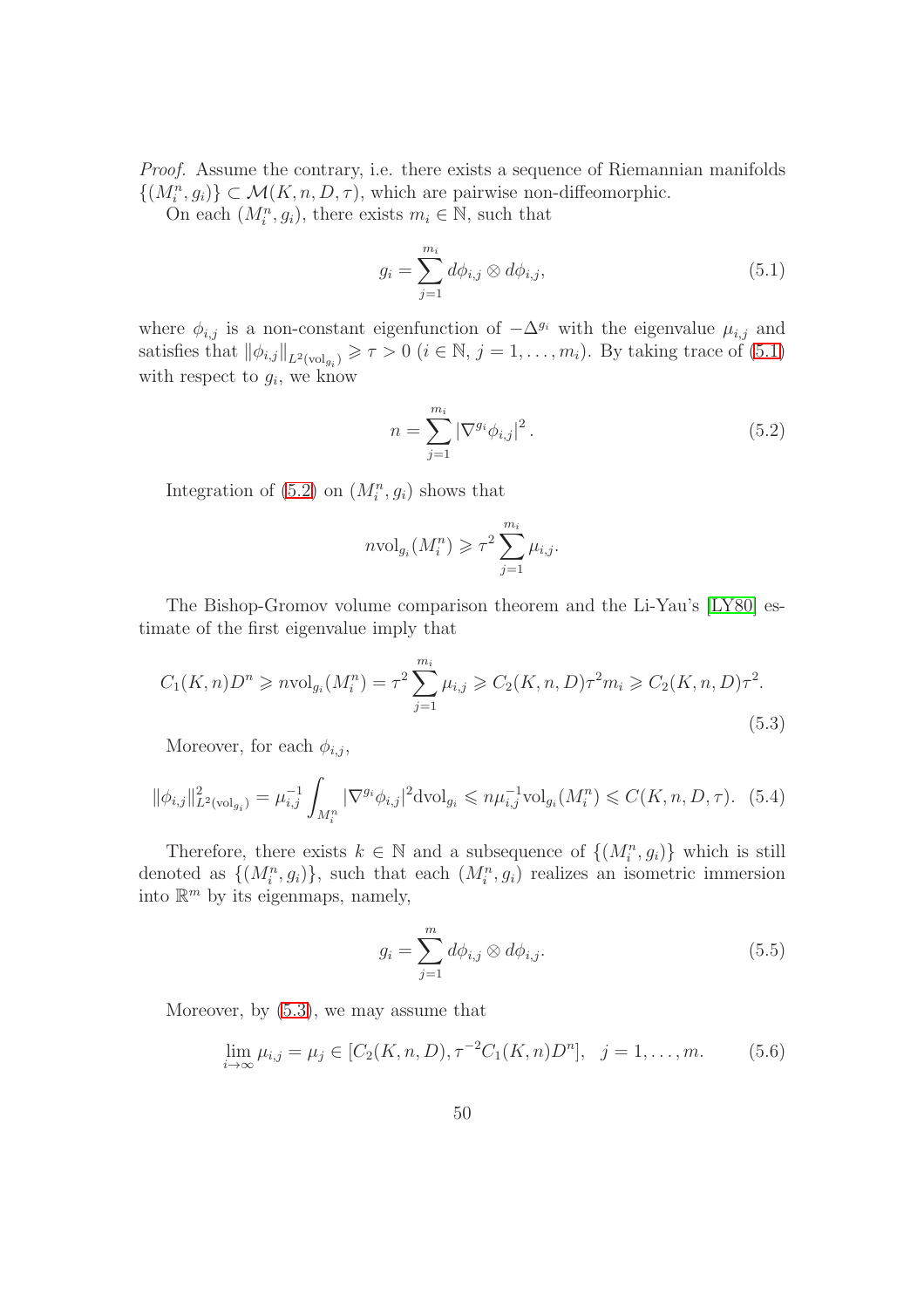According to Theorem [2.23](#page-18-1) and [\(5.3\)](#page-49-2),  $\{(M_i^n, g_i)\}\)$  can also be required to satisfy

$$
(M_i^n, \mathsf{d}_{g_i}, \mathrm{vol}_{g_i}) \xrightarrow{\mathrm{mGH}} (\mathsf{X}, \mathsf{d}, \mathcal{H}^n)
$$

for some non-collapsed RCD $(K, n)$  space  $(X, d, \mathcal{H}^n)$ . In particular, combining [\(5.3\)](#page-49-2)-[\(5.6\)](#page-49-3) with Theorem [5.1](#page-48-1) and Theorem [5.2,](#page-48-2) we know that on  $(\mathsf{X}, \mathsf{d}, \mathcal{H}^n)$ ,

$$
g = \sum_{j=1}^{m} d\phi_j \otimes d\phi_j,
$$

where each  $\phi_j$  is an eigenfunction of  $-\Delta$  with the eigenvalue  $\mu_j$ . Therefore, from Theorem [1.6,](#page-4-0) we deduce that  $(X, d)$  is isometric to an *n*-dimensional smooth closed Riemannian manifold  $(M^n, g)$ . However, due to [\[ChCo1,](#page-58-6) Theorem A.1.12],  $M_i^n$  is diffeomorphic to  $M<sup>n</sup>$  for any sufficiently large *i*. A contradiction.  $\Box$ 

The proof of Theorem [1.11](#page-6-1) mainly uses the estimates in Section [4](#page-38-0) and a stronger version of Gromov convergence theorem given by Hebey-Herzlish [\[HH97\]](#page-59-3). For reader's convenience, Hebey-Herzlish's theorem is stated below.

<span id="page-50-1"></span>**Theorem 5.4.** Let  $\{(M_i^n, g_i)\}\$ be a sequence of closed Riemannian manifolds such that for any  $i \in \mathbb{N}$ ,  $(M_i^n, g_i)$  satisfies the following conditions.

- 1. For any  $k \in \mathbb{N}$ , sup  $\lim_{M_i^n}$  $|(\nabla^{g_i})^k \text{Ric}_{g_i}| \leq C_k$ , for some  $C_k > 0$ .
- 2. inf  $\inf_{p \in M_i} \text{inj}_{g_i}(p) \geqslant c$ , for some  $c > 0$ .
- 3.  $vol_{g_i}(M_i^n) \leq v$ , for some  $v > 0$ .

Then there exists a subsequence of  $\{(M_i^n, g_i)\}\$  which is still denoted as  $\{(M_i^n, g_i)\}\$ , such that  $\{(M_i^n, g_i)\}\n\subset \infty$ -converges to a closed Riemannian manifold  $(M^n, g)$ .

The following Cheeger-Gromov-Taylor's estimate of the injectivity radius is also necessary for the proof of Theorem [1.11.](#page-6-1)

<span id="page-50-0"></span>**Theorem 5.5** ([\[CGT82,](#page-58-13) Theorem 4.7]). Let  $(M^n, g)$  be a complete n-dimensional Riemannian manifold with  $|K_g| \leq \kappa$  for some  $\kappa > 0$ . Then there exists a constant  $c_0 = c_0(n) > 0$ , such that for any  $0 < r \leq \frac{\pi}{4\sqrt{n}}$  $\frac{\pi}{4\sqrt{\kappa}},$ 

$$
\text{inj}_{g}(p) \geqslant c_{0} r \frac{\text{vol}(B_{r}(p))}{\int_{0}^{r} V_{-(n-1)\kappa,n} \, \mathrm{d}t}, \ \forall p \in M^{n}.
$$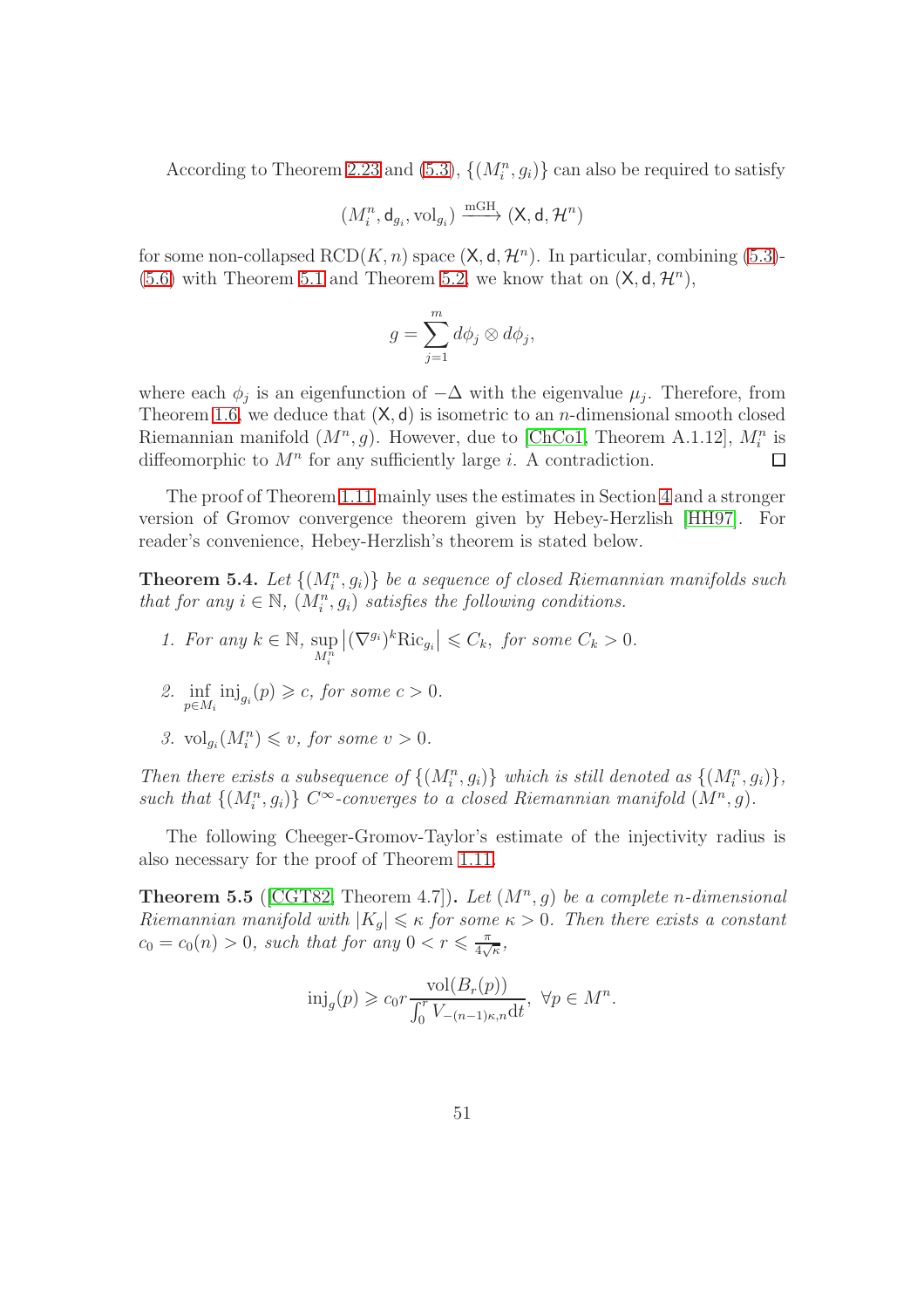Proof of Theorem [1.11.](#page-6-1) By Theorem [5.3,](#page-48-3) without loss of generality, we may take a sequence  $\{(M^n, g_i)\}\subset \mathcal{M}(K, n, D, \tau)$  such that  $\{(M^n, g_i)\}\text{ mGH converges to }$  $(M^n, g)$  and  $(5.3)-(5.6)$  $(5.3)-(5.6)$  still hold. Denote by  $B_r^i(p)$  the r-radius ball (with respect to  $d_{g_i}$  centered at  $p \in M$  for notation convenience.

**Step 1** Uniform two-sided sectional curvature bound on  $(M^n, g_i)$ .

According to the estimates in Section [4,](#page-38-0) combining [\(5.3\)](#page-49-2)-[\(5.6\)](#page-49-3), we may choose a uniform  $r > 0$ , such that for any arbitrary but fixed  $B_{4096r}^i(p) \subset M$ , there exists a coordinate function  $\mathbf{x}^i = (u_1^i, \dots, u_n^i) : B_{4096r}^i(p) \to \mathbb{R}^n$  satisfying the following properties.

\n- 1. 
$$
\mathbf{x}^i
$$
 is  $\frac{3}{2}$ -bi-Lipschitz map from  $B_{4096r}^i(p)$  to  $\mathbf{x}^i(B_{4096r}^i(p))$  (by Lemma 4.5).
\n- 2. Set  $(g_i)_{jk} := g_i\left(\frac{\partial}{\partial u_j}, \frac{\partial}{\partial u_j}\right)$ , then it holds that  $\frac{1}{2}I_n \leqslant (g_i)_{jk} \leqslant 2I_n$ , on  $B_{4096r}^i(p)$  (by Lemma 4.5 and (4.29)).
\n

<span id="page-51-0"></span>We first give a  $C^{2,\alpha}$ -estimate of  $g_i$  on each  $(M^n, g_i)$  for any  $\alpha \in (0,1)$ . Applying  $(4.12)$  and  $(5.7)$  implies that on  $B_{4096r}^{i}(p)$ 

<span id="page-51-1"></span>
$$
C \geqslant \left| \nabla^{g_i}(g_i)^{jk} \right|^2 = \sum_{\beta,\gamma=1}^n (g_i)^{\beta\gamma} \frac{\partial}{\partial u_{\beta}^i} (g_i)^{jk} \frac{\partial}{\partial u_{\gamma}^i} (g_i)^{jk} \geqslant \frac{1}{2} \sum_{\beta=1}^n \left( \frac{\partial}{\partial u_{\beta}^i} (g_i)^{jk} \right)^2, \quad (5.8)
$$

for some  $C = C(K, n, D, \tau)$  which may vary from line to line.

Then  $||(g_i)^{jk}||_{C^{\alpha}(B_4^k)}$ property of  $\mathbf{x}^i$   $(j, k = 1, ..., n)$ .  $\leq C$  follows from [\(5.8\)](#page-51-1) and the local bi-Lipschitz

For  $j = 1, \ldots, n$ ,  $|\nabla^{g_i} \phi_{i,j}| \leq C$  yields that  $\|\phi_{i,j}\|_{C^{\alpha}(B_{4096r}^i(p))} \leq C$ . This implies that  $\|\Delta^{g_i}u_{i,j}\|_{C^{\alpha}(B_{4096r}^i(p))} \leq C$  since each  $u_{i,j}$  is the linear combination of  $\phi_{i,j}$ constructed as in Lemma [4.5.](#page-41-3) Then the the classical Schauder interior estimate (see for example [\[GT01,](#page-59-12) Theorem 6.2]), together with the PDE [\(4.27\)](#page-46-2) implies that  $\|\phi_{i,j}\|_{C^{2,\alpha}(B_{256r}^i(p))} \leq C$  since  $\mathbf{x}^i(B_{256r}(p)) \subset B_{512r}(0_n) \subset \mathbf{x}^i(B_{1024r}^i(p)) \subset$  $B_{2048r}(0_n) \subset \mathbf{x}^i(B_{4096r}^i(p))$ . As a result,  $\|\Delta^{g_i}u_{i,j}\|_{C^{2,\alpha}(B_{256r}^i(p))} \leq C$ . Moreover, the

expression of  $g_i$ , i.e.  $g_i = \sum^k$  $\sum_{j=1} d\phi_{i,j} \otimes d\phi_{i,j}$  shows that

$$
\|(g_i)_{jk}\|_{C^{1,\alpha}\big(B^i_{256r}(p)\big)},\|(g_i)^{jk}\|_{C^{1,\alpha}\big(B^i_{256r}(p)\big)}\leqslant C,\ j,k=1,\ldots,n.
$$

Applying again the Schauder interior estimate to  $\phi_{i,j}$  in the PDE [\(4.27\)](#page-46-2), we know  $\|\phi_{i,j}\|_{C^{3,\alpha}(B_{16r}^i(p))} \leqslant C$ . Consequently,

$$
||(g_i)_{jk}||_{C^{2,\alpha}(B_{16r}^i(p))}, ||(g_i)^{jk}||_{C^{2,\alpha}(B_{16r}^i(p))} \leq C, j,k = 1,\ldots,n.
$$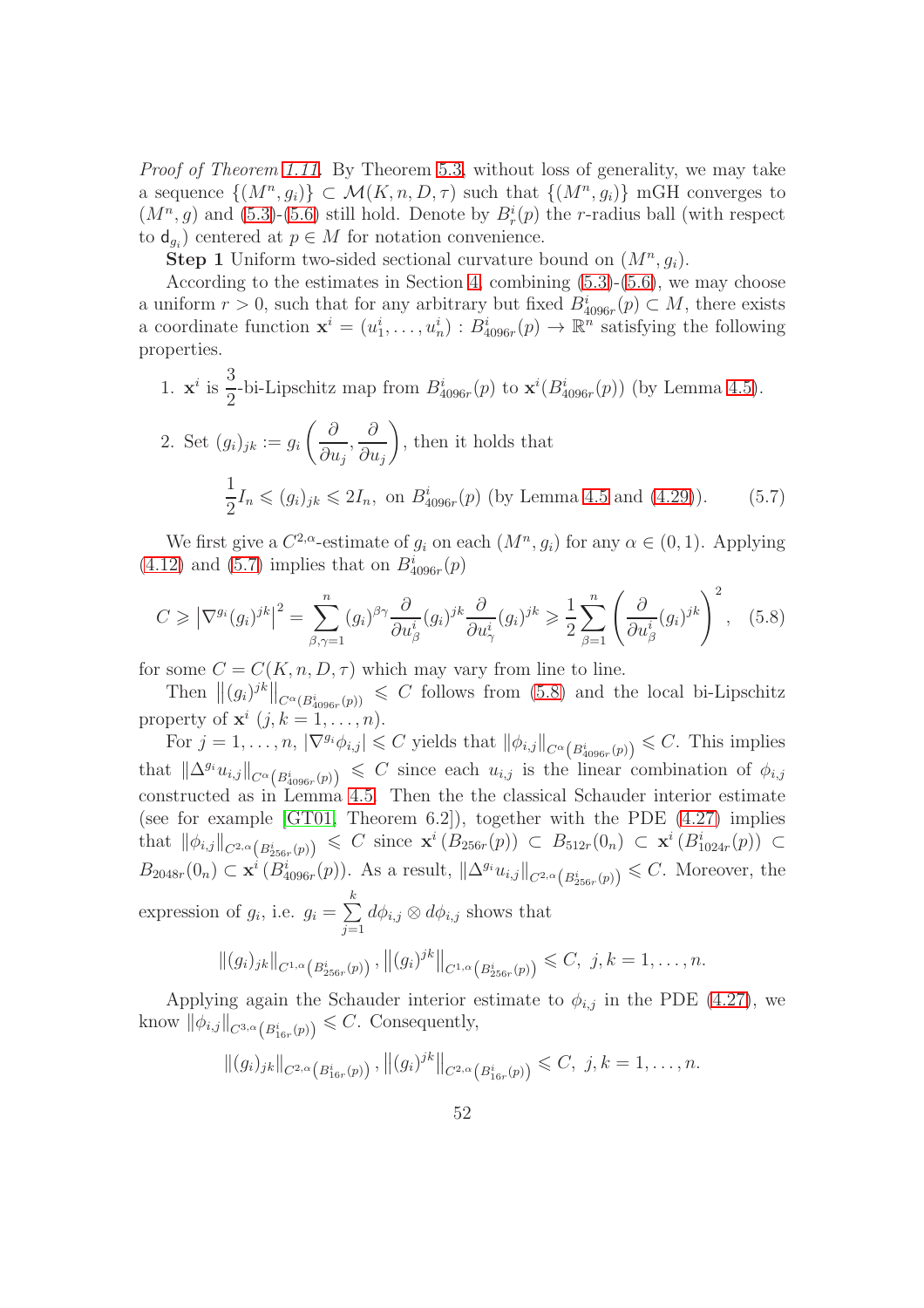Since the calculation of sectional curvature only involves the terms in form of  $(g_i)_{jk}, (g_i)^{jk},$ ∂  $\partial u^i_\beta$  $(g_i)^{jk}$ ,  $\partial$  $\partial u^i_\beta$  $(g_i)_{jk},$  $\partial^2$  $\frac{\partial}{\partial u_{\beta}^{i}} \frac{\partial u_{\gamma}^{i}}{\partial u_{\gamma}^{i}} (g_{i})_{jk}$  (j, k,  $\beta, \gamma = 1, ..., n$ ), |K<sub>g<sub>i</sub></sub>| has a uniform upper bound  $C_0 = C_0(K, n, D, \tau)$ .

**Step 2** Uniform injectivity radius lower bound on  $(M^n, g_i)$ .

By Step 1, we may take  $r' = \min\{r, C_0^{-1}\}\$ , which is still denoted as r. In order to use Theorem [5.5,](#page-50-0) we need nothing but the lower bound of  $\mathrm{vol}_{g_i}(B_r^i(p))$ . It suffices to apply [\(5.3\)](#page-49-2) and Bishop-Gromov volume comparison theorem again to show that

<span id="page-52-0"></span>
$$
\tilde{C}(K,n,D,\tau)r^n \leqslant \text{vol}_{g_i}(B_r^i(p)) \leqslant C(K,n)D^n,\tag{5.9}
$$

because [\(5.9\)](#page-52-0), Theorem [5.5](#page-50-0) as well as the two-sided sectional curvature bound obtained in Step 1 then imply that inf  $\inf_{p\in M^n} \text{inj}_{g_i}(p) \geqslant \tilde{C}(K,n,D,\tau).$ 

Step 3 Improvement of the regularity.

In order to apply Theorem [5.4,](#page-50-1) it suffices to show that for any  $k \geq 0$ , there exists  $C_k(K, n, D, \tau)$  such that  $|(\nabla^{g_i})^k \text{Ric}_{g_i}|(p) \leq C_k(K, n, D, \tau)$  holds for any arbitrary but fixed  $p \in M^n$ . Since the case  $k = 0$  is already proved in Step 1, we prove the case  $k = 1$ .

Using the Schauder interior estimate again and the argument similar to Step 1 gives the following  $C^{4,\alpha}$ -estimate of  $\phi_{i,j}$ :

$$
\|\phi_{i,j}\|_{C^{4,\alpha}(B_r^i(p))} \leqslant C_1(K,n,D,\tau),
$$

which implies that

$$
||(g_i)_{jk}||_{C^{3,\alpha}(B_r^i(p))}, ||(g_i)^{jk}||_{C^{3,\alpha}(B_r^i(p))} \leq C_1(K,n,D,\tau), \ j,k=1,\ldots,n.
$$

Therefore, arguing as in the estimate of the two-sided bound of sectional curvature in Step 1, we see

$$
\sup_{M^n} |\nabla^{g_i} \text{Ric}_{g_i}| \leqslant C_1(K, n, D, \tau).
$$

Now by using the proof by induction, for any  $k \geq 2$ , there exists  $C_k =$  $C_k(K, n, D, \tau)$  such that

$$
\sup_{M^n} |(\nabla^{g_i})^k \operatorname{Ric}_{g_i}| \leqslant C_k(K,n,D,\tau),
$$

which suffices to conclude.

Proof of Theorem [1.13.](#page-6-2) The proof is almost the same as that of Theorem [5.3,](#page-48-3) and we omit some details. Assume the contrary, i.e. there exists a sequence of

 $\Box$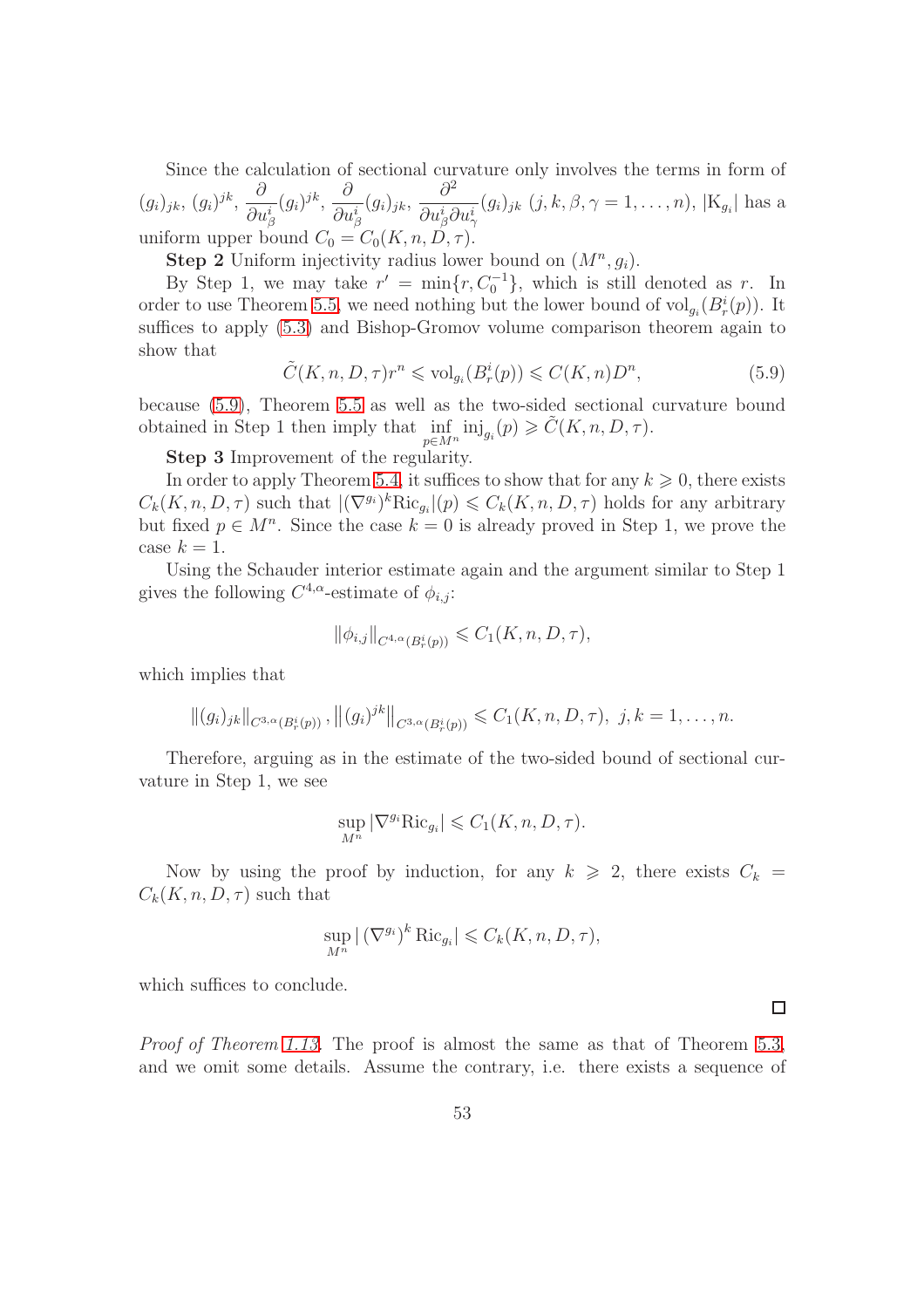pairwise non-diffeomorphic Riemannian manifolds  $\{(M_i^n, g_i)\}\$  such that  $(M_i^n, g_i) \in$  $\mathcal{N}(K,n,D,i^{-1},\tau)$  for any  $i \in \mathbb{N}$ . Then for each  $\{(M_i^n,g_i)\}\)$ , the almost isometric immersion condition ensures the existence of some  $m_i \in \mathbb{N}$ , such that

<span id="page-53-2"></span>
$$
\frac{1}{\text{vol}_{g_i}(M_i^n)} \int_{M_i^n} \left| \sum_{j=1}^{m_i} d\phi_{i,j} \otimes d\phi_{i,j} - g_i \right| d\text{vol}_{g_i} \leq \frac{1}{i}.
$$
 (5.10)

Thus

<span id="page-53-0"></span>
$$
\frac{\tau^2 \mu_{i,j}}{\text{vol}_{g_i}(M_i^n)} \leqslant \frac{1}{\text{vol}_{g_i}(M_i^n)} \int_{M_i^n} |\nabla^{g_i} \phi_{i,j}|^2 \text{dvol}_{g_i}
$$
\n
$$
\leqslant \frac{1}{\text{vol}_{g_i}(M_i^n)} \int_{M_i^n} \left( \sum_{j,k=1}^{m_i} \langle \nabla^{g_i} \phi_{i,j}, \nabla^{g_i} \phi_{i,k} \rangle^2 \right)^{-\frac{1}{2}} \text{dvol}_{g_i}
$$
\n
$$
\leqslant \frac{1}{\text{vol}_{g_i}(M_i^n)} \int_{M_i^n} \left| \sum_{j=1}^{m_i} d\phi_{i,j} \otimes d\phi_{i,j} - g_i \right| \text{dvol}_{g_i} + \frac{1}{\text{vol}_{g_i}(M_i^n)} \int_{M_i^n} |g_i| \text{dvol}_{g_i}
$$
\n
$$
\leqslant \frac{1}{i} + \sqrt{n}.
$$
\n(5.11)

Applying Li-Yau's first eigenvalue estimate and Bishop-Gromov volume comparison theorem to [\(5.11\)](#page-53-0) shows that

<span id="page-53-1"></span>
$$
C_1(K, n, D) \leqslant \mu_{i,j} \leqslant C_2(K, n, D, \tau). \tag{5.12}
$$

It then follows from  $(5.11)$  and  $(5.12)$  that

<span id="page-53-3"></span>
$$
C_3(K, n, D, \tau) \leqslant \text{vol}_{g_i}(M_i^n) \leqslant C_4(K, n, D) \text{ and } \tau \leqslant ||\phi_{i,j}||_{L^2(\text{vol}_{g_i})} \leqslant C_5(K, n, D). \tag{5.13}
$$

To see  $\{m_i\}$  has an upper bound, it suffices to notice that

$$
\begin{aligned}\n&\left|\sum_{j=1}^{m_i} \|\phi_{i,j}\|_{L^2(\text{vol}_{g_i})}^2 \mu_{i,j} - n \text{vol}_{g_i}(M_i^n)\right| \\
&=\left|\int_{M_i^n} \left\langle \sum_{j=1}^{m_i} d\phi_{i,j} \otimes d\phi_{i,j} - g_i, g_i \right\rangle \text{dvol}_{g_i}\right| \\
&\leq \sqrt{n} \int_{M_i^n} \left|\sum_{j=1}^{m_i} d\phi_{i,j} \otimes d\phi_{i,j} - g_i \right| \text{dvol}_{g_i} \leq \sqrt{n} \ C_4(K, n, D) \frac{1}{i}\n\end{aligned}
$$

As a result,  $m_i \leq C_6(K, n, D, \tau)$ . Therefore there exists  $m \in \mathbb{N}$  and a subsequence of  $\{(M_i^n, g_i)\}\$  which is still denoted as  $\{(M_i^n, g_i)\}\$ , such that each  $(M_i^n, g_i)\$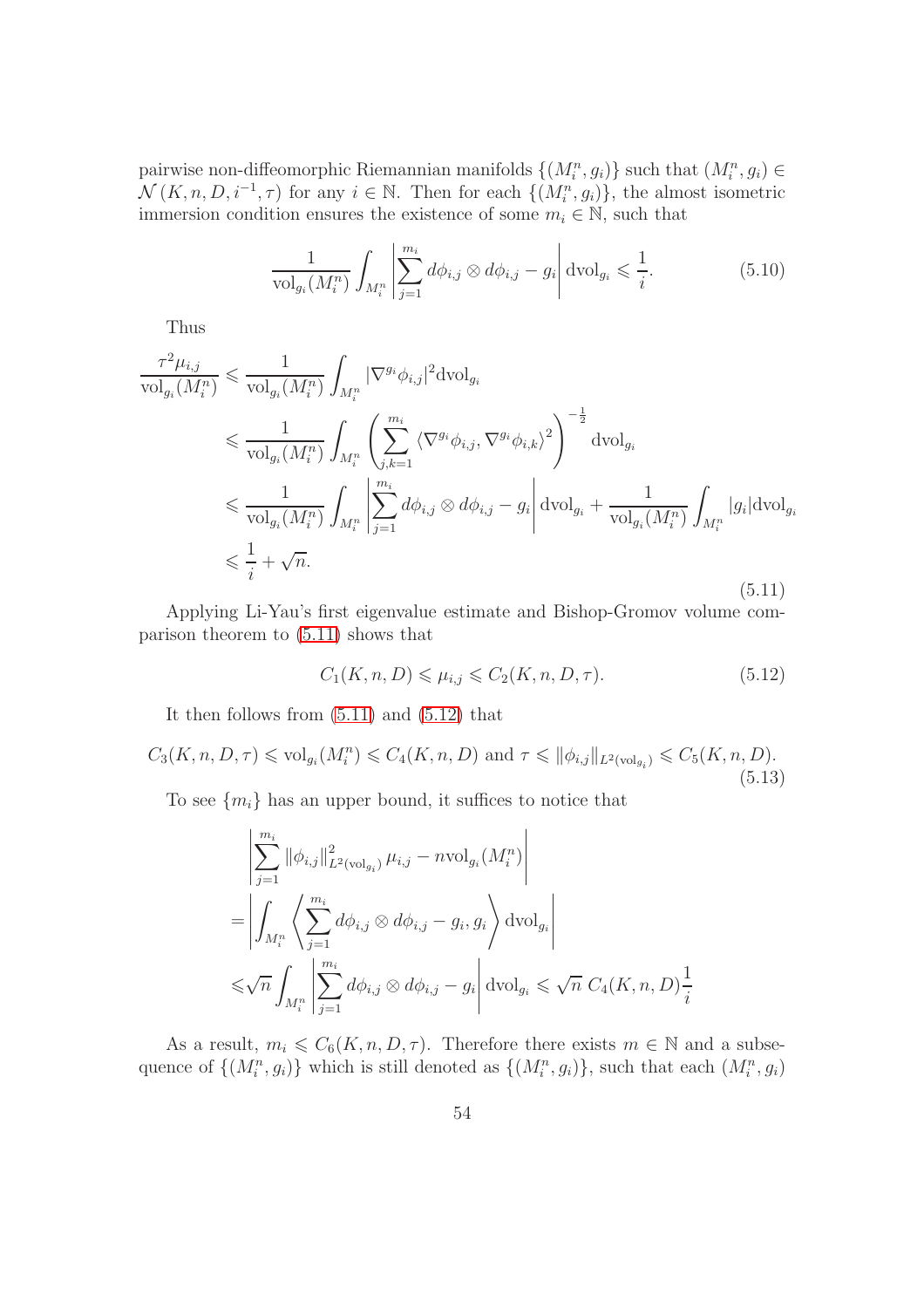admits an  $i^{-1}$ -almost isometrically immersing eigenmap into  $\mathbb{R}^m$ . In addition,  $\{(M_i^n, g_i)\}\)$  can also be required to satisfy

$$
(M^n_i,\mathsf{d}_{g_i},\mathrm{vol}_{g_i})\xrightarrow{\mathrm{mGH}} (\mathsf{X},\mathsf{d},\mathcal{H}^n)
$$

for some non-collapsed  $\text{RCD}(K, n)$  space  $(\mathsf{X}, \mathsf{d}, \mathcal{H}^n)$ . Again combining [\(5.10\)](#page-53-2)-[\(5.13\)](#page-53-3) with Theorem [5.1](#page-48-1) and Theorem [5.2,](#page-48-2) we see that on  $(X, d, \mathcal{H}^n)$ ,

$$
g = \sum_{j=1}^m d\phi_j \otimes d\phi_j,
$$

where each  $\phi_j$  is an eigenfunction of  $-\Delta$  with the eigenvalue  $\mu_j := \lim_{i \to \infty}$  $\lim_{i\to\infty}\mu_{i,j}$ . Finally, it suffices to apply Theorem [1.6](#page-4-0) and [\[ChCo1,](#page-58-6) Theorem A.1.12] to deduce the contradiction.  $\Box$ 

# <span id="page-54-0"></span>6 Examples

In this section, some examples about the IHKI property of Riemannian manifolds are provided.

By Proposition [3.13](#page-31-1) and Lemma [3.15,](#page-33-0) we see that

- 1. For any  $k, n \in \mathbb{N}, \mathbb{S}^n \times \cdots \times \mathbb{S}^n$  $2^k$ times is IHKI.
- 2. For any  $p, q \in \mathbb{N}$ , the compact Lie group  $SO(2p+q)/SO(2p) \times SO(q)$  with a constant positive Ricci curvature is IHKI since it is homogeneous and irreducible.

Example [6.3](#page-55-0) gives the sharpness of Theorem [1.3.](#page-3-2) The construction of Example [6.3](#page-55-0) needs the following two lemmas.

<span id="page-54-2"></span>**Lemma 6.1.** Let  $(M^m, g)$ ,  $(N^n, h)$ ,  $(M^m \times N^n, \tilde{g})$  be  $m, n, (m+n)$ -dimensional IHKI Riemannian manifolds respectively, where  $\tilde{g}$  is the standard product Riemannian metric of the product space  $M^m \times N^n$ . Then for any  $t > 0$ , it holds that  $(\rho_t^{M^m})^n = (\rho_t^{N^n})^m.$ 

Proof. Owing to Proposition [3.13,](#page-31-1) Lemma [3.15](#page-33-0) and Lemma [3.16,](#page-34-1)

<span id="page-54-1"></span>
$$
g_t^{M^m \times N^n}(p,q) = \rho_{2t}^{M^m} g_t^{N^n}(q) + \rho_{2t}^{N^n} g_t^{M^m}(p)
$$
  
= 
$$
\rho_{2t}^{M^m} c_t^{N^n} \mathbf{h}(q) + \rho_{2t}^{N^n} c_t^{M^m} g(p)
$$
  
= 
$$
c_t^{M^m \times N^n} \tilde{g}.
$$
 (6.1)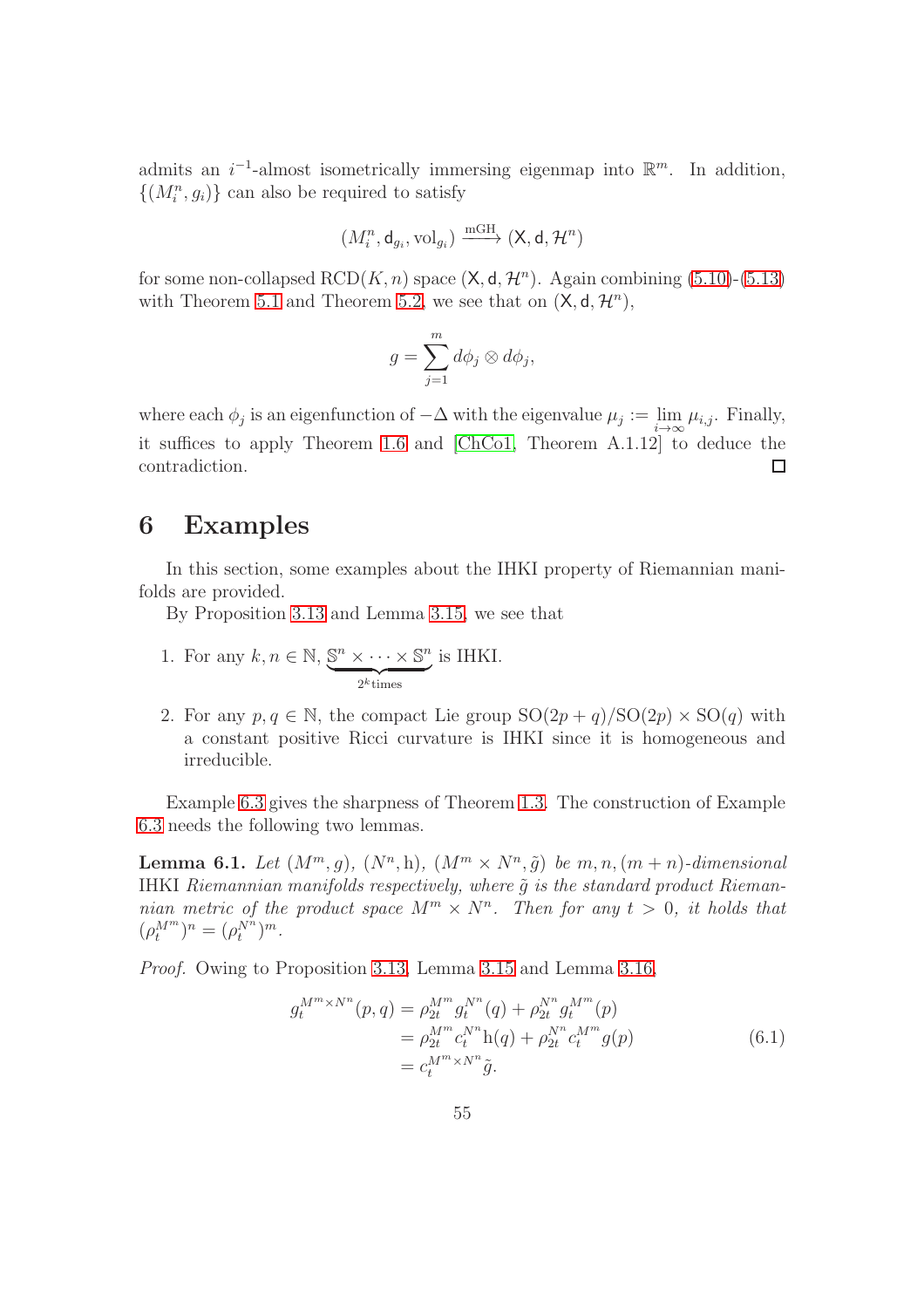Then from [\(6.1\)](#page-54-1),  $\rho_{2t}^{N^n} c_t^{M^m} = \rho_{2t}^{M^m} c_t^{N^n}$  for any  $t > 0$ . Moreover, we calculate that

$$
\frac{\partial}{\partial t} \rho_{2t}^{M^m} = \frac{\partial}{\partial t} \int_{M^m} (\rho^{M^m}(p, p', t))^2 \, \text{dvol}_g(p')
$$
\n
$$
= 2 \int_{M^m} \Delta_p^{M^m} \rho^{M^m}(\cdot, p', t)(p) \rho^{M^m}(p, p', t) \text{dvol}_g(p')
$$
\n
$$
= -2 \int_{M^m} |\nabla_p^{M^m} \rho^{M^m}(\cdot, p', t)|^2 (p) \text{dvol}_g(p') = -2 \langle g_t^{M^m}, g \rangle = -2mc_t^{M^m}.
$$

Similarly  $\frac{\partial}{\partial x}$  $\frac{\partial}{\partial t} \rho_{2t}^{N^n} = -2nc_t^{N^n}$ , and thus  $n \rho_{2t}^{N^n}$ ∂  $\frac{\partial}{\partial t} \rho_{2t}^{M^m} = m \rho_{2t}^{M^m}$ ∂  $\frac{\partial}{\partial t} \rho_{2t}^{N^n}$ . Therefore there exists  $c > 0$ , such that

$$
\left(\rho_t^{M^m}\right)^n = c \left(\rho_t^{N^n}\right)^m \quad \forall t > 0.
$$

To see  $c = 1$ , it suffices to use the blow up argument and Theorem [2.31](#page-21-4) to show that lim  $t\rightarrow 0$  $t^{\frac{m}{2}} \rho_t^{M^{m'}} = (4\pi)^{-\frac{m}{2}}$  and  $\lim_{t \to 0}$  $t\rightarrow 0$  $t^{\frac{n}{2}}\rho_t^{N^n} = (4\pi)^{-\frac{n}{2}}.$ 

<span id="page-55-1"></span>**Lemma 6.2.** Let  $(M^n, g)$  be an n-dimensional closed IHKI Riemannian manifold, then it holds that

$$
\lim_{t \to \infty} \frac{tc_t^{M^n}}{\rho_{2t}^{M^n}} = 0.
$$

*Proof.* Set  $0 = \mu_0 \leq \mu_1 \leq \ldots \to +\infty$  as the eigenvalues of  $-\Delta$  counting with multiplicities. Then it suffices to notice that

$$
c_t^{M^n} = \frac{1}{n \text{vol}_g(M^n)} \sum_{i=1}^{\infty} e^{-2\mu_i t} \mu_i, \ \ \rho_{2t}^{M^n} = \frac{1}{\text{vol}_g(M^n)} \sum_{i=0}^{\infty} e^{-2\mu_i t}
$$

 $\Box$ 

and let  $t \to \infty$ .

<span id="page-55-0"></span>Example 6.3. Set  $\mathbb{S}^n(k) := \{(x_1, \ldots, x_{n+1}) \in \mathbb{R}^{n+1} : x_1^2 + \cdots + x_{n+1}^2 = k^2\}.$  Observe that  $c_1^{\mathbb{S}^n(k)} = k^{-(n+2)} c_{k-2}^{\mathbb{S}^n}$ ,  $\rho_2^{\mathbb{S}^n(k)} = k^{-n} \rho_{2k-2}^{\mathbb{S}^n}$ . By Lemma [6.2,](#page-55-1)

$$
\lim_{k\to 0}\frac{c^{\mathbb{S}^n(k)}_1}{\rho^{\mathbb{S}^n(k)}_2}=0.
$$

This implies that for any small  $r > 0$ , there exists  $s = s(r)$  such that

$$
\frac{c_1^{\mathbb{S}^1(r)}}{\rho_2^{\mathbb{S}^1(r)}} = \frac{c_1^{\mathbb{S}^2(s)}}{\rho_2^{\mathbb{S}^2(s)}}.
$$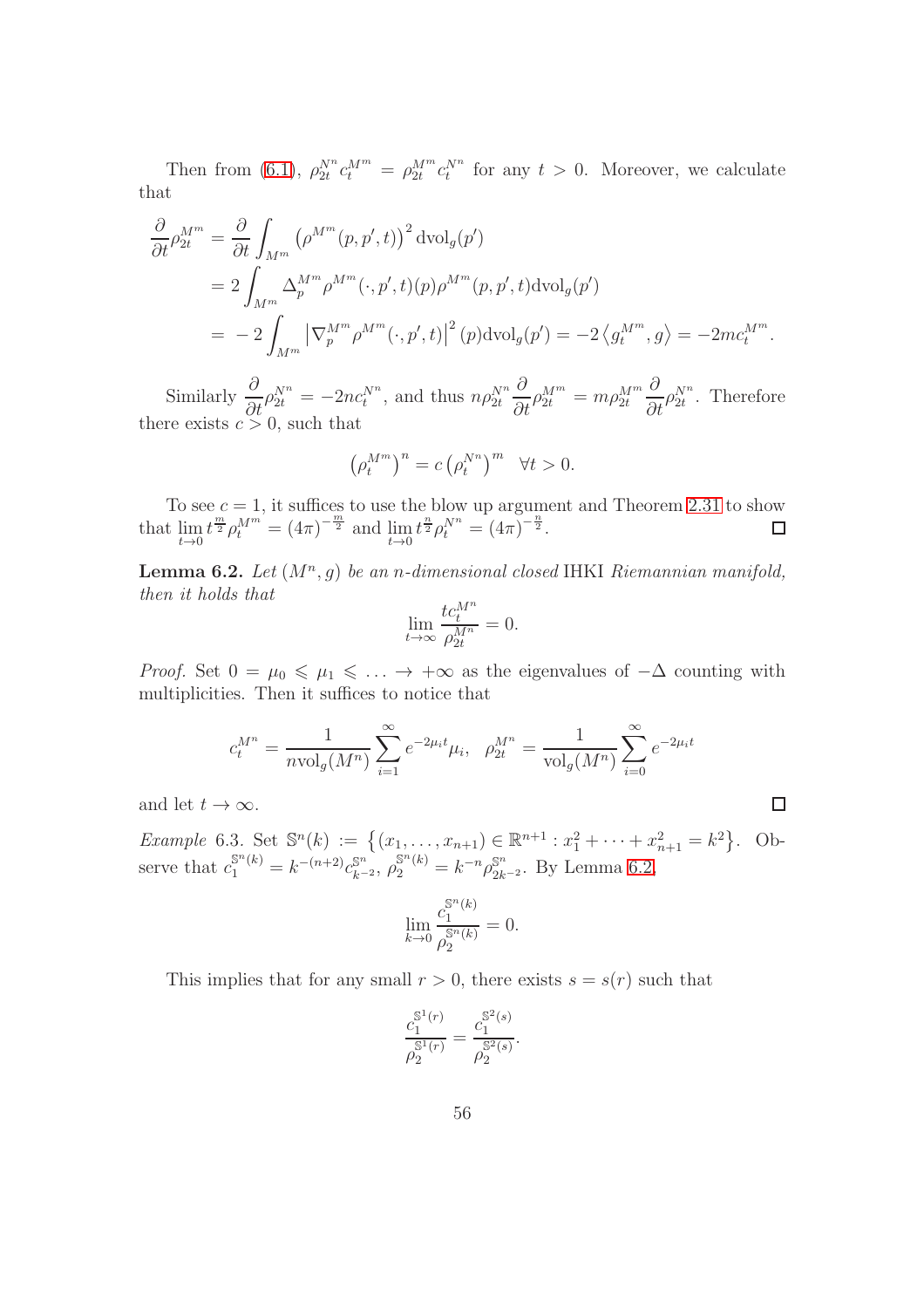Consider the product Riemannian manifold  $(\mathbb{S}^1(r) \times \mathbb{S}^2(s), g_{\mathbb{S}^1(r) \times \mathbb{S}^2(s)})$ . By [\(6.1\)](#page-54-1), there exists  $c(r) > 0$ , such that  $c(r)\Phi_1^{\mathbb{S}^1(r)\times\mathbb{S}^2(s)}$  $_1^{\mathcal{S}^-(r)\times\mathcal{S}^-(s)}$  realizes an isometric immersion into  $L^2 \left( \text{vol}_{g_{\mathbb{S}^1(r)\times \mathbb{S}^2(s)}} \right)$ .

If  $(\mathbb{S}^1(r) \times \mathbb{S}^2(s), g_{\mathbb{S}^1(r) \times \mathbb{S}^2(s)})$  is IHKI, then by Proposition [6.1,](#page-54-2) it holds that

<span id="page-56-1"></span>
$$
\rho_t^{\mathbb{S}^2(s)} = (\rho_t^{\mathbb{S}^1(r)})^2 = \rho_t^{\mathbb{S}^1(r) \times \mathbb{S}^1(r)}, \quad \forall t > 0.
$$
\n(6.2)

Therefore by taking integral of [\(6.2\)](#page-56-1), we see that for any  $t > 0$ ,

<span id="page-56-2"></span>
$$
\text{vol}\left(\mathbb{S}^2(s)\right) \sum_{i=0}^{\infty} \exp\left(-r^{-2}\mu_i^{\mathbb{S}^1 \times \mathbb{S}^1}t\right) = \text{vol}\left(\mathbb{S}^1(r) \times \mathbb{S}^1(r)\right) \sum_{i=0}^{\infty} \exp\left(-s^{-2}\mu_i^{\mathbb{S}^2}t\right). \tag{6.3}
$$

Then vol  $(\mathbb{S}^2(r_2)) = \text{vol}(\mathbb{S}^1(r_1) \times \mathbb{S}^1(r_1))$  follows by letting  $t \to 0$  in [\(6.3\)](#page-56-2), which implies that  $s(r) = r$ . [\(6.3\)](#page-56-2) then becomes

<span id="page-56-3"></span>
$$
\sum_{i=1}^{\infty} \exp\left(-r^{-2}\mu_i^{\mathbb{S}^1 \times \mathbb{S}^1}t\right) = \sum_{i=1}^{\infty} \exp\left(-r^{-2}\mu_i^{\mathbb{S}^2}t\right), \ \forall t > 0. \tag{6.4}
$$

Since  $\mu_1^{\mathbb{S}^1 \times \mathbb{S}^1} = \mu_4^{\mathbb{S}^1 \times \mathbb{S}^1} = 2 < \mu_5^{\mathbb{S}^1 \times \mathbb{S}^1}$  and  $\mu_1^{\mathbb{S}^2} = \mu_3^{\mathbb{S}^2} = 2 < \mu_4^{\mathbb{S}^2}$  $_4^{\$}$ <sup>2</sup>, multiplying  $\exp(2r^{-2}t)$  to both sides of [\(6.4\)](#page-56-3) and letting  $t \to \infty$ , the right hand side of (6.4) converges to 3, while the left hand side of [\(6.4\)](#page-56-3) converges to 4. A contradiction.

There is also a simple example which does not satisfy the condition 2 in Corollary [3.18.](#page-38-2)

Example 6.4. Consider the product manifold  $(\mathbb{S}^1 \times \mathbb{R}, g_{\mathbb{S}^1 \times \mathbb{R}})$ . It is obvious that

$$
\pi g_t^{\mathbb{S}^1 \times \mathbb{R}} = \frac{1}{(4\pi t)^{\frac{1}{2}}} \sum_{i=1}^{\infty} e^{-i^2 t} g_{\mathbb{S}^1} + \frac{c_1^{\mathbb{R}}}{t^{\frac{3}{2}}} \sum_{i=0}^{\infty} e^{-i^2 t} i^2 g_{\mathbb{R}}
$$

$$
\geqslant \frac{1}{(4\pi t)^{\frac{1}{2}}} g_{\mathbb{S}^1} + \frac{c_1^{\mathbb{R}}}{t^{\frac{3}{2}}} g_{\mathbb{R}},
$$

As a result,  $g_t^{\mathbb{S}^1 \times \mathbb{R}} \geqslant \frac{c_1^{\mathbb{R}}}{\pi}$ 1  $\pi$  $t^{-\frac{3}{2}}g_{\mathbb{S}^1\times\mathbb{R}}$  for any sufficiently large  $t>0$  but lim  $t\rightarrow\infty$  $tg_t^{\mathbb{S}^1 \times \mathbb{R}} = 0.$ 

# References

<span id="page-56-0"></span>[ABS19] G. Antonelli, E. Bruè, D. Semola: Volume bounds for the quantitative singular strata of non collapsed RCD metric measure spaces, Anal. Geom. Metr. Spaces, 7 (2019), no. 1, 158–178.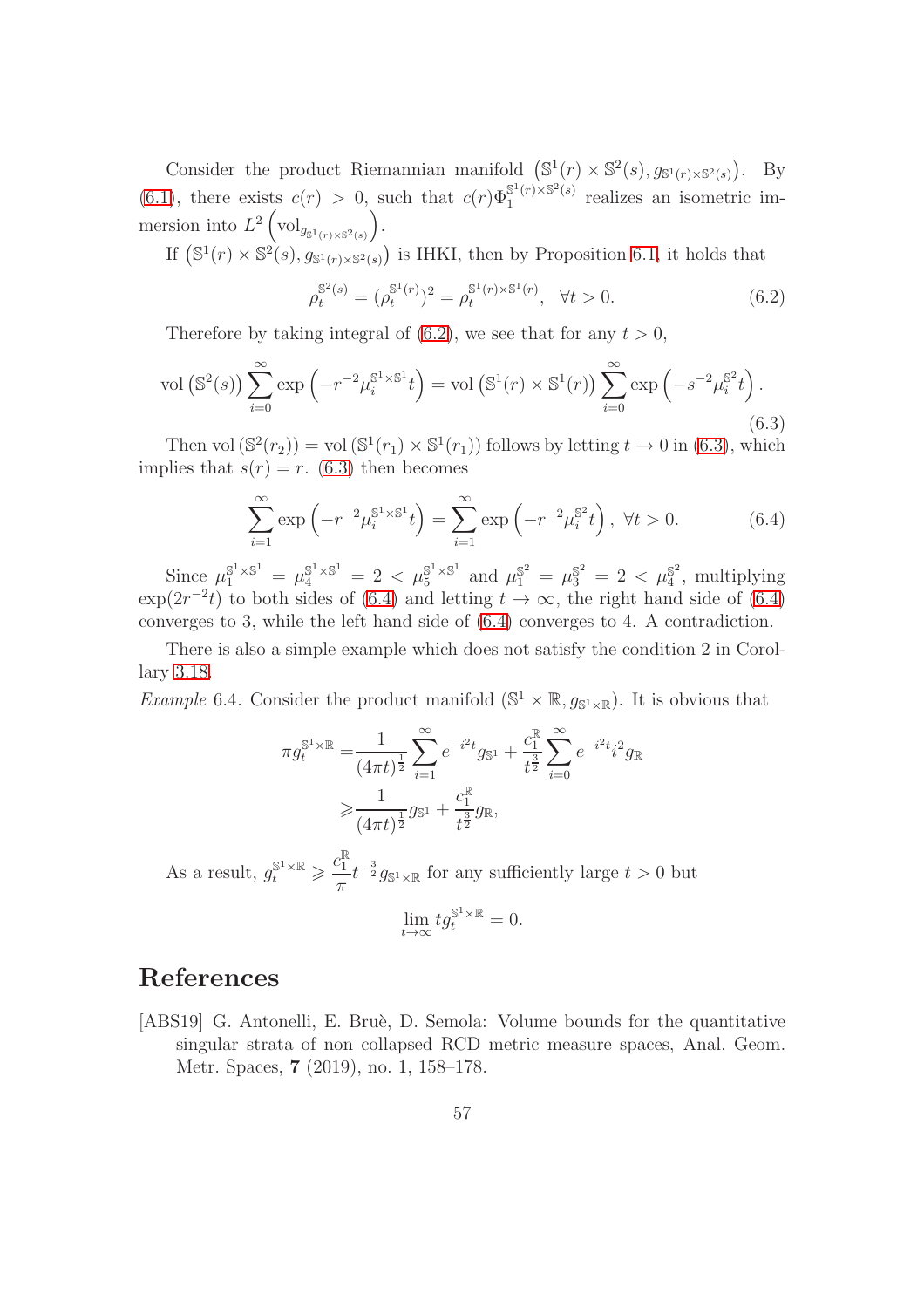- [AGS14a] L. Ambrosio, N. Gigli, G. Savaré: Calculus and heat flow in metric measure spaces and applications to spaces with Ricci bounds from below, Invent. Math. 195(2014), no. 2, 289–391.
- <span id="page-57-2"></span>[AGS14b] ——: Metric measure spaces with Riemannian Ricci curvature bounded from below, Duke Math. J. 163(2014), no. 7, 1405-1490.
- <span id="page-57-5"></span>[AGS15] ——: Bakry-Emery curvature-dimension condition and Riemannian ´ Ricci curvature bounds, Ann. Probab. 43(2015), no. 1, 339–404.
- <span id="page-57-7"></span>[AH17] L. Ambrosio, S. Honda: New stability results for sequences of metric measure spaces with uniform Ricci bounds from below, in Measure Theory in Non-Smooth Spaces, 1-51, De Gruyter Open, Warsaw, 2017.
- <span id="page-57-10"></span> $[AH18]$  ——: Local spectral convergence in  $RCD^*(K, N)$  spaces, Nonlinear Anal. 177 (2018), part A, 1–23.
- <span id="page-57-4"></span>[AHPT21] L. Ambrosio, S. Honda, J. Portegies, D. Tewodrose: Embedding of  $RCD(K, N)$  spaces in  $L^2$  via eigenfunctions, J. Funct. Anal. 280(2021), no. 10, Paper No. 108968, 72 pp.
- <span id="page-57-6"></span>[AHT18] L. Ambrosio, S. Honda, D. Tewodrose: Short-time behavior of the heat kernel and Weyl's law on  $\text{RCD}^*(K, N)$ -spaces, Ann. Global Anal. Geom. 53(2018), no. 1, 97-119.
- [AMS16] L. Ambrosio, A. Mondino, G. Savaré: On the Bakry-Émery condition, the gradient estimates and the Local-to-Global property of  $RCD^*(K, N)$  metric measure spaces, J. Geom. Anal. 26 (2016), no. 1, 24–56.
- <span id="page-57-3"></span>[AMS19] ——: Nonlinear diffusion equations and curvature conditions in metric measure spaces, Mem. Amer. Math. Soc. 262 (2019), no. 1270.
- <span id="page-57-8"></span>[AST16] L. Ambrosio, F. Stra, D. Trevisan: Weak and strong convergence of derivations and stability of flows with respect to MGH convergence, J. Funct. Anal. 272 (2017), no. 3, 1182–1229.
- <span id="page-57-9"></span>[AT04] L. Ambrosio, P. Tilli: Topics on analysis in metric spaces. Oxford Lecture Series in Mathematics and its Applications, 25. Oxford University Press, Oxford, 2004.
- <span id="page-57-1"></span>[B85] P. Bérard: Volume des ensembles nodaux des fonctions propres du laplacien, Séminaire de théorie spectrale et géométrie  $3(1985)$ , 1-9.
- <span id="page-57-0"></span>[BBG94] P. Bérard, G. Besson, S. Gallot: Embedding Riemannian manifolds by their heat kernel, Geom. Funct. Anal. 4(1994), no. 4, 373-398.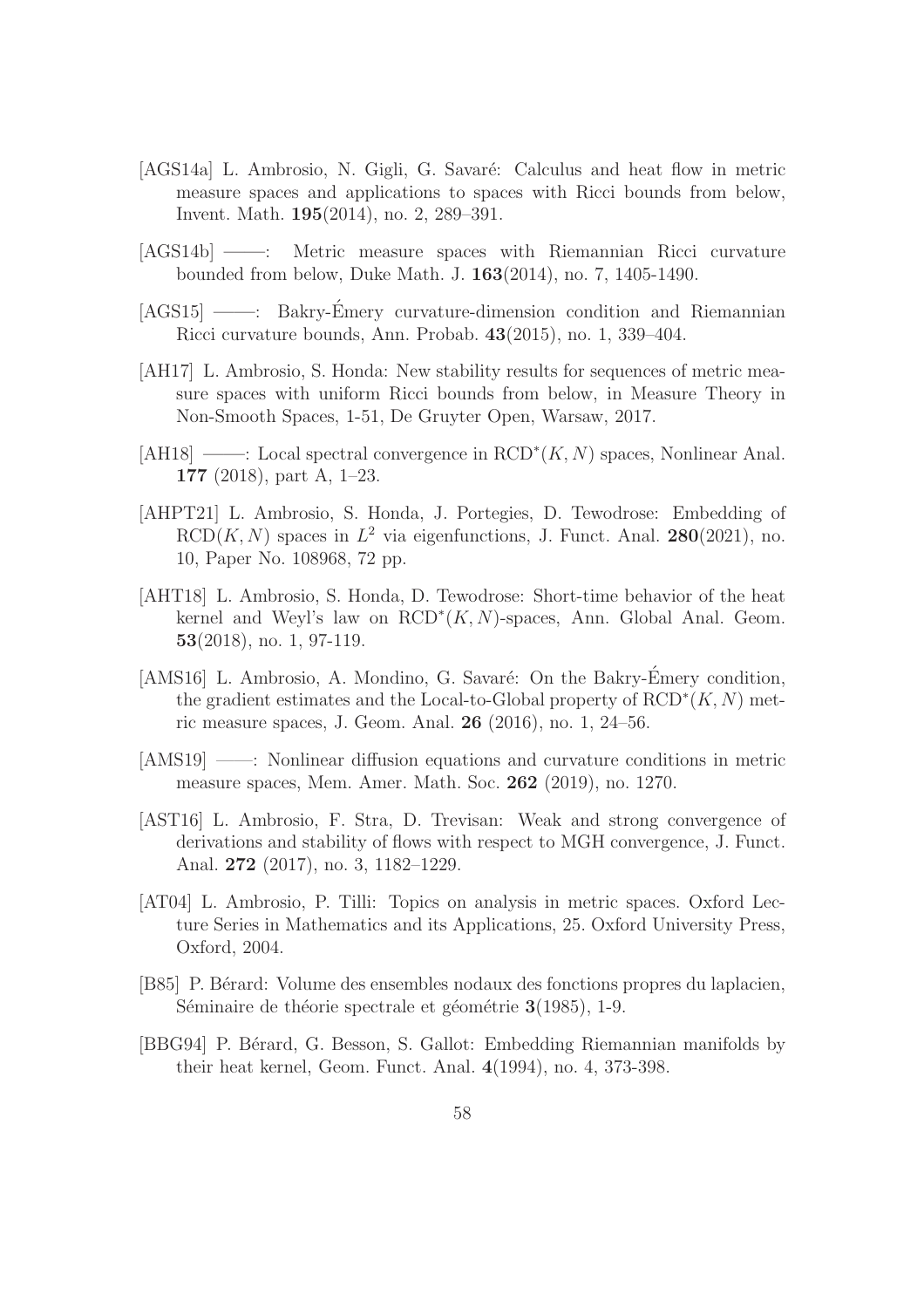- <span id="page-58-4"></span>[BGHZ21] C. Brena, N. Gigli, S. Honda, X. Zhu: Weakly non-collapsed RCD spaces are strongly non-collapsed, ArXiv preprint:2110.02420.
- <span id="page-58-3"></span>[BS20] E. Bruè, D. Semola: Constancy of the dimension for  $RCD^*(K, N)$  spaces via regularity of Lagrangian flows, Comm. Pure and Appl. Math. 73(2020), no. 6, 1141-1204.
- <span id="page-58-6"></span>[ChCo1] J. Cheeger, T. Colding: On the structure of spaces with Ricci curvature bounded below. I, J. Differential Geom. 46(1997), no. 3, 406–480.
- <span id="page-58-13"></span>[CGT82] J. Cheeger, M. Gromov, M. Taylor: Finite propagation speed, kernel estimates for functions of the Laplace operator, and the geometry of complete Riemannian manifolds, J. Diff. Geom. 17 (1982), 15-53.
- <span id="page-58-9"></span>[CN12] T. Colding, A. Naber: Sharp Hölder continuity of tangent cones for spaces with a lower Ricci curvature bound and applications, Ann. of Math. (2) 176(2012), no. 2, 1173-1229.
- <span id="page-58-7"></span>[D02] Y. Ding: Heat kernels and Green's functions on limit spaces, Comm. Anal. Geom. 10 (2002), no. 3, 475–514.
- <span id="page-58-10"></span>[D97] E. Davis: Non-Gaussian aspects of heat kernel behavior, J. London Math. Soc. 55 (1997), no. 2, 105–125.
- <span id="page-58-12"></span>[DG16] G. De Philippis, N. Gigli: From volume cone to metric cone in the nonsmooth setting, Geom. Funct. Anal. 26 (2016), no. 6, 1526–1587.
- <span id="page-58-2"></span>[DG18] ——: Non-collapsed spaces with Ricci curvature bounded from below, J.  $\text{Éc. polytech. Math. } 5 (2018), 613-650.$
- <span id="page-58-1"></span>[EKS15] M. Erbar, K. Kuwada, K. Sturm: On the equivalence of the entropic curvature-dimension condition and Bochner's inequality on metric measure spaces, Invent. Math. 201 (2015), no. 3, 993–1071.
- <span id="page-58-8"></span>[F87] K. Fukaya: Collapsing of Riemannian manifolds and eigenvalues of Laplace operator, Invent. Math. 87 (1987), 517–547.
- <span id="page-58-5"></span>[G81] M. Gromov: Structures métriques pour les variétés reimanniennes, redige par J. Lafontaine et P. Pansu, Textes math. n◦ 1 Cedic-Nathan, Paris, 1981.
- <span id="page-58-0"></span>[G13] N. Gigli: The splitting theorem in non-smooth context, ArXiv preprint:1302.5555.
- <span id="page-58-11"></span>[G14] ——: An overview on the proof of the splitting theorem in non-smooth context, Anal. Geom. Metr. Spaces 2(2014), no. 1, 169–213.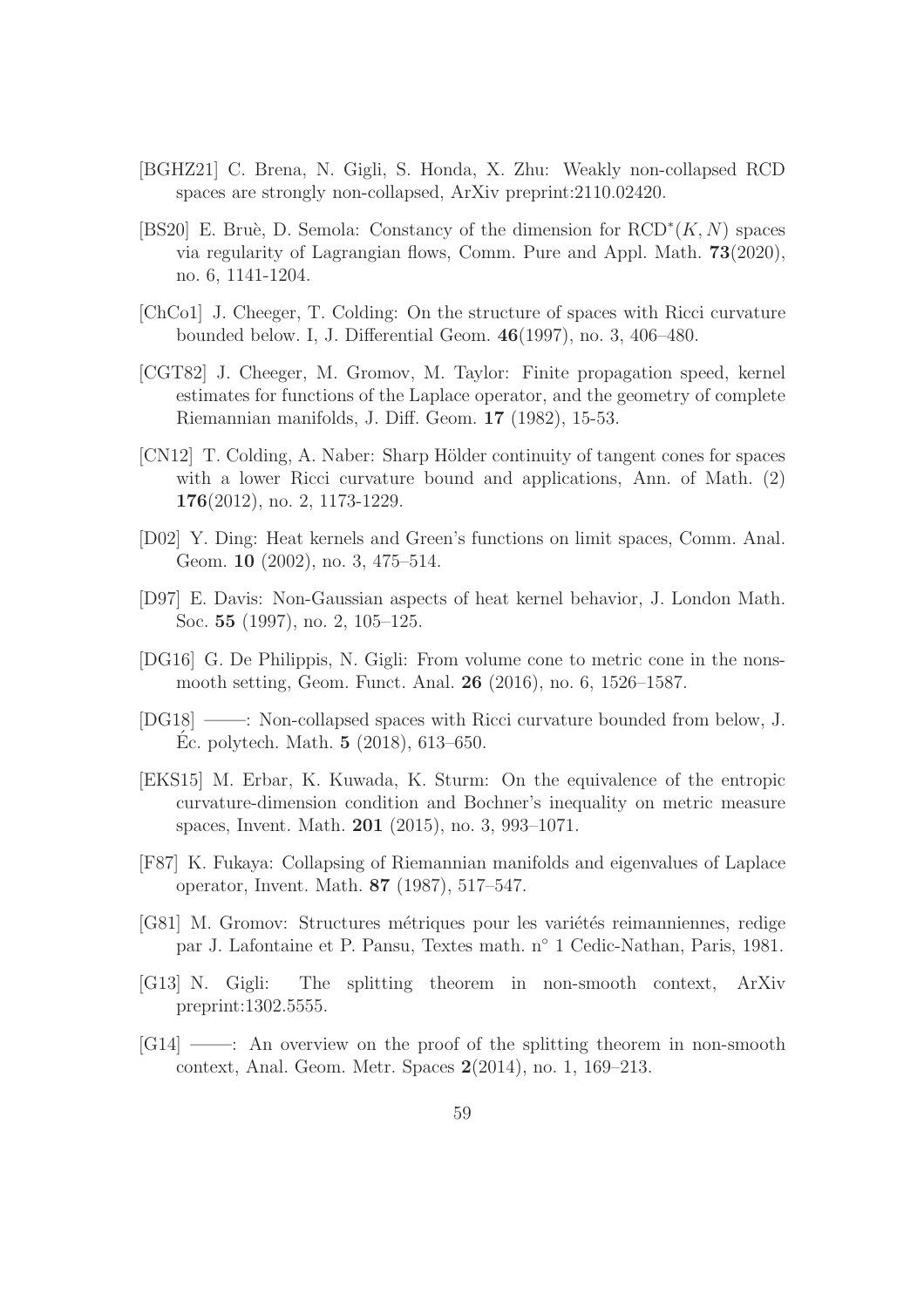- <span id="page-59-0"></span>[G15] ——: On the differential structure of metric measure spaces and applications, Mem. Amer. Math. Soc. 236(2015), no. 1113.
- <span id="page-59-6"></span>[G18] ——: Nonsmooth differential geometry—an approach tailored for spaces with Ricci curvature bounded from below, Mem. Amer. Math. Soc. 251 (2018), no. 1196.
- <span id="page-59-4"></span>[GH18] N. Gigli, B. Han: Sobolev spaces on warped products, J. Funct. Anal. 275 (2018), no. 8, 2059–2095.
- <span id="page-59-7"></span>[GMS13] N. Gigli, A. Mondino, G. Savar´e: Convergence of pointed non-compact metric measure spaces and stability of Ricci curvature bounds and heat flows, Proc. Lond. Math. Soc. (3) 111 (2015), no. 5, 1071–1129.
- <span id="page-59-8"></span>[GP16] N. Gigli, E. Pasqualetto: Equivalence of two different notions of tangent bundle on rectifiable metric measure spaces, ArXiv preprint: 1611.09645 (2016), to appear in Comm. Anal. and Geom.
- <span id="page-59-11"></span>[GR19] N. Gigli, C. Rigoni: A note about the strong maximum principle on RCD spaces, Canad. Math. Bull. 62 (2019), no. 2, 259–266.
- <span id="page-59-5"></span>[GR20] N. Gigli, C. Rigoni: Partial derivatives in the nonsmooth setting, ArXiv preprint:2012.03602.
- <span id="page-59-12"></span>[GT01] D. Gilbarg, N. Trudinger: Elliptic partial differential equations of second order. Classics in Mathematics, Springer-Verlag, Berlin, 2001. Reprint of the 1998 edition.
- <span id="page-59-2"></span>[GW88] R. Greene, H. Wu: Lipschitz convergence of Riemannian manifolds, Pac. J. Math. 131(1988), 119-141.
- <span id="page-59-3"></span>[HH97] E. Hebey, M. Herzlich : Harmonic coordinates, harmonic radius and convergence of Riemannian manifolds, Rendiconti di Matematica, Serie VII, 17(1997), 569-605.
- <span id="page-59-9"></span>[H15] S. Honda: Ricci curvature and L<sup>p</sup>-convergence, J. Reine Angew Math. 705 (2015), 85–154.
- <span id="page-59-1"></span>[H21] ——: Isometric immersions of RCD spaces, Comment. Math. Helv. 96(2021), no. 3, 515–559.
- <span id="page-59-10"></span>[HS21] S. Honda, Y. Sire: Sobolev mappings between RCD spaces and applications to harmonic maps: a heat kernel approach, ArXiv preprint: 2105.08578.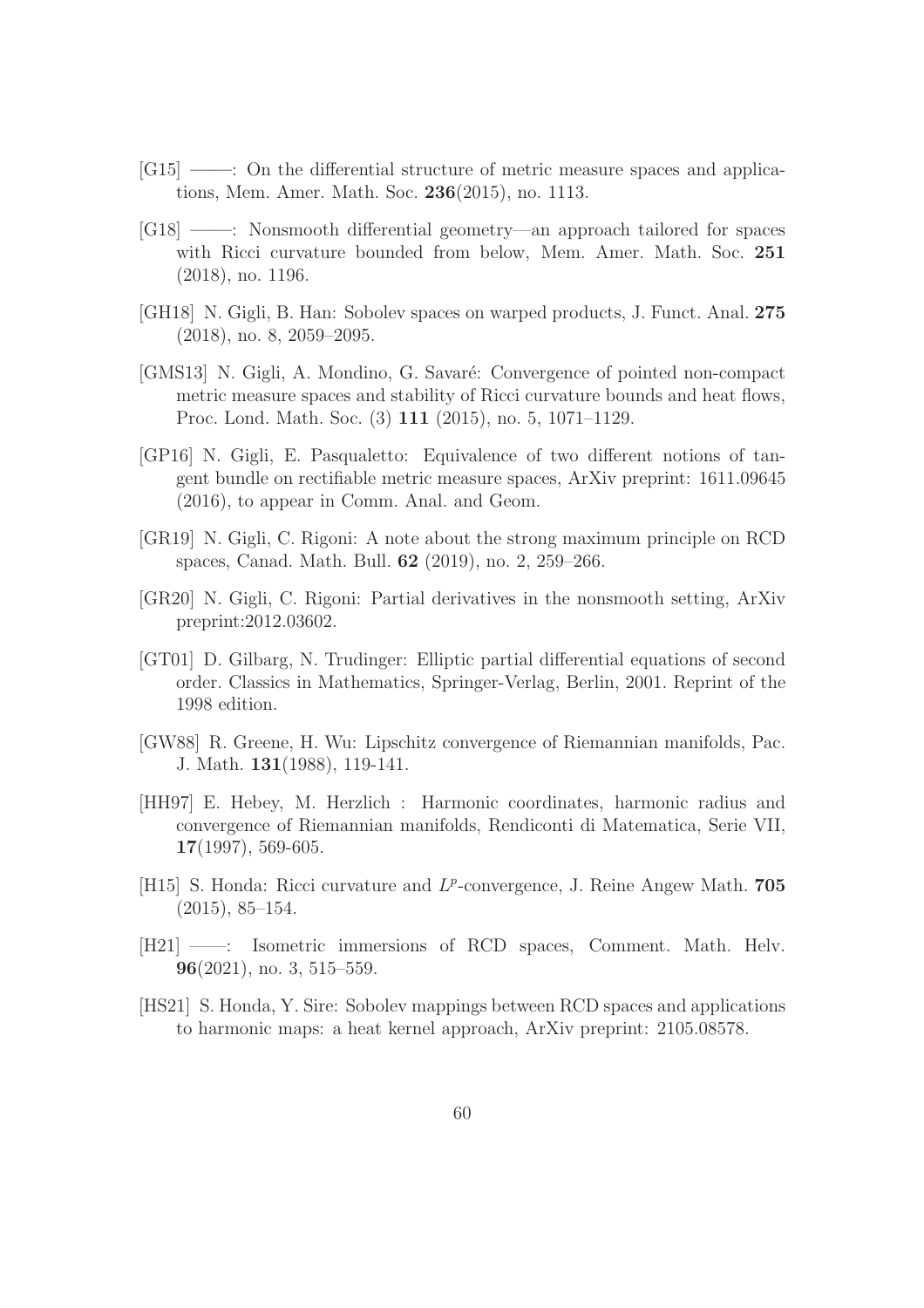- <span id="page-60-7"></span>[J14] R. Jiang: Cheeger-harmonic functions in metric measure space revisited, J. Funct. Anal. 266 (2014), no. 3, 1373–1394.
- <span id="page-60-2"></span>[JLZ16] R. Jiang, H. Li, H. Zhang: Heat kernel bounds on metric measure spaces and some applications, Potential Anal. 44 (2016), no. 3, 601–627.
- <span id="page-60-4"></span>[K89] A. Kasue: A convergence theorem for Riemannian manifolds and some applications, Nagoya Math. J. 114 (1989), 21-51.
- <span id="page-60-9"></span>[K15a] C. Ketterer: Cones over metric measure spaces and the maximal diameter theorem, J. Math. Pures Appl. (9) 103 (2015), no. 5, 1228–1275.
- <span id="page-60-11"></span>[K15b] ——: Obata's rigidity theorem for metric measure spaces, Anal. Geom. Metr. Spaces 3(2015), no. 1, 278–295.
- <span id="page-60-10"></span>[K19] Y. Kitabeppu: A sufficient condition to a regular set being of positive measure on RCD spaces, Potential Anal. 51(2019), no. 2, 179–196.
- <span id="page-60-1"></span>[KM21] V. Kapovitch, A. Mondino: On the topology and the boundary of Ndimensional  $RCD(K, N)$  spaces, Geom. Topol. 25 (2021), 445-495.
- <span id="page-60-3"></span>[L81] P. Li: Minimal immersions of compact irreducible homogeneous Riemannian manifolds, J. Differential Geom. 16 (1981), no. 1, 105–115.
- <span id="page-60-0"></span>[LV09] J. Lott, C. Villani: Ricci curvature for metric-measure spaces via optimal transport, Ann. of Math. (2) 169 (2009), no. 3, 903–991.
- <span id="page-60-13"></span>[LY80] P. Li, S. Yau: Estimates of eigenvalues of a compact Riemannian manifold, Geometry of the Laplace operator (Proc. Sympos. Pure Math., Univ. Hawaii, Honolulu, Hawaii, 1979), 205–239.
- <span id="page-60-12"></span>[MN19] A. Mondino, A. Naber: Structure theory of metric-measure spaces with lower Ricci curvature bounds, J. Eur. Math. Soc, 21 (2019), 1809–1854.
- <span id="page-60-8"></span>[O07] S. Ohta: On the measure contraction property of metric measure spaces. Comment. Math. Helv., 82(2007), 805–828.
- <span id="page-60-5"></span>[P87] S. Peters: Convergence of Riemannian manifolds, Comp. Math. 62(1987), 3-16.
- <span id="page-60-6"></span>[S14] G. Savaré: Self-improvement of the Bakry-Émery condition and Wasserstein contraction of the heat flow in  $\text{RCD}(K,\infty)$  metric measure spaces, Discrete Contin. Dyn. Syst. 34 (2014), no. 4, 1641–1661.